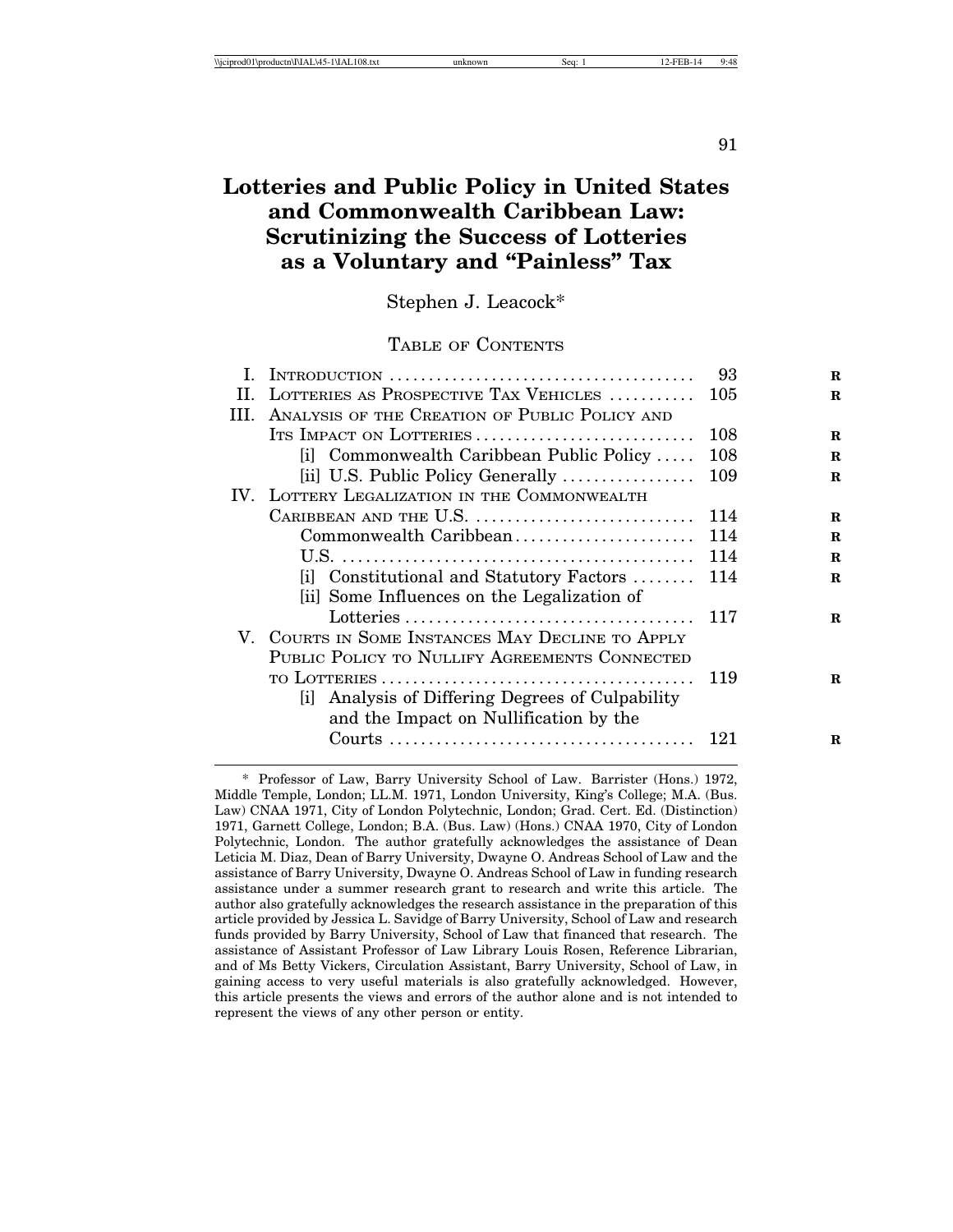| \\iciprod01\productn\I\IAL\45-1\IAL108.txt<br>Sea: | 9:48 |
|----------------------------------------------------|------|
|----------------------------------------------------|------|

# [ii] Legal Validity of Prizes Based Upon a Combination of Both Skill and Chance....... 124 R VI. HISTORICAL SIGNIFICANCE OF LOTTERIES IN THE U.S. AND THE COMMONWEALTH CARIBBEAN . . . . . . . . . . . . . . . . 127 **R** *A. The Roller-Coaster Rise, Fall and Rise Again in the History and Development of Lotteries in the U.S. and the Commonwealth Caribbean's Limited Experience in this Regard*. . . . . . . . . . . . . . . . . . . . . . . . 128 **R** [i] The Rise . . . . . . . . . . . . . . . . . . . . . . . . . . . . . . . . . . . . . 129 **R** [a] Lotteries in the American and Commonwealth Caribbean Colonial Period. . . 129 **R** [b] Lotteries After American Independence . . . . . . 131 **R** [ii] The Fall . . . . . . . . . . . . . . . . . . . . . . . . . . . . . . . . . . . . . 133 **R** *[a] Louisiana's Lottery Experience* . . . . . . . . . . . 133 **R** *[b] North Dakota's Lottery Experience* . . . . . . . 136 **R** [iii]The Rise Again . . . . . . . . . . . . . . . . . . . . . . . . . . . . . . 137 **R** VII. THE IMPACT OF FEDERAL LAW ON LOTTERIES . . . . . . . . . 140 **R** VIII. THE EVOLUTION OF PUBLIC POLICY APPLICABLE TO LOTTERIES IN THE COMMONWEALTH CARIBBEAN AND THE U.S. . . . . . . . . . . . . . . . . . . . . . . . . . . . . . . . . . . . . . . . . . . . . . 143 **R** [i] Commonwealth Caribbean . . . . . . . . . . . . . . . . . . . 143 **R** [ii] U.S. . . . . . . . . . . . . . . . . . . . . . . . . . . . . . . . . . . . . . . . . . . 145 **R** IX. FEDERAL LAW, PUBLIC POLICY AND LOTTERIES . . . . . . . 154 **R** X. THE LEGAL IMPACT OF TAX-SUBSTITUTION GOALS ON LEGISLATIVE CHANGES IN STATE LOTTERY LAWS AND PUBLIC POLICY . . . . . . . . . . . . . . . . . . . . . . . . . . . . . . . . . . . . . . . 154 **R** XI. TAX FACTORS IN THE CURRENT AND FUTURE PUBLIC

POLICY LANDSCAPE. . . . . . . . . . . . . . . . . . . . . . . . . . . . . . . . . . . 158 **R** [i] Future Prospects. . . . . . . . . . . . . . . . . . . . . . . . . . . . . 159 **R** [ii] Courts that Refuse Enforcement . . . . . . . . . . . . . 161 **R**

Tolerable Circumstances . . . . . . . . . . . . . . . . . . 162 **R** 

Tax" . . . . . . . . . . . . . . . . . . . . . . . . . . . . . . . . . . . . . . . . . 168 **R**

[iii]Courts that Permit Enforcement in Judicially

Phenomenon as a Voluntary and "Painless

XII. CONCLUSION . . . . . . . . . . . . . . . . . . . . . . . . . . . . . . . . . . . . . . . . . 169 **R**

[iv] Future of the Lottery-Proliferation

# 92 INTER-AMERICAN LAW REVIEW [Vol. 45:1]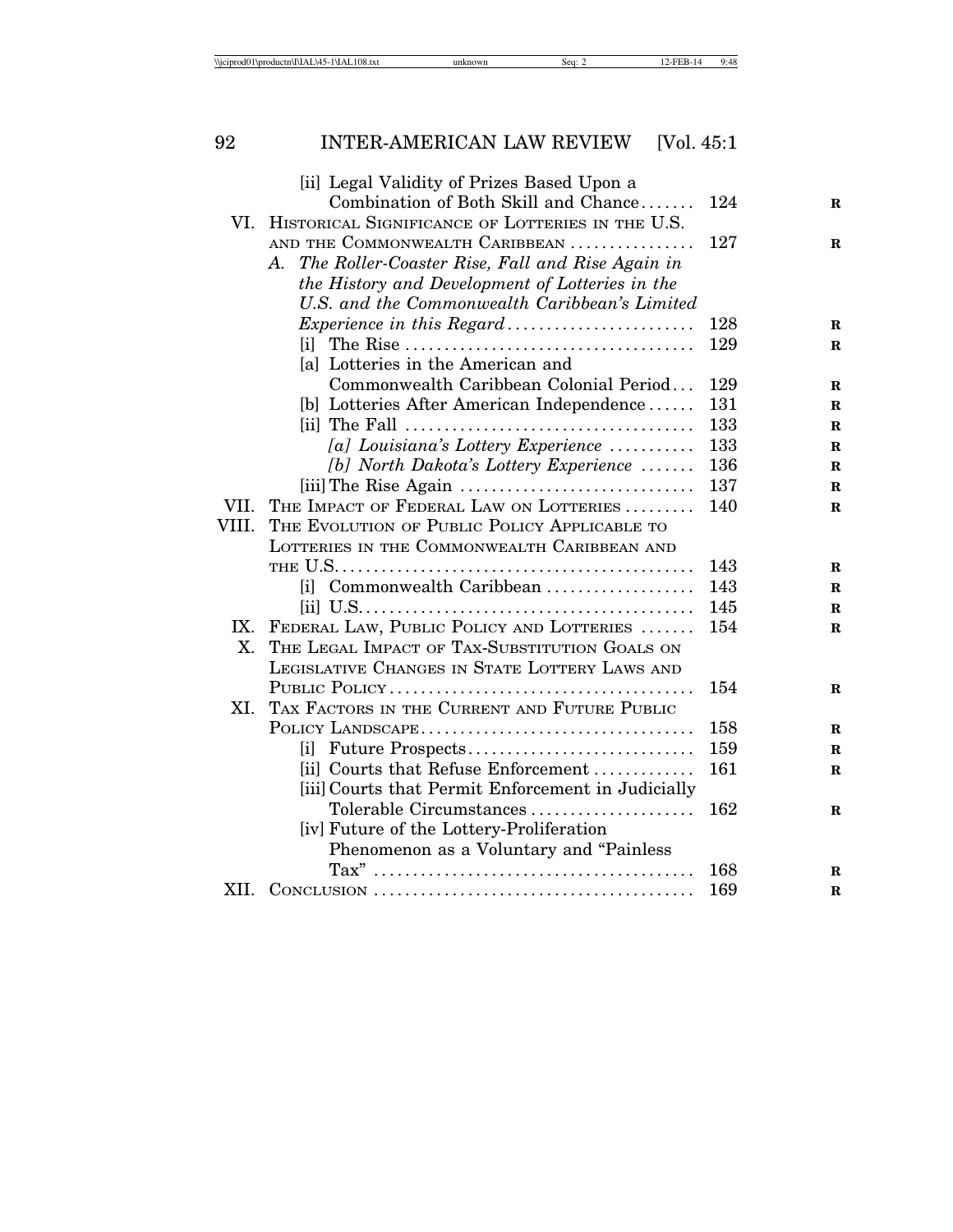#### "Nothing succeeds like success . . .."1

### I. INTRODUCTION<sup>2</sup>

A government's imposition of *involuntary*<sup>3</sup> taxes on its subjects can have an incendiary impact on its subjects' reaction to such taxes.<sup>4</sup> This is the case in both the U.S.<sup>5</sup> as well as in the Commonwealth Caribbean.<sup>6</sup> It is therefore every politician's quest

2. V.S. NAIPAUL, THE MIMIC MEN 152 (Andre Deutsch 1967) [hereinafter NAIPAUL: THE MIMIC MEN] ("Success is success; once it occurs *it explains itself*.") (emphasis added); *see also* NICCOLO MACHIAVELLI, THE PRINCE 130 (George Bull Trans., Penguin Books 1961) ("Many have held and hold the opinion that *events are controlled by fortune* . . . .") (emphasis added).

3. *See, e.g.*, *A Summary of the 1765 Stamp Act*, THE COLONIAL WILLIAMSBURG FOUNDATION (2012), http://www.history.org/history/teaching/tchcrsta.cfm ("[W]hat made the [1765 Stamp Act] *so offensive to the colonists* was not so much its immediate cost but *the standard it seemed to set*. In the past, taxes and duties on colonial trade had always been viewed as measures to regulate commerce, not to raise money. The Stamp Act, however, was viewed as a direct attempt by England to *raise money in the colonies without the approval of the colonial legislatures*.") (emphasis added); *see also* DAVID MCCULLOUGH, 1776 at 11 (Simon & Schuster 2005) [hereinafter MCCULLOUGH: 1776] (Indeed, the "seiz[ure of] the public revenue" was a critical condemnation of the American "rebellion" – that culminated in American Independence in 1776 - by King George III in his historical address at the opening of the British Parliament in October 1775). *See also id.* at 67-8 ("On . . . January 1, 1776, the first copies of the speech delivered by King George III at the opening of Parliament back in October . . .arrived with the ships from London. . . . The speech . . . [with i]ts charges of traitorous rebellion . . . ended any hope of reconciliation . . . . ").

4. *See* DAVID MCCULLOUGH, JOHN ADAMS 65 (Simon & Schuster 2005) [hereinafter MCCULLOUGH: JOHN ADAMS] ("[I]n 1768 . . .[the imposition of yet] another round of taxes . . . by [the British] Parliament . . . [caused] the atmosphere in the city [of Boston to] turn . . . *incendiary*. Incidents of violence broke out between the townsmen and soldiers . . . . In the melee the soldiers suddenly opened fire . . . killing five men.") (emphasis added).

5. *Id.*

6. *See, e.g.*, ERIC WILLIAMS, CAPITALISM AND SLAVERY 121 (Andre Deutsch 1944) [hereinafter WILLIAMS: CAPITALISM AND SLAVERY] ("The Stamp Act was *as unpopular with the merchants of the islands as it was on the mainland;* the stamps were publicly burnt, to the accompaniment of shouts of liberty. "God only knows," wrote Pinney from Nevis as soon as hostilities broke out, "what will become of us. We must either starve or be ruined." It was worse. They did both. Fifteen thousand slaves died of famine in Jamaica alone between 1780 and 1787, and American independence was the first stage in the decline of the sugar colonies.") (emphasis added) (footnotes omitted); *see also* MCCULLOUGH: 1776 at 13 (referring to the Stamp Act of 1765 as "incendiary").Opposition to involuntary taxation is as old as history itself. *See, e.g*., WILLIAMS: CAPITALISM AND SLAVERY at 153 ("In 1832 the Trinidad Council petitioned for the abolition of the slave tax of one pound island currency per head. The [British] Colonial Office refused: it was "of great importance that this tax should be continued . . . .") (citations omitted).

<sup>1.</sup> *See* E.F. SCHUMACHER, SMALL IS BEAUTIFUL 73 (Harper & Row 1973) [hereinafter SCHUMACHER].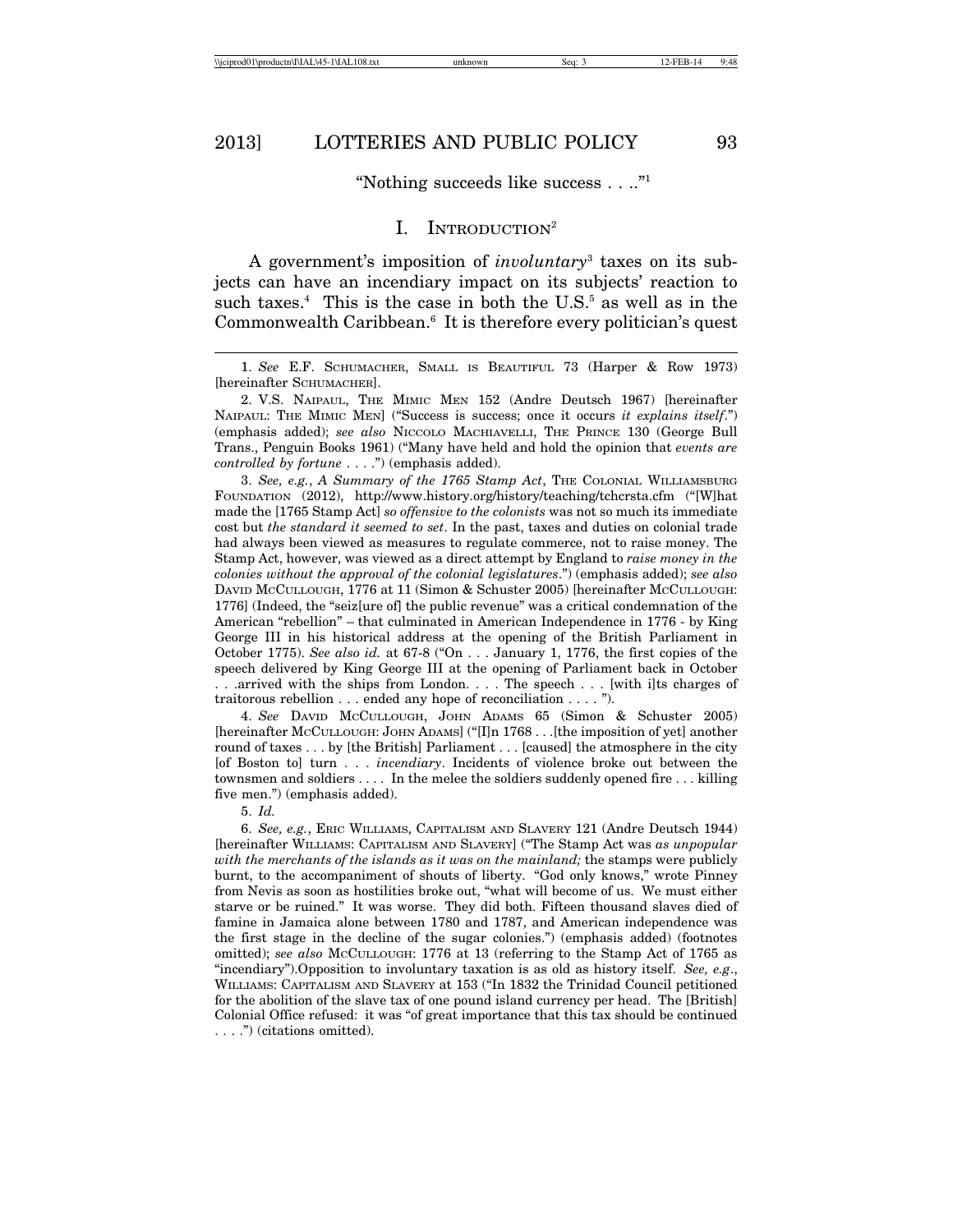for the holy grail of a perfect tax-substitute<sup>7</sup> source of governmental revenue.<sup>8</sup> As a result, lotteries<sup>9</sup> have become a modern-day Midas<sup>10</sup> for governmental use<sup>11</sup> in this regard. In fact, lotteries currently provide purportedly "painless"<sup>12</sup> tax-substitute<sup>13</sup> sources of revenue for governments<sup>14</sup> in the U.S.<sup>15</sup> as well as the Common-

9. *See, e.g.*, 38 AM. JUR. 2D *Gambling* § 7 (2013); *see, e.g.*, Lee v. City of Miami, 163 So. 486, 488 (1935) ("[A] typical legislative definition [of a lottery is] [a] scheme for the distribution of property by chance, among persons who have paid or agreed to pay a valuable consideration for the chance, whether called a lottery, raffle, or gift enterprise, or by some other name.") (citation omitted); *see also* Kathryn R.L. Rand, *Why State Law Matters: Indian Gaming and Intergovernmental Relations in Wisconsin*, *in* THE NEW POLITICS OF INDIAN GAMBLING 169 (Kenneth N. Hansen & Tracy A. Skopek eds., 2011) [hereinafter Hansen & Skopek] ("[L]ottery . . . mean[s] any game of chance involving the elements of prize, chance, and consideration.") (citation omitted)*; see also* CHARLES T. CLOTFELTER & PHILIP J. COOK, SELLING HOPE: STATE LOTTERIES IN AMERICA 51 (Harvard Univ. Press 1989) [hereinafter CLOTFELTER & COOK: SELLING HOPE] ("The essence of a lottery is the purchase of a chance to win a prize, based on a random drawing.").

10. *See, e.g.*, EDITH HAMILTON, MYTHOLOGY 279 (New American Library 1969) [hereinafter HAMILTON: MYTHOLOGY] ("Midas wished that whatever he touched would turn into gold.").

11. *See* CLOTFELTER & COOK: SELLING HOPE, *supra* note 9, at 16 ("[G]ambling is a *worldwide activity* that is supported by . . . *official sanction*.") (emphasis added).

12. *See* CLOTFELTER & COOK: SELLING HOPE, *supra* note 9, at 215 ("[A]ccording to proponents, the lottery . . . is a "painless tax" because it is paid *only by the willing*.") (emphasis added); *see generally* RICHARD MCGOWAN, STATE LOTTERIES AND LEGALIZED GAMBLING: PAINLESS REVENUE OR PAINFUL MIRAGE 4 (Praeger1994) [hereinafter MCGOWAN].

13. *See* Kevin Duncan, Alex Raut & Joseph Henchman, *Fiscal Fact No. 295: Lottery Tax Rates Vary Greatly by State*, TAX FOUNDATION (Mar. 29, 2012), http:// taxfoundation.org/article/lottery-tax-rates-vary-greatly-state [hereinafter Duncan, Raut & Henchman] ("While no government labels its lottery as a tax . . . lottery "profits" are *an implicit tax*.") (emphasis added).

14. *See* NGISC: *Lotteries*, *supra* note 8, at 1 ("[In the U.S.] lotteries rank *first* among the various forms of gambling in terms of gross revenues: total lottery sales in 1996 totaled \$42.9 billion. 1982 gross revenues were \$4 billion, representing an increase of 950% over the preceding 15 years, 1982-1996.") (emphasis added) (footnotes omitted).

15. *See generally* Stephen J. Leacock, *Lotteries and Public Policy in American Law*, 46 J. MARSHALL L. REV. 37 (2012) [hereinafter Leacock: *Lotteries and Public Policy*]*; see also* CLOTFELTER & COOK: SELLING HOPE, *supra* note 9, at 3 ("[T]oday three-fourths of the U.S. population lives in states where lotteries are not only legal

<sup>7.</sup> *See, e.g.*, BARRY GOLDWATER, THE CONSCIENCE OF A CONSERVATIVE 47 (MJF Books 1990) [hereinafter GOLDWATER] ("Where is the politician who has not promised his constituents *a fight to the death for lower taxes* . . . .") (emphasis added).

<sup>8.</sup> *See Lotteries*, NAT'L GAMBLING IMPACT STUDY COMM'N, 1-17 at 11, http:// govinfo.library.unt.edu/ngisc/research/lotteries.html (last revised Aug. 3, 1999) [hereinafter NGISC: *Lotteries*] ("The most important issue regarding lotteries is the ability of government at any level to manage [this] activity from which it profits. In an *anti-tax era, many state governments have become dependent on "painless" lottery revenues* . . . .") (emphasis added).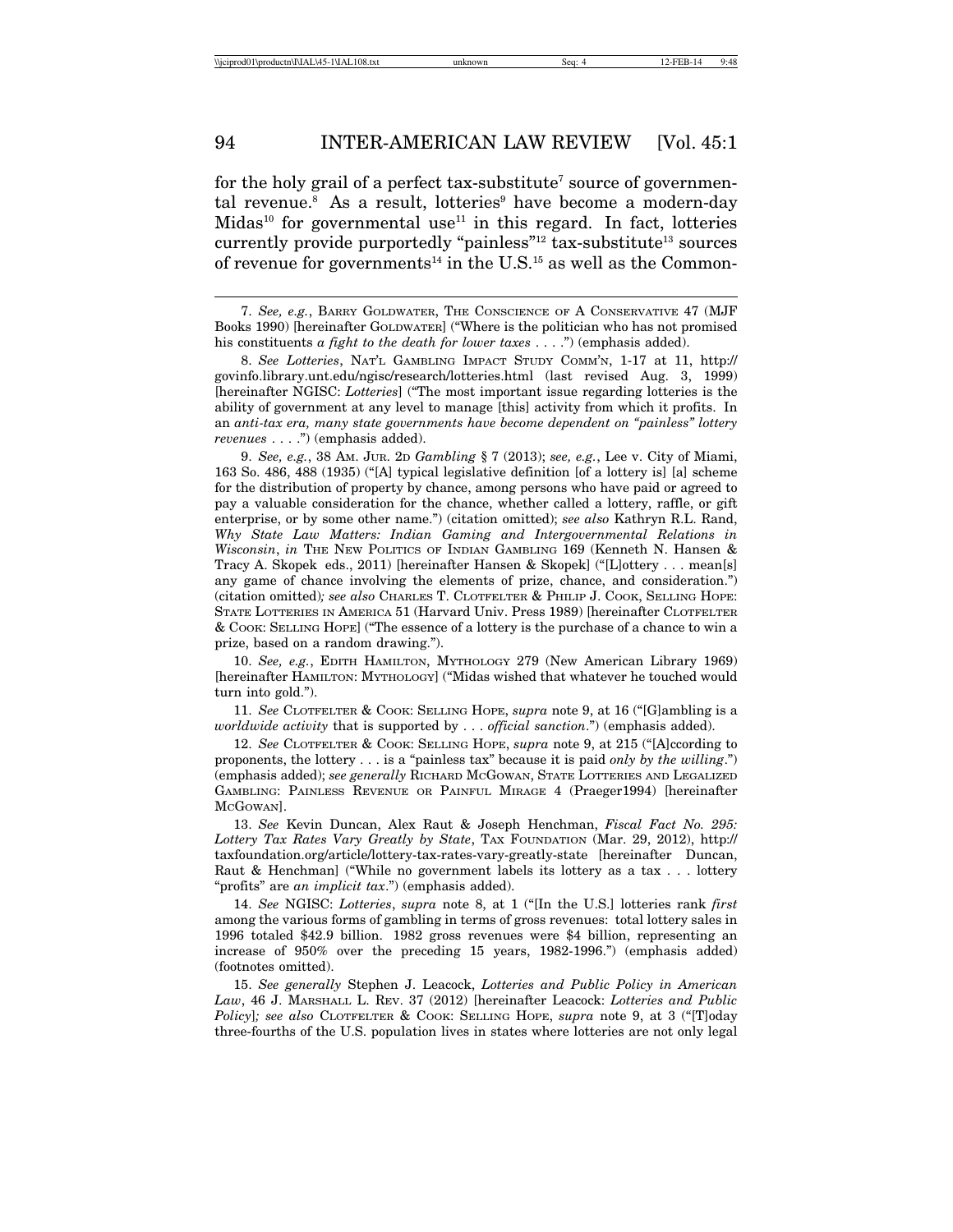wealth Caribbean.<sup>16</sup> After all, lotteries constitute a voluntary<sup>17</sup> rather than an involuntary tax.<sup>18</sup> Moreover, winning lottery-jackpots may provide human drama for both the winners themselves as well as the general public at large, "and drama was discovered to be a necessary human nutriment."19

Actually, in the U.S. lotteries serve as present day taxsubstitute financial vectors.<sup>20</sup> In the Commonwealth Caribbean, the pace is picking up as well.<sup>21</sup> Unquestionably, public playing of lotteries is widespread in the  $U.S.<sup>22</sup>$  and in the Commonwealth Caribbean too.<sup>23</sup> Lottery playing is both tena-

17. *See* CLOTFELTER & COOK: SELLING HOPE, *supra* note 9, at 215. .

18. *See* THE COLONIAL WILLIAMSBURG FOUNDATION, *supra* note 3.

19. *See* NAIPAUL: THE MIMIC MEN, *supra* note 2, at 153.

20. *See* Duncan, Raut & Henchman, *supra* note 13.

21. *See, e.g.*, *History*, THE BARBADOS LOTTERY, http://www.mybarbadoslottery.com/ pages/history (last visited Sept. 17, 2013) ("In 2005, GTECH introduced its newlydeveloped Pick 'n Play games, which bring visibility to new and existing online games. Today, more than 50 other gaming options have been developed for our growing customer base.").

22. *See* NGISC: *Lotteries*, *supra* note 8, at 1 ("[Lottery playing] is the *most widespread form of gambling in the U.S.*: lotteries operate in 37 states and the District of Columbia. It is the *only* form of commercial gambling which *a majority of adults report having played*.") (emphasis added); *see also id.* ("'[P]laying the lottery, is . . . potentially addictive . . . .'"). Actually, lottery playing may be almost on par with America's almost addictive attraction to another activity (*i.e.* alcohol ingestion); *see, e.g.*, Scott Schaeffer, *The Legislative Rise and Populist Fall of the Eighteenth Amendment: Chicago and the Failure of Prohibition*, 26 J.L. & POL. 385 (2011).

23. *See, e.g.*, *About Us*, BETTING, GAMING & LOTTERIES COMMISSION, http://www. bglc.gov.jm/about/ (last modified Mar. 2009) ("The Betting Gaming & Lotteries Commission is a statutory body established in 1975. under the provisions of the Betting Gaming & Lotteries Act to regulate and control the operations of betting and gaming and *the conduct of lotteries in the island* . . . .") (emphasis added); *see* BETTING,

but provided by state government itself. One after the other *states have embraced this form of public finance* . . . .") (emphasis added).

<sup>16.</sup> See, e.g., ISLANDS OF THE COMMONWEALTH CARIBBEAN, A REGIONAL STUDY (Sandra W. Meditz & Dennis M. Hanratty eds., 1987), *available at* http://country studies.us/caribbean-islands/2.htm ("The Commonwealth Caribbean is the term applied to the English-speaking islands in the Caribbean and the mainland nations of Belize (formerly British Honduras) and Guyana (formerly British Guiana) that once constituted the Caribbean portion of the British Empire.")*; see also* Edward A. Laing, *Insularity and Success*, 4 CARIB. L.B. 6 (1999) ("Turning now to economic concerns, most of our [Commonwealth Caribbean] countries are middle income developing countries."); *see also* William C. Gilmore, *The Associated States of the Commonwealth Caribbean: The Constitutions and the Individual*, 11 LAW. AM. 1, 1 n.3 (1979). Typical abbreviations used for these territories are: Antigua (Ant.), The Bahamas (Bah.), Barbados (Bds.), Belize (Blz.), Bermuda (Berm.), the Cayman Islands (Cay.), Dominica (Dom.), Grenada (Gren.), Guyana (Guy.), Jamaica (Jam.), Montserrat (Mont), St. Kitts, Nevis, Anguilla (KNA), St. Lucia (St.L.), St. Vincent (St.V.), Trinidad & Tobago (TT), the Virgin Islands (Virgs.)(British). *See also* Stephen J. Leacock, *Essentials of Investor Protection in the Commonwealth Caribbean and the United States,* 6 LAW. AM. 662, 686 n.2 (1974).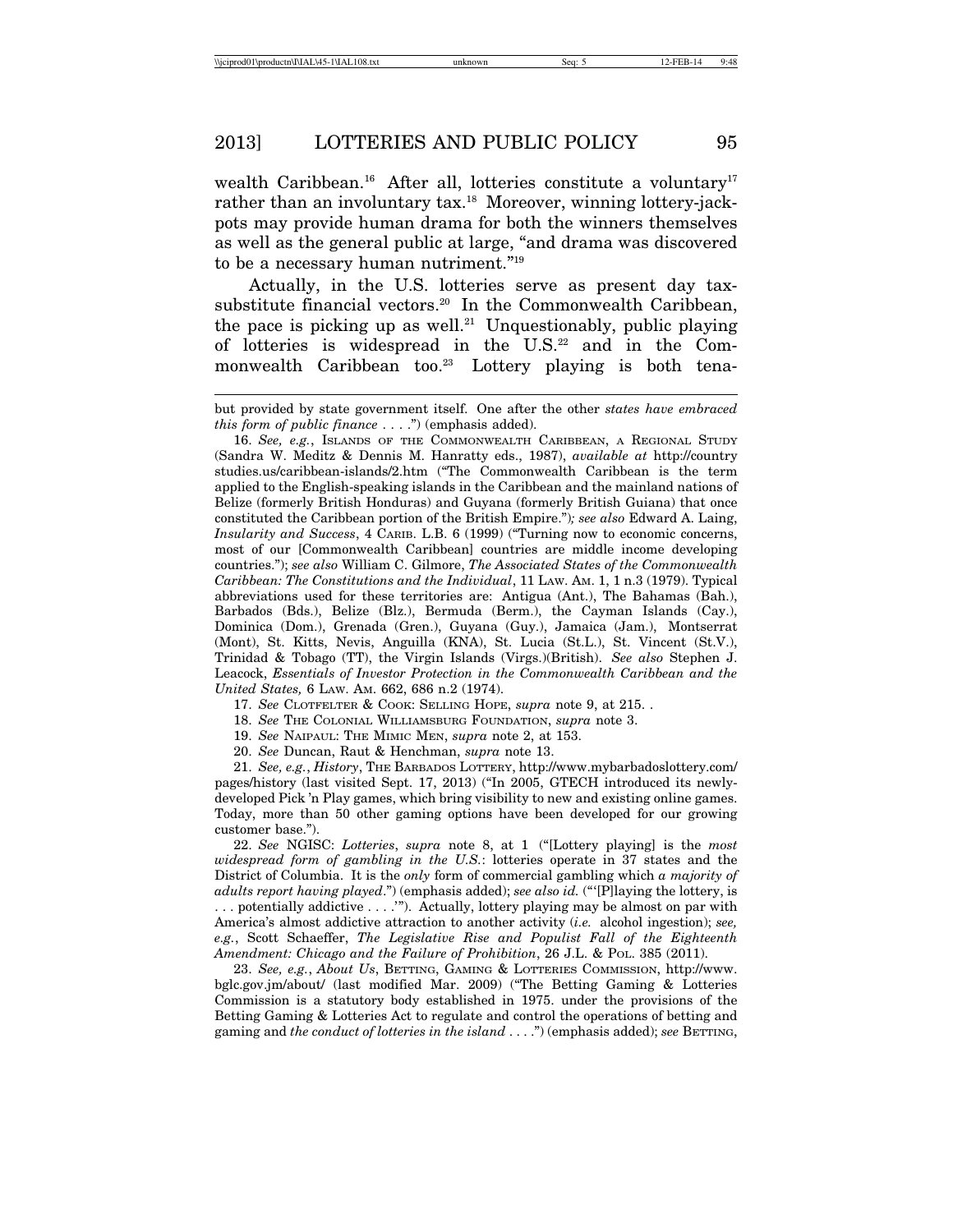cious<sup>24</sup> and extraordinarily successful financially in the U.S.<sup>25</sup> and also in the Commonwealth Caribbean.26 As a result, both the U.S.<sup>27</sup> and Commonwealth Caribbean<sup>28</sup> have enthusiastically

GAMING & LOTTERIES COMMISSION, http://www.bglc.gov.jm/about/history.html (last modified Mar. 2009) ("*It would be wishful thinking to imagine that Jamaica will be immune to the gaming fever*, which is taking place in [the U.S.]. The [Jamaica Betting, Gaming & Lotteries] Commission has been receiving numerous applications from U.S-based entities for lottery and gaming licences to operate in Jamaica.") (emphasis added); see, e.g., V.S. NAIPAUL, THE MIDDLE PASSAGE 50 (Andre Deutsch 1962) ("In . . . 1959 . . . in Trinidad . . . with more money circulating, gambling has become universal. It is respectable; it is almost an industry . . . .").

24. This tenacity may be a function of a certain human frailty; *see, e.g.*, State *ex rel.* Neb. State Bar Ass'n v. Cook, 232 N.W.2d 120, 131 (Neb. 1975) ("[T]he selfdelusion to which even *the best of men are sometimes susceptible*.") (emphasis added). The tenacity may also be a function of "magical thinking." *See* NGISC: *Lotteries*, *supra* note 8, at 8. It may also be the case that the pain of repetitively losing - when playing lotteries – is a necessary precondition to *escaping* the tenacity of self-delusion; *see, e.g.*, DAVID VISCOTT, EMOTIONAL RESILIENCE 80 (Harmony Books 1996) ("It is an odd thing, but as much as you avoid pain, you need it to help you sort out your experience. "Pinch me so I know I'm not dreaming," reflects how people use pain. Slapping a person in hysterics can arrest the escalation of panic by focusing the person on his physical hurt. *The power of pain is that it brings you into the present*.") (emphasis added); *see also* NATIONAL GAMBLING IMPACT STUDY COMMISSION FINAL REPORT: PROBLEM & PATHOLOGICAL GAMBLING, Ch. 4 at 4-2, http://govinfo.library.unt. edu/ngisc/reports/4.pdf (last revised Aug. 3, 1999) [hereinafter NGISC: FINAL REPORT].

25. *See* NGISC: *Lotteries*, *supra* note 8, at 1 ("Lotteries rank *first among the various forms of gambling in terms of gross revenues*: total lottery sales in 1996 totaled \$42.9 billion. 1982 gross revenues were \$4 billion, representing an increase of 950% over the preceding 15 years, 1982-1996.") (emphasis added) (citation omitted).

26. *See, e.g.*, *Gov't Continues to Lapse on Deposit of Lotto Funds*, STARBOEKNEWS.COM (Apr. 14, 2010), http://www.stabroeknews.com/2010/archives/04/ 14/gov't-continues-to-lapse-on-deposit-of-lotto-funds ("[F]rom 1996 to 2008, 'amounts totaling \$3.283 billion were received from the Guyana Lotteries Company and deposited into account No. 3119.' At the end of 2008, the balance on this account was \$186.508 million, which meant that the government has so far spent \$3.097 billion of the money they received during the period in question."); *see also Lotteries Money Paid into Consolidated Fund*, STARBOEKNEWS.COM (Mar. 14, 2007), http://www. stabroeknews.com/2007/archives/03/14/lotteries-money-paid-into-consolidated-fund/ ("A sum of roughly \$12M from the Guyana Lotteries Company was deposited in the Consolidated Fund in December.")*;* s*ee, e.g.*, *Barbados Lottery*, WIKIPEDIA, http://en. wikipedia.org/wiki/Barbados\_lottery (last modified Apr. 16, 2012, 8:10 PM) ("The Barbados lottery is the national lottery in Barbados. A high percentage of proceeds of the Lottery's revenue goes to support Beneficiary organizations . . . in accordance with its mandate[.]"); *see also History of Lottery,* THE CARIBBEAN LOTTERY, http://www.the caribbeanlottery.com/pages/history (last visited Sept. 18, 2013) ("Today, more than 50 other gaming options have been developed for our growing customer base.")*; see also* BETTING, GAMING & LOTTERIES COMMISSION, *supra* note 23.

27. *See* NGISC: *Lotteries*, *supra* note 8, at 1.

28. *See Gov't Continues to Lapse on Deposit of Lotto Funds*, *supra* note 26. This is not to say that the Commonwealth Caribbean consists of "mimic men of the New World . . . ."; *see* NAIPAUL: THE MIMIC MEN, *supra* note 2, at 175.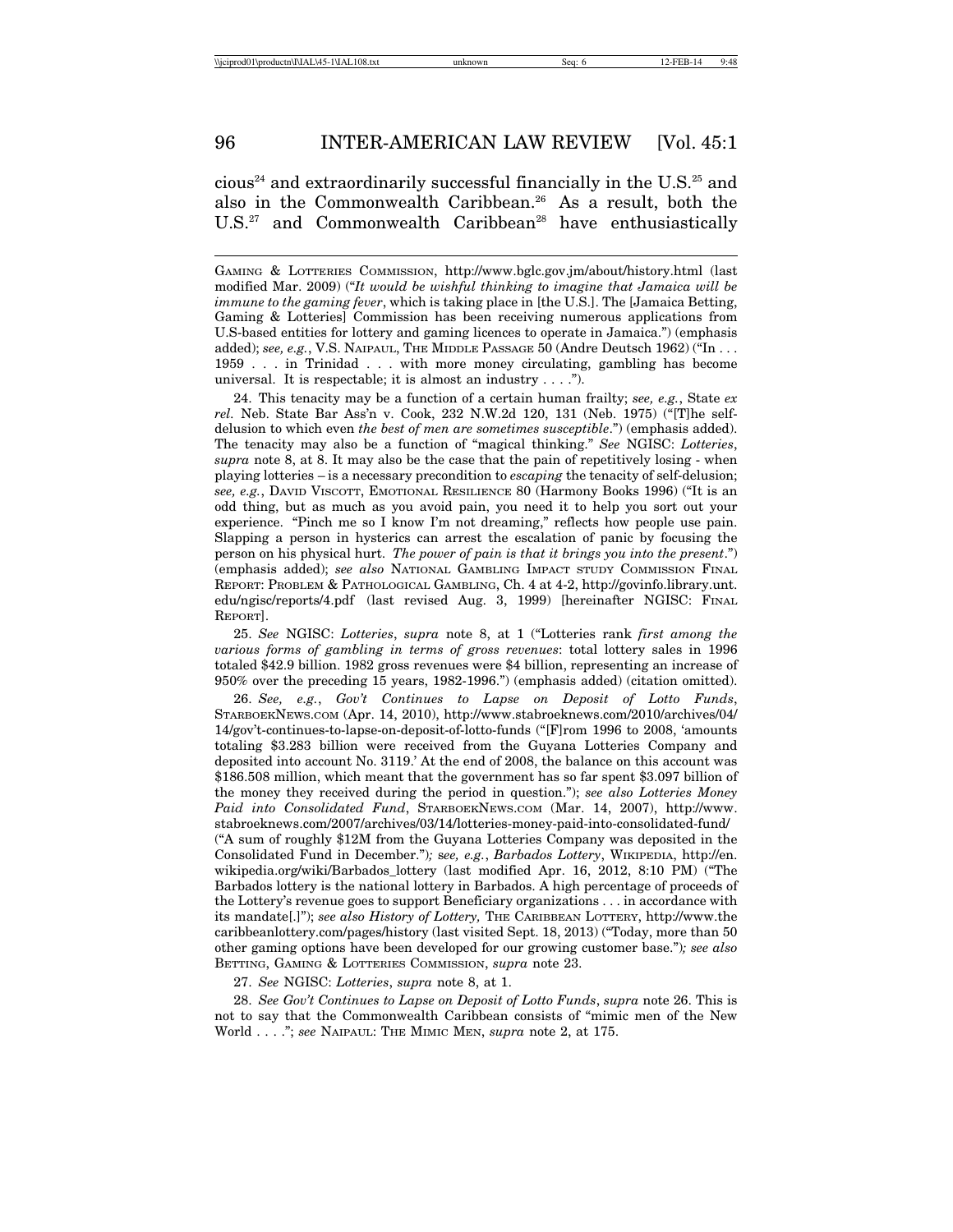embraced this financial evolution in lottery use.<sup>29</sup>

Additionally, in the U.S., public policy<sup>30</sup> has played a transcendent role in both the state<sup>31</sup> and federal judiciary's<sup>32</sup> fidelity to constitutional mandates requiring scrupulous adherence to valid legal use of state and federal judicial machinery.<sup>33</sup> The Commonwealth Caribbean's experience in creating, articulating and applying public policy to lotteries is more truncated<sup>34</sup> than the U.S. experience, because the U.S. earned its independence from Great Britain by force of arms in 1776.<sup>35</sup> The U.S. therefore has almost

32. To the degree permitted by the U.S. Constitution. *See* United States v. Edge Broadcasting Co., 509 U.S. 418, 421 (1993) ("Congress has, since the early 19th century, *sought to assist the States* in controlling lotteries.") (emphasis added).

35. *See, e.g.*, LAWRENCE M. FRIEDMAN, A HISTORY OF AMERICAN LAW (Simon & Schuster 1978) ("In 1776, the colonies declared themselves independent. The bitter war that followed *ended in an American victory*.") (emphasis added); *see also* RICHARD A. POSNER, LAW, PRAGMATISM, AND DEMOCRACY 146 (Harvard Univ. Press 2003)

<sup>29.</sup> *See* NGISC: *Lotteries*, *supra* note 8.

<sup>30.</sup> *See* Painter v. Graley, 639 N.E.2d 51, 56 (Ohio 1994) ("The existence of . . . public policy may be discerned by the . . . judiciary based on sources such as the Constitutions of [the pertinent State] and the United States, legislation, administrative rules and regulations, and the common law."); *see, e.g.*, Owen M. Fiss, *The Limits of Judicial Independence*, 25 U. MIAMI INTER-AM. L. REV. 25, 59-60 (Fall 1993) ("[T]he very nature of the judicial function and the obligation of the judges [are] to decide *what is just*, not to choose the best [politically popular] policy nor the course of action *most desired by the public*.") (emphasis added); *see also* BENJAMIN N. CARDOZO, THE NATURE OF THE JUDICIAL PROCESS 72 (1963) [hereinafter CARDOZO]; *see also* Hon. Robert F. Brachtenbach, *Public Policy in Judicial Decisions*, 21 GONZ. L. REV. 1 (1985/86) [hereinafter Brachtenbach]; *see also* W.S.M. Knight, *Public Policy in English Law*, 38 L.Q. REV. 207 (1922).

<sup>31.</sup> *See* Painter v. Graley, 639 N.E.2d 51, 56 (Ohio 1994); *see also* U.S. v. Edge Broadcasting Co., 509 U.S. 418, 421 (1993) ("While lotteries have existed in this country since its founding, *States* have long viewed them as *a hazard to their citizens and to the public interest*, and have long engaged in legislative efforts to control this form of gambling.") (emphasis added); *see also* Leacock: *Lotteries and Public Policy*, *supra* note 15.

<sup>33.</sup> *See, e.g.*, Pearsall v. Alexander, 572 A.2d 113, 116 (D.C. Cir. 1990) ("[P]ublic policy . . . is to deny use of judicial process to those who would undermine laws meant to prevent gambling by using the courts to collect on gambling debts.") (emphasis added) (citations omitted); *see also infra* note 516*;. see, e.g*., Hansen & Skopek, *supra* note 9, at 165 ("State courts have been asked to answer important questions related to separation of powers and other dimensions of state constitutional law and public policy.").

<sup>34.</sup> *See, e.g.*, ISLANDS OF THE COMMONWEALTH CARIBBEAN, A REGIONAL STUDY 387 (Sandra W. Meditz & Dennis M. Hanratty eds., 1987), *available at* http:// countrystudies.us/caribbean-islands/83.htm ("British control over Barbados lasted from 1625 until independence in 1966."); *see, e.g.*, ERIC WILLIAMS, DOCUMENTS OF WEST INDIAN HISTORY VOL. I, 1492 - 1655, 300-304 (PNM P1963) (It appears that early efforts made by Lord Willoughby and the Legislature of Barbados to procure independence in 1651 from Great Britain and later efforts by others in 1652 to ensure that two representatives from the island should be chosen to sit and vote in the English Parliament did not come to fruition.).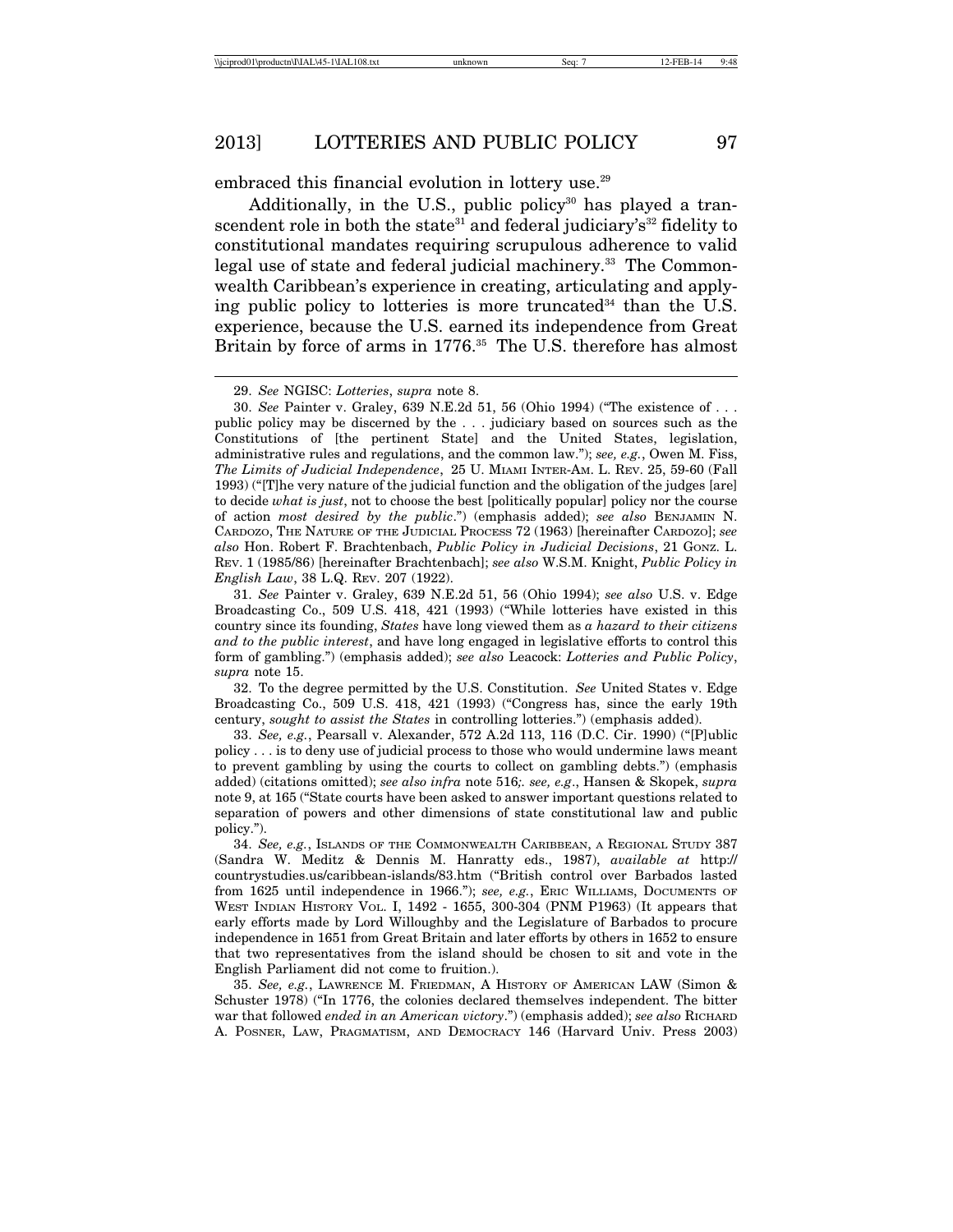two centuries of additional judicial experience in interpreting and articulating the application of public policy to lotteries in this regard.36

It is therefore quite rational that the U.S. judicial experience in shaping its public policy would also serve as an emphatic blueprint for emulation by the Commonwealth Caribbean territories.37 The U.S. experience in developing and applying public policy concepts and principles to lotteries should and would arguably be followed by the courts in the Commonwealth Caribbean wherever rational and convincing to do so.<sup>38</sup>

Indeed, public policy<sup>39</sup> is fundamental to common law<sup>40</sup> jurisdictions as a whole.<sup>41</sup> However, it is a hearty challenge for the judiciary to interpret and apply it in any given case.<sup>42</sup> This has triggered its analogy to an "unruly horse."<sup>43</sup> Its nature<sup>44</sup> is cer-

37. It has done so before in another context; *see, e.g.*, Stephen J. Leacock, *Public Utility Regulation in a Developing Country*, 8 LAW. AM. 338, 339 (1976) [hereinafter Leacock: *Public Utility Regulation*] ("*In search of guidance* the [Public Utilities] Board looked to United States . . . utility regulation decisions and *drew on these* in coming to its own conclusions.") (emphasis added) (footnotes omitted).

38. *See* Leacock: *Public Utility Regulation*, *supra* note 37.

39. *See* Painter v. Graley, 639 N.E.2d 51, 56 (Ohio 1994).

40. *See* Commonwealth v. Knowlton, 2 Mass. 530, 535 (Mass. 1807) ("[T]he common law of *England* . . . and . . . the statutes . . . amending or altering it . . . may be considered as forming the body of the common law of Massachusetts [subject to] alterations by . . . provincial and state legislatures, and by the provisions of [the *Massachusetts*] constitution.") (emphasis in original). The common law of each of the forty-nine common law jurisdictions in the U.S. (Louisiana law is significantly impacted by Civil Law) may be defined similarly.

41. *See* Brachtenbach, *supra* note 30, at 1 ("For centuries, the principle of public policy has played a vital role in dispute resolution.").

42. *See* Fairfield Ins. Co. v. Stephens Martin Paving, LP*,* 246 S.W.3d 653, 672-73 (Tex. 2008) ("According to the well-known dictum of an English judge, *public policy is a very unruly horse*, and when once you get astride it you never know where it will carry you.") (emphasis added).

43. *Id; see also* Penunuri v. Sundance Partners, Ltd., 2011 UT App 183, ¶15, 257 P.3d 1049, 1053.

44. *See* Boston & A.R. Co. v. Mercantile Trust & Deposit Co*.,* 34 A. 778, 785 (Md.

<sup>(&</sup>quot;Distance and estrangement from Britain had fostered self-government . . . democratic republicanism *emerged as the default solution* to the problem of how America would be governed after the break with Britain.") (emphasis added).

<sup>36.</sup> The Commonwealth Caribbean territories only achieved Independence, by agreement and negotiation, from Great Britain beginning with Jamaica and Trinidad and Tobago in 1962; *see, e.g.*, Francis R. Alexis, *The Basis of Judicial Review of Legislation in the New Commonwealth and the United States of America: A Comparative Analysis*, 7 LAW. AM. 567, 591 n.2 (1975). Nevertheless, *see* David Simmons, C.J. of Barbados, *Aspects of Judicial Independence and Accountability – Lessons for the Commonwealth Caribbean?* 33 Commonwealth L.B. 657, 670 (2007) ("It is for the judiciary and the legal profession to guard the independence of the judiciary jealously . . . .").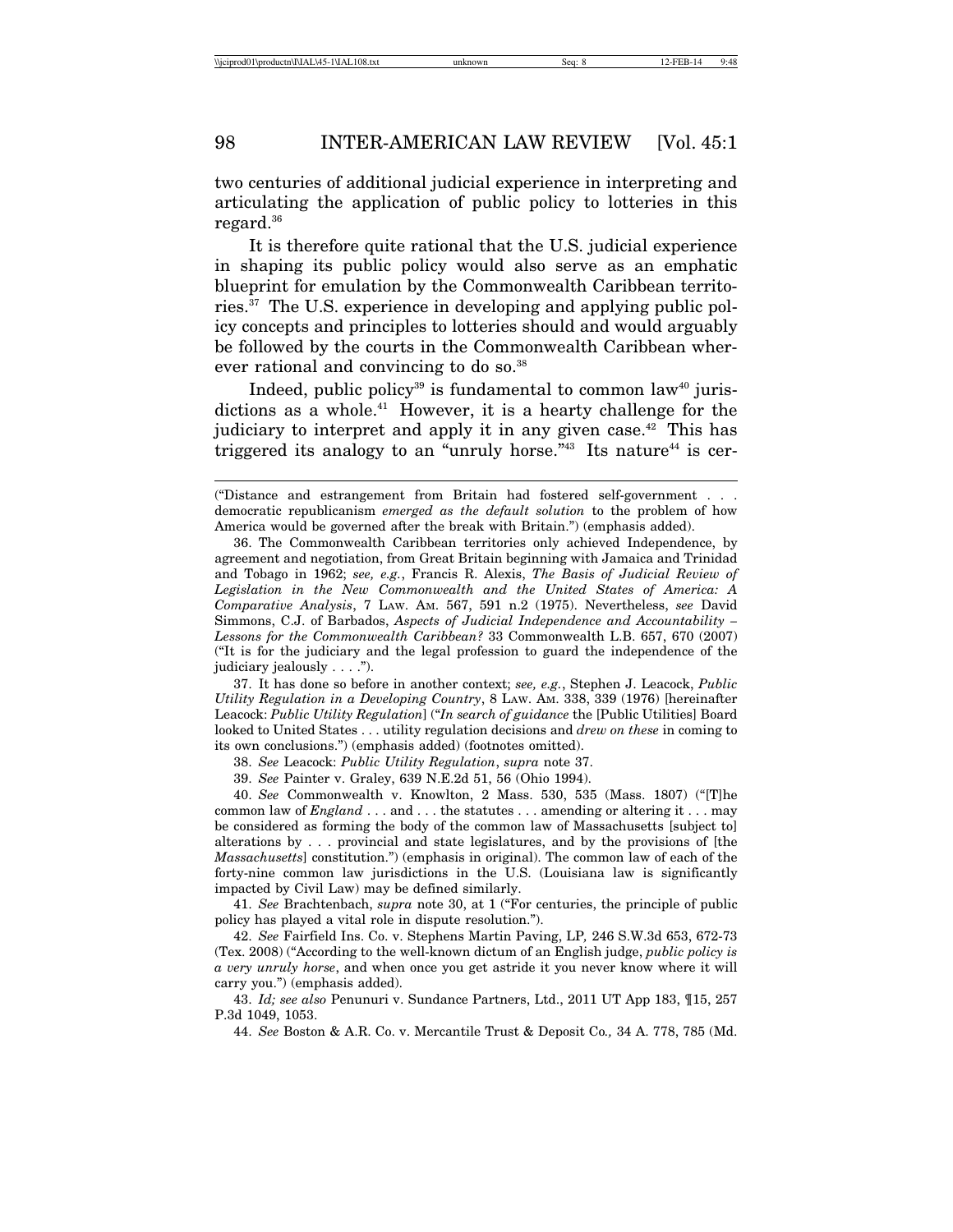tainly "protean."45 Therefore, its categorization and subsequent application in any given case when contrasted with its use in any other case can display almost infinite change in the hands of the judiciary.<sup>46</sup>

Of course, these characteristics may seem to suggest that public policy is amorphous, $47$  which is not necessarily the case. The reality is that public policy principles are most essentially a function of the state law of each of the fifty individual states of the U.S.,<sup>48</sup> rather than being a monopoly of Federal law. In this sense, each one of the fifty states is indeed the "master of its own house."<sup>49</sup> Arguably, the same observation is valid for the Commonwealth Caribbean states as well.<sup>50</sup> In the arena of public policy, each state must navigate the interplay between the judiciary and the legislature as two of the three coequal branches of government.<sup>51</sup>

However, the search for answers to the question of the degree

46. *See* Brachtenbach, *supra* note 30, at 17 ("Courts need to [more] *sharply define the policy being invoked*: What is the *precise principle* upon which the policy is based?") (emphasis added).

47. *See Penunuri,* 2011 UT App 183, ¶15l; s*ee also* Brachtenbach, *supra* note 30, at 17; 5 SAMUEL WILLISTON & RICHARD A. LORD, A TREATISE ON THE LAW OF CONTRACTS §12.2 (4th ed. 2013) ("[P]ublic policy is, *by its nature, variable with time and place* and, except in broad pronouncements, relies little on stare decisis.") (citation omitted) (emphasis added).

48. *See* Brachtenbach, *supra* note 30 at 2; *see also* Meyer v. Hawkinson, 2001 ND 78, ¶56, 626 N.W.2d 262, 275 (Sandstrom, J, dissenting) ("[A state's] public policy applies *neither extraterritorially, nor . . . internationally*.") (emphasis added).

49. *See, e.g.*, Percy H. Winfield, *Public Policy in English Common Law*, 42 HARV. L. REV. 70, 102 (1928-29) ("It has been urged with some acidity that *a state legislature is a better judge of its own "public policy*" than the Supreme Court is likely to be.") (emphasis added). As such, public policy in the Commonwealth Caribbean would be the purview of *each individual territory* of the Commonwealth Caribbean.

50. *See, e.g*., Ezra Alleyne*, The Developing Framework of the CSME: Two Legal Issues Considered*, 11 ILSA J. INT'L & COMP. L. 49, 56 (2004) [hereinafter: Alleyne: Developing Framework] (referring in a different context to the desire of the Commonwealth Caribbean's judiciary "to chart its own course in jurisprudence."); *see also* Leonard Birdsong*, The Formation of the Caribbean Court of Justice: The Sunset of British Colonial Rule in the English Speaking Caribbean*, 36 U. MIAMI INTER-AM. L. REV. 197, 226 (2005) (assessing Caribbean judicial aspirations in a different context as a "quest for self-determination.").

51. The executive is the third branch. *See* U.S. CONST. art. II.

<sup>1896) (&</sup>quot;No *exact definition* of public policy has ever been given or can be found.") (emphasis added); s*ee also* Brachtenbach, *supra* note 30, at 2

<sup>45.</sup> *See Rothstein v. Snowbird Corp*., 2007 UT 96, ¶10, 175 P.3d 560, 563 ("To pluck a principle of public policy from the text of a statute and to ground a decision of this court on that principle is to invite judicial mischief. Like its cousin legislative history, public policy is a *protean* substance . . . .") (emphasis added); *see also* HAMILTON: MYTHOLOGY, *supra* note 10, at 38 ("Proteus . . . had the power . . . of changing his shape at will.").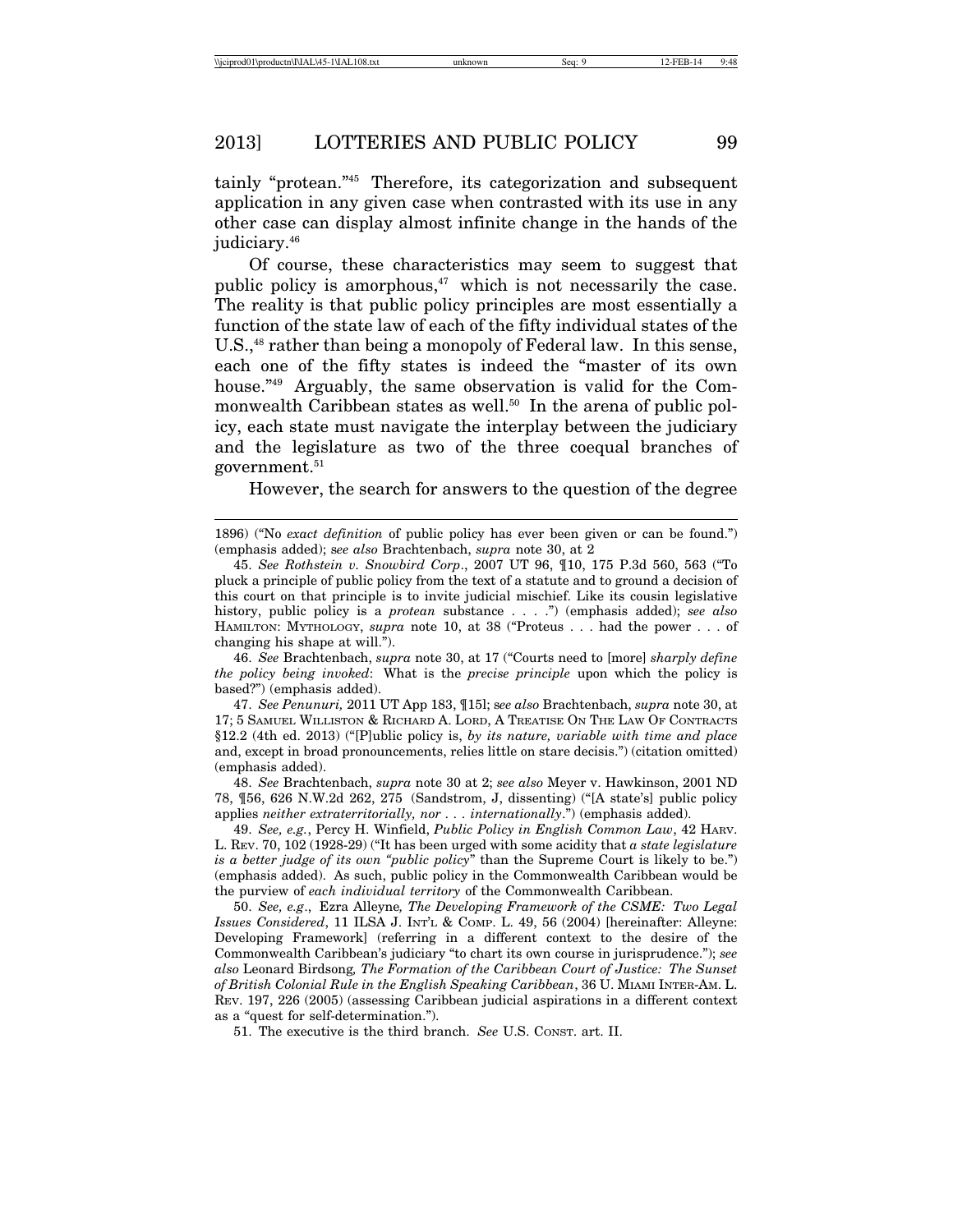of social and economic impact of legalized gambling on states is not an easy one.<sup>52</sup> In the U.S., widespread public playing of lotteries led to the creation by Congress<sup>53</sup> of the National Gambling Impact Study Commission (NGISC).54 This Commission referred to the role of "magical thinking,"55 cited by two distinguished commentators in published work,<sup> $56$ </sup> in increasing and intensifying lottery playing.57 The two commentators seemed to have suggested that through advertising, lottery advertisers seek to "target" this "magical thinking"<sup>58</sup> in efforts to create and stimulate everincreasing demand for lottery-playing.<sup>59</sup> Arguably, this "magical thinking"60 launches and exacerbates beliefs in the power of fortune to exert control over events in human life.61 Fortune's *perceived* control over events may be confirmed by the sheer numbers of the present-day lottery-playing public.62

With respect to the legal status of lotteries in any given state in the U.S., a number of alternative situations may exist. For

54. *See* National Gambling Impact Study Commission, http://govinfo.library.unt. edu/ngisc/index.html (last visited September 21, 2013) [hereinafter NGISC]; *see, e.g., supra* note 23 (demonstrating that in Jamaica, the legislature moved beyond study and created the Betting Gaming & Lotteries Commission in 1975 to regulate and control lotteries in Jamaica).

55. *See* NGISC: *Lotteries*, *supra* note 8 ("[L]ottery play depends on encouraging people's 'magical thinking'. . . .") (citation omitted); *see also* CLOTFELTER & COOK: SELLING HOPE, *supra* note 9, at 71 ("[P]art of the answer to *why* people play [lotteries] is suggested by evidence on *how* they play . . . . [T]he evidence on how they play suggests that ancient superstitions and fallacious beliefs about numbers are still thriving in this modern age . . . . [L]ottery agencies do nothing to educate the public on these matters; if anything they seek to encourage magical thinking.")

56. *See* CLOTFELTER & COOK: SELLING HOPE, *supra* note 9, at 71.

61. *See* MACHIAVELLI, *supra* note 2, at 13.

62. *See* NGISC: *Lotteries*, *supra* note 8 ("[The lottery] is the only form of commercial gambling which a majority of adults report having played."); *see also* Charles T. Clotfelter, Philip J.Cook, Julie A. Edell, & Marian Moore, *State Lotteries at the Turn of the Century: Report to the National Gambling Impact Study Commission*, 1, 3 (Duke Univ. 1999), http://govinfo.library.unt.edu/ngisc/reports/lotfinal.pdf [hereinafter CLOTFELTER, COOK, EDELL & MOORE].

<sup>52.</sup> *See* NGISC: *Lotteries*, *supra* note 8, at 3 ("[T]he state faces an inherent conflict in its desire to increase revenues and its duty to protect the public welfare.").

<sup>53.</sup> *See* National Gambling Impact Study Commission, Message From the Chair, http://govinfo.library.unt.edu/ngisc/news/chairman.html (last visited September 21, 2013) ([hereinafter NGISC: Message From the Chair] ("The Commission was created by the 104th Congress through Public Law 104169 . . . signed by President Clinton on August 3, 1996. . .Specifically, the Commission [was] tasked with producing a comprehensive and factual study of the social and economic impacts of legalized gambling on states, tribes, communities and individuals.").

<sup>57.</sup> *Id.*

<sup>58.</sup> *Id.*

<sup>59.</sup> *Id.* at 189.

<sup>60.</sup> *Id.* at 71. *.*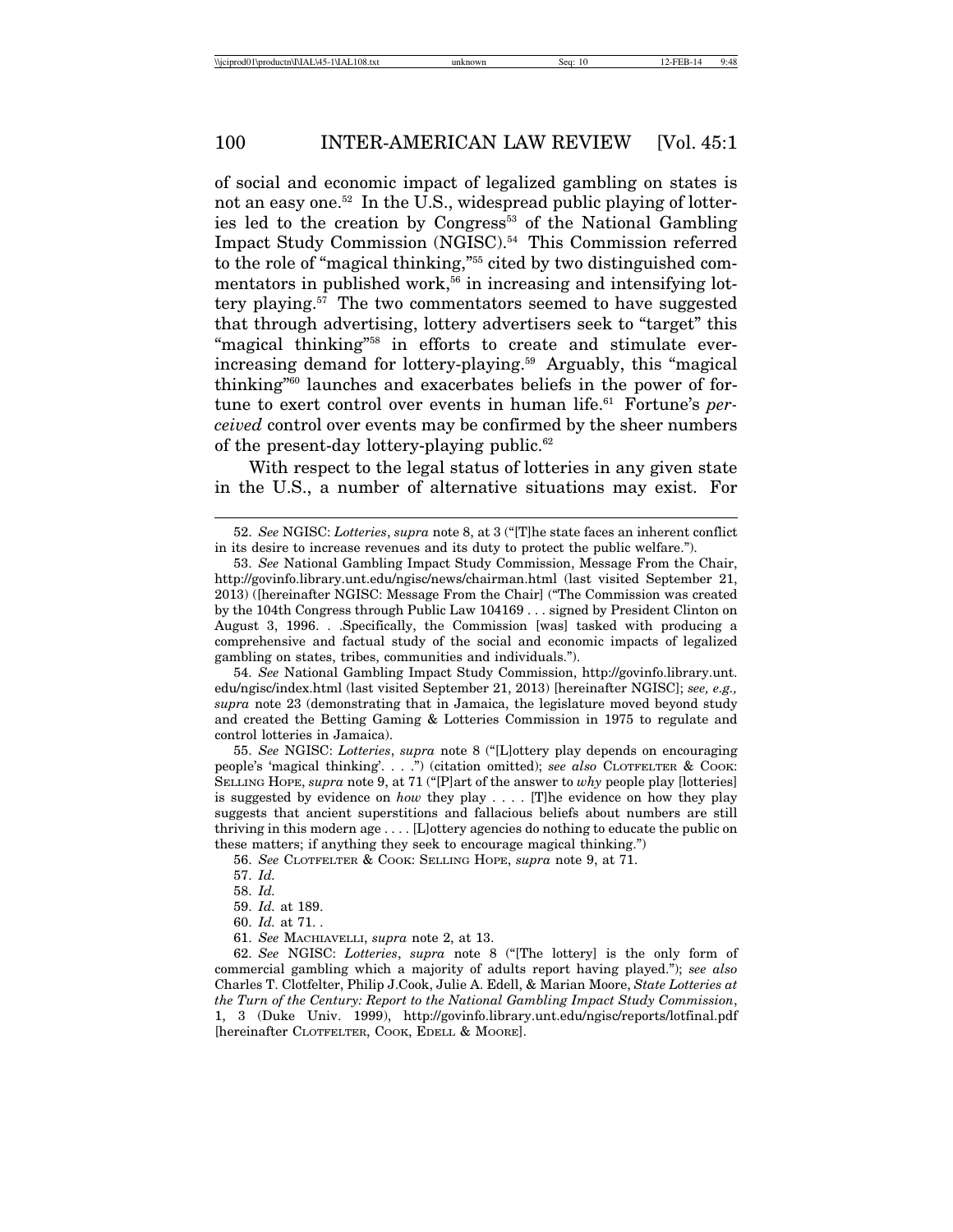example, the constitution of a particular state may be silent with respect to lotteries. Additionally, that particular state's statutes may also be silent with respect to lotteries.<sup>63</sup> Another state's constitution *alone* may prohibit lotteries.<sup>64</sup> Yet another state's constitution may be silent on lotteries, but the pertinent state may have enacted a *statute* prohibiting lotteries. Finally, *both* a state's constitution *and* a state statute may prohibit lotteries.<sup>65</sup>

These alternatives demonstrate that in the U.S., gambling has been universally frowned upon.<sup>66</sup> Outside of the U.S., "[a]s a result of its unsavory reputation, restrictions on gambling have been adopted by practically every country in the world throughout history.<sup>"67</sup> More specifically, with regard to lotteries, "for the first six decades of [the twentieth] century every [American] state prohibited lotteries."<sup>68</sup> Public policy's disfavor of gambling<sup>69</sup> represents the common law's fundamental principle that the judiciary will not enforce lottery agreements.<sup>70</sup> This is the case because lottery agreements are often illegal $^{71}$  and therefore the parties to such agreements may be equally at fault in making such agreements.72 At common law, when parties have acted illegally and additionally, such parties are equally at fault<sup> $73$ </sup>—as parties to a

67. *See* McGowan, *supra* note 12, at 4; *see also* BETTING, GAMING & LOTTERIES COMMISSION, http://www.bglc.gov.jm/about/history.html (last modified Mar. 2009), *supra* note 23 ("[In Jamaica] [t]he Gambling Act of 1899 defined "unlawful gambling". . ..There were few places in Jamaica where public betting could *legally* take place.") (emphasis added).

68. *See* CLOTFELTER & COOK: SELLING HOPE, *supra* note 9, at 235.

<sup>63.</sup> *See e.g.,* Stone v. State of Mississippi, 101 U.S. 814, 818-19 (1879).

<sup>64.</sup> *Id; see also* Miss. Code Ann. § 97-33-31 (West 2010).

<sup>65.</sup> *See* Youngblood v. Bailey, 459 So. 2d 855, 858-859 (Ala.1984); *see also* Troy Amusement Co. v. Attenweiler, 28 N.E.2d 207, 210-211 (Ohio Ct. App. 1940) (citing Ohio Const. Section 6 of Art. XV and Section13063 of the Ohio General Code].

<sup>66.</sup> *See, e.g.* Pritchet v. Insurance Co. of North America*,* 3 Yeates 458, 464 (Pa. 1803) ("*Every species of gaming contracts* . . . are reprobated both by our law and usage.") (emphasis added); *see also* Ramesar v. State, 224 A.D.2d 757, 759 (N.Y. App. Div. 1996); *see also* Joseph Kelly, *Caught in the Intersection Between Public Policy and Practicality: A Survey of the Legal Treatment of Gambling-Related Obligations in the United States*, 5 CHAP. L. REV. 87, 90 (2002) [hereinafter: Kelly].

<sup>69.</sup> Irwin v. Williar*,* 110 U.S. 499, 510 (1884) (noting that "in *this country*, all wagering contracts are held to be illegal and void as against public policy.") (citation omitted) (emphasis added).

<sup>70.</sup> *Id.*

<sup>71.</sup> *Id.*

<sup>72.</sup> *Id.*

<sup>73.</sup> When parties have both acted illegally and are both at fault they can be said to be in *pari delicto*. *See* Karel v. JRCK Corp., No. 304415, 2012 WL 1648871, at \*2 (Mich. Ct. App. May 10, 2012) ("[A]s between parties in pari delicto, [which means] equally wrong, the law will not lend itself to afford relief to one as against the other, but will leave them as it finds them.").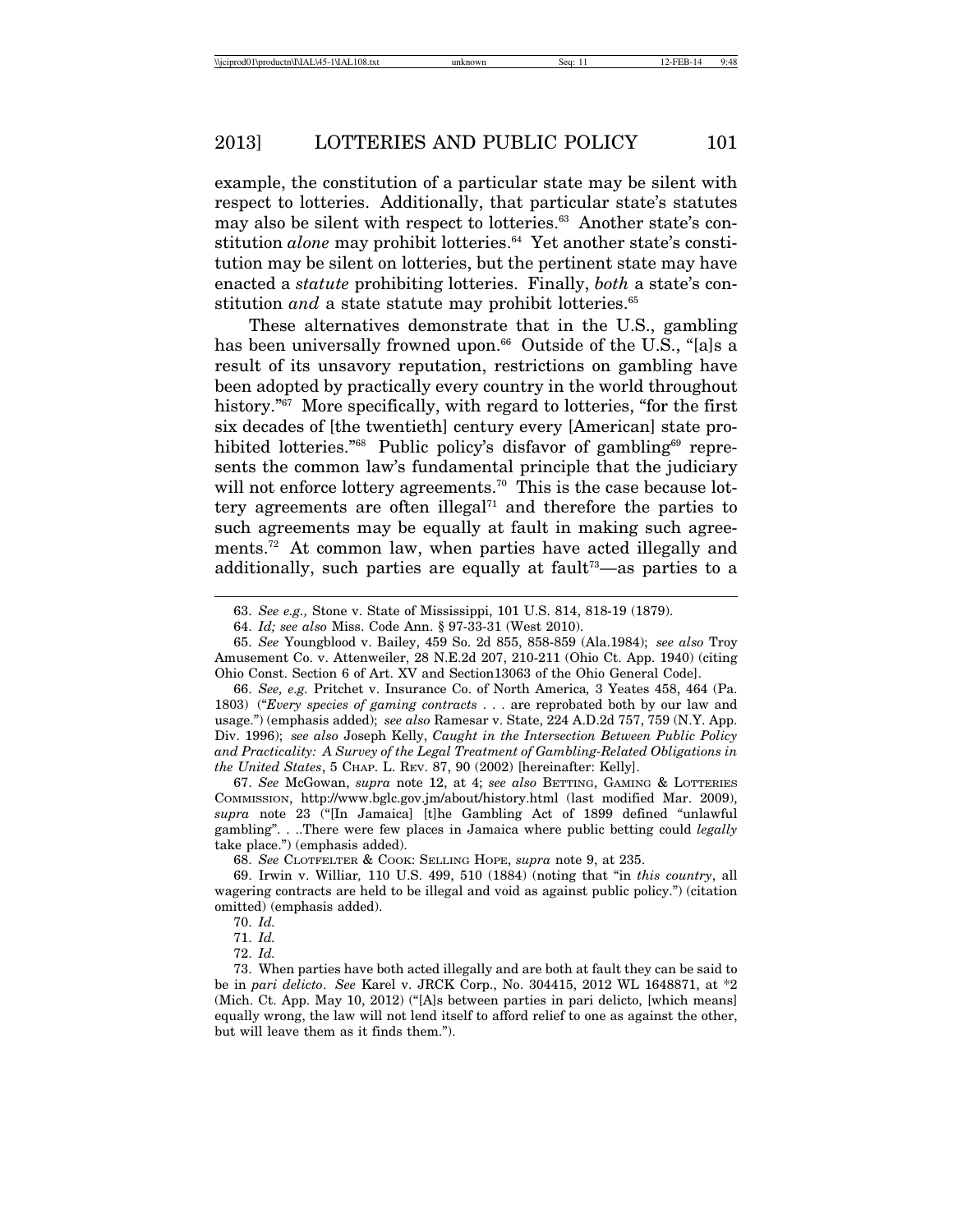lottery agreement often are—a court will leave such parties to a lottery agreement where it finds them.<sup>74</sup>

Historically, in the U.S., the legality of lotteries has been pendulum-like.<sup>75</sup> Successively, there has been state legalization<sup>76</sup> followed by state prohibition of public lottery play, $77$  followed by a return to legality.78 The Commonwealth Caribbean experience is not as extensive historically, because independence is a much more recent legal and political phenomenon there.<sup>79</sup> Nevertheless, in the Commonwealth Caribbean, the almost irresistible lure of the apparent impulse to gamble is alive and well too.<sup>80</sup> With respect to the U.S., the modern era consists of a *return* to widespread legality.<sup>81</sup> The modern era in the Commonwealth Caribbean experience has been quite similar to that of the  $\rm U.S.^{\rm s2}$  In contrast to the legislative pendulum-like legality/illegality swings in the U.S., the judiciary's application of public policy to gambling *per se* has actually remained quite stable.<sup>83</sup>

78. *See* NGISC: *Lotteries*, *supra* note 8, at 2 ("Currently, 37 states and the District of Columbia have operating lotteries."). As of 2011 this number had risen to 40. *See* GALE, STATE LOTTERIES, 0020 SURVEYS 21 (West 2011) ("Forty states permit lotteries.").

79. *See* Alexis, *supra* note 36.

80. *See e.g.* GOVERNMENT OF JAMAICA BETTING GAMING & LOTTERIES COMMISSION: OUR HISTORY, *supra* note 23 ("[In Jamaica] [i]t was [therefore] *inevitable that illegal gambling would flourish* in an environment where opportunities for gambling were few and beyond the reach of most persons.") (emphasis added).

81. *See* NGISC: *Lotteries*, *supra* note 8, at 2 ("Currently, 37 states and the District of Columbia have operating lotteries."). As of 2011 this number had risen to 40. *See* GALE, STATE LOTTERIES, 0020 SURVEYS 21 (West 2011) ("Forty states permit lotteries.").

82. *See, e.g.*, Government of Jamaica Betting, Gaming & Lotteries Commission, *Our History*, *supra* note 23 ("Technological advances in radio, and telephone *brought the gambling activities of Great Britain and the U.S.A. closer to Jamaica* . . . . The norms and attitudes of the early 1900s could no longer be expected to remain unchanged in the face of these exposures.") (emphasis added), *available at* http:// www.bglc.gov.jm/about/history.html.

83. *See, e.g.*, Stanley v. California Lottery Comm., No. C041034, 2003 WL 22026611, 19 (Cal. Ct. App. 2003) ("California's "strong, long-standing public policy regarding gambling is a broad policy against judicial resolution of civil claims arising out of *lawful or unlawful gambling contracts or transactions, and in the absence of a statutory right to bring such claims,* this policy applies both to actions for recovery of

<sup>74.</sup> People v. Rosen, 78 P.2d 727, 728 (Cal. 1938).

<sup>75.</sup> *See infra* Part VI*; see also* CLOTFELTER & COOK: SELLING HOPE, *supra* note 9, at 43.

<sup>76.</sup> CLOTFELTER & COOK: SELLING HOPE, *supra* note 9, at 36 ("1832 [was] apparently one of the peak years for lottery play  $\dots$ .

<sup>77.</sup> *Id.* ("By 1894 no state permitted the operation of lotteries, and thirty-five states had explicit prohibitions in their constitutions against them.") (citation omitted).; *see also* DENISE VON HERRMANN, THE BIG GAMBLE 121 (2002) [hereinafter HERRMAN].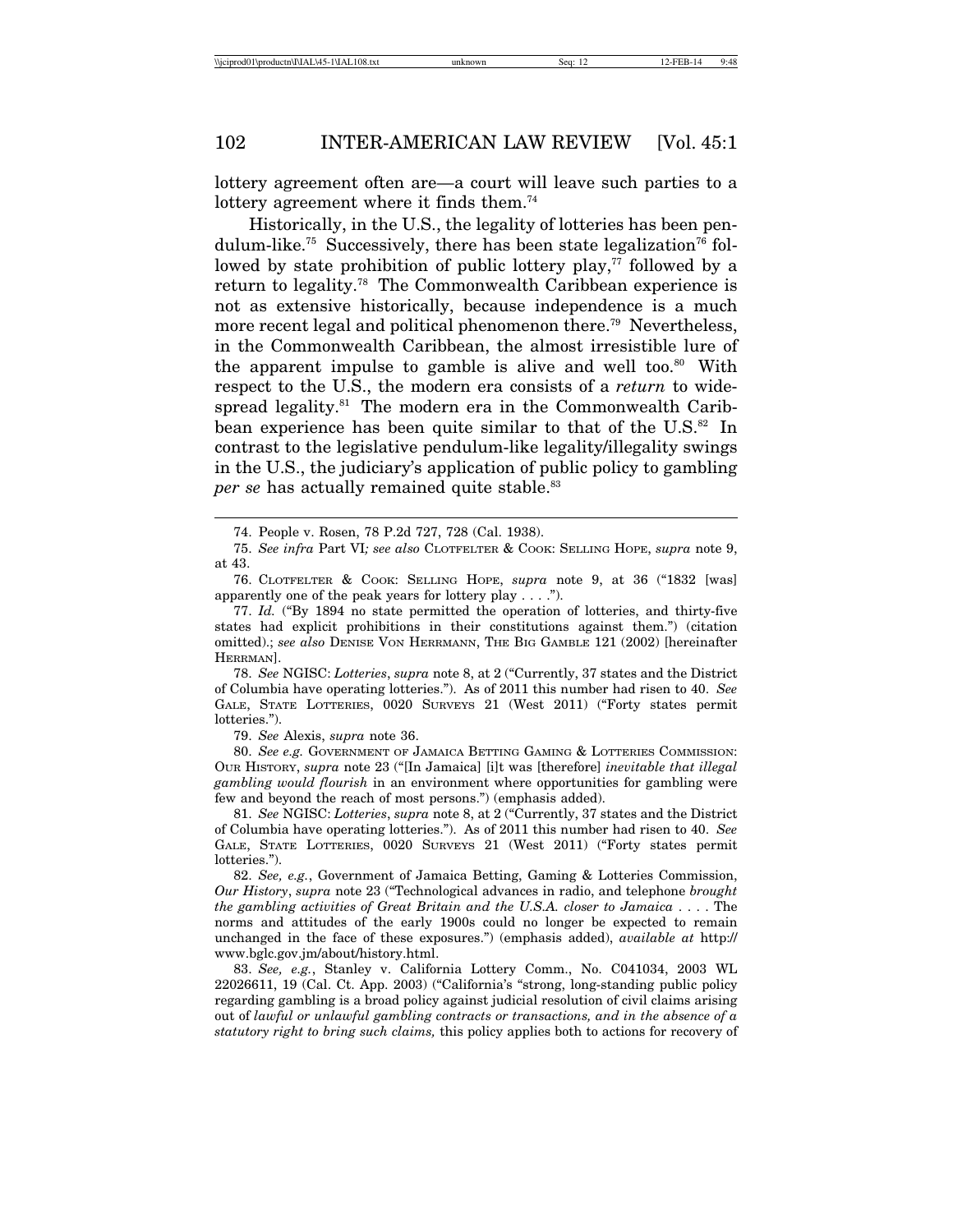An almost irreconcilable contradiction has therefore continued to coexist.84 It consists of—on the one hand—the judiciary's almost intractable opposition to perceiving gambling generally as a viable legal pursuit.<sup>85</sup> On the other,<sup>86</sup> is the legislature's intensified resort to the raising of revenue from lotteries and the use of this revenue in order to finance public expenditures as a substitute<sup>87</sup> for involuntary taxation<sup>88</sup> and its consequences.<sup>89</sup> Nevertheless, as this article proposes,<sup>90</sup> there exists a seemingly tolerable intellectual coexistence between the legislative and judicial approaches to lotteries in the U.S., $91$  which the Commonwealth Caribbean arguably should emulate.92

This article explores the remarkable success of lotteries as a voluntary and "painless" tax in the U.S. and the Commonwealth Caribbean.93 It also discusses the common law principles of public policy applicable to lotteries in the U.S. $94$  and the Commonwealth

85. *See* NGISC: *Lotteries*, *supra* note 8, at 12 ("It arises in part from our ambivalence toward gambling itself. On the one side is the traditional view of gambling as a vice and the opprobrium directed toward those who overindulge.").

86. *See id.* ("On the other is the wide acceptance of gambling *in moderation* as an innocent form of amusement.") (emphasis added).

87. *See* CLOTFELTER & COOK: SELLING HOPE, *supra* note 9, at 11 ("In legalizing a *widely popular* form of gambling, the states are accommodating consumer preferences.") (emphasis added).

88. *See A Summary of the 1765 Stamp Act*, *supra* note 3; DAVID MCCULLOUGH, JOHN ADAMS, *supra* note 4; ERIC WILLIAMS, CAPITALISM AND SLAVERY, *supra* note 6.

89. *See supra* note 88, all of the sources cited therein*.*

90. *See infra* section X and the discussion therein.

91. *See infra* section X and the discussion therein.

92. *See, e.g.*, Leacock, *supra* note 37, at 39 (discussing how the Board looked to United States utility regulation decisions in interpreting the Public Utilities Act).

93. *See generally* NGISC*: Lotteries*, *supra* note 8 ("The principal argument used in every state to promote the adoption of a lottery has focused on its value as a source of 'painless' revenue: players voluntarily spending their money (as opposed to the general public being taxed) for the benefit of the public good.).

94. *See* Clotfelter, *supra* note 62, at 1 ("Until 1964, lotteries were illegal in every

gambling losses and actions to enforce gambling debts.") (emphasis in the original) (footnote omitted); *see also* Meyer v. Hawkinson, 626 N.W.2d. 262, 267 (N.D. 2001) ("Public policy is a principle of law whereby contracts will not be enforced if they have a tendency to be injurious to the public or against the public good. . .Whether the contract is against public policy is generally provided for by the state constitution or statute. . .However, when a contract is inconsistent with fair and honorable dealing, contrary to sound policy, and offensive to good morals, the courts have the authority to declare the contract void as against public policy.") (citations omitted).

<sup>84.</sup> *See* CLOTFELTER & COOK: SELLING HOPE, *supra* note 9, at 11 ("There exists, in short, an *undeniable* Jekyll-and-Hyde quality to state lotteries.") (emphasis added). *See* NGISC: *Lotteries*, *supra* note 8, at 12 ("[L]ottery officials are . . . not free agents operating on their own; they must respond to directions from state officials, which often contain conflicting goals . . . . This *schizophrenic approach can lead to many problems*.") (emphasis added).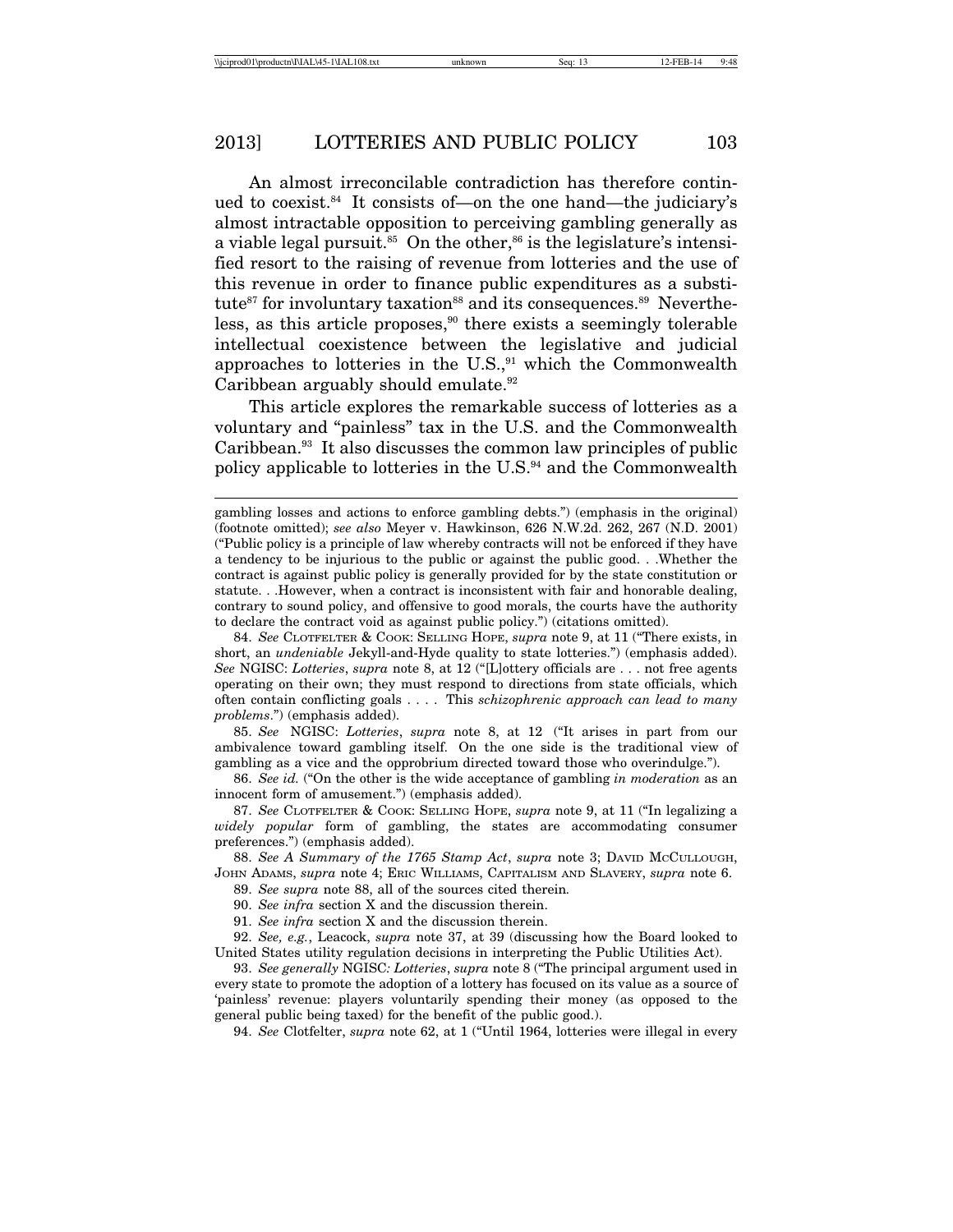Caribbean, proposing that American public policy approaches will be embraced and emulated by the Commonwealth Caribbean territories.95 Part I is the Introduction. Part II discusses lotteries as prospective tax vehicles. Part III analyzes how public policy is conceived and enunciated by the U.S. judiciary and how it will be emulated by the Commonwealth Caribbean territories on a case by case basis as the need arises. Part III also analyzes the origins of public policy as it is applied to lotteries in the U.S. and will probably be applied in the Commonwealth Caribbean as well. It explains that the U.S. fracture from Great Britain preceded the Commonwealth Caribbean's later separation from Great Britain by almost two centuries. This section anticipates the Commonwealth Caribbean's embrace and emulation of the U.S. experience now that freedom from Great Britain has been attained. Part IV explores the evolution from past to present of legislative statutory enactments applicable to lotteries in U.S. law and refers to the Commonwealth Caribbean's engrafting of these U.S. solutions onto modern Commonwealth Caribbean legislative measures.

Part V discusses instances where the judiciary may decline to nullify lottery agreements in some factual settings. Part VI chronicles the history and legal significance of lotteries in U.S. and Commonwealth Caribbean law and highlights the tax-substitute dependency on lotteries in the U.S. Part VII focuses on the impact of federal law on lotteries in the U.S., which has no counterpart in the Commonwealth Caribbean. Part VIII discusses the evolution of public policy relating to lotteries in the U.S. and assesses the judiciary's success both in shaping public policy and applying it to lotteries in the U.S. It also discusses the prospects that the Commonwealth Caribbean will emulate and fully embrace the U.S. judiciary's approach. Part IX adds aspects of federal law to the lottery law discussion.

Part X examines the legal impact of tax-substitution objectives on legislative policies leading to statutory changes in the law relating to lotteries and assesses the impact that these changes have on public policy as enunciated by the judiciary earlier in the article. Part XI compares and contrasts the approaches of courts that have nullified agreements pertaining to lotteries—on the one hand—and courts that have declined to nullify such agreements in appropriate circumstances—on the other. It also assesses

state in this country."). This reality sets the stage for post-1964 legal developments relating to public policy.

<sup>95.</sup> *See supra* notes 37, 38, all of the sources cited therein.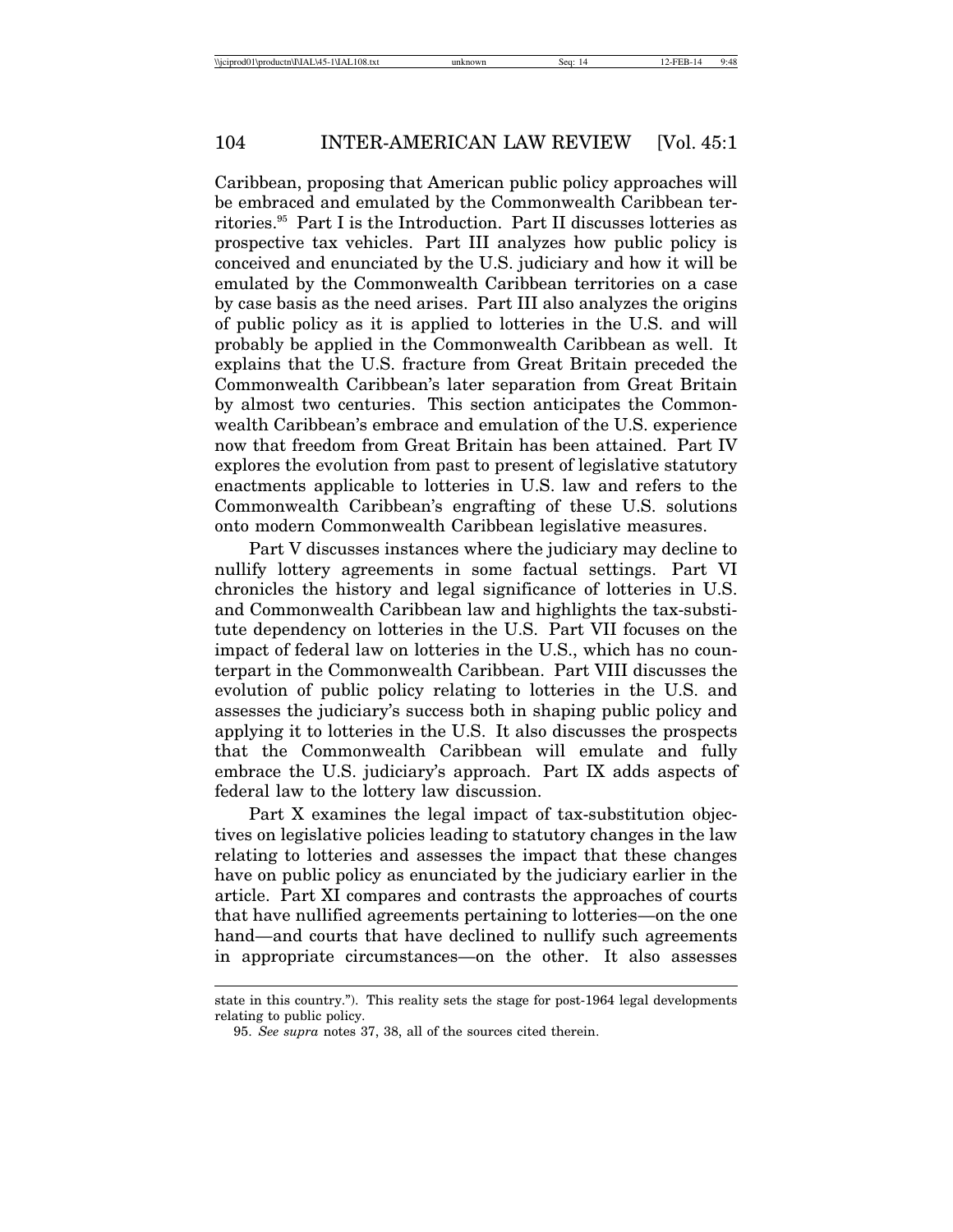future prospects with regard to the judiciary's application of public policy principles to agreements implicating lotteries. It then discusses the influence of tax factors on public policy and on lottery law in the U.S. and the Commonwealth Caribbean in light of the success of the lottery-proliferation phenomenon as a voluntary and "painless tax." Part XII is the Conclusion.

#### II. LOTTERIES AS PROSPECTIVE TAX VEHICLES<sup>96</sup>

The legal definition of a lottery is one of substance rather than terminology. $97$  However, the purpose of a lottery is enigmatic.98 In the U.S., two selling points for lotteries tend to predominate.99 Indeed, in essentially every case where states have adopted lotteries, potential revenues and the beneficial societal deployment of those revenues have been the two principal selling points.100 Thomas Jefferson hardly ranks as a lotterysupporter; nevertheless, he may have perceived them as potentially a very potent tax-substitute.<sup>101</sup> It is certainly irrefutable that payments—for the purchase of lottery tickets—are made *voluntarily* by those who *choose* to play lotteries.<sup>102</sup>

Opponents of lotteries have also tended to embrace the categorization of lotteries as taxation since this categorization tends to suit their purposes.<sup>103</sup> Lottery-opponents have also claimed that based upon the conventional criteria for judging taxes—lotteries have to be perceived in a negative light when compared to conven-

99. *Id.* at 215.

<sup>96.</sup> *See* CLOTFELTER & COOK: SELLING HOPE, *supra* note 9, at 215 ("Revenue is the raison d'être of contemporary state lotteries."); see also Did You Know, N. AM. Ass'N OF STATE & PROVINCIAL LOTTERIES, http://www.naspl.org/index.cfm?fuseaction= content&menuid=14&pageid=1020 (last visited Sep. 19, 2013) ("During fiscal year 2010 . . . U.S. lottery sales totaled \$58 billion . . . .").

<sup>97.</sup> *See* CLOTFELTER & COOK: SELLING HOPE, *supra* note 9, at 51 ("The essence of a lottery is the purchase of a chance to win a prize, based on a random drawing."); *see, e.g.* WILLIAM SHAKESPEARE, ROMEO AND JULIET 22 ("What's in a name? That which we call a rose [b]y any other name would smell as sweet . . . .").

<sup>98.</sup> *See* CLOTFELTER & COOK: SELLING HOPE, *supra* note 9, at 249 ("[T]he basic question is, what is the purpose of a lottery? Should it be evaluated *primarily on the basis of revenue performance* . . . or should other considerations be given weight?") (emphasis added).

<sup>100.</sup> *Id.*; *see also* NGISC: *Lotteries*, *supra* note 8, at 2 ("[P]layers *voluntarily* spending their money (as opposed to the general public being taxed) for the *benefit of the public good*.") (emphasis added).

<sup>101.</sup> *See id; see also* CLOTFELTER & COOK: SELLING HOPE, *supra* note 9, at 299. 102. *Id.*

<sup>103.</sup> *Id.* at 215 ("[L]otteries are said to be a relatively inefficient source of revenue owing to the high ratio of administrative costs per dollar raised.").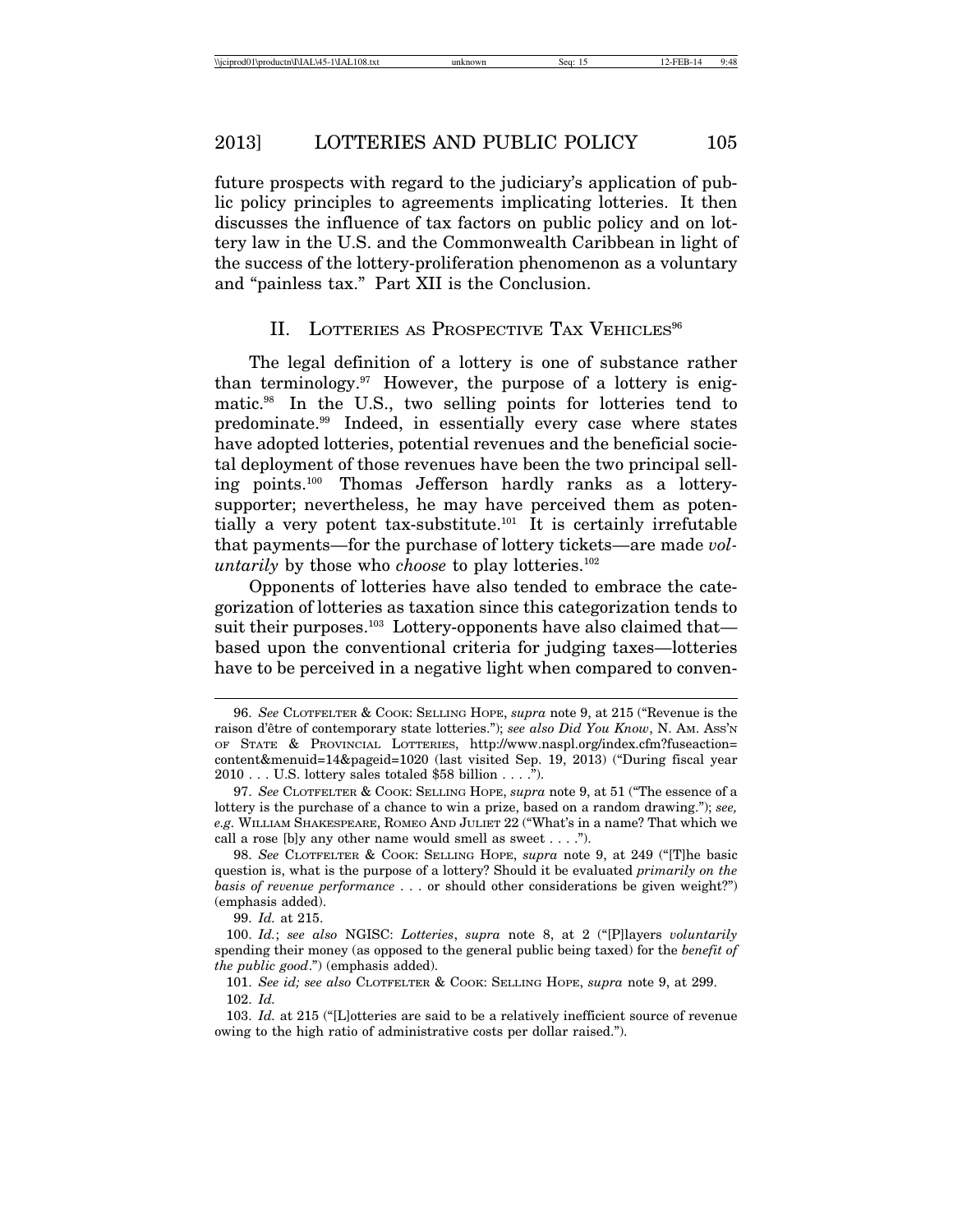tional taxes.104 The conventional criteria used for the comparison of one tax with another seem to differ fundamentally from a simple assessment of the comparative profitability of lotteries as a form of gambling. $105$ 

Furthermore, opponents assert that lotteries are regressive.<sup>106</sup> "preying on the poor," whether wittingly, by marketing heavily in poor areas, or unwittingly, simply by offering a product that appeals to poor people."107 However, the National Gambling Impact Study Commission does not seem to be as adamant<sup>108</sup> as a Maryland state senator—cited as an opponent of the lottery seems to be.109 The Commission made the effort to be balanced in its report and referred to a definition used by economists relating to the nature of a regressive tax.110 The Commission then indicated that one empirical study concluded<sup>111</sup> that "the poor partici-

105. *See, e.g.* NGISC: *Lotteries*, *supra* note 8, at 1 ("Lotteries have *the highest profit rates* in gambling in the U.S. . . .) (emphasis added).

106. *See* CLOTFELTER & COOK: SELLING HOPE, *supra* note 9, at 215 ("[T]he charge that has stung lottery proponents the hardest . . . is that lotteries are regressive."); *see also* NGISC: *Lotteries*, *supra* note 8, at 9 ("[There] is the widespread conception that the lottery is a regressive tax.  $\ldots$ .").

107. *Id. See also* MCGOWAN, *supra* note 12, at 43-44 ("[T]hose who oppose . . . lotteries . . . usually invoke the argument that lotteries . . . prey on the poor. . . . Therefore, it is in the best interest of society that lotteries . . . be outlawed. They would maintain that society cannot permit any activity that uses addiction of some segment *even if the rest of society might derive benefit*.") (emphasis added)*; see also* DAVID NIBERT, HITTING THE LOTTERY JACKPOT: STATE GOVERNMENTS AND THE TAXING OF DREAMS 114 (2000) [hereinafter: NIBERT] ("The [NGISC] supported critics' contentions that state lotteries "knowingly *target their poorest citizens*, employing aggressive and misleading advertising to induce those individuals to gamble away their limited means."") (citations omitted) (emphasis added).

108. *See* NGISC: *Lotteries*, *supra* note 8, at 10 ("[The] assumption [that lotteries are regressive] . . . *may* not be accurate. Much depends on the definition of 'regressive.'") (emphasis added).

109. *See* CLOTFELTER & COOK: SELLING HOPE, *supra* note 9, at 215 ("[O]ne Maryland state senator who opposed the lottery [stated]: 'Lotteries place an inordinate burden on the poor to finance state government. But the poor are willing suckers, and it's hard to defend a group that doesn't want to be defended.'") (citation omitted).

110. *See* NGISC: *Lotteries*, *supra* note 8, at 10 ("Economists define a regressive tax as one that takes an increasing percentage of income as income falls. In that sense, given the fact that a lottery ticket is the same price to all, regardless of income, it is by definition regressive . . . . But this simple approach does not capture such variables as frequency of play and the amounts of money generated by the lottery by income group. . . . The data suggests (although [it] is far from conclusive) that the bulk of lotto players and revenues come from middle-income neighborhoods, and that far fewer proportionally come from either high-income or low-income areas.").

111. *Id*. (citing two nationally prominent commentators' reference to an empirical study done in the 1970s by John Koza).

<sup>104.</sup> *Id.* ("[This is] because of their alleged instability and limited revenue potential.").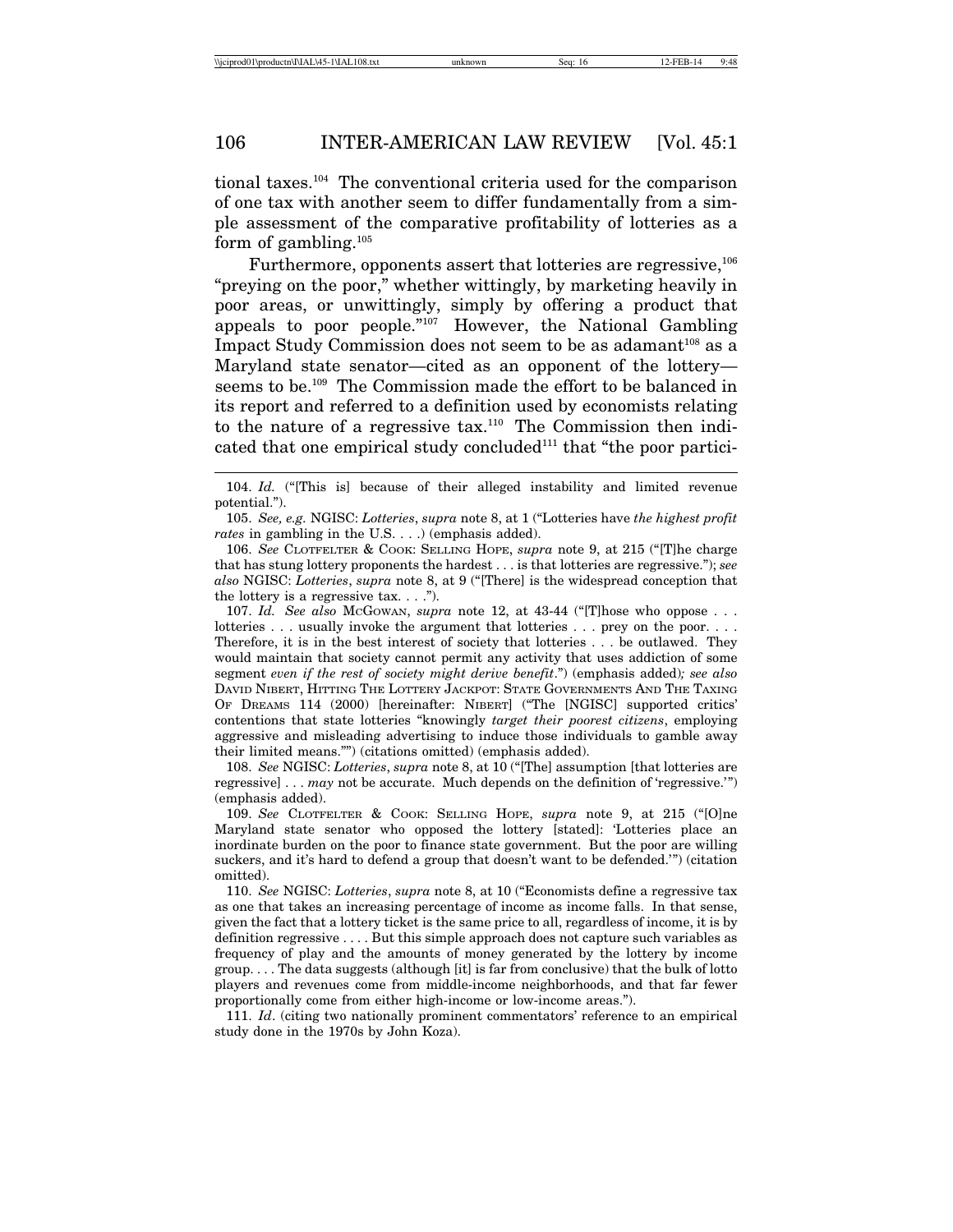pate in the state lottery games at levels disproportionately less than their percentage of the population."112

Other criticisms of lotteries have been voiced as well.<sup>113</sup> In the opinion of one commentator, lotteries are not an efficient way to raise money for government at all.<sup>114</sup> This is additional to the charge that lotteries are arguably regressive taxes,  $115$  even if they are "voluntary" as Thomas Jefferson has allegedly suggested.116 The National Gambling Impact Study Commission was created by Congress in 1996117 and included the Chairman of Nevada's State Gaming Control Board as one of the nine Commissioners.<sup>118</sup> The Commission was assigned specific tasks by the pertinent legislation creating it.<sup>119</sup>

The commission strongly protested against lottery advertising.120 It suggested that this advertising was at times misleading and that such advertising also encouraged *some* lottery players to engage in irresponsible gambling.121 Moreover, the Commission concluded that lotteries did not necessarily produce good jobs.<sup>122</sup> Particular criticisms were directed towards convenience gambling involving lotteries, and the Commission also recommended that instant tickets should be banned.123 Additionally, the Commission

<sup>112.</sup> *Id.*

<sup>113.</sup> *Id.* ("The focus on *convincing* non-players to *utilize the lottery*, as well as persuading frequent players to *play even more*, is the source of an additional array of criticisms.") (emphasis added).

<sup>114.</sup> *See* MATTHEW SWEENEY, THE LOTTERY WARS 133 (2009) [hereinafter SWEENEY) ("No other 'tax' *costs so much money to collect*. The state government spends a lot of money on running lotteries.") (emphasis added).

<sup>115.</sup> *See* CLOTFELTER & COOK: SELLING HOPE, *supra* note 106.

<sup>116.</sup> *See Id.*, at 299 n. 11.1.

<sup>117.</sup> *See* Archive, NATIONAL GAMBLING IMPACT STUDY COMMISSION: MESSAGE FROM THE CHAIR, http://govinfo.library.unt.edu/ngisc/news/chairman.html (last visited Sept. 30, 2013) [hereinafter NGISC: MESSAGE FROM THE CHAIR] ("The Commission was created by the 104th Congress through Public Law 104169, which was signed by President Clinton on August 3, 1996.").

<sup>118.</sup> *See* National Gambling Impact Study Commission: Fact Sheet, http:// govinfo.library.unt.edu/ngisc/bio-law.html (last visited Sept. 30, 2013) (listing nine members of the commission) [hereinafter, NGISC].

<sup>119.</sup> *See Id.* In the statute, Congress set the duration of the Commission for two years from the date of its first meeting, which took place in 1997. The statute mandated a report by the Commission to Congress, the President, and the governors two years after the Commission held its first meeting. This report with the Commission's Final Report Recommendations was made on June 18, 1999 and the Commission thereafter archived its website in September 2001.

<sup>120.</sup> *See* NGISC: FINAL REPORT, *supra* note 24, at 3-4-3-5.

<sup>121.</sup> *Id.*

<sup>122.</sup> *Id.* at 3-10.

<sup>123.</sup> *Id.* at 3-18.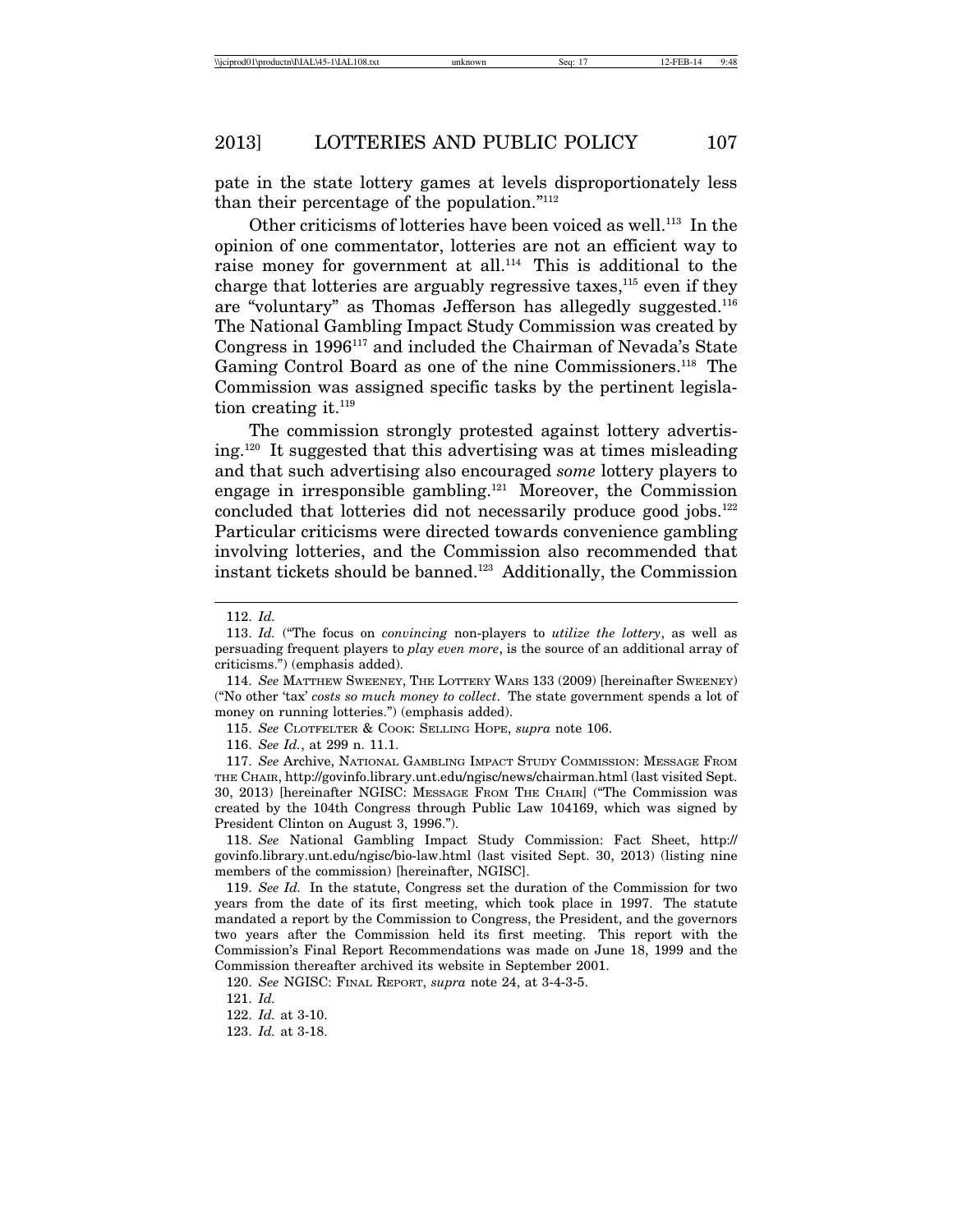recommended that machine gaming outside of casinos—such as video lottery terminals at racetracks—should be abolished.124

The criticism of lotteries as inappropriate redistributiveincome devices—that take "a disproportionate amount of [their] revenues from lower-income groups"<sup>125</sup>—has also been levied.<sup>126</sup> This redistribution of income point is somewhat different from the regressivity issue.127 Redistribution of income focuses on the *destination* of the lottery funds, whereas regressivity examines on whom does the *cost*-*burden* of lottery-play comparatively fall? In this sense, redistribution is neutral because of the entirely random incidence of winners. There is no conceivable way to predict any redistribution of income from any particular income-group to any other. The poor, middle-income and rich win as randomly as each one or the other wins.

Other issues such as the avoidance of jackpot wins by illegal residents,<sup>128</sup> or the potential misuse by welfare-recipients of government-provided funds<sup>129</sup> are probably too infrequent to merit public policy consideration. Similarly, the unpreparedness for the magnitude of the wealth that winning lottery jackpots may bring and the concomitant possible lack of responsible use of the winnings are not fatal criticisms of the use of lotteries for funding governmental-expenditures.

# III. ANALYSIS OF THE CREATION OF PUBLIC POLICY AND ITS IMPACT ON LOTTERIES

### [i] Commonwealth Caribbean Public Policy

"Law is . . . more than the sum of its separate parts: it is an organic whole which is not solely dependent upon legislatures for its development, but is in the process of constant, if not always obvious or rapid growth, through the activities of those who . . . administer it in any given country over a period of time."130 This

<sup>124.</sup> *Id.*

<sup>125.</sup> *See* NGISC: *Lotteries*, *supra* note 8, at 10.

<sup>126.</sup> *See* CLOTFELTER & COOK: SELLING HOPE, *supra* note 9, at 221.

<sup>127.</sup> *See supra* note 106–108.

<sup>128.</sup> *See* CLOTFELTER & COOK: SELLING HOPE, *supra* note 9, at 221–22.

<sup>129.</sup> *Id.*

<sup>130.</sup> *See* Sir Roy Marshall, *The Response of the Law to the Challenging of Independence: A Review of the Past and an Agenda for the Future, with Particular Reference to Barbados*, *in* COMMONWEALTH CARIBBEAN LEGAL STUDIES: A VOLUME OF ESSAYS TO COMMEMORATE THE 21ST ANNIVERSARY OF THE FACULTY OF LAW OF THE UNIVERSITY OF THE WEST INDIES 1 (Gilbert Kodilinye & P.K. Menon eds.,1992) [hereinafter Sir Roy Marshall]. *See also* F.A. HOYOS, BARBADOS OUR ISLAND HOME 177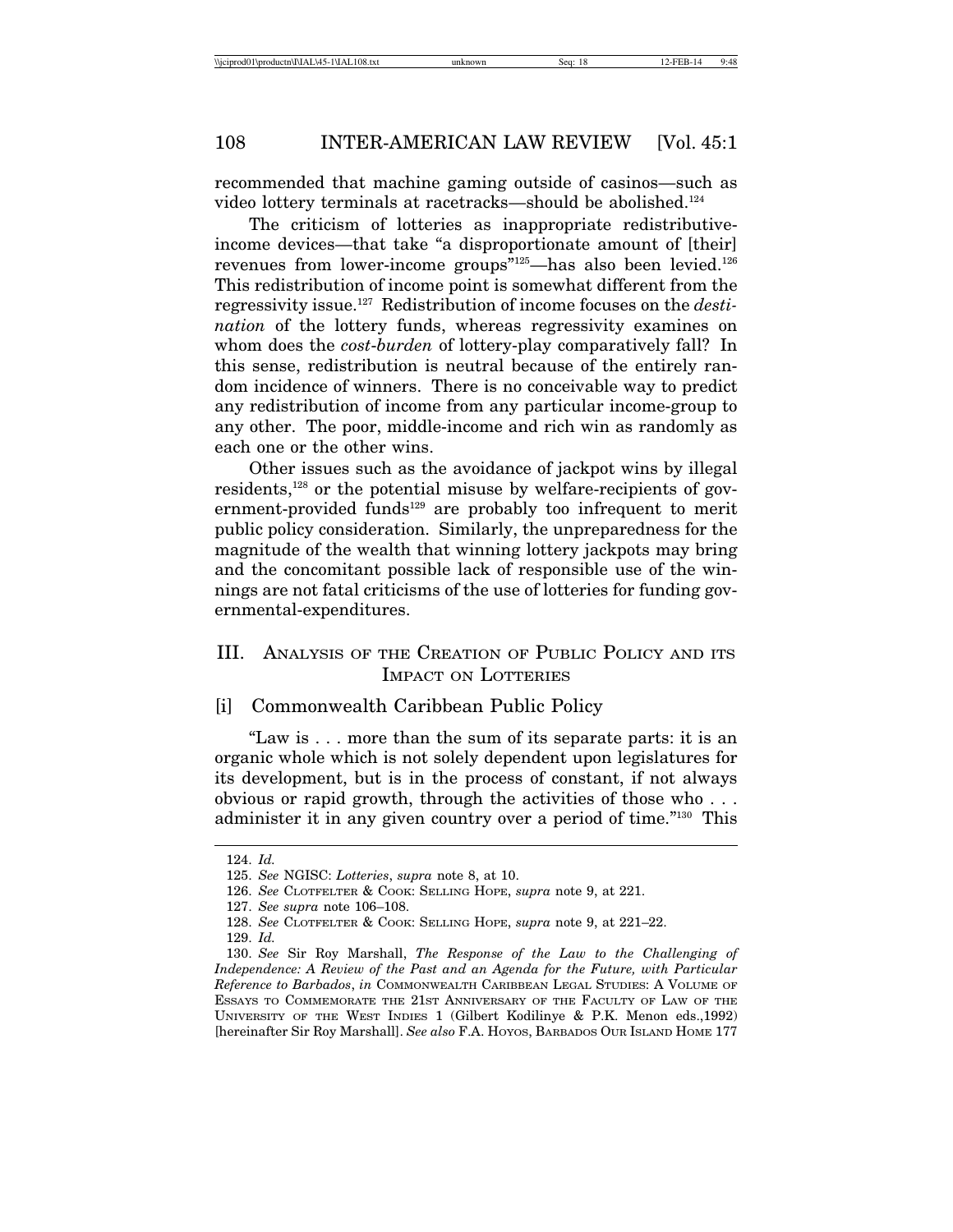organic evolution of law in the territories of the Commonwealth Caribbean reflects the fact that these territories remained colonies long after the American colonies won independence from British rule.<sup>131</sup> During this extensive colonial period, decisions relating to tax sources of revenue—as well as to all other significant political and economic decisions—were made in Great Britain as the colonial power.

In fact, the earliest date of independence for any of the former colonies of the Commonwealth Caribbean was  $1962$ ,<sup>132</sup> which falls within the modern era of lottery history and development. As a result of the relatively recent acquisition of independence from Great Britain, litigation implicating public policy in the context of the legal validity of lotteries would tend to reflect the quest for autonomy from Great Britain. This affinity for judicial autonomy would therefore tend to instill the confidence to draw on the judicial experience of other common law jurisdictions such as the extensive experience of the U.S. in this regard.<sup>133</sup> This is the case because the extensive judicial decisions—throughout the legal history of lotteries in the U.S.—have no counterpart in the Commonwealth Caribbean experience.<sup>134</sup> As a result, the courts in the Commonwealth Caribbean territories would, on a case by case basis, as the need arises, in all likelihood look to the U.S. judiciary's experience and expertise for guidance.<sup>135</sup>

## [ii] U.S. Public Policy Generally

Public policy is the principle that "no one can lawfully do that which tends to be injurious to the public or against the public

<sup>(1960) (&</sup>quot;[N]o form of government can be effective unless the laws are observed and justice administered."). *See also* Hon. David Simmons, *Judicial Legislation for the Commonwealth Caribbean: The Death Penalty and the Judicial Committee of the Privy Council*, 3 CARIB. L.B. 10 (1998). ("Law is . . . a response to social needs and pressures.").

<sup>131.</sup> *See supra* notes 34–36 and accompanying text.

<sup>132.</sup> *See supra* note 36; *see also* CARIBBEAN ISLANDS: A COUNTRY STUDY (Sandra W. Meditz & Dennis M. Hanratty eds., 1987), *available at http*://lcweb2.loc.gov/cgi-bin/ query/r?frd/cstdy:@field(DOCID©x0018)("[An] uneasy federation of ten island territories (Jamaica, Trinidad and Tobago, Barbados, Grenada, St. Kitts-Nevis-Anguilla, Antigua and Barbuda, St. Lucia, St. Vincent and the Grenadines, Dominica, and Montserrat) lasted from 1957 to 1961, when Jamaica opted to leave.").

<sup>133.</sup> *See* Leacock: *Public Utility Regulation*, *supra* note 37, at 339.

<sup>134.</sup> The judiciary in British Colonies cannot—during colonial subjugation display the judicial freedom and creativity of independent former colonies such as the unique experience of the U.S. subsequent to gaining independence from Great Britain.

<sup>135.</sup> *See* Leacock: *Public Utility Regulation*, *supra* note 37, at 339.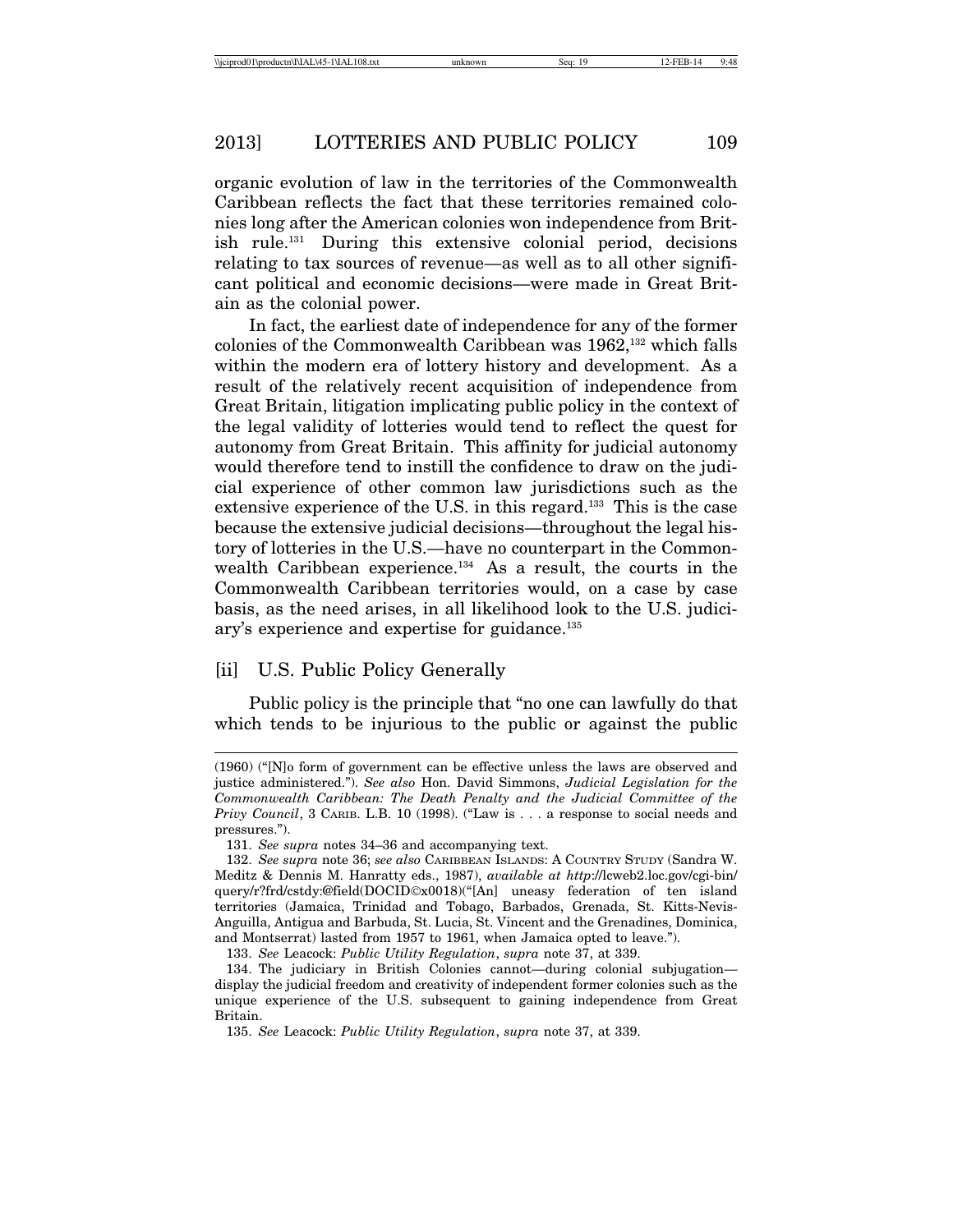good."136 Public policy has even been declared to be *synonymous* with "the public good."<sup>137</sup> It has been referred to as the "purpose" and spirit of the substantive laws of a state. . ."138 Violations of public policy have often been associated with immorality.139 Public policy is essentially statewide in  $\text{scope}^{140}$  and therefore embraces the principles perceived by both the legislature and the judiciary as the foundation on which the particular state and its entire society stand.141 It consists of the values, norms, and ideals of each individual society.<sup>142</sup> Actually, it resembles the parsing by the judiciary of fundamental constitutional rights created by the U.S. Constitution.<sup>143</sup>

The application of public policy principles to lotteries is therefore evolutionary<sup>144</sup> and subject to change as times change.<sup>145</sup> Inevitably, therefore, the public policy of one generation may be discarded entirely or partially by a later generation.<sup>146</sup> An important reason why this may be the case is the fact that the size of the

141. Bolz v. State Farm Mut. Auto. Ins. Co., 52 P.3d 898, 902 (Kan. 2002); *see also* Wallihan v. Hughes, 82 S.E.2d 553, 558 (Va. 1954).

142. *See* RONALD DWORKIN, LAW'S EMPIRE 413 (1986). *See also* Gregory v. Ashcroft, 501 U.S. 452, 466 (1991) (citing OLIVER WENDELL HOLMES, JR., THE COMMON LAW 35- 36 (1938)).

143. *See, e.g.*, Rast v. Van Deman & Lewis Co., 240 U.S. 342, 366 (1916) ("[I]t may be said that judicial opinion cannot be controlled by legislative opinion of what are fundamental rights.").

144. Brown v. Snohomish County Physicians Corp., 845 P.2d 334, 338 (Wash. 1993) ("The term 'public policy,' . . . embraces all . . . contracts which tend clearly to injure . . . the public morals, the public confidence in the purity of the administration of the law, or to undermine that sense of security for individual rights. . . . Public policy *is not static, but may change as the relevant factual situation and the thinking of the times change*.") (citations omitted) (emphasis added).

145. *Id.*

146. Funk v. United States, 290 U.S. 371, 381 (1933); *see also* Hall v. Baylous, 153 S.E. 293, 295 (W. Va. 1930); *see also* Straus & Co. v. Canadian Pac. R. Co., 254 N.Y. 407, 413 (1930).

<sup>136.</sup> Brawner v. Brawner, 327 S.W.2d 808, 812 (Mo. 1959); *see also* CARDOZO, *supra* note 30.

<sup>137.</sup> Dille v. St. Luke's Hosp., 196 S.W.2d 615, 629 (Mo. 1946).

<sup>138.</sup> Johnston v. Chicago Great Western R. Co., 164 S.W. 260, 262 (Mo. Ct. App. 1914).

<sup>139.</sup> State v. Clarke, 54 Mo. 17, 36 (1873) (court consideration of the regulation of "bawdy houses"); *see also* Kitchen v. Greenabaum, 61 Mo. 110, 116 (1875); *see, e.g.* Montgomery v. Montgomery, 127 S.W. 118, 120 (1910) ("[T]he promotion of public and private morals is one of the chief purposes of the law."); *see also* Muschany v. United States, 324 U.S. 49, 66-7 (1945) (holding "violations of obvious ethical or moral standards" contrary to public policy).

<sup>140.</sup> *See* Brachtenbach, *supra* note 30, at 4 ("[A]s early as the beginning of the fifteenth century[,] [l]egal scholars . . . endorsed seemingly parallel concepts which may well have been the rudimentary beginnings of our present "public policy" concept.").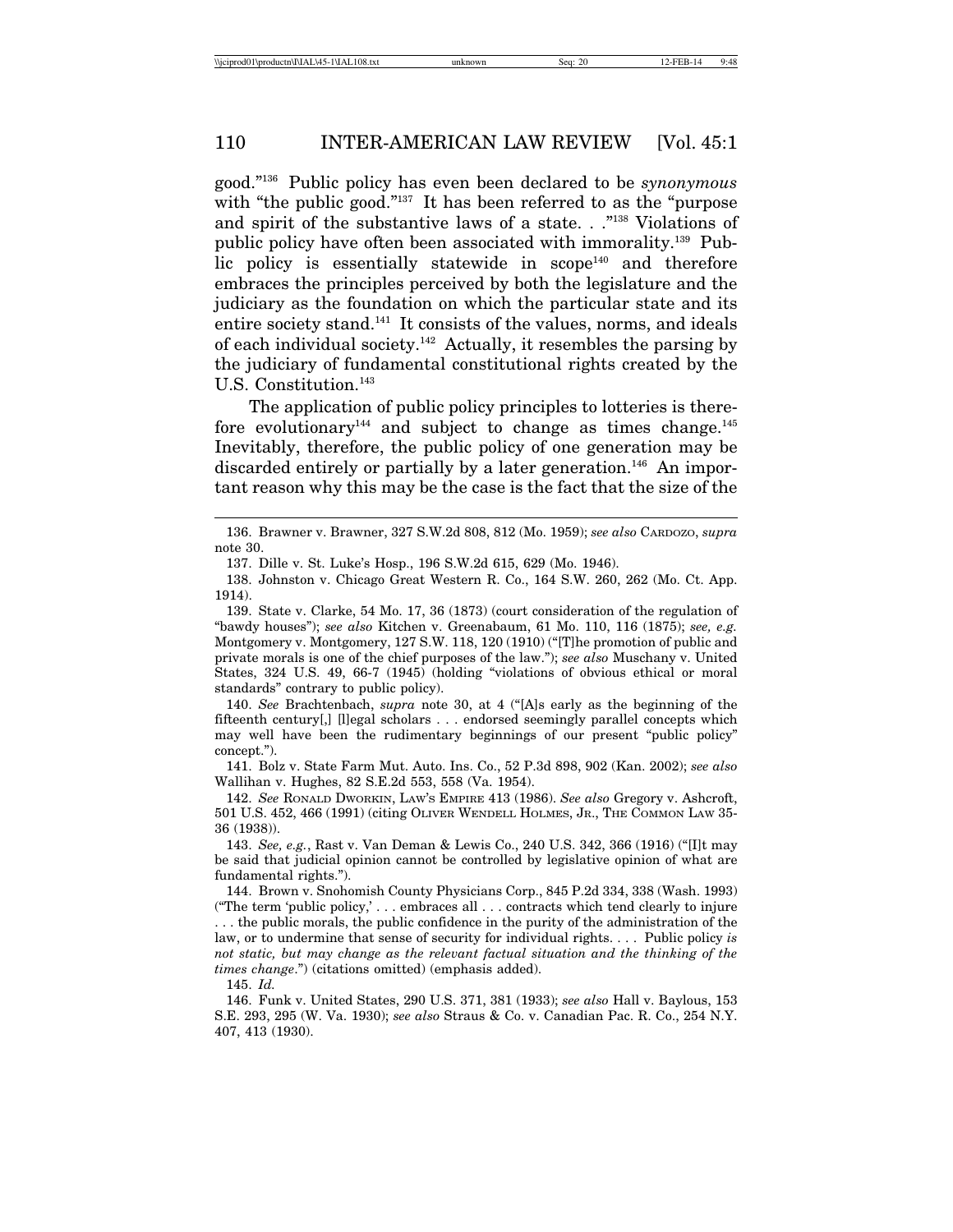population of a state tends to progressively increase over time, with a concomitant impact on the *financial exigencies* of human needs in the particular state. Courts must therefore be cognizant of such changes and must be responsive by acknowledging the scope of any necessary adjustments to the contours of the particular state's public policy. $147$ 

This inevitably leads to continual questioning of public policy, by analogy to prospecting for the precious metal gold. In the context of contract disputes generally, just as gold nuggets must be prospected from the surrounding debris, the judiciary's task is to do the same with regard to a state's public policy.148 Legally appropriate modifications pertaining to lotteries will therefore be selected, examined and implemented by the judiciary as the need arises.149 In analyzing lottery contracts as well as any other type of contract, courts may employ a balancing test $150$  and may refuse to enforce *components* of a particular contract, rather than nullifying the *entire* contract.151 By the same token, where the facts and circumstances are convincing to the judiciary, the application of public policy by the court can be decisive.152 Alternatively, the

150. *See, e.g.*, Continental Basketball Ass'n, Inc. v. Ellenstein Enters., Inc., 669 N.E.2d 134, 140 (Ind. 1996) ("[W]e take the same balancing approach . . . .").

151. Irrefutably, in appropriate circumstances, the Supreme Court certainly has the legal power to nullify or reform a contract to eliminate any provisions or terms that violate public policy. *See id.* at 139-140; *see also Ex parte* Thicklin, 824 So.2d 723, 732 (Ala. 2002) ("This Court . . . can . . . nullify or reform a contract to eliminate any . . . terms that violate public policy.").

152. *See, e.g.*, Williams v. Weber Mesa Ditch Extension Co., Inc., 572 P.2d 412, 413 (Wyo. 1977) ("The trial judge left the parties where he found them on what he held to be a gambling contract . . . and [we] affirm.")*; see also* MidMichigan Regional Medical Center—Clare v. Professional Employees Div. of Local 79, Service Employee Intern. Union, AFL-CIO, 183 F.3d 497, 504 (6th Cir. 1999) (public policy may not unambiguously support the permanent separation of a medical care professional from further provision of medical care to the general public, in spite of some proven acts of negligence); Fomby-Denson v. Dept. of Army, 247 F.3d 1366, 1377-78 (Fed. Cir. 2001) (public policy encouraging the detection of possible criminal activity may legally justify particular action); Gonzales v. Nissan Motor Corp in Hawaii, Ltd., 58 P.3d 1196, 1217 (Haw. 2002) (promises which are offensive to public policy will not be enforced by the judiciary); Braye v. Archer-Daniels-Midland Co., 676 N.E.2d 1295, 303 (Ill. 1997); A.Z. v. B.Z., 725 N.E.2d 1051, 1058 (Mass. 2000); First Nat. Ins. Co. of America v. Clark, 899 S.W.2d 520, 521 (Mo. 1995); Clark v. Columbia/HCA

<sup>147.</sup> *See, e.g.*, Brandt v. Medical Defense Assocs., 856 S.W.2d 667, 670 (Mo. 1993) (referring to a physician's duty of confidentiality to her/his patients, and enunciating that "the common law and the public policy of this state are not stagnant but are evolutionary.").

<sup>148.</sup> Owens v. Owens, 854 S.W.2d 52, 54 (Mo. Ct. App. 1993) ("Courts have a duty to criticize and reexamine the relationship of the rule[s] [enunciated in earlier court decisions applicable] to public policy and to make modifications.") (citation omitted). 149. *Id.*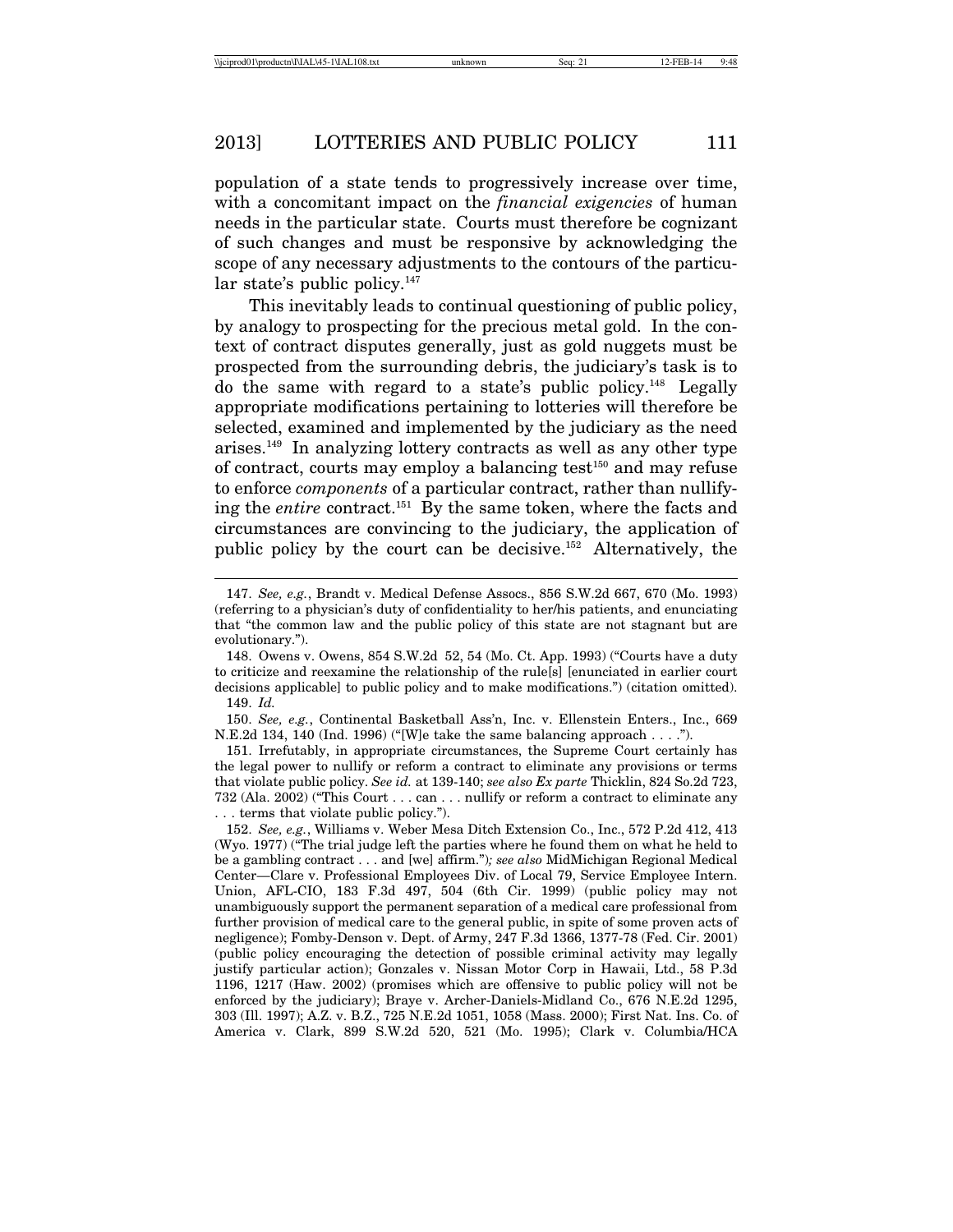courts can remand a particular case for further consideration in light of the guidance provided by the superior court.<sup>153</sup>

At one end of the contract spectrum, some aspects of bargains may be much too offensive to society for courts to rule in favor of enforcing these aspects at all.154 However, enforcement of a *settlement agreement* relating to such violative bargains *may* nevertheless be fully enforceable based upon a state's affirmative public policy favoring settlements.155 It falls squarely within the judicial function to properly conduct and effectuate this delicate balancing expertise.156 Proof that an agreement is injurious to the public or operates against the public good must be judicially convincing before a court will nullify a party's right to the enforcement of such an agreement.<sup>157</sup> This is separate and distinct from any nullification of a party's fundamental legal right of *freedom of contract*. 158 The party's fundamental right of freedom of contract endures undamaged and intact.159 It is the *abuse* of freedom of contract to the point of violating public policy that the court will nullify.160 In instances where freedom of contract has *not* been abused, such contracts do not violate public policy at all and will be fully enforced.<sup>161</sup>

Of course, an unambiguous mandate in a state's constitution or state statute must be judicially honored.<sup>162</sup> It is legally appropriate for the question as to whether or not a contract is against

156. *Id*. at 1001 ("It is all a matter of degree.").

157. First Nat. Ins. Co. of America v. Clark, 899 S.W.2d 520, 521 (Mo. 1995) ("[T]he Court *will not recognize* contractual provisions that are contrary to the public policy of [the state] as expressed by the legislature.") (Emphasis added).

158. *Id.* ("This Court . . . recognize[s] freedom of contract.").

159. *Id; see also* Johnson v. Peterbilt Fargo, Inc., 438 N.W.2d 162, 164 (N.D. 1989) ("When a court is faced with deciding whether a contract is against public policy, it must also be mindful of an individual's right to enter into a contract.").

160. *Johnson*, 438 N.W. 2d at 164.

161. *Id.*

Information Services, Inc., 25 P.3d 215, 220 (Nev. 2001) (the court may of course reverse a grant of summary judgment and may remand the case); Harper v. Healthsource New Hampshire, Inc., 674 A.2d 962, 964 (N.H. 1996); Padilla v. State Farm Mut. Auto. Ins. Co., 68 P.3d 901, 905 (N.M. 2003); Meyer v. Hawkinson, 626 N.W.2d 262, 277 (N.D. 2001).

<sup>153.</sup> *Id*.

<sup>154.</sup> *See, e.g.*, Denburg v. Parker Chapin Flattau & Klimpl, 624 N.E.2d 995, 1000 (N.Y. 1993) ("In sum, we agree with the Appellate Division that *subparagraph 18(a)* is unenforceable as against public policy.") (Emphasis added).

<sup>155.</sup> *Id*.

<sup>162.</sup> *Id. at 169*; *see, e.g.*, N.D. CENT. CODE ANN. § 9-08-02 (West 2013) (providing that all contracts which have for their object exemption of persons from responsibility for their own fraud or willful injury to the person or property of another or willful negligent violation of law, are against the policy of the law).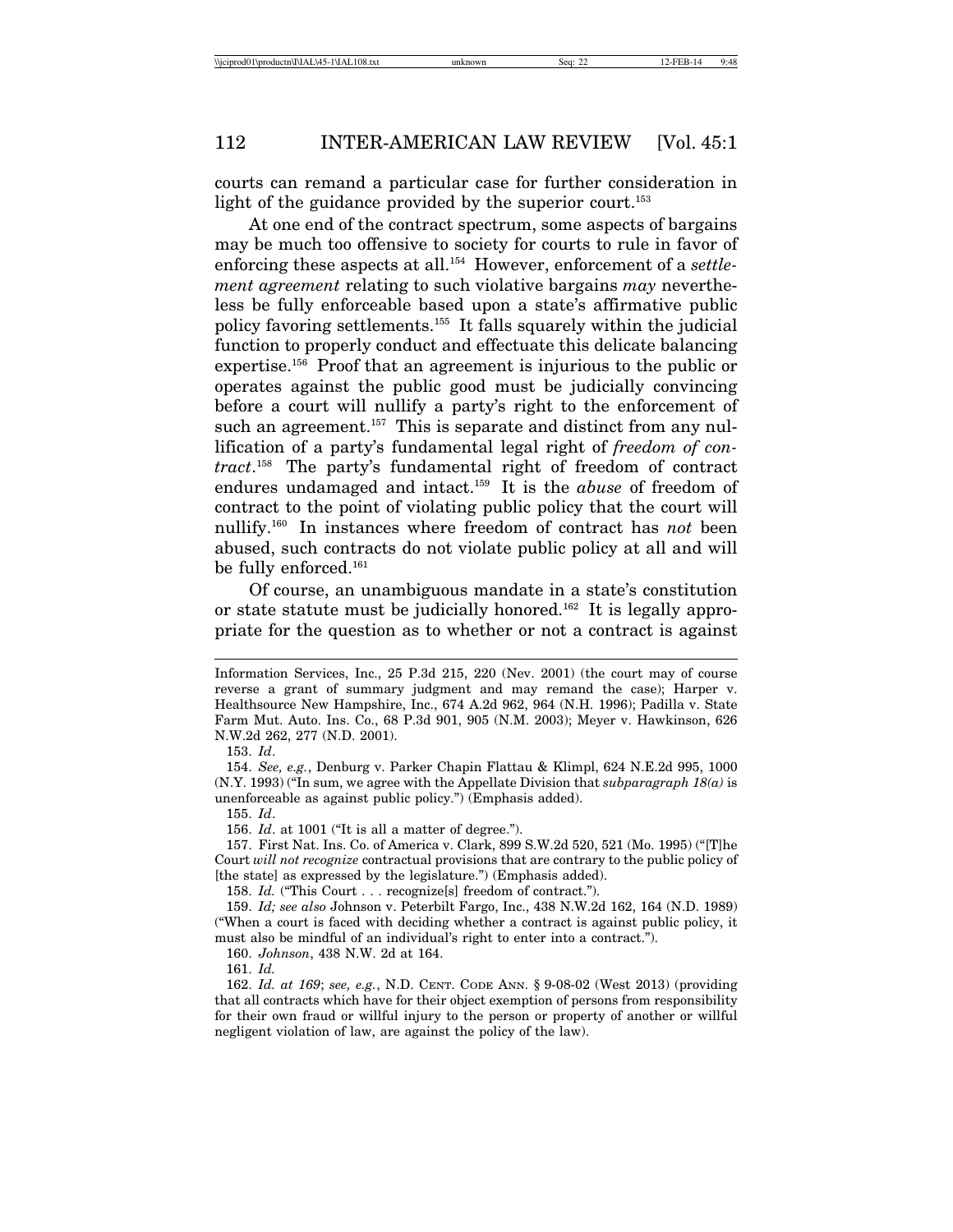public policy to be explicitly provided for by a state's constitution or by a statute.163 This means that when the court determines that a contract is inconsistent with fair and honorable dealing, it can deny such agreement's enforcement.164 Therefore, where the agreement in issue is ruled by the court to be contrary to sound policy, and offensive to good morals, the courts have the authority to declare such a contract void as against public policy.165

In the absence of a constitutional or statutory mandate, the common law has concluded that lottery contracts will not be judicially honored.166 Rather, the courts will not assist the parties to such agreements and will leave such parties where the courts find them.167 This is the case in state courts as well as in the U.S. Supreme Court.168 Public policy is neither a function of the *subjective* view of any individual judge<sup>169</sup> nor of any speculative conception of the public interest.170 Nor does the judiciary of a single state perceive itself as the *exclusive* source<sup>171</sup> of the fundamentals that are components of public policy.<sup>172</sup> This has been judicially

169. Fidelity & Deposit Co. of Maryland v. Conner, 973 F.2d 1236, 1241 (5th Cir. 1992). *See also* Bartron v. Codington Cnty., 2 N.W.2d 337, 348-49 (S.D. 1942). *See also* Haakinson & Beauty Co. v. Inland Ins. Co., 344 N.W.2d 454, 457 (Neb. 1984) ([P]ublic policy must be determined . . . not by the varying opinions of laymen, lawyers, or judges.") (citation omitted).

170. *See, e.g.*, F.D.I.C. v. American Cas. Co. of Reading, Pa*.*, 998 F.2d 404, 409 (7th Cir. 1993). *See also* Fomby-Denson v. Dept. of Army, 247 F.3d 1366, 1375 (Fed. Cir. 2001).

171. *See, e.g.*, Talley v. Mathis, 453 S.E.2d 704, 706 (Ga. 1995) (The fundamental policies of a sister state can be judicially significant. Therefore a joint venture to buy lottery tickets in a sister state does not necessarily violate the public policy of the state where suit is filed when the sale of lottery tickets is lawful in that sister state). *Discussed infra* Sec. XI [iii].

172. *See, e.g.*, RESTATEMENT (SECOND) OF CONTRACTS § 179 cmt. c (1981) (advocating that members of a class of protected parties may be recognized by the

<sup>163.</sup> *See, e.g.*, N.D. CENT. CODE ANN. § 9-08-02 (West 2013).

<sup>164.</sup> *Johnson*, 438 N.W.2d at 164; *see also* N.D. CENT. CODE ANN. § 9-08-01 (West 2013) (deeming contracts unlawful if contrary to express law; contrary to policy of express law, although not expressly prohibited; or contrary to good morals).

<sup>165.</sup> N.D. CENT. CODE ANN. § 9-08-01 (West 2013).

<sup>166.</sup> *See, e.g.*, Troy Amusement Co. v. Attenweiler, 28 N.E.2d 207, 215 (Ohio Ct. App. 1940) ("The law will not aid a party to a lottery contract either in its enforcement while executory or in its rescission when executed.") (citation omitted).

<sup>167.</sup> *Id*. at 216 ("[E]quity keeps its hands off, and leaves the parties where it finds them . . . . [P]arties wanting [equity's] aid must come with clean hands. Courts of equity require honesty, good faith, and legality in transactions  $\dots$  .") (citation omitted).

<sup>168.</sup> Gibbs & Sterrett Mfg. Co. v. Brucker, 111 U.S. 597, 601 (1884) ("[It is an] elementary principle that one who has himself participated in a violation of law cannot be permitted to assert in a court of justice any right founded upon or growing out of the illegal transaction.") (citations omitted); *see also* Holman v. Johnson, 98 Eng. Rep. 1120 (1775).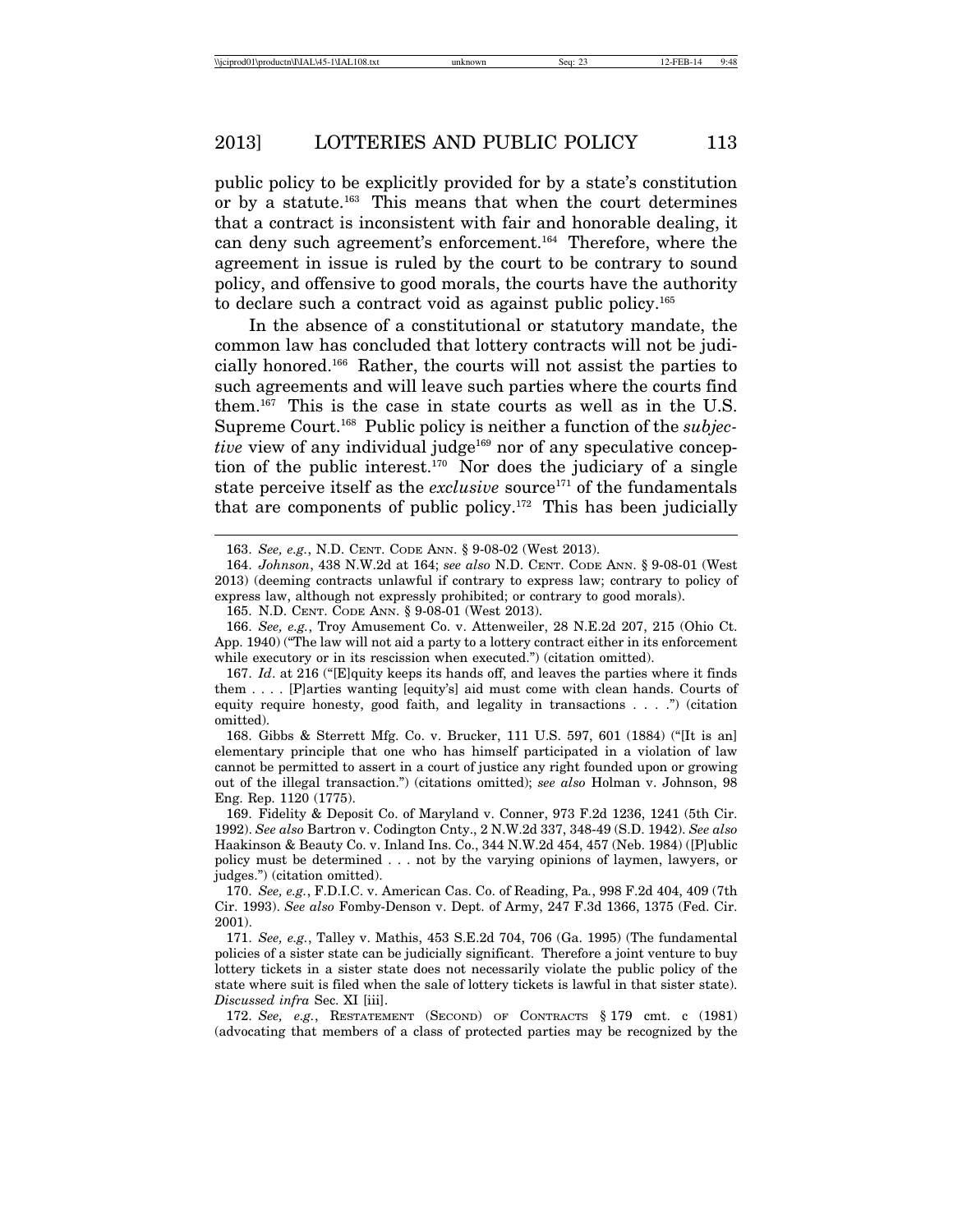acknowledged.173 This does not in any way suggest that public policy is amorphous, vague or indefinite.174 On the contrary, it is legally sturdy and venerable in the hands of the judiciary as the challenge of each decision is met. $175$ 

## IV. LOTTERY LEGALIZATION IN THE COMMONWEALTH CARIBBEAN AND THE U.S.

#### Commonwealth Caribbean

With independence and concomitant legal autonomy dating only from the 1960s,176 the Commonwealth Caribbean has not needed the extensive provisions required in the U.S. to effect lottery legalization. Since there were no constitutional or statutory barriers to the creation of lotteries in the Commonwealth Caribbean comparable to the U.S. provisions, legislation sufficed. For example, Jamaica passed "the Betting Gaming & Lotteries Act, 1965 . . . [with] [t]he main aims of . . . provid[ing] that lotteries, on the whole, though explicitly termed illegal, may be exempted from illegality and allowed to be conducted under certain conditions and subject to certain strict safeguards."177

#### U.S.

#### [i] Constitutional and Statutory Factors

In the U.S., there is no common law<sup>178</sup> or constitutional right to gamble.179 As a result, the suppression of gambling resides within the state law of each of the fifty states in the U.S. and

judiciary as exempt from specific nullifications - imposed on outsiders to the protected class - in light of the protected status of the members of the protected class).

<sup>173.</sup> *In re* Rahn's Estate, 291 S.W. 120, 124 (Mo. 1927) (holding that it was *not* against public policy to enforce a will provision, written in 1916, directing that money should be used to "assist widows, orphans, and invalids" of Germany, then at war with the United States).

<sup>174.</sup> *See* Leacock: *Lotteries and Public Policy*, *supra* note 15, at 48.

<sup>175.</sup> *Id.* at 48–49.

<sup>176.</sup> *See* Alexis, *supra* note 36, at 591 n.2; *see also* Simmons, *supra* note 36, at 670.

<sup>177.</sup> *See The Betting, Gaming & Lotteries Act of 1976*, GOV'T OF JAMAICA, BETTING, GAMING & LOTTERIES COMMISSION, http://www.bglc.gov.jm/laws/bglcact/default.html (last modified Mar. 2009) ("It appeared . . . that the Government wished that gambling should make its fair contributions to the revenue of the country, like other sectors, to provide employment and to assist in works of public interest.").

<sup>178.</sup> *See* South Carolina Dept. of Revenue & Taxation v. Rosemary Coin Machines, Inc., 500 S.E.2d 176, 180 (S.C. Ct. App. 1998) ("There is no fundamental right to gamble.").

<sup>179.</sup> Baseball, Inc. v. Indiana Dept. of State Revenue, 683 N.E.2d 593 (Ind. 1997); State v. Louisville Atlantis Community/Adapt, Inc., 971 S.W.2d 810, 817 (Ky. Ct. App. 1997) (noting no one has a constitutional right to operate a gambling business). No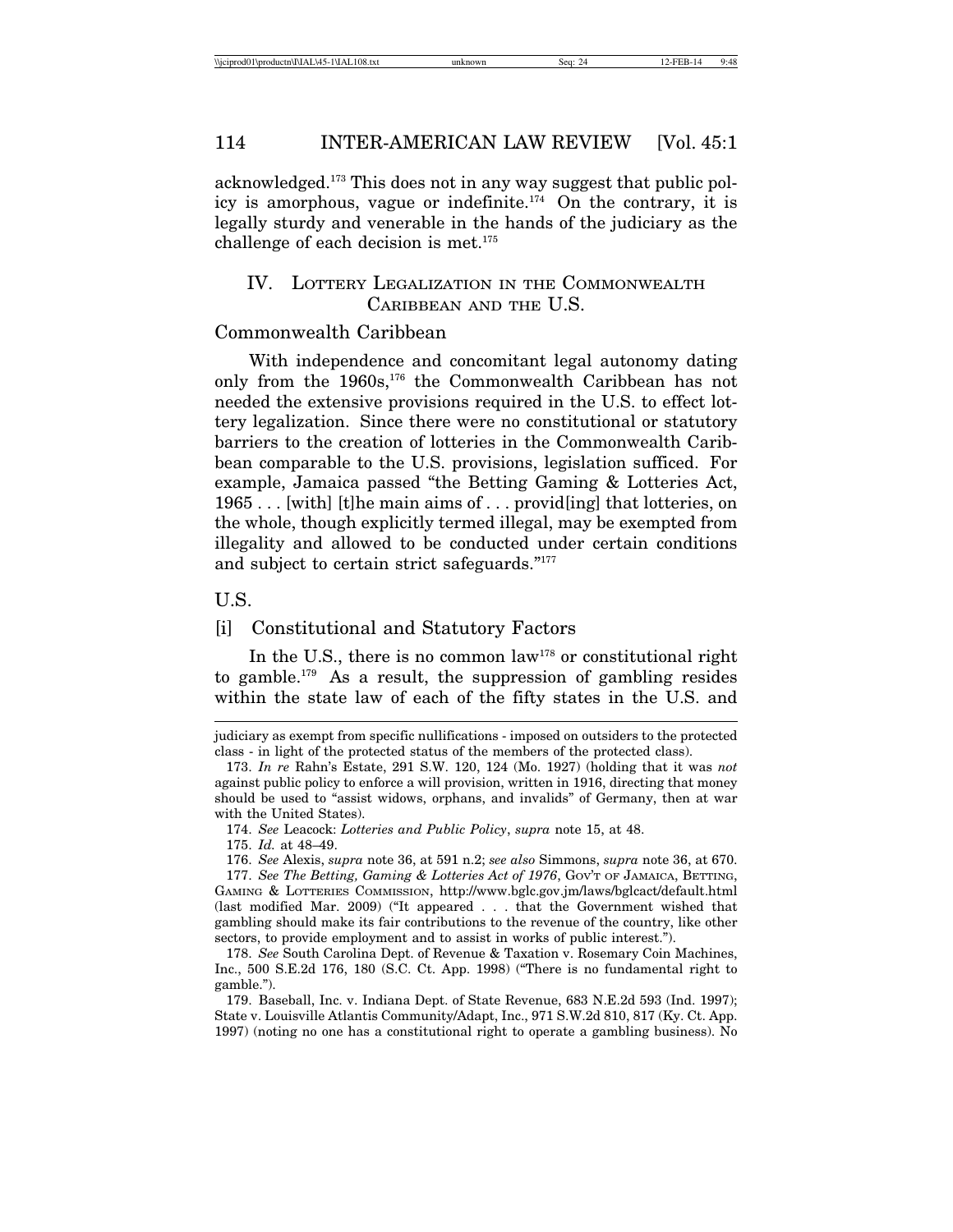inheres within the police powers of each state.<sup>180</sup> State suppression of gambling does not infringe upon any fundamental rights of citizenship181 and states can therefore either prohibit or restrict gambling182 as a legitimate exercise of the state's *inherent* police power; but, "the legislature cannot bargain away the police power of a State."183

Some state constitutions may forbid lotteries, the sale of lottery tickets, as well as any legislative authorization of lotteries.184 A particular state's legislature cannot legalize any device that in substantive effect amounts to a lottery<sup>185</sup> in the face of an unambiguous state constitutional provision that specifically prohibits lotteries.<sup>186</sup> Therefore, in those instances where a state's constitution forbids lotteries, a constitutional provision would be necessary<sup>187</sup> in order to permit a legislature to authorize lotteries operated either privately or by the state itself.188 However, if the

181. Ah Sin v. Wittman, 198 U.S. 500, 504 (1905).

182. Fendrich v. Van de Kamp, 227 Cal. Rptr. 262, 268 (Cal. Ct. App. 1986); *People v. Monroe*, 182 N.E. 439 (Ill. 1932); American Legion Post No. 113 v. State, 656 N.E.2d 1190, 1194 (Ind. Ct. App. 1995); State v. Louisville Atlantis Community/Adapt, Inc., 971 S.W.2d 810, 819 (Ky. Ct. App. 1997); Brown v. State, 680 So. 2d 1179 (La. 1996); Parkes v. Bartlett, 210 N.W. 492, 495 (Mich. 1926); State *ex rel.* Grimes v. Board of Com'rs of City of Las Vegas, 1 P.2d 570 (Nev. 1931); State v. Felton, 80 S.E.2d 625 (N.C. 1954); South Carolina Dept. of Revenue & Taxation v. Rosemary Coin Machs., Inc., 500 S.E.2d 176, 179 (S.C. Ct. App. 1998) (holding prohibiting gambling is a legitimate governmental purpose under the police power); State *ex rel.* Spire v. Strawberries, Inc., 473 N.W.2d 428 (Neb. 1991).

183. *See, e.g.*, Stone v. State of Mississippi, 101 U.S. 814, 817 (1879).

184. *See, e.g.*, State *ex rel.* Tyson v. Ted's Game Enters., 893 So.2d 355, 368 (Ala. Civ. App. 2002) (citing Ala. CONST. art. 4,§ 65); Poppen v. Walker, 520 N.W.2d 238, 248 (S.D. 1994) (citing S.D. CONST. art. 3, § 25); State v. Nixon, 384 N.E.2d 152. 155 (Ind. 1979) (citing Ind. CONST. art. 15, § 8).

185. *See supra* note 9, all of the sources cited therein.

186. Lee v. City of Miami, 163 So. 486, 490 (Fla. 1935) (However, the state's *legislature* would probably have the inherent power to regulate or to prohibit any and all other forms of gambling not expressly or impliedly prohibited by the state constitution.).

187. *See, e.g.*, Hansen & Skopek, *supra* note 9, at 169 ("Six constitutional amendments in three decades modified Wisconsin's strict [constitutional] ban on all forms of gambling . . . . Two amendments to the state constitution authorized a stateoperated lottery . . . .") (citations omitted).

188. *Id; see also* West Virginia *ex rel.* Mountaineer Park, Inc. v. Polan, 438 S.E.2d 308, 311-12 (W. Va. 1993) (of course, the doctrine of strict construction would require that *only* the express or implied mandate of the provision is to be honored).

one has a constitutional right to operate a gambling business. Durham Highway Fire Protection Ass'n, Inc. v. Baker, 351 S.E.2d 744 (N.C. 1987).

<sup>180.</sup> *See Rosemary*, 500 S.E.2d at 179 ("The government is imbued with the power to legislate for the protection of the public health, welfare and morals."). Stone v. Mississippi, 101 U.S. 814, 818 (1879) ("[The police power] *extends to all matters affecting* the public health or *the public morals*.") (emphasis added) (citation omitted).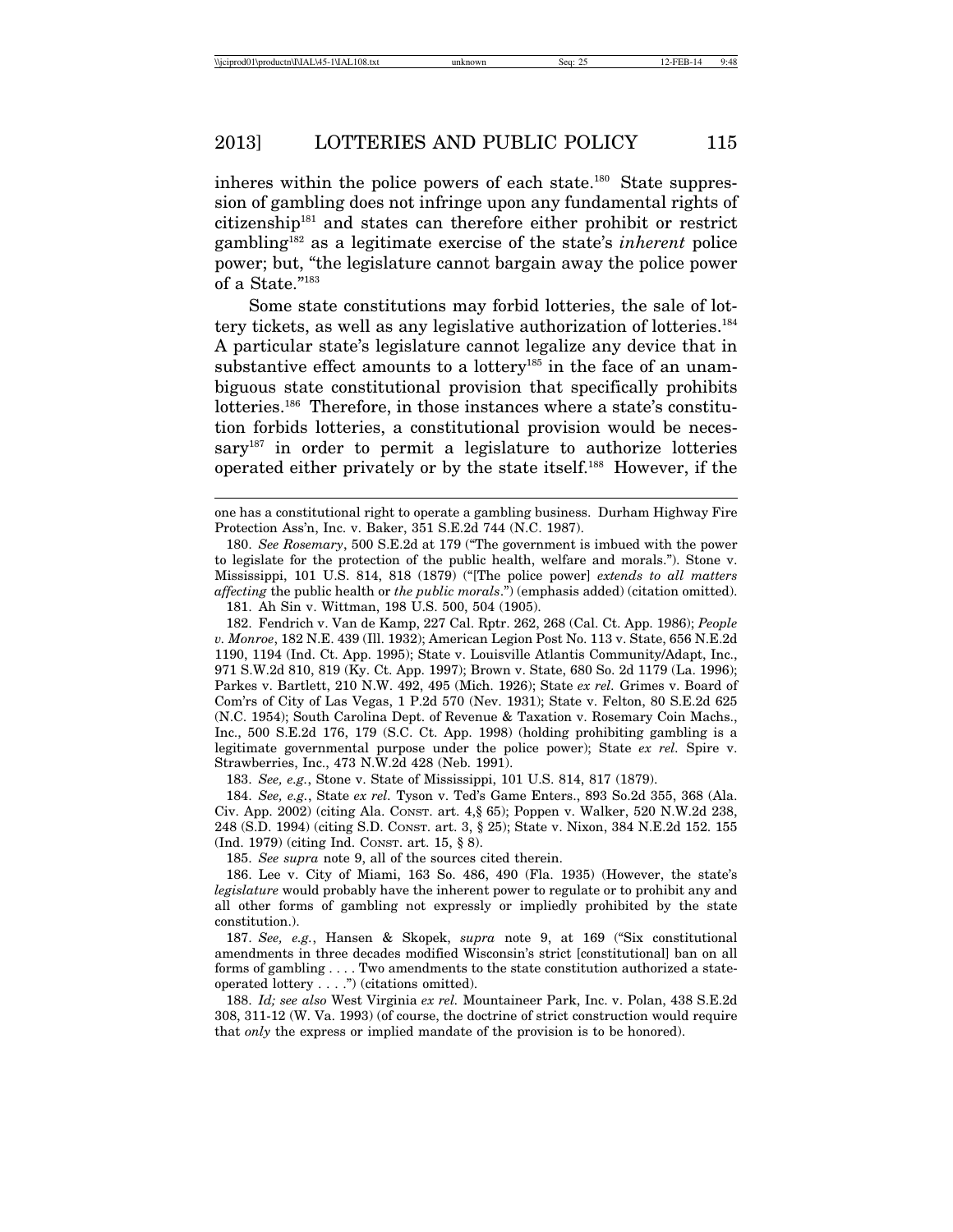prohibition against creation of a state-run lottery is statutory, rather than constitutional, the legislature retains the legal power to create a lottery at any later time by legislative abrogation or amendment.189

An absolute constitutional bar to the creation of a lottery *could* extend beyond lotteries to include any gaming conception based upon the lottery principle.190 However, the interpretation of constitutional, or statutory measures, inheres within the powers of the judiciary.191 By virtue of the separation of powers mandated by the U.S. and state constitutions, this constitutional allocation of legal capacity to the judiciary would empower the judiciary to construe a constitutional provision as an absolute bar to lotteries where such a construction is appropriate to the accurate interpretation of the specific provision.<sup>192</sup> In such instances, the courts would need to analyze each type of gambling in issue in order to determine whether or not it substantively constituted a lottery.<sup>193</sup> Some devices may constitute lotteries while others may *not*. 194 If a type of gambling were to be construed as *not* being a lottery it would survive legal nullification by the courts,<sup>195</sup> provided that the type of gambling in issue fell outside the parameters of the constitutional prohibition.196

However, the express or implied prohibition of lotteries by the state constitution is different.197 Such prohibitions—when combined with the constitutional imposition of penalties for specified

<sup>189.</sup> State *ex rel* Clark v. State Canvassing Bd., 888 P.2d 458 (N.M. 1995) (In such circumstances, any pre-authorization legal authority by a constitutional amendment would not be required.).

<sup>190.</sup> *See* Try-Me Bottling Co. v. State, 178 So. 231, 235 (Ala. 1938).

<sup>191.</sup> *Marbury v*. *Madison*, 5 U.S. 137, 171 (1803) ("[A] *legal* question [is] properly determinable in the courts  $\ldots$  .") (emphasis added).

<sup>192.</sup> *See* State *ex rel.* Gabalac v. New Universal Congregation of Living Souls, 379 N.E.2d 242, 244 (Ohio Ct. App. 1977) ("We conclude that [the pertinent section of the state constitution] prohibits *only one type of gambling namely, lotteries*. Therefore, the legislature can pass laws, legalizing other forms of gambling.") (emphasis added) (citation omitted).

<sup>193.</sup> *Id.*

<sup>194.</sup> *Id.*

<sup>195.</sup> Provided that the type of gambling did *not* violate the public policy of the particular state.

<sup>196.</sup> *See Gabalac*, 379 N.E.2d at 244 ("[The lower court's decision] is predicated upon an expanding of the definition of the word "lottery" to include all gambling. We cannot adhere to this view. A lottery is a scheme whereby a monetary consideration is paid and the winner of the prize is determined by lot or chance. A lottery is a *species* of gambling. The term "gambling" is broader and encompasses more than the term "lottery.") (citations omitted) (emphasis added).

<sup>197.</sup> *See* Silberman v. Skouras Theatres Corp., 169 A. 170, 172 (N.J.Com.Pl. 1933).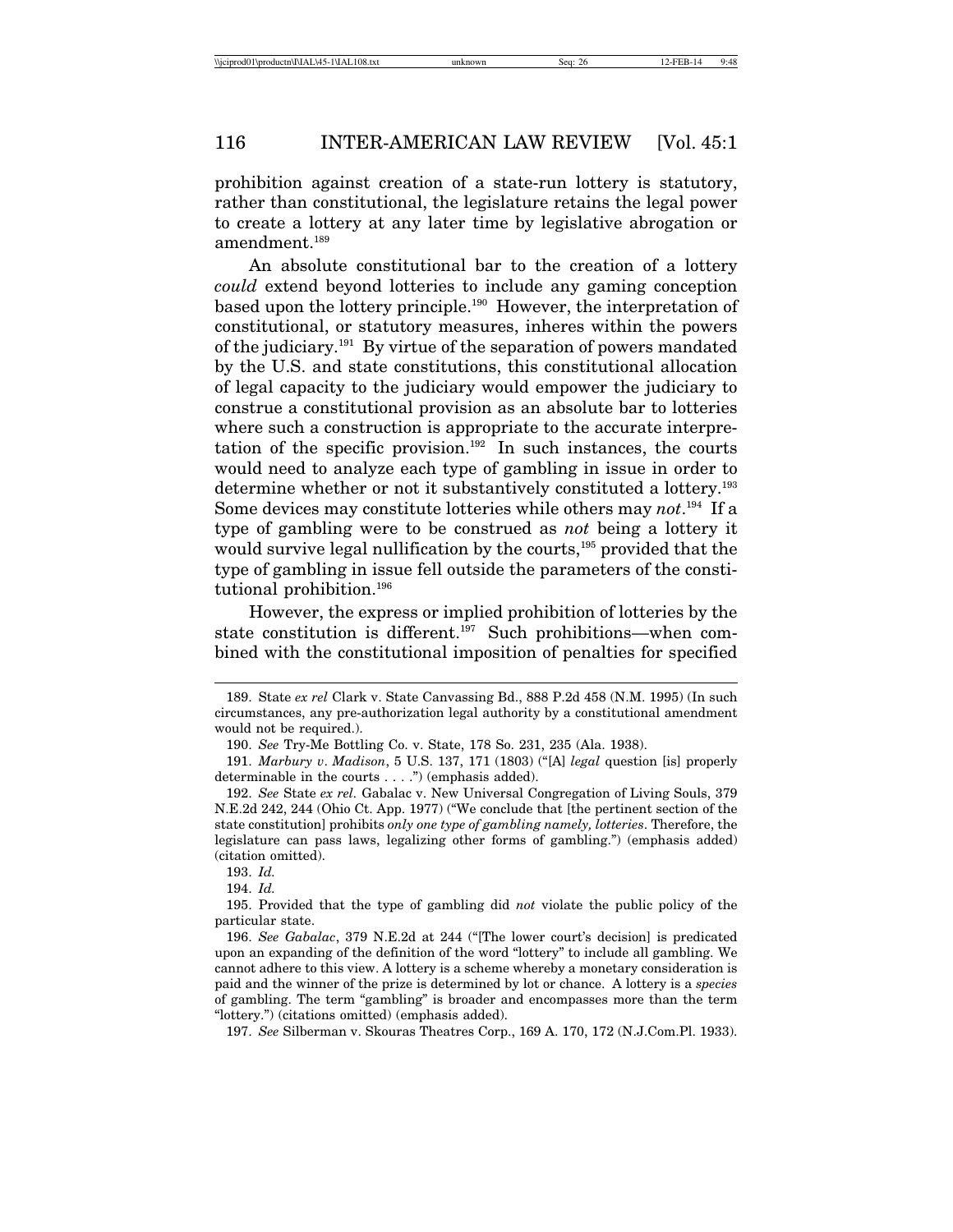violations—disable the legislature of the particular state from legitimately diminishing any of the constitutionally mandated penalties; or other punitive measures mandated for the operation of constitutionally prohibited lotteries.198 The nature of the use of the proceeds is not at all a decontaminant of unconstitutionality.199 Therefore, proof that the proceeds derived from the operation of a lottery support the fundamental societal value of financial assistance to charity is not enough to overcome the presence of a constitutional prohibition.<sup>200</sup>

#### [ii] Some Influences on the Legalization of Lotteries

The forces that impact the adoption of a state lottery are not unknown to the judiciary, and the judiciary is also conversant with the factors that legislators may take into account in deciding whether or not to create a state lottery.<sup>201</sup> Additionally, in the U.S., interest groups routinely play a significant role in shaping the electorate's willingness to support the passage of specific legislative enactments, including those targeting the legalization of lotteries.<sup>202</sup> The viewpoints of interest groups inevitably influence the voting decisions of elected officials. In addition, interest groups use *inter alia* lobbying,<sup>203</sup> advertising<sup>204</sup> and political contributions to the election campaigns of politicians in the effort to achieve maximum political impact on important decisions made by politicians.

Furthermore, decisions reached by policymakers and voters in a particular state may influence decisions made in other states.

<sup>198.</sup> *Id.*

<sup>199.</sup> State ex rel. Trampe v. Multerer, 289 N.W. 600, 603-04 (Wis. 1940).

<sup>200.</sup> *Id.*

<sup>201.</sup> These statewide norms relate to annual income, education and age of the electorate. They also relate to the anticipated reactions of the electorate to the legislation itself in addition to the legislation's potential influence on moral values and issues.

<sup>202.</sup> *See e.g.,* CLOTFELTER & COOK: SELLING HOPE, *supra* note 9, at 42 ("The depression spawned a flurry of proposals for lotteries at the state and federal levels. At the same time a group of lottery supporters . . . formed the National Conference for Legalizing Lotteries, to push for lotteries at the state and national levels . . . .); *see id.* at 11 ("For most of the country the central policy question concerning lotteries today is no longer whether states should legalize them – *voters in state after state have answered that* [in the affirmative] . . . .") (emphasis added).

<sup>203.</sup> *See* United States v. Harriss, 347 U.S. 612, 625, (1954) (The First Amendment guarantees the right to speak to, publish to and petition the government); *see also* CLOTFELTER & COOK: SELLING HOPE, *supra* note 9, at 141("[A] new element has acted as a catalyst for change: the active lobbying of firms involved in the sale of lottery products.").

<sup>204.</sup> *See e.g.* NGISC: *Lotteries*, *supra* note 8, at 6.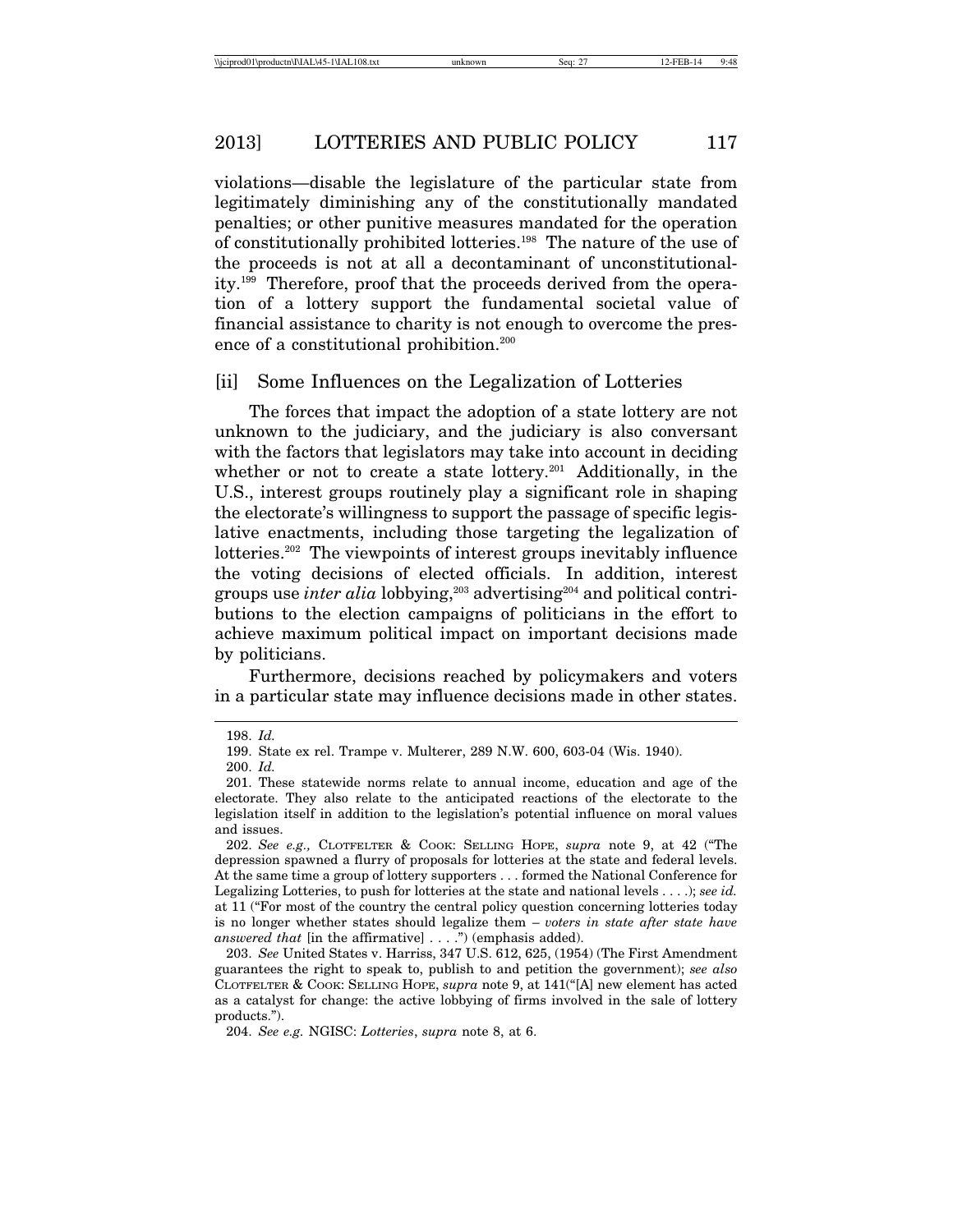Lottery profitability in one state may impact the decision of other states to create and implement lotteries of their own, because the geographical proximity of one state to another may impact the economic prosperity of both neighboring states.205 In particular, economic prosperity generated by a state's lottery may be noticeable and influential politically in neighboring states<sup>206</sup> and may trigger similar action therein.207

Additionally, adoption and implementation of a lottery by one state may serve as a stimulus for a neighboring state to amend its constitution<sup>208</sup> to create a lottery of its own and may also provide a blueprint for a neighboring state to emulate. Use of the referendum method has been particularly successful,<sup>209</sup> which has made statewide referenda a popular state legal-adoption device.<sup>210</sup> In other states, a referendum in the form of a popular vote combined with approval by the state legislature may be used to create the lottery as was done in New Hampshire.<sup>211</sup> Arguably, use of a referendum might be the most decisive method because it allocated the final decision to be made by the electorate itself rather than vicariously by the electorate's elected representatives acting in the legislature alone.

New York was more complex, requiring a constitutional amendment in addition to endorsement by two separately elected

<sup>205.</sup> *See e.g.,* SCHUMACHER, *supra* note 1, at 73 ("The successful province drains the life out of the unsuccessful . . . ."); *see also* CLOTFELTER & COOK: SELLING HOPE, *supra* note 9, at 150 ("[A] lottery in one state will attract players from neighboring states."); *see also id.* at 4 ("The idea of having a state-run public lottery in Illinois began to receive serious attention in the early 1970s. Lotteries had already appeared in the Northeast, and by 1972 seven states were operating them . . . the success of the New Jersey lottery seems to have captured the attention of the Illinois legislature, *as it did in other states*.") (emphasis added),

<sup>206.</sup> CLOTFELTER & COOK: SELLING HOPE, *supra* note 9, at 150 ("The idea of having a state-run public lottery in Illinois began to receive serious attention in the early 1970's. Lotteries had already appeared in the Northeast, and by 1972 seven states were operating them . . . the success of the New Jersey lottery seems to have captured the attention of the Illinois legislature, as it did in other states.") (emphasis added).

<sup>207.</sup> *Id.* Neighboring states may create their own lotteries as financial and economic self-defense because of the number of border-crossings by residents from neighboring states that might siphon off needed funds totaling in the millions annually. *See, e.g.*, SCHUMACHER, *supra* note 1, at 73 ("[N]othing stagnates like stagnation.").

<sup>208.</sup> *See, e.g.,* CLOTFELTER & COOK: SELLING HOPE, *supra* note 9, at 154–58.

<sup>209.</sup> *Id*. at 146 ("Of the nearly thirty referenda on lotteries since 1964, only a handful have failed. . . .").

<sup>210.</sup> *Id.* at 145 ("Because the anti-lottery sentiment of the nineteenth century had resulted in constitutional bars against lotteries in most states, referenda or initiatives were often required to bring about the necessary changes in state constitutions."). 211. *Id*. at 143.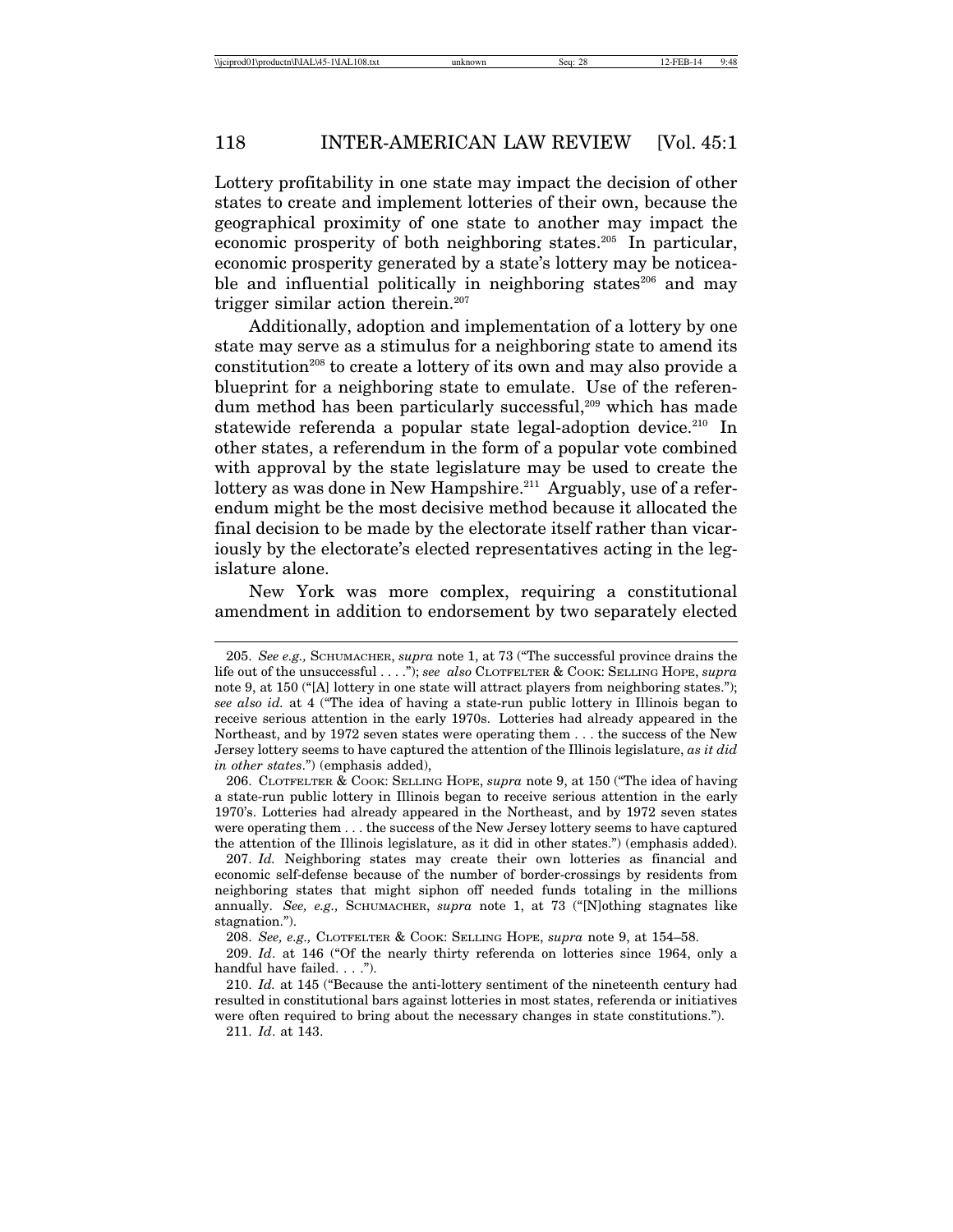legislatures as well as public ratification.<sup>212</sup> California was different too. California adopted its lotteries through an initiative process.213 In Illinois, lottery adoption was achieved in the orthodox legislative manner by the combination of the state's legislature and governor without a direct citizen vote. $214$ 

## V. COURTS IN SOME INSTANCES MAY DECLINE TO APPLY PUBLIC POLICY TO NULLIFY AGREEMENTS CONNECTED TO LOTTERIES

Under the common law, the holding of a lottery is not ordinarily regarded as a penal offense unless either a state constitution criminalizes such activity or alternatively a state statute imposes criminal penalties.215 However, in a number of jurisdictions, the legislature *has* by statute made it a *criminal offense* to promote or conduct a lottery or similar scheme other than one operated by the state.<sup>216</sup> The United States Supreme Court has confirmed that state laws for the suppression of lotteries are valid in the interests of promoting good morals and preserving the welfare of the citizens of such states.217 Such statutes therefore represent a legitimate exercise of a state's police powers.<sup>218</sup> Nevertheless, even in the face of criminalization of lotteries, the common law's recognition of exceptions in deserving cases remains legally viable because, the common law is a workable system rather than a rigid

<sup>212.</sup> *Id*.

<sup>213.</sup> *Id.* at 151.

<sup>214.</sup> *See id.* at 5 ("In December 1973 the [Illinois] state legislature passed a lottery bill, and the governor signed it into law with assurances that the lottery would be run honestly.").

<sup>215.</sup> *See generally* Lee v. City of Miami, 163 So. 486 (Fla. 1935); Becker v. Wilcox, 116 N.W. 160 (Neb. 1908); *see also* Parr v. Commonwealth, 96 S.E.2d 160 (Va. 1957).

<sup>216.</sup> Forte v. U.S., 83 F.2d 612 (D.C. Cir. 1936); Waite v. Press Pub. Ass'n, 155 F. 58 (6th Cir. 1907); State v. Shugart, 35 So. 28 (Ala. 1903); Burks v. Harris, 120 S.W. 979 (Ark. 1909); Georgia Real Estate Commission v. Warren, 262 S.E.2d 570 (Ga. Ct. App. 1979); L.E. Services, Inc. v. State Lottery Com'n of Indiana, 646 N.E.2d 334 (Ind. Ct. App. 1995); Commonwealth v. Jenkins, 166 S.W. 794 (Ky. Ct. App. 1914); Mid-Atlantic Coca-Cola Bottling Co., Inc. v. Chen, Walsh & Tecler, 460 A.2d 44 (Md. 1983); People v. McPhee, 103 N.W. 174 (Mich. 1905); State v. Lipkin, 84 S.E. 340 (N.C. 1915); Stevens v. Cincinnati Times-Star Co., 73 N.E. 1058 (Ohio 1905).

<sup>217.</sup> Rast v. Van Deman & Lewis Co., 240 U.S. 342, 357 (1916) ("It is the duty and function of the legislature to discern and correct evils, and by evils we do not mean some definite injury, but *obstacles to a greater public welfare*.") (citations omitted) (emphasis added). *See also* Town of Eros v. Powell, 68 So. 632, 364 (La. 1915); State v. J.J. Newman Lumber Co., 59 So. 923, 928 (Miss. 1912); *see generally* State v. Lipkin, 84 S.E. 340 (N.C. 1915).

<sup>218.</sup> Rast v. Van Deman & Lewis Co., 240 U.S. 342, 357 (1916).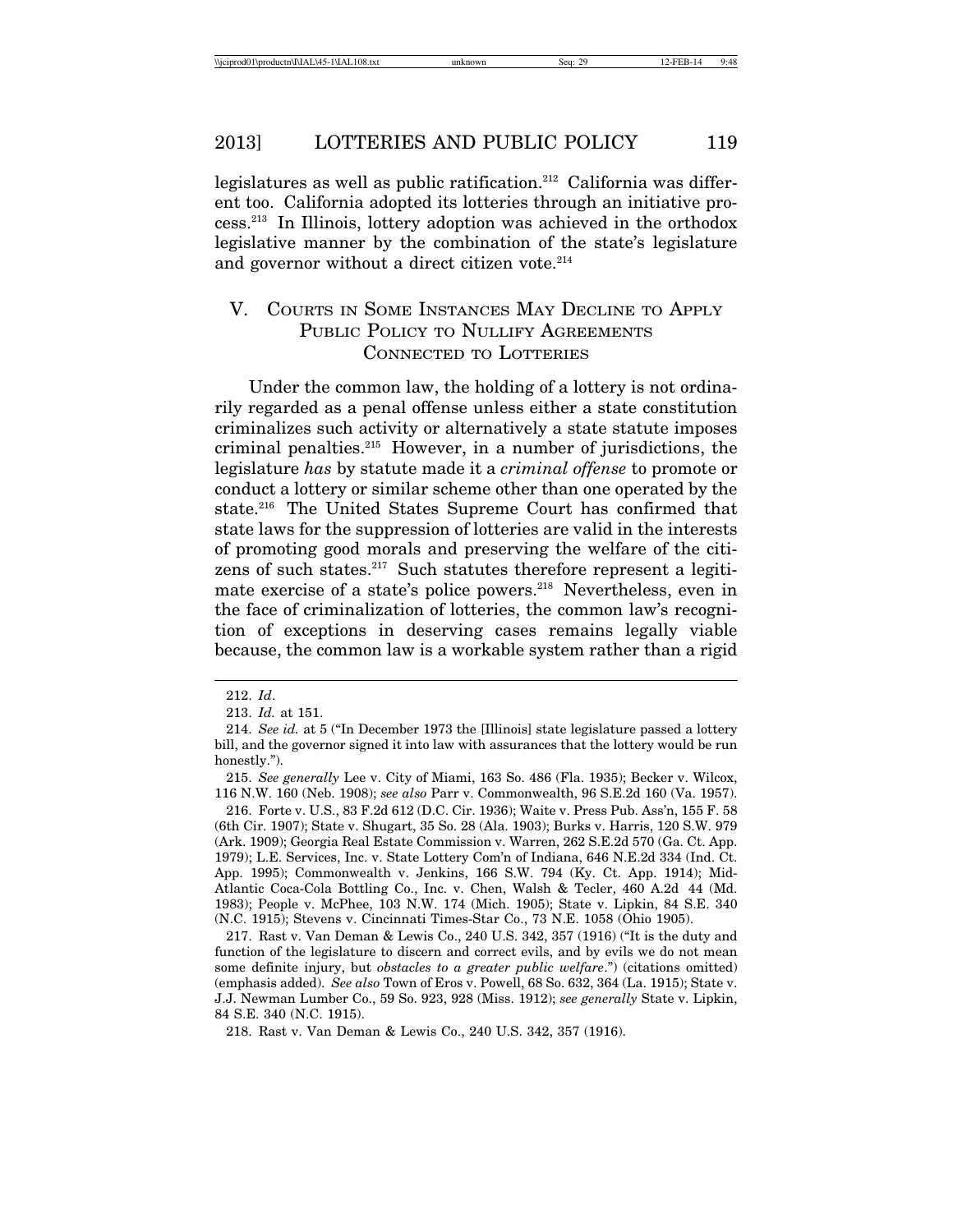and immutable one. $219$ 

Therefore the common law's orthodox exceptions to the general principle of non-enforcement of illegal contracts are also applicable to agreements involving lotteries.220 These exceptions are fact-specific and depend upon proof of meticulously circumscribed details.<sup>221</sup> This means that the presence of an illegal element is not invariably fatal to judicial enforcement in every case.222 The judiciary will acknowledge and recognize exceptions on successful proof that the facts and circumstances of a specific case justify enforcement of a particular agreement.<sup>223</sup> The degree of contamination by the illegal element is determinative. $224$ 

An insufficient degree of contamination will not be enough to mandate court intervention to nullify the entire suit in such cases.225 The judiciary may provide *some*226 relief where the requested relief is appropriate because it is legally justified.<sup>227</sup> In the context of each controversy, the judiciary will assess whether or not enforcement of an entire agreement or a portion of it will advance a fundamentally *positive* public policy goal.<sup>228</sup> It is certainly conceded that the party seeking enforcement—whether partially or completely—must shoulder the burden of proof to the court's satisfaction that the quantum of enforcement sought is fair and equitable. This is entirely appropriate because it would represent performance of the courts' ameliorative function in the interests of justice and fairness. Complete or partial enforcement

<sup>219.</sup> *See e.g.,* Simon v. Mullin, 380 A.2d 1353, 1357 (Conn. 1977) ("The common law is viable, capable of growing and developing.").; s*ee also Rt. Hon. P.J. Patterson, Towards a New Jurisprudence*, 2 CARIB. L. B. 1, 3 (1997) ("Relevant jurisprudence cannot remain static. It must forever be unfolding if we are to ensure that the Law is a vehicle for justice and not an instrument of oppression.").

<sup>220.</sup> *See e.g.,* Melton v. United Retail Merchants of Spokane, 24 Wash.2d 145, 162 (Wash. 1945).

<sup>221.</sup> *See e.g.,* Youngblood v. Bailey, 459 So.2d 855 (Ala. 1984).

<sup>222.</sup> *See e.g.,* Melton, 24 Wash. 2d at 162 ("[A] plaintiff *may* recover a sum of money from a defendant who has acknowledged that it belongs to plaintiff even if that sum be plaintiff's share of the profits of some *illegal* business or transaction in which both were engaged and *equally* culpable.") (Emphasis added).

<sup>223.</sup> *See id.* ("This is so because the plaintiff, in such a situation, *need prove nothing illegal*, but has only to prove that the defendant has acknowledged the sum sued for to belong to him, and the court will then, *as a matter of law*, imply the promise to pay.") (emphasis added).

<sup>224.</sup> *Id.*

<sup>225.</sup> *See generally* Youngblood v. Bailey, 459 So.2d 855 (Ala. 1984).

<sup>226.</sup> Even if *complete* relief is not legally substantiated.

<sup>227.</sup> *See generally* Youngblood v. Bailey, 459 So.2d 855 (Ala. 1984)*.*

<sup>228.</sup> *Id.* at 860 ("[E]ven though the contract between the plaintiffs and the defendant is based on an illegal lottery, we believe these plaintiffs are *deserving of relief* because of the fraud perpetrated on them by the defendant.") (emphasis added).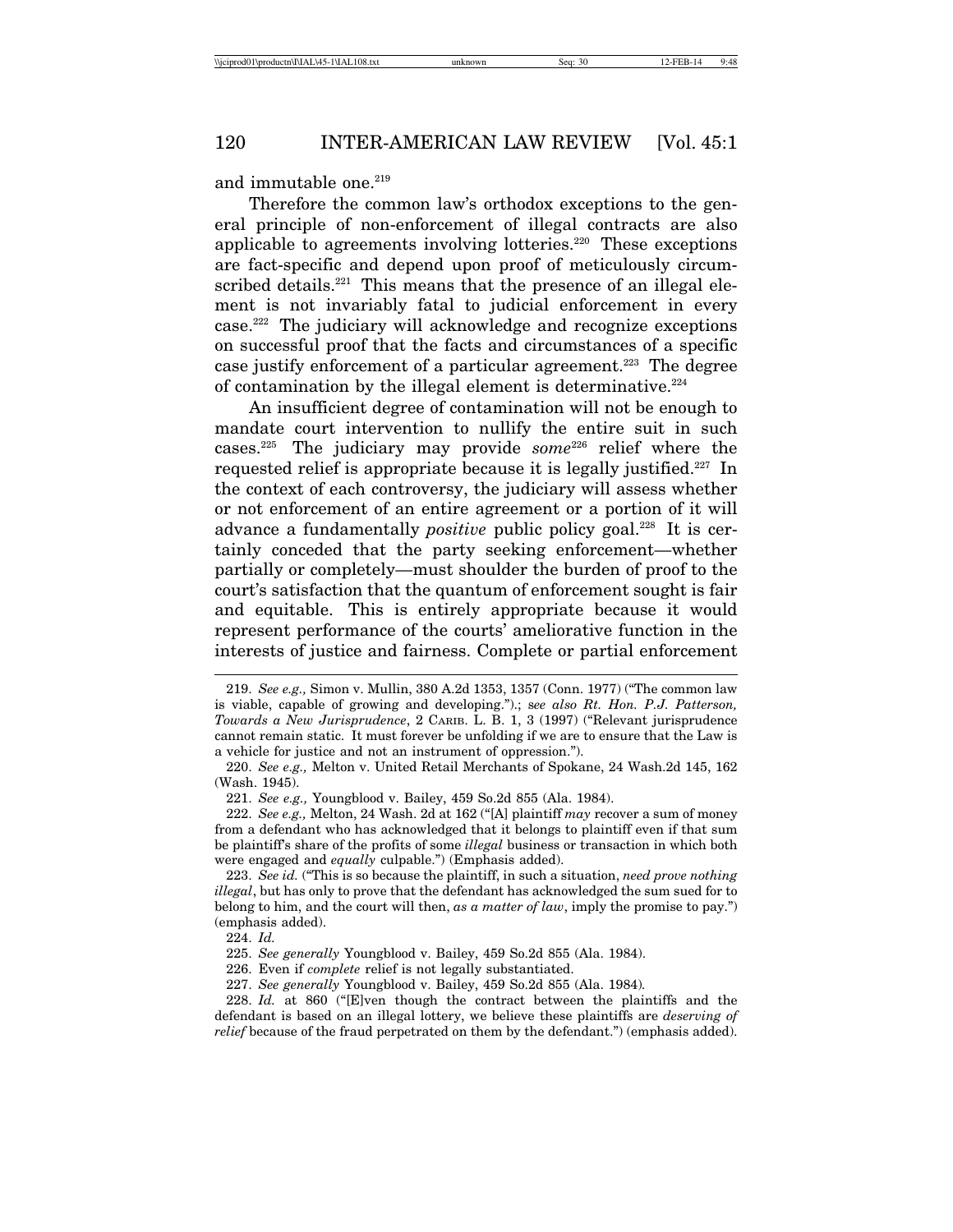in such circumstances advances the interests of justice because it is an integral part of the public policy principles of the common law itself.<sup>229</sup>

# [i] Analysis of Differing Degrees of Culpability and The Impact on Nullification by the Courts

It is conceded that an agreement is unenforceable on grounds of public policy where the agreement itself constitutes an illegal lottery.230 Nevertheless, assertion of a cause of action may be treated by courts as valid even though the facts of the case establish that there is *some* contact with illegality.<sup>231</sup> The courts will assess the *degree* of legal contamination arising from the illegality.232 Essentially, the judiciary determines whether or not the degree of contamination is legally fatal.<sup>233</sup> If it is, the courts will not assist any of the parties to the dispute and instead will leave them where the courts find them.234 If the degree of contamination from any violation of public policy is below legally fatal levels, the courts *may* provide assistance to the less culpable party in appropriate circumstances.<sup>235</sup>

*Youngblood v. Bailey* effectively analyzes the common law's approach to resolving these intertwined issues.236 In *Youngblood v. Bailey*, the Supreme Court of Alabama concluded that in the context of the facts of the particular case, the transaction consisting of the purchase of a ticket—conferring upon the purchaser a chance to win a certain luxury car—was void on grounds of public policy.237 The transaction consisting of the purchase of the ticket was "a lottery and directly violate dl the public policy of [the] State."238 This violation triggered court-nullification of the legal status of the ticket-purchase but the legal nullification took effect

<sup>229.</sup> *See* Patterson, *supra* note 219.

<sup>230.</sup> *See generally* Youngblood v. Bailey, 459 So.2d 855 (Ala. 1984).

<sup>231.</sup> *Id.*

<sup>232.</sup> *Id.*

<sup>233.</sup> *Id.*

<sup>234.</sup> Williams v. Weber Mesa Ditch Extension Co., Inc., 572 P.2d 412, 413 (Wyo. 1977) ("The trial judge left the parties where he found them on what he held to be a gambling contract . . . and [we] affirm."). *See also* Gridley v. Dorn, 57 Cal. 78, 79 (Cal. 1880)("[W]agers [are] contrary to good morals and sound public policy, and therefore invalid.").

<sup>235.</sup> Youngblood v. Bailey, 459 So.2d 855 (Ala. 1984).

<sup>236.</sup> *Id.*

<sup>237.</sup> *Id*. at 859.

<sup>238.</sup> *Id*.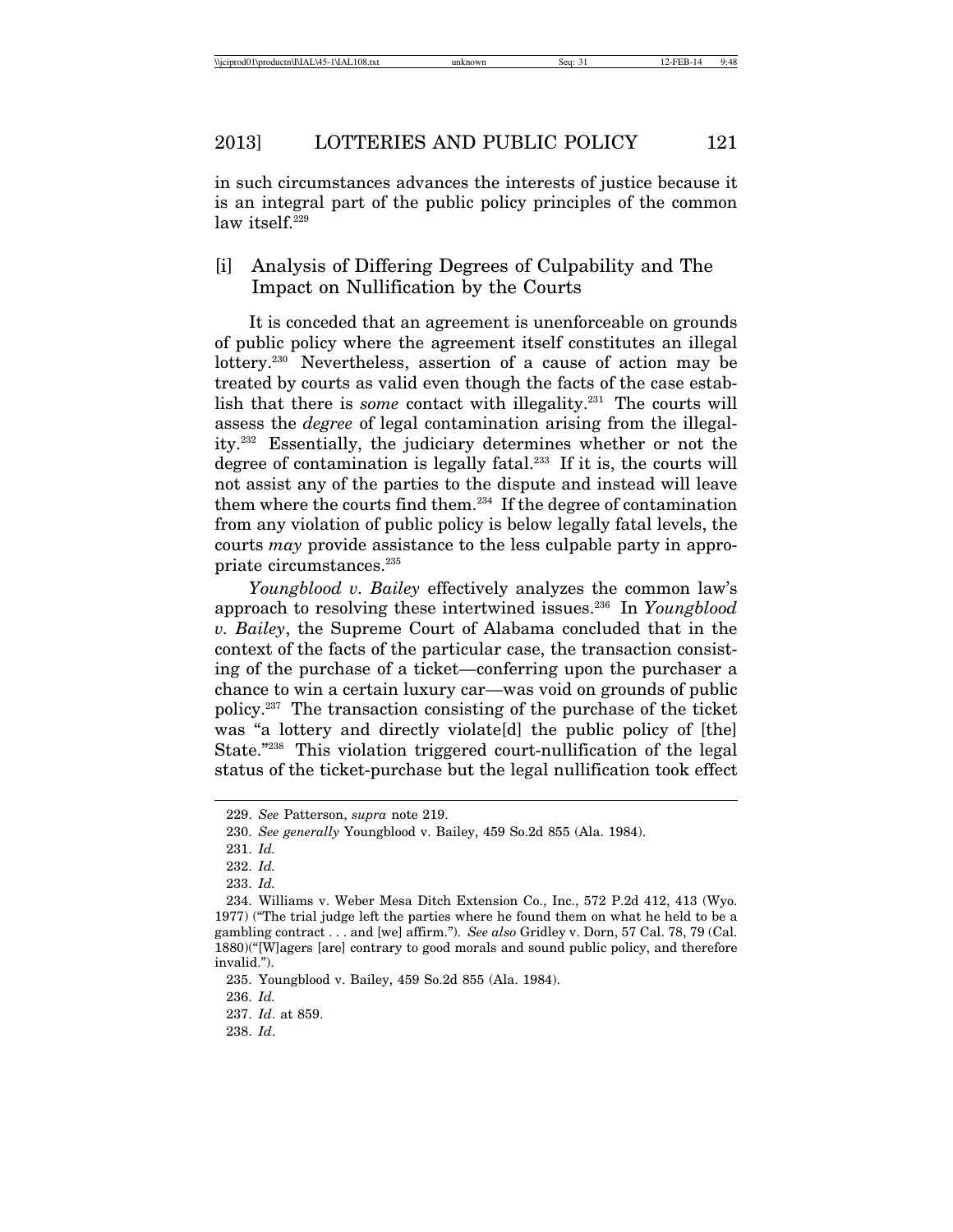between the *original parties* to the ticket-purchase transaction.<sup>239</sup>

However, in the suit before the courts, additional facts were legally relevant. The original purchaser of the ticket had sold the ticket to a *subsequent* purchaser who fraudulently purported to pay for the ticket with a legally defective check.<sup>240</sup> These additional facts implicated the issue of potential *exceptions* to the fundamental principle of nullification of transactions on grounds of public policy.241 In legally appropriate instances, under the common law, "contracts offensive to the public policy of the state may be enforced because of the inability of an affected party to plead their invalidity."242

In such cases, any success by plaintiffs is predicated upon proof by such plaintiffs of two mandatory requirements.<sup>243</sup> First, plaintiffs must prove that they are *not* equally at fault with the defendant(s).244 Secondly, plaintiffs must *also* prove that public policy interests are substantively advanced by the discretionary grant of court assistance to the less culpable party or parties to the particular transaction.<sup>245</sup>

In those instances where it is proven to the courts' satisfaction that one party has fraudulently induced another to enter into a particular transaction, in their discretion, the courts *may* provide assistance to the fraudulently-induced party.246 In *Youngblood v. Bailey*, the courts concluded that the original purchaser of a lottery ticket had been defrauded.<sup>247</sup> The original purchaser had been fraudulently induced, by the *fraudulent* perpetrations of the subsequent purchaser, to sell the pertinent lottery ticket to the subsequent purchaser of the ticket.<sup>248</sup> This fraudulent inducement by the subsequent purchaser legally invalidated his own purchase of the lottery ticket.249 This fraudulent conduct by the subsequent purchaser of the lottery ticket left the title to the luxury car won

<sup>239.</sup> *Id*.

<sup>240.</sup> *Id*. at 860 ("Testimony was . . . produced at trial to indicate that this was in fact the *fourth time* the defendant had utilized the same scheme to defraud persons out of lottery tickets.") (emphasis added).

<sup>241.</sup> *Youngblood*, 459 So. 2d. at 860.

<sup>242.</sup> *Id*. at 859; *see also* Melton v. United Retail Merchants of Spokane, 163 P.2d. 619, 627 (Wash. 1945).

<sup>243.</sup> *Youngblood*, 459 So. 2d. at 860.

<sup>244.</sup> *Id*.

<sup>245.</sup> *Id*.

<sup>246.</sup> *Id*.

<sup>247.</sup> *Id.*

<sup>248.</sup> *Youngblood*, 459 So. 2d at 860.

<sup>249.</sup> *Id*.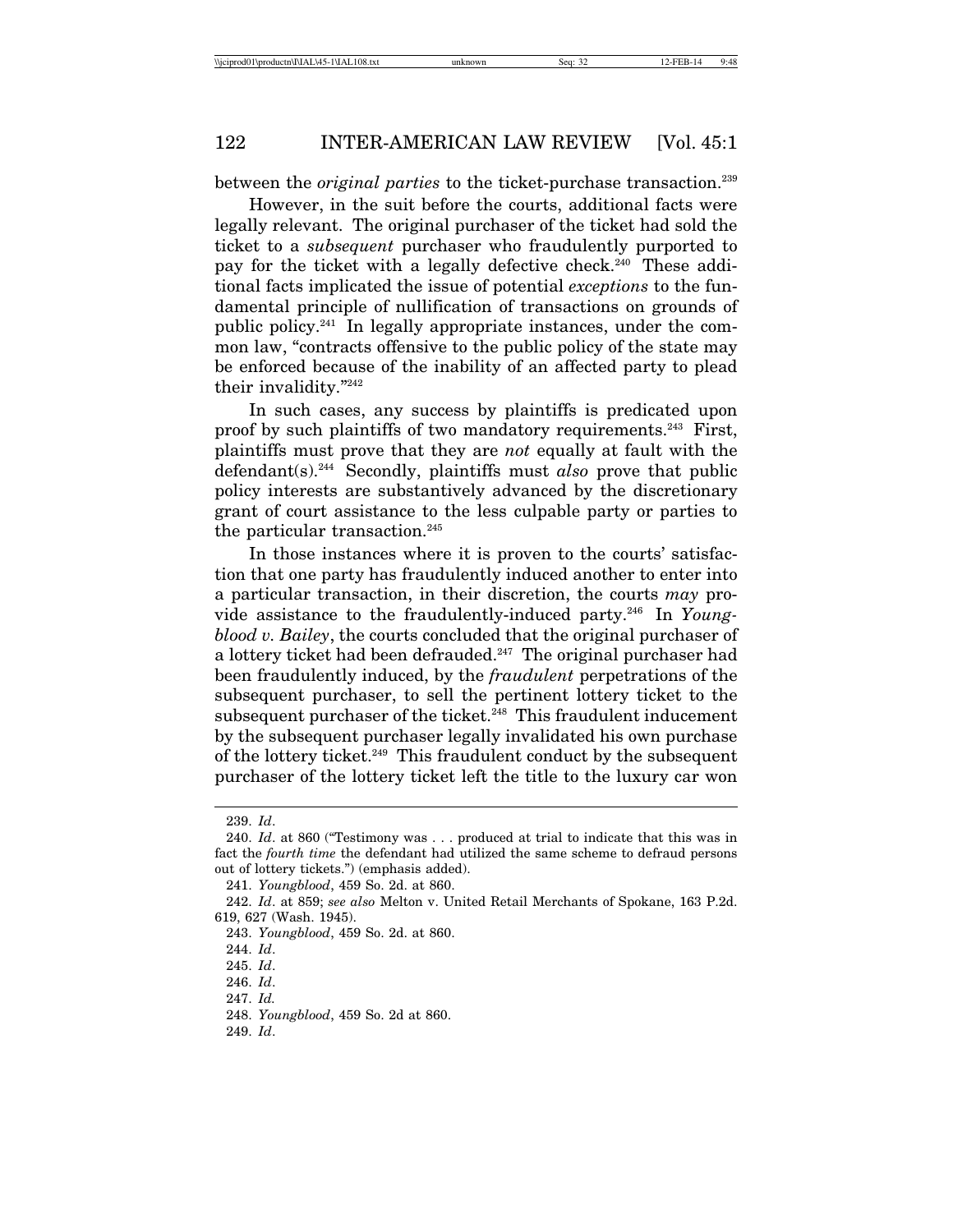by the lottery ticket undisturbed.<sup>250</sup> Title to the luxury car therefore remained securely vested in the plaintiff as the *original* purchaser of the lottery ticket.<sup>251</sup>

The facts and circumstances of the case justified the grant of judicial relief to plaintiff as the *original* purchaser of the lottery ticket.252 The invocation of common law exceptions by the courts therefore provided relief to the *original* purchaser of the lottery ticket against the fraudulent subsequent purchaser, as well as against any party whose claim was dependent upon such subsequent purchaser's legal iniquities.<sup>253</sup> These principles were applied by the courts because the subsequent purchaser's fraudulent representations to the original purchaser of the lottery ticket induced the subsequent sale of the ticket.<sup>254</sup> The fraudulent representations made by the defendant as subsequent purchaser consisted of assertions to the original purchaser that the defendant had sufficient funds to meet the amount of the check actually tendered to plaintiff by the defendant as payment for the purchase of the lottery ticket.<sup>255</sup>

The subsequent purchaser's substantive defense was predicated upon a claim that under the terms of his subsequent purchase-contract with the original purchaser of the lottery ticket, valid legal title to the lottery ticket was transferred to him *alone*. 256 The subsequent purchaser argued that the illegality of the *original* purchaser's acquisition of the lottery ticket legally nullified all the original purchaser's rights.257 According to the defendant, since the original purchase of the ticket was void of any legal effect, this therefore nullified any right that the original purchaser *may* have had to *reclaim* title to the lottery ticket from him.<sup>258</sup> The defendant therefore asserted that his possession of the lottery ticket constituted valid title to it because the ticket conferred on him *alone* the entire valid legal title to the luxury car symbolically represented by the lottery ticket.<sup>259</sup>

The court disagreed. $260$  It ruled that, on the contrary, the

251. *Id*.

255. *Id*.

259. *Id*.

<sup>250.</sup> *Id*.

<sup>252.</sup> *Id*.

<sup>253.</sup> *Id*.

<sup>254.</sup> *Youngblood*, 459 So. 2d. at 860.

<sup>256.</sup> *Id*.

<sup>257.</sup> *Id.* 258. *Id*.

<sup>260.</sup> *Youngblood*, 459 So. 2d. at 860.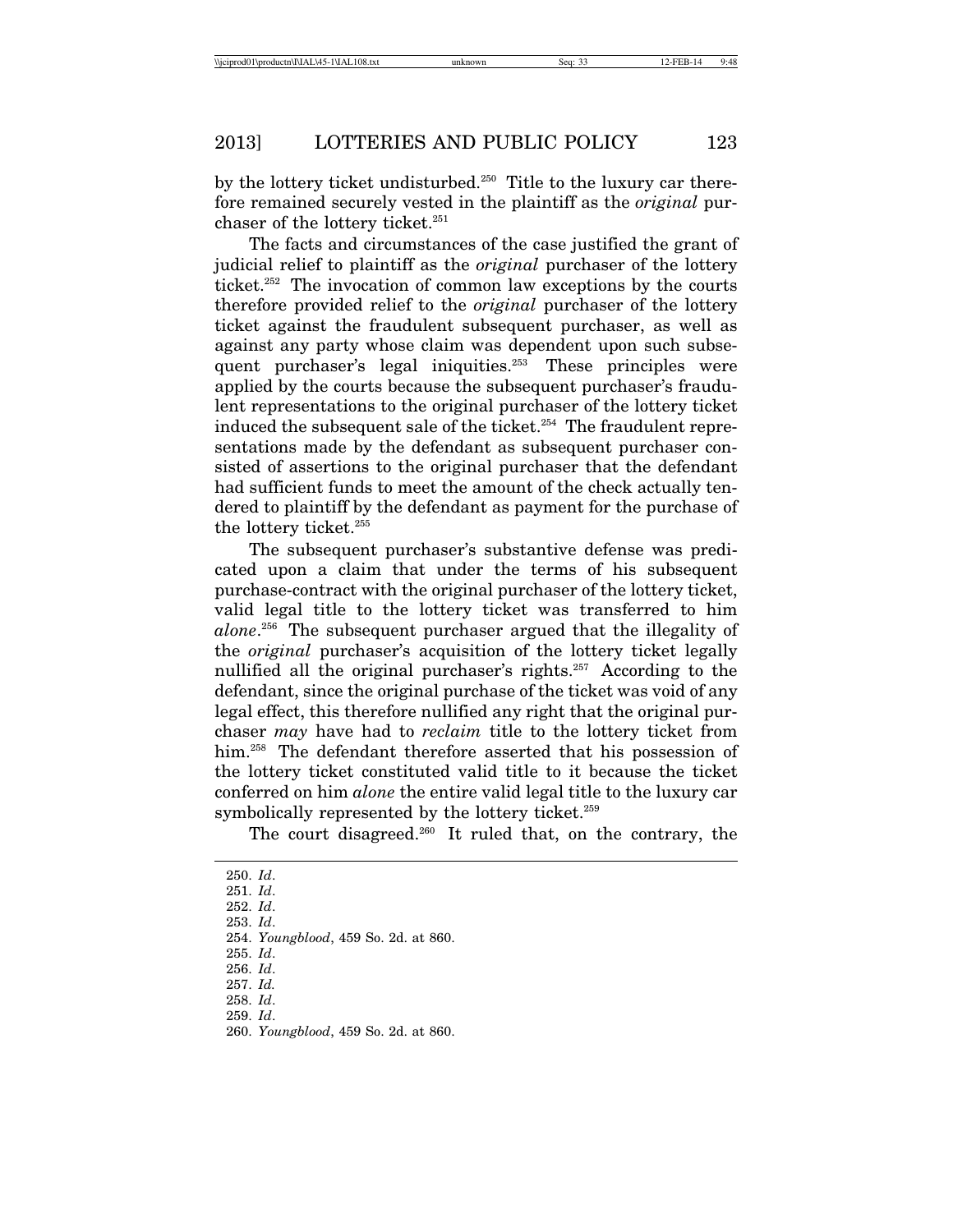defendant's fraud at common law disabled him from pleading—as a defense—*any* underlying illegality of plaintiff's title to the lottery ticket that plaintiff purchased from the Northport Chamber of Commerce.261 The defendant's fraudulent conduct completely nullified any prospect of a defense predicated upon any legal challenge by him to plaintiff's title to the lottery ticket.<sup>262</sup> This was the case because defendant's purported defense was nullified by the fraud that he perpetrated on plaintiff.263

Defendant's fraudulent conduct—when purporting to buy the lottery ticket from plaintiff—did not place plaintiff's title to the lottery ticket at issue.<sup>264</sup> On the contrary, the courts did not permit the defendant to legally challenge the *purity* of plaintiff's title to either the lottery ticket or to the car.265 Such a challenge by defendant was beyond his legal reach.<sup>266</sup> This legal challenge was beyond defendant's grasp because substantively, plaintiff's suit against him was predicated solely upon defendant's own fraudulent misrepresentations *alone*. 267

Plaintiff's suit against him was based substantively upon defendant's meretricious conduct, consisting of his dishonor of his obligations to pay the check that he tendered to plaintiff for the purchase of the lottery ticket.268 At common law, the moral turpitude implicated in the defendant's fraudulent misrepresentations was much too perturbing for the court to ignore or overlook. In essence, the defendant's conduct was the greater of the two evils and was therefore legally unforgivable.<sup>269</sup>

## [ii] Legal Validity of Prizes Based Upon a Combination of Both Skill and Chance

With respect to "hole-in-one" competitions at golf tournaments, such tournaments do not necessarily constitute illegal lotteries at all.270 An example of an unenforceable agreement exists where a promisee has paid a specific sum of money to a promisor

<sup>261.</sup> *Id*.

<sup>262.</sup> *Id*.

<sup>263.</sup> *Id*.

<sup>264.</sup> *Id*.

<sup>265.</sup> *Id*.

<sup>266.</sup> *Youngblood*, 459 So. 2d. at 860.

<sup>267.</sup> *Id.*

<sup>268.</sup> *Id*.

<sup>269.</sup> *Id.*

<sup>270.</sup> *See, e.g.,* Opinion of the Justices*,* 397 So.2d 546, 547 (Ala. 1981) ("[T]here are three elements to a lottery:  $(1)$  A prize,  $(2)$  awarded by chance,  $(3)$  for a consideration.") (citation omitted).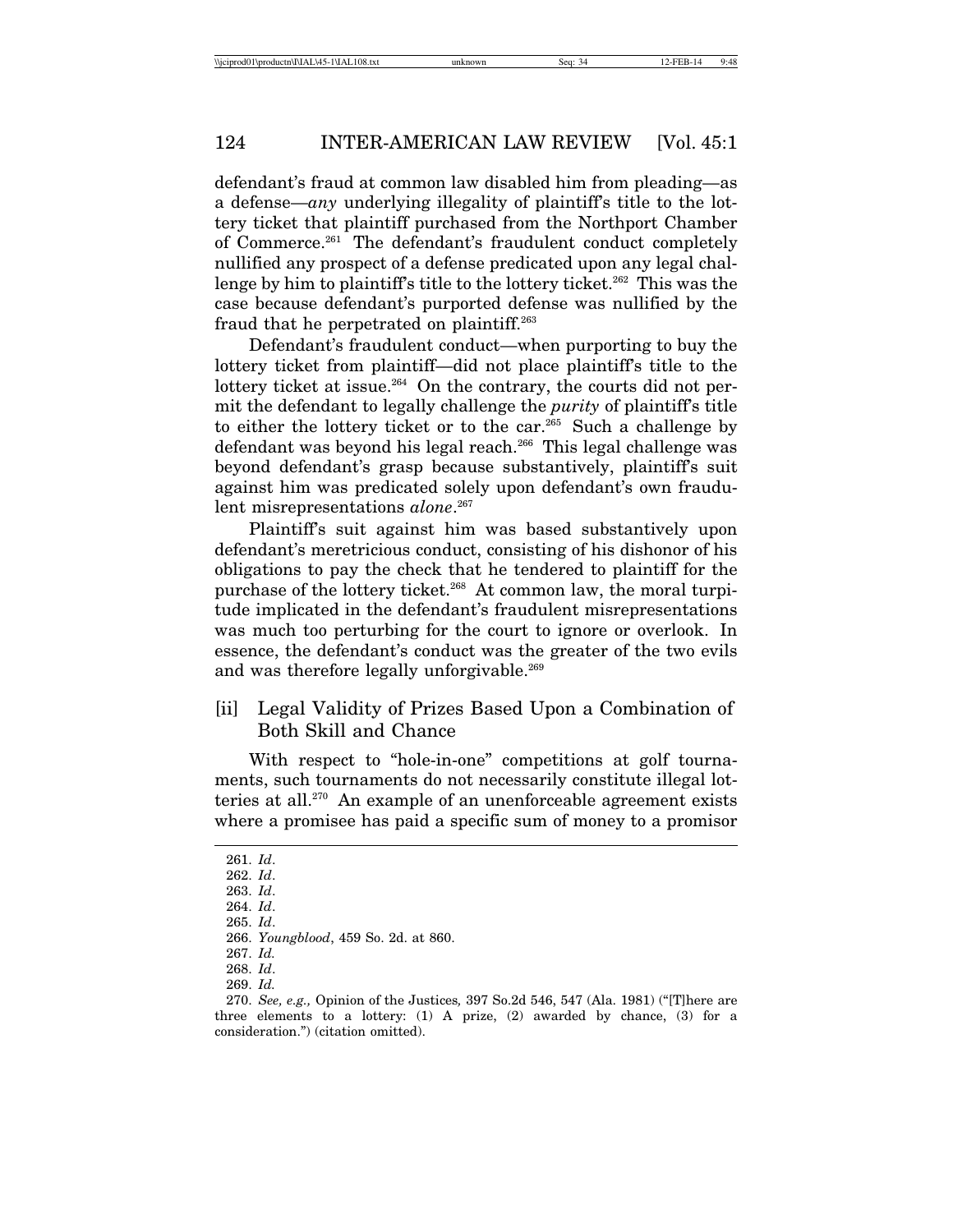and has agreed that—contingent upon the happening of a certain specified event *governed exclusively by chance*—a prize will be paid to the promisee by the promisor.<sup>271</sup> However, in circumstances where chance is not the *dominant* factor in the happening of the contingent event, an enforceable contractual right *can* arise in the context of a tournament.<sup>272</sup> It is not simply a question of whether there is the presence of a consideration paid by a promisee to a promisor, combined with the promise by the promisor of the award of a prize to the promisee. $273$ 

Therefore, in instances where a promisee's performance of an act is bargained for by a promisor—as the agreed exchange for a prize promised to be awarded by the promisor, on the occurrence of a specified event—*some* elements of chance *may* conceivably play a role in the happening of the specified event that is the contingency which triggers the payment of a prize. $274$  However, the presence of an element of chance does not *per se* convert the agreement between the parties into an illegal lottery.<sup>275</sup>

For example, in *Chenard v. Marcel Motors*, 276 an automobile dealership was invited by a golf club in Maine to donate an automobile as a prize at one of the golf club's tournaments.<sup>277</sup> The automobile dealership complied in order to promote its own business interests $278$  and advertised the applicable terms for winning the automobile.279 These terms were sent to potential tournament participants and were also posted at the golf club and required any golfer in the tournament to make a successful hole-in-one drive at a specifically designated hole.<sup>280</sup> On the tournament day, the automobile dealership arranged for a new vehicle to be driven

280. *Id.*

<sup>271.</sup> *See e.g.* Ellison v. Lavin, 71 N.E. 753, 754-755 (N.Y. 1904) ("[The court] concluded that the [scheme did] not depend *exclusively* on chance, but, to some extent at least, [it was] affected by the *exercise of judgment*, and . . . therefore, the scheme did not constitute a lottery. 'Pure chance' is . . . 'the entire absence of all means of calculating results,' and . . . to constitute a lottery, it is necessary that the distribution should be *purely by chance, without any other element affecting the result* . . . .") (citations omitted) (emphasis added).

<sup>272.</sup> *See* Las Vegas Hacienda, Inc. v. Gibson, 359 P.2d 85, 87 (Nev. 1961) ("The test of the character of a game is not whether it contains an element of chance or an element of skill, but *which is the dominating element*.") (citation omitted) (emphasis added).

<sup>273.</sup> *See e.g.,* Chenard v. Marcel Motors, 387 A.2d 596 (Me. 1978).

<sup>274.</sup> *Id.*

<sup>275.</sup> *Id.*

<sup>276.</sup> *See generally* Chenard v. Marcel Motors, 387 A.2d 596 (Me. 1978).

<sup>277.</sup> *Id.*

<sup>278.</sup> *Id.*

<sup>279.</sup> *Id.*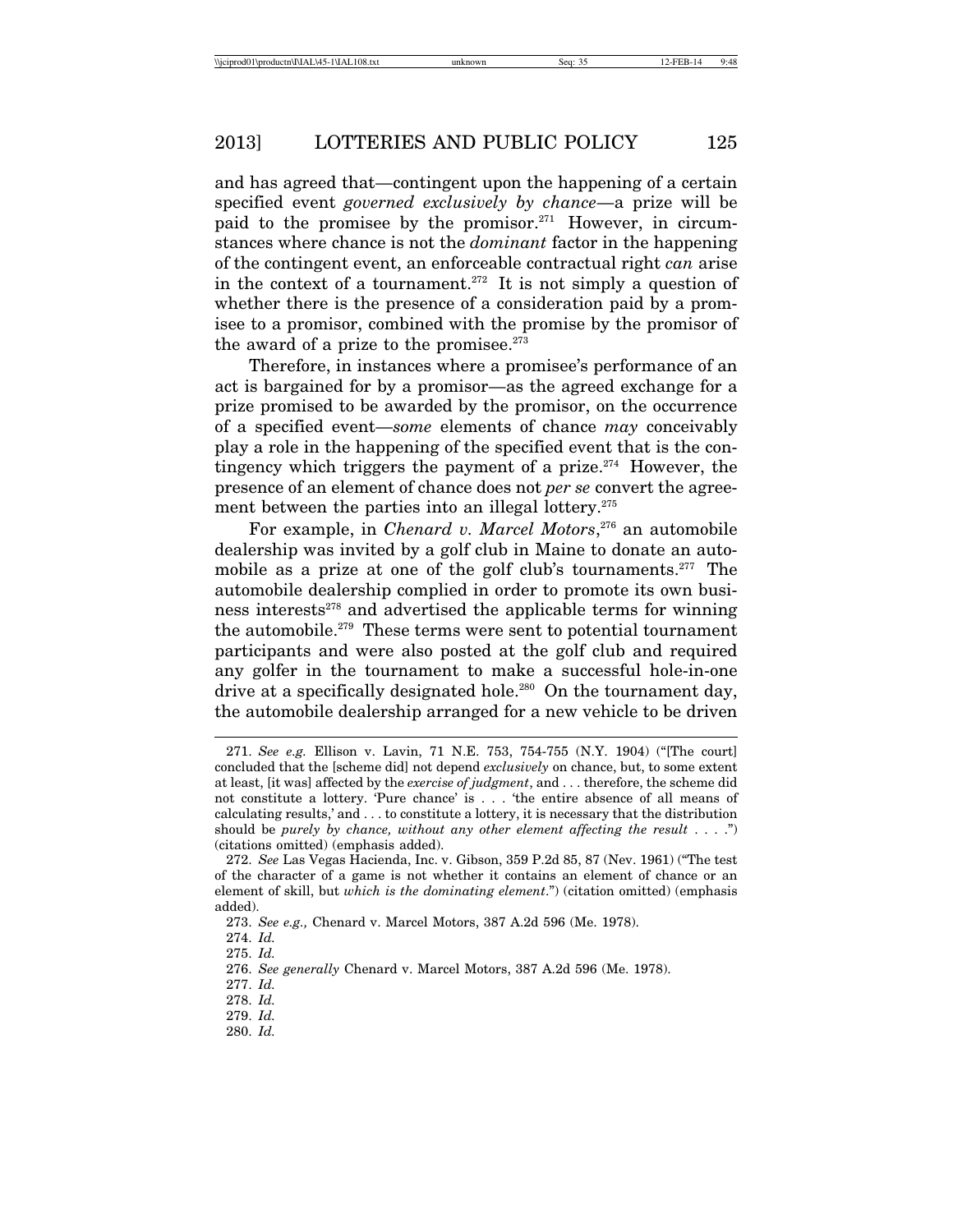to the golf club and parked near the golf clubhouse, with one of the automobile dealership's advertisements *conspicuously* placed on the new vehicle.<sup>281</sup>

Plaintiff paid the tournament fee, required by the golf club and registered for the tournament.<sup>282</sup> In the presence of his three playing partners, plaintiff succeeded in making a hole-in-one drive at the designated hole and claimed the new car as his prize by notifying the automobile dealership.283 Plaintiff successfully sued the dealership when it refused to deliver the new car as advertised,<sup>284</sup> and the dealership appealed the Superior Court's refusal to dismiss plaintiff's complaint.285 The Supreme Judicial Court of Maine affirmed the judgment of the Superior Court for four reasons.286

First, plaintiff's payment of an entrance fee to participate in the golf tournament was lawful and did not convert the golf tournament into an illegal wager or lottery.<sup>287</sup> The Court concluded that the entrance fees paid by tournament participants neither comprised nor contributed to a "purse" for the purchase of the new automobile. Nor did any of the funds from the entrance fees constitute or contribute to any prize to be won by any of the tournament participants.<sup>288</sup>

Second, the automobile dealership was not a participant in the golf tournament and did not compete for the new automobile at all. Moreover, the dealership did not derive any profit or legally identifiable opportunity for profit from entrance fees paid by tournament participants.289 In fact, all tournament entrance fees were paid to the golf club as the contracting party with each tournament participant.<sup>290</sup> Furthermore, the golf club was not in contractual privity with the automobile dealership at all.<sup>291</sup> Instead, the automobile dealership had provided the new automobile to the golf club *gratuitously* and *temporarily*. 292 Therefore, the provision

292. *Id.*

<sup>281.</sup> *See generally* Chenard v. Marcel Motors, 387 A.2d 596 (Me. 1978).

<sup>282.</sup> *Id.*

<sup>283.</sup> *Id.*

<sup>284.</sup> *Id.*

<sup>285.</sup> *Id.* Plaintiff's appeal was based upon anti-gambling and anti-lottery statutes that were in effect in the State of Maine's laws at the time of the tournament.

<sup>286.</sup> *See generally* Chenard v. Marcel Motors, 387 A.2d 596, 600-01 (Me. 1978). 287. *Id*.

<sup>288.</sup> *Id*.

<sup>289.</sup> *Id*.

<sup>290.</sup> *Id.*

<sup>291.</sup> *See generally* Chenard v. Marcel Motors, 387 A.2d 596 (Me. 1978).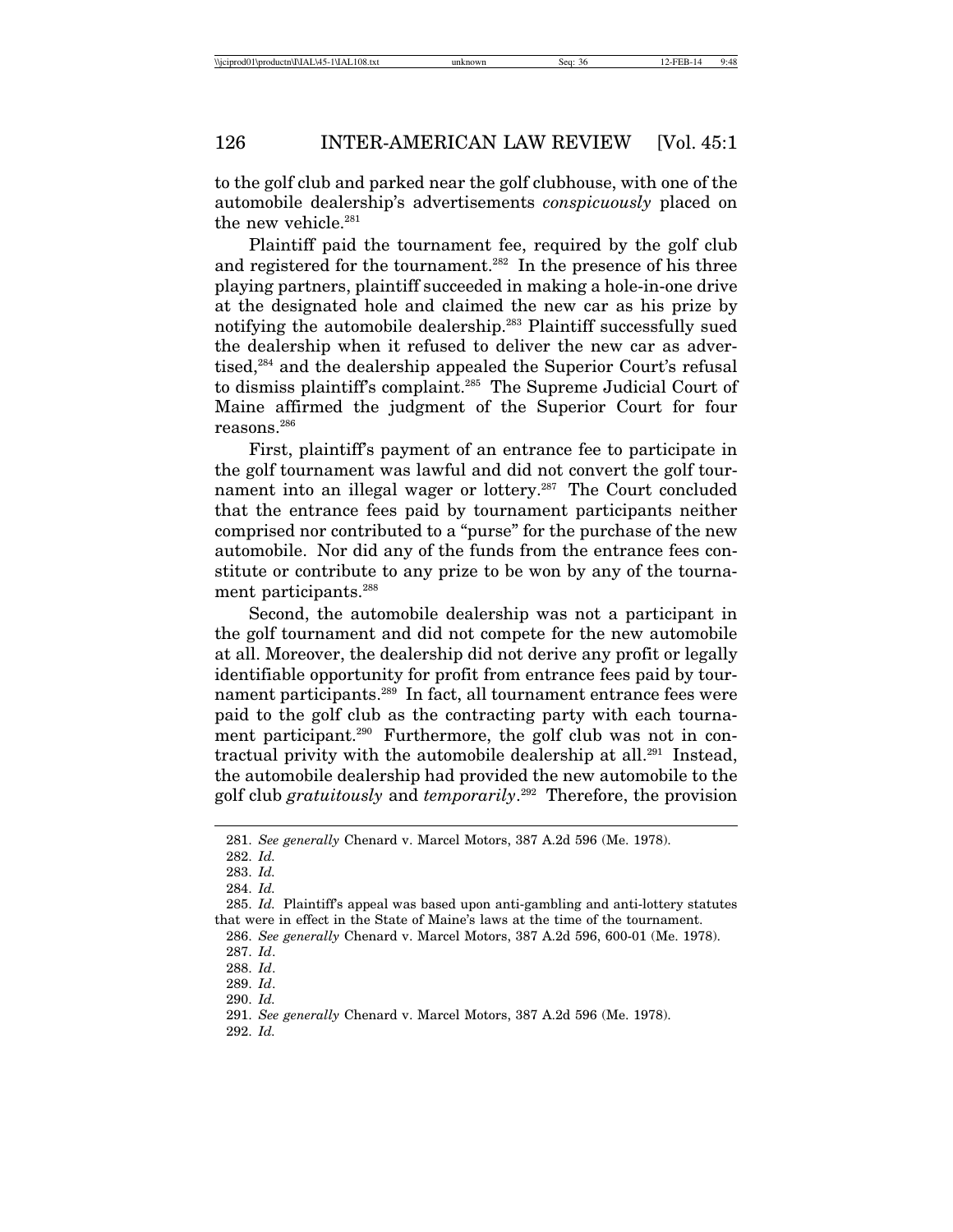and placement of the new automobile at the golf club comprised an integral part of a completely separate contract between the automobile dealer and each of the golf tournament participants.<sup>293</sup>

Third, the tournament golfers paid their entrance fees directly to the golf club as consideration for the creation of a valid contract in which chance was *not* the *dominant* factor.<sup>294</sup> Tournament golfers were not risking their entrance fees as a mechanism for making a return on their money as is done in any illegal wagering transaction.295 Neither the cumulative total of the entrance fee monies nor any fraction of it was divided among the golfers as is done in an office "pool."296

Fourth, none of the entrance fee money formed any part of the value of the car as a prize.<sup>297</sup> On the contrary, the automobile was offered exclusively by the automobile dealership to each tournament golfer as a prize for the formation of a "unilateral" contract.298 Plaintiff accepted this offer when he successfully shot the hole-in-one at the designated hole at the golf tournament.<sup>299</sup> Although it *may* be argued that successfully achieving a hole in one implicates some element of chance,300 it was not the *dominant* element, so there was no violation of Maine's lottery or gambling laws,<sup>301</sup> nor was Maine's public policy violated.<sup>302</sup>

## VI. HISTORICAL SIGNIFICANCE OF LOTTERIES IN THE U.S. AND THE COMMONWEALTH CARIBBEAN

The following history refers almost exclusively to the history and development of lotteries in the U.S. because the U.S. earned its independence from Great Britain<sup>303</sup> almost two hundred years, before any Commonwealth Caribbean territory achieved independence.304 Therefore, autonomous government in the Commonwealth Caribbean started with the advent of full independence

<sup>293.</sup> *Id*.

<sup>294.</sup> *Id.*

<sup>295.</sup> *Id*.

<sup>296.</sup> *Id*.

<sup>297.</sup> *Id*.

<sup>298.</sup> *See generally* Chenard v. Marcel Motors, 387 A.2d 596 (Me. 1978).

<sup>299.</sup> *Id*.

<sup>300.</sup> *Id*. at 599. *See* Las Vegas Hacienda, Inc. v. Gibson, 359 P.2d 85, 87 (Nev. 1961).

<sup>301.</sup> *Chenard*, 387 A.2d at 601.

<sup>303.</sup> *See generally* FRIEDMAN, *supra* note 35; *see also* POSNER, *supra* note 35 at 146.

<sup>304.</sup> *See* Alexis, *supra* note 36.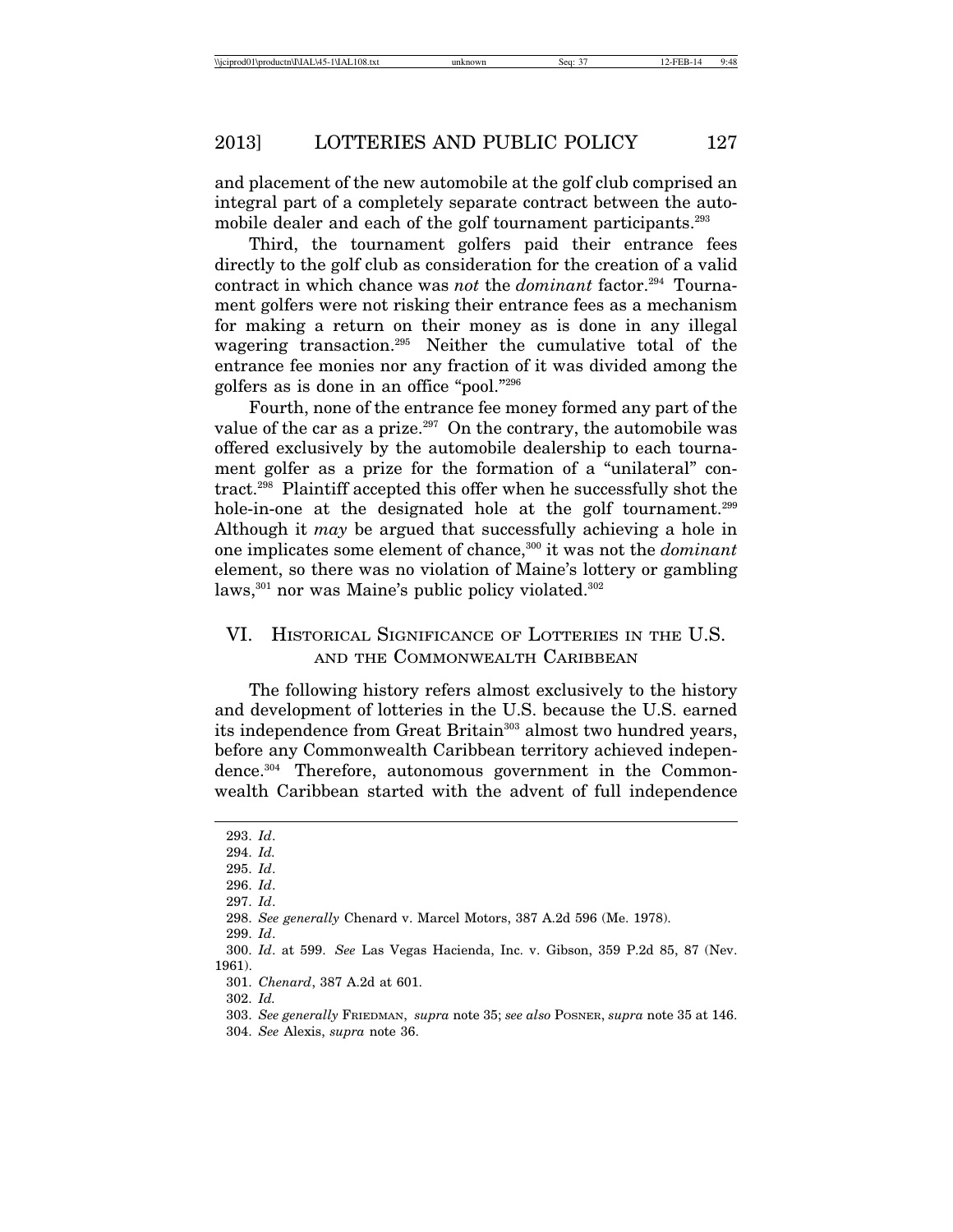beginning in the 1960s.305 Prior to this time, the history of lotteries the U.S. is extensive and volatile as chronicled below.

# *A. The Roller-Coaster Rise, Fall and Rise Again in the History and Development of Lotteries in the U.S.*306 *and the Commonwealth Caribbean's Limited Experience in this Regard.*

Gambling is versatile $307$  and has an extensive and somewhat turbulent history in human affairs.<sup>308</sup> In modern times, lotteries are probably the most prevalent form of gambling in the United States<sup>309</sup> and also in the Commonwealth Caribbean.<sup>310</sup> Both gambling in general and lotteries in particular have long histories in the U.S. and abroad. $311$  The drawing of lots may conceivably be the most ancient form of the use of chance to impact particular outcomes<sup>312</sup> and it has been proposed that games of chance existed

307. *See* Kelly, *supra* note 66, at 90 ("Gambling can take a nearly infinite number of forms, and *each State generally has the freedom to decide whether to legalize any form of gambling*.") (emphasis added).

308. *See, e.g.*, CLOTFELTER & COOK: SELLING HOPE *supra* note 9, at 33–34. *See also* NGISC: *Lotteries*, *supra* note 8, at 1 ("[M]aking decisions and determining fates by the casting of lots has a long record in human history (including several instances in the Bible). . . ."). *See e.g.* HOLY BIBLE, KING JAMES VERSION, (Barbour Publishing Inc. 2002) [hereinafter HOLY BIBLE] Leviticus 16:8; Joshua 18:6; First Samuel 14:42; Proverbs 16:33; First Chronicles 26:13.

309. *See* NGISC: *Lotteries*, *supra* note 8, at 1 ("The lottery industry stands out in the gambling industry. . . . It is the most widespread form of gambling in the  $U.S. . . .".$ 

310. *See About Us*, BETTING, GAMING & LOTTERIES COMMISSION *supra* note 23; *see also Gov't Continues to Lapse on Deposit of Lotto Funds*, *supra* note 26.

311. *See* CLOTFELTER & COOK: SELLING HOPE, *supra* note 9, at 32. *See also* HERRMANN *supra* note 77, at 9 ("The earliest widespread legal gambling activity in the United States was the lottery.").

312. *See* NGISC: *Lotteries*, *supra* note 8, at 1.

<sup>305.</sup> *See* Sir Roy Marshall, *supra* note 130, at 1–2 ("Before independence the sovereignty of a country is subject to a number legal constraints, particularly in relation to the conduct of its own . . . *financial affairs*.") (emphasis added).

<sup>306.</sup> *See, e.g.*, Lee v. City of Miami, 163 So. 486, 488 (Fla. 1935) ("Lotteries are of ancient origin. They were common in the festivals of Roman emperors, were used by the feudal princes of Europe, by the court of Louis XIV, and were appropriated in the Italian republics of the sixteenth century to encourage the sale of merchandise. They early became popular in France, Belgium, Sweden, and Switzerland as a means of raising government funds. They were established in England as early as 1569, and were one of her most popular sources of revenue. They were at one time employed in every state of the Union and in the District of Columbia to raise money for public purposes, the erection of buildings, making public improvements, for educational and sometimes for religious purposes. In 1828 the territorial Legislature of Florida created Union Academy in Jackson county and authorized its trustees to raise \$1,000 for its benefit by lottery. . . . During the Revolution the Continental Congress on one occasion authorized the raising of funds by lottery.") (citations omitted).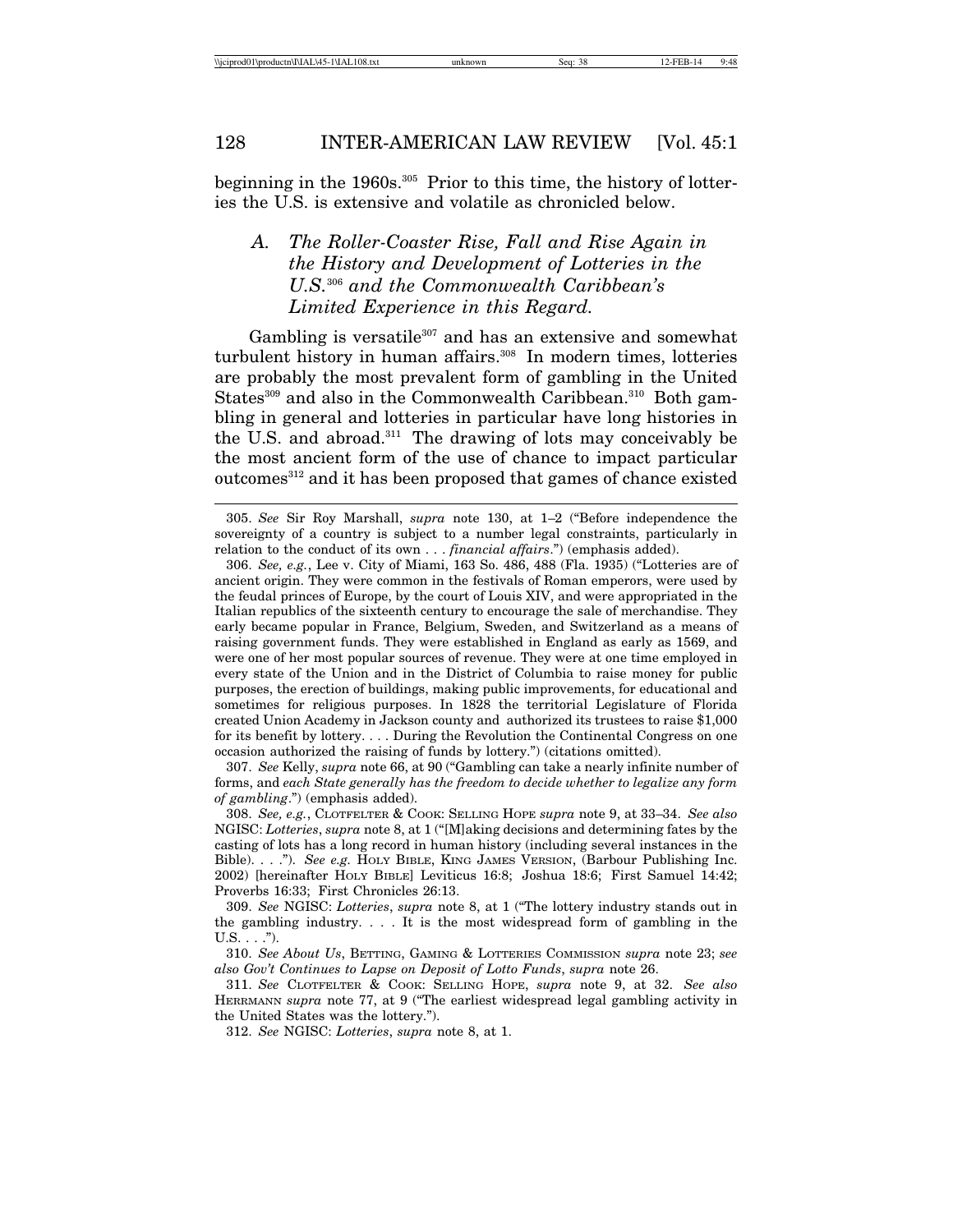in antiquity. $313$  The "drawing of lots" probably constitutes the most numerous references to "gambling" in the Holy Bible.<sup>314</sup>

#### [i] The Rise

## *[a] Lotteries in the American and Commonwealth Caribbean Colonial Period*

In ancient times in Europe, initially, lotteries seemed to have been occasionally included in *private* celebrations.<sup>315</sup> Later, the *commercial* potential was recognized,<sup>316</sup> leading to the use of lotteries by merchants to get rid of excess accumulations of merchandise that went unsold for overly long periods.<sup>317</sup> Governmental awareness of the prospective use of lotteries also became evident,<sup>318</sup> especially the potential use of lotteries to raise revenue.<sup>319</sup> Governments are as adept as anyone else in appreciating the comparatively *painless* impact of the use of lotteries<sup>320</sup> for the purpose of raising its revenue rather than by involuntary taxation.321

Even more specific to the North American history of lotteries, one of the first lotteries was held in 1612 in London to benefit the early Virginia Colony in America.<sup>322</sup> However, the Virginia Col-

321. *See* NGISC: *Lotteries*, *supra* note 8, at 1 ("The first recorded lottery to distribute prize money was held in 1466 . . . in what is now Belgium, for the announced purpose of providing assistance to the poor."). *But* s*ee also* CLOTFELTER & COOK: SELLING HOPE, *supra* note 9, at 34 ("The first lotteries offering prizes of money was held in Florence in 1530, with proceeds going to the state.") (citation omitted).

322. *See* NIBERT, *supra* note 107, at 19 ("In 1612, James I, the king of England, granted the Virginia Company a charter that permitted the establishment of a lottery to fund the struggling colony."); *see also* Rychlack, *supra* note 313, at 24. *See also* NGISC: *Lotteries*, *supra* note 8, at 1 ("Lotteries held a prominent place in the early

<sup>313.</sup> *See* Ronald L. Rychlack, *Lotteries, Revenues and Social Costs: A Historical Examination of State-Sponsored Gambling*, 34 B.C. L. REV. 11, 15 (1992) [hereinafter: Rychlack] ("Gambling activity has certainly been prevalent for a long time. Various games of chance existed among ancient Egyptians, Chinese, Japanese, Hebrews, Greeks, Romans and the early Germanic Tribes.") (citation omitted).

<sup>314.</sup> *See* NGISC: *Lotteries*, *supra* note 8, at 1.

<sup>315.</sup> *See* Rychlack, *supra* note 313.

<sup>316.</sup> *See* NGISC: *Lotteries*, *supra* note 8, at 1 ("[T]he use [of] lotteries for material gain is of more recent origin, although of considerable antiquity.").

<sup>317.</sup> Or stock that proved difficult to dispose of. *See* Rychlack, *supra* note 313, at 21.

<sup>318.</sup> *See* NGISC: *Lotteries*, *supra* note 8, at 1 ("The first recorded public lottery in the West was held during the reign of Augustus Caesar for municipal repairs in Rome.").

<sup>319.</sup> Sources are not unanimous with regard to accurately identifying the date of the first lottery or the first use of lotteries to raise governmental revenue.

<sup>320.</sup> When compared to that other less attractive governmental mechanism of *involuntary* taxation and its potential political impact. *See A Summary of the 1765 Stamp Act*, *supra* note 3.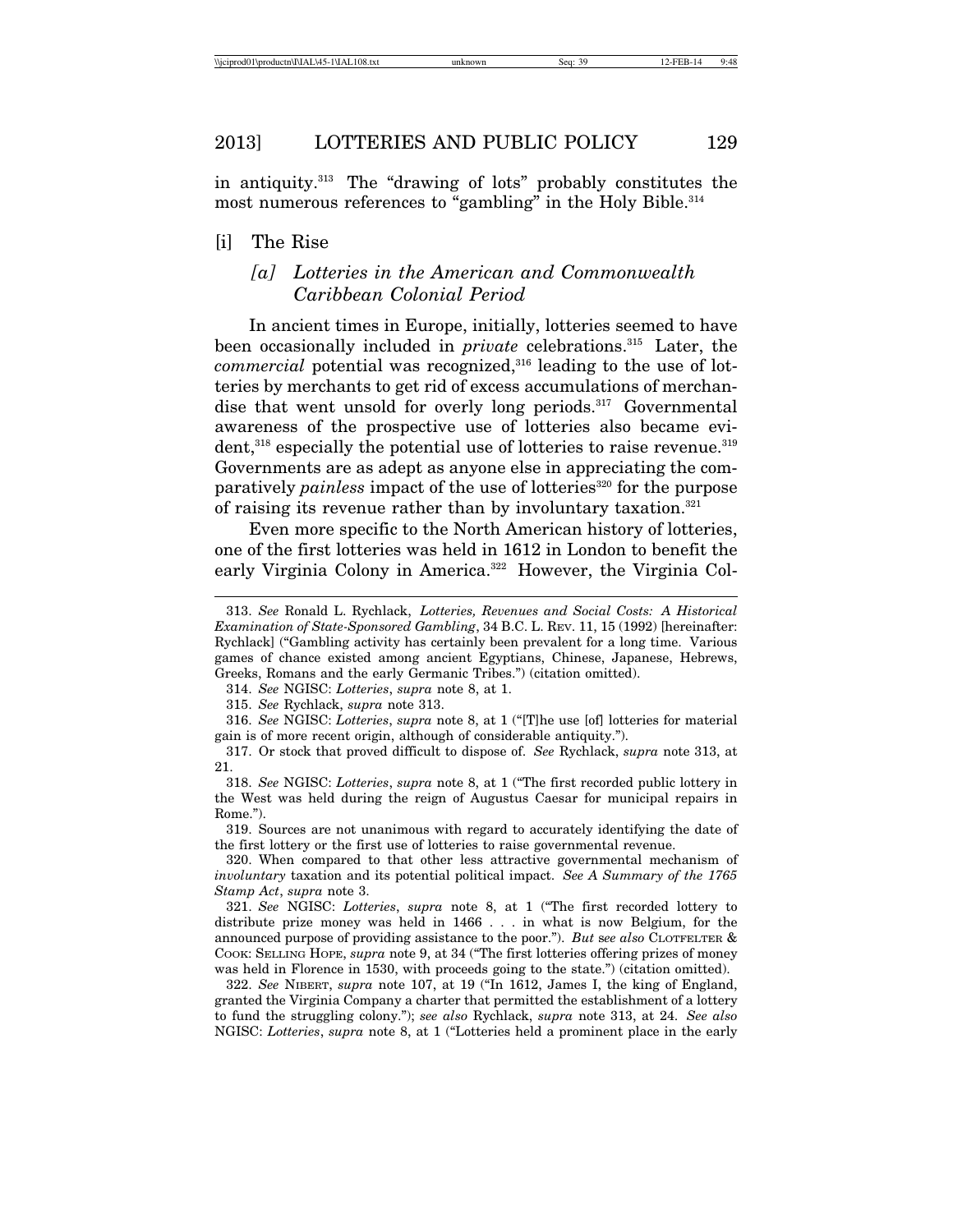ony's gain was the British public's loss,<sup>323</sup> which predictably led to termination of these lotteries in due course.<sup>324</sup> Of course, domestic American colonial lotteries soon replaced the British ones.<sup>325</sup>

Thereafter, lotteries became more popular in the seventeenth and eighteenth centuries in North America.326 At this time, the Commonwealth Caribbean territories were still colonies of Great Britain.<sup>327</sup> Both the government and private parties used lotteries during this period in colonial America, however, private lotteries were not legal.328 Banking institutions and similar financial mechanisms were not fully developed in the American or Commonwealth Caribbean colonies in this era.<sup>329</sup> In the absence of

324. *Id.*; *see also* MCGOWAN, *supra* note 12, at 6 ("In 1620, the House of Commons ordered the Virginia Company to stop selling tickets since the company's lotteries were competing with [English] government lotteries that were not bringing in the amount of revenue that legislators had expected.").

325. *See* Rychlack, *supra* note 313*; see also* CLOTFELTER & COOK: SELLING HOPE, *supra* note 9, at 34 ("In colonial America lotteries were a popular and common means of financing public projects. . . All of the colonies authorized lotteries at one time or another, and a few of them used the device on many occasions.").

326. *See* MCGOWAN, *supra* note 12, at 6–8. *See also* NGISC: *Lotteries*, *supra* note 8, at 1; *see also* Rychlack, *supra* note 313, at 25–29. In this colonial era, the West Indies' commercial significance to British capitalism was almost inestimable. *See, e.g.*, WILLIAMS: CAPITALISM AND SLAVERY, *supra* note 6, at 54 ("The amazing value of [the] West Indian colonies can more graphically be presented by comparing individual West Indian islands with individual mainland colonies. In 1697 . . . Little Barbados, with its 166 square miles, *was worth more to British capitalism than New England, New York and Pennsylvania combined*.") (emphasis added); *see also*, CARIBBEAN ISLANDS: A COUNTRY STUDY, WASH.: GPO FOR LIBRARY OF CONGRESS: THE EUROPEAN SETTLEMENTS (Sandra W. Meditz & Dennis M. Hanratty eds., 1987) *available at* http://countrystudies.us/caribbean-islands/6.htm ("[However] [b]y 1750 Jamaica was the most important of Britain's Caribbean colonies, having eclipsed Barbados in economic significance.").

327. WILLIAMS: CAPITALISM AND SLAVERY, *supra* note 6, at 121 ("The commerce of the West India Islands," wrote Adams, "is a part of the American system of commerce. *They can neither do without us, nor we without them*. The creator has placed us upon the globe in such a situation that we have occasion for each other.") (citations omitted) (emphasis added).

328. *See* CLOTFELTER & COOK: SELLING HOPE, *supra* note 9, at 34 ("In colonial America lotteries were a popular and common means of financing public projects. *Lotteries run for private profit* also existed but *were never legalized.* ") (emphasis added) .

329. Rychlack, s*upra* note 313, at 31; *see also* CLOTFELTER & COOK: SELLING HOPE, *supra* note 9, at 35 ("Neither debt finance *nor taxation* appeared to be an attractive alternative *for the financing of large capital projects*. Capital markets were

history of America, including an important role in financing the establishment of the first English colonies."); *see also* SWEENEY, *supra* note 114, at 15.

<sup>323.</sup> Essentially because the profits benefitted the British colonies in North America rather than the British public at home in Britain. *See* NIBERT, *supra* note 107, at 19 ("By 1620, lottery proceeds provided almost half the revenues necessary for this colonial undertaking.") (citation omitted). *See also* Rychlack, *supra* note 313, at 24.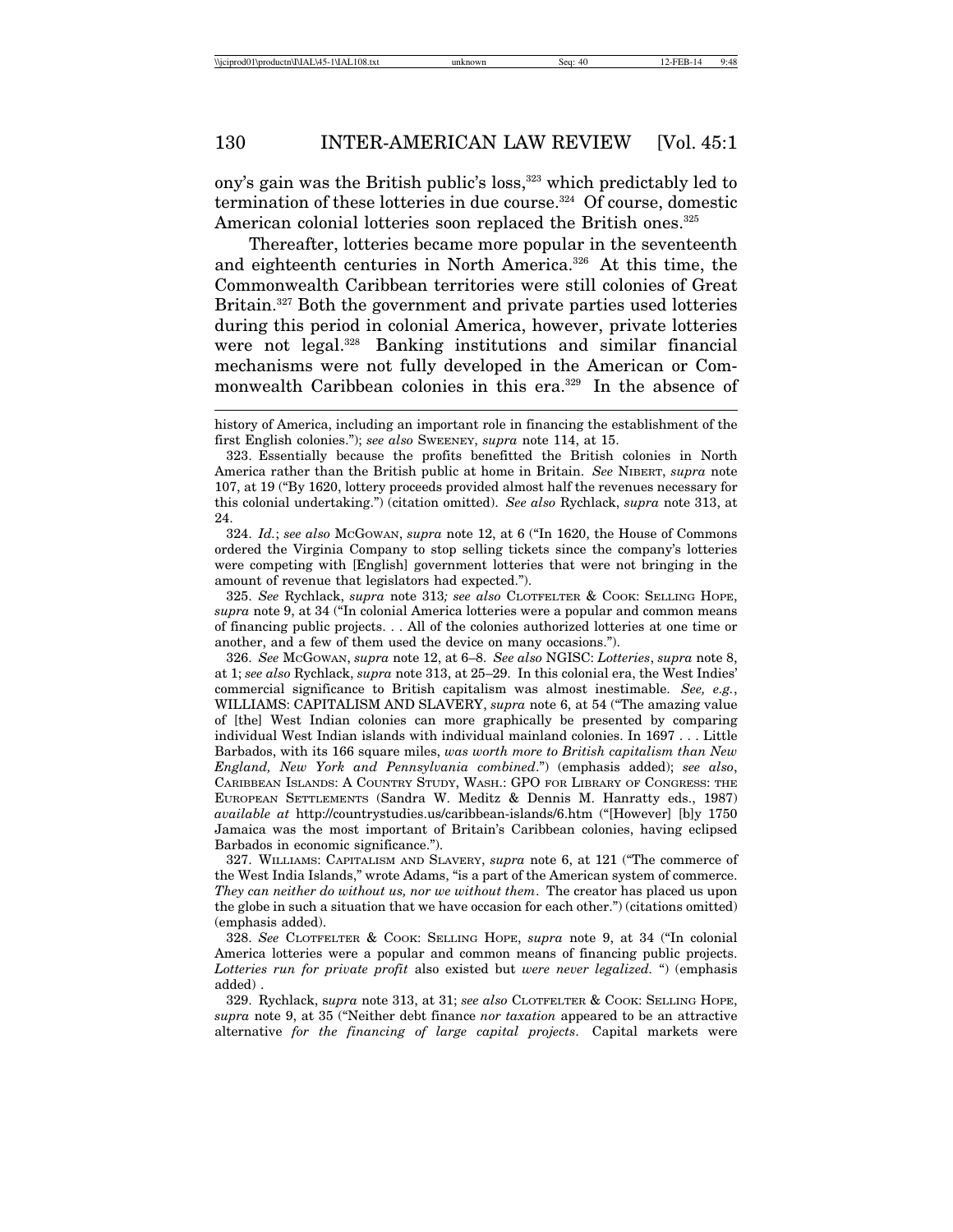such institutional sources of capital for major projects "[a]ll of the [American] colonies authorized lotteries at one time or another, and a few of them used the device on many occasions."330 Building projects for both public and private use, such as canals, bridges, and roads were funded through the use of lotteries.<sup>331</sup> This included construction projects for a number of colleges,<sup>332</sup> including "Harvard, Yale, King's College (Columbia University), Princeton, Dartmouth, Rhode Island College (Brown University), the University of Pennsylvania, the University of North Carolina and the University of Michigan . . ..".<sup>333</sup>

The modern "public/private" distinctions had not yet crystallized in the law.334 However, the lotteries that operated during this era did so outside of government supervision and were not legalized.335 Predictably, some lotteries were adapted to charitable uses.336 Additionally, some colonies and later some states used lotteries to support military activities during both the French and Indian Wars of the eighteenth century.337 Lotteries were also used during the Revolutionary War era<sup>338</sup> and the Continental Congress authorized at least one lottery "to support the Continental Army in  $1776...$ <sup>7339</sup>

## *[b] Lotteries after American Independence*

After American Independence, lotteries grew in popularity.<sup>340</sup> Apparently, Thomas Jefferson, in 1810, initially opposed lotteries "however laudable or desirable [their] object[s] may be."341 How-

335. *Id.* ("Lotteries run for private profit also existed but were never legalized."). 336. *Id*. at 35.

338. *Id.* at 22-23; *see also* CLOTFELTER & COOK: SELLING HOPE, *supra* note 9, at 34 ("During the Revolution lotteries were used to supply and support troops in the field . . . .").

339. *See* CLOTFELTER & COOK: SELLING HOPE, *supra* note 9, at 36. *See also* MCGOWAN, *supra* note 12, at 10.

340. *See* CLOTFELTER & COOK: SELLING HOPE, *supra* note 9, at 35.

341. *Id.* at 299.

rudimentary, to say the least, before a national banking system had been firmly established.") (emphasis added).

<sup>330.</sup> CLOTFELTER & COOK: SELLING HOPE *supra* note 9, at 34.

<sup>331.</sup> *Id.*

<sup>332.</sup> *Id; see also* NIBERT, *supra* note 107, at 21.

<sup>333.</sup> *See* Rychlack, *supra* note 313, at 25.

<sup>334.</sup> S*ee* CLOTFELTER & COOK: SELLING HOPE, *supra* note 9, at 34 ("[T]he line between public and private was typically indistinct.").

<sup>337.</sup> *See* NIBERT, *supra* note 107, at 22 ("The global struggles for empire that embroiled the colonists in the French and Indian War also brought considerable hardship and expense, and lotteries were used to subsidize colonial war-related activities.").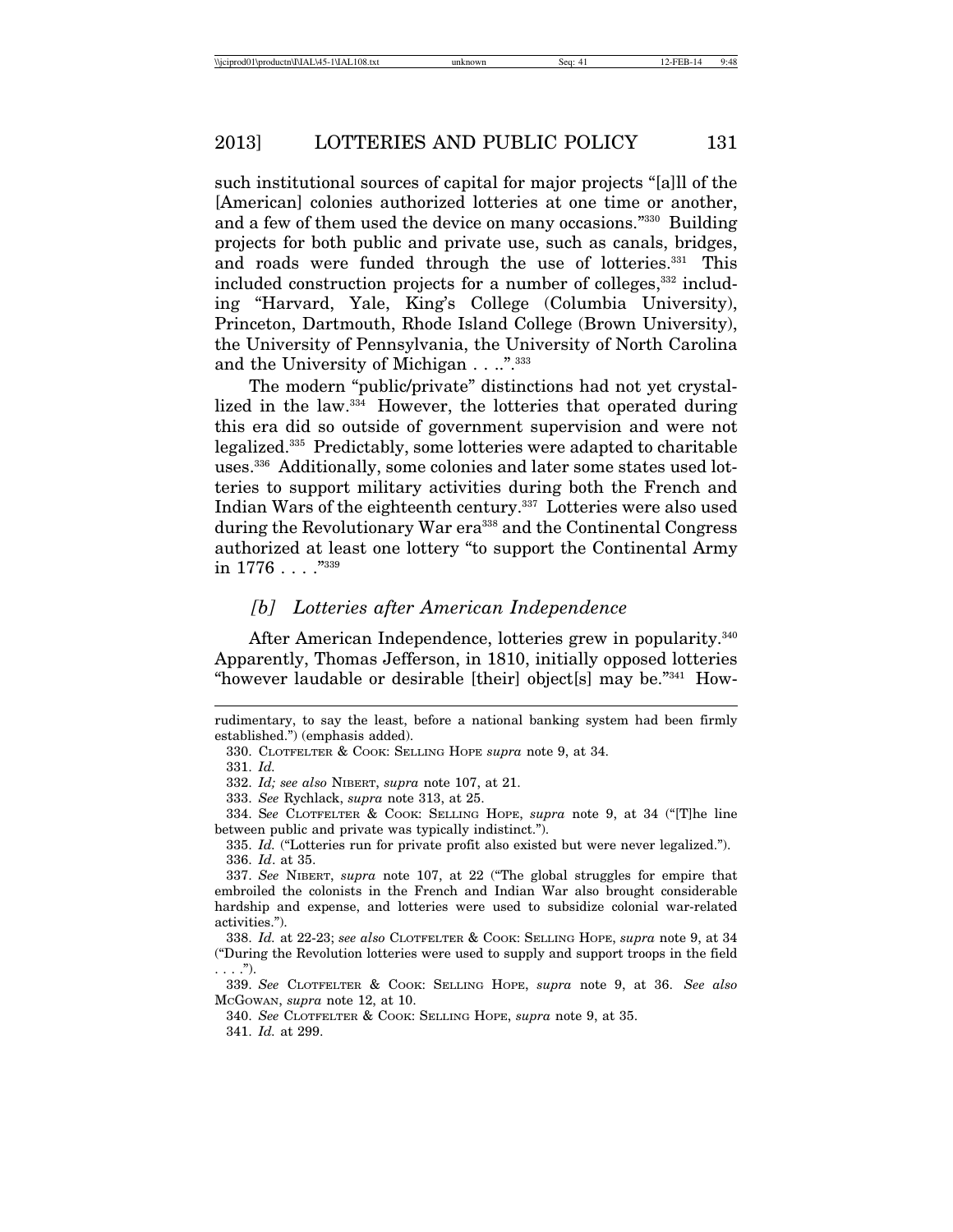ever, he apparently changed his mind in 1826 when he suffered financial setbacks and as a result needed funds to meet the needs of his personal estate. $342$  He hoped to persuade the Virginia legislature to permit him to operate a lottery for this purpose.<sup>343</sup> In his later years, he changed his opinion regard lotteries completely, stating that lotteries constituted a "painless tax, paid only by the willing."<sup>344</sup>

The prevalence of lotteries increased in the early decades of the nineteenth century.<sup>345</sup> In 1832, income received from sales of lottery tickets constituted three percent of the national income.<sup>346</sup> In fact, "[t]he distinguishing feature of nineteenth-century lotteries was the emergence of [private] firms specializing in organization and marketing. The number of dealers selling tickets as a *primary* activity increased."347

Due in part to the emergence of fraud and dishonesty in the operation of lotteries,348 opposition to lotteries materialized and progressively increased.349 It has been suggested that the reform movement led by President Andrew Jackson intensified and sharpened opposition to lottery operations altogether.<sup>350</sup> The lack of strict regulations and the presence of overly lax controls contributed to scandals in a number of lottery operations.351 Curbs on lotteries followed and in 1833 individual states started to enact statutes prohibiting lotteries.<sup>352</sup>

The Civil War era and its economic devastation of the American South stimulated a number of states to reconsider lotteries for statewide financial relief.<sup>353</sup> The defeat of the southern states and

<sup>342.</sup> *Id.*; *see also* MCGOWAN, *supra* note 12, at 9.

<sup>343.</sup> *See* CLOTFELTER & COOK: SELLING HOPE, *supra* note 9, at 299. *See also* MCGOWAN, *supra* note 12, at 9.

<sup>344.</sup> *See* CLOTFELTER & COOK: SELLING HOPE, *supra* note 9, at 299*.*

<sup>345.</sup> *See id.* at 36 ("Between 1790 and 1833, for example, Pennsylvania authorized sixty lotteries to benefit church groups, including Lutheran, Presbyterian, Episcopal, Reformed, Baptist, Catholic, Universalist, and Jewish congregations.").

<sup>346.</sup> *Id.* at 35 ("At the same time, there was *little organized opposition to lotteries* as a means of raising money.) (emphasis added).

<sup>347.</sup> *Id.* (emphasis added).

<sup>348.</sup> *Id.* ("Whether as a result of the entrance of private enterprise into lottery business or as an accompanying trend, *there was increasing evidence of fraud and dishonesty in the operation of lotteries*.") (emphasis added).

<sup>349.</sup> *Id.* at 37.

<sup>350.</sup> *Id.*

<sup>351.</sup> *Id.*; *see also* Rychlack, *supra* note 313, at 9-10.

<sup>352.</sup> *See* CLOTFELTER & COOK: SELLING HOPE, *supra* note 9, at 37 ("First the northeastern states, then the southern and western states abolished lotteries until by 1860, only three states—Delaware, Missouri, and Kentucky—still allowed them."). 353. *See* MCGOWAN, *supra* note 12, at 14.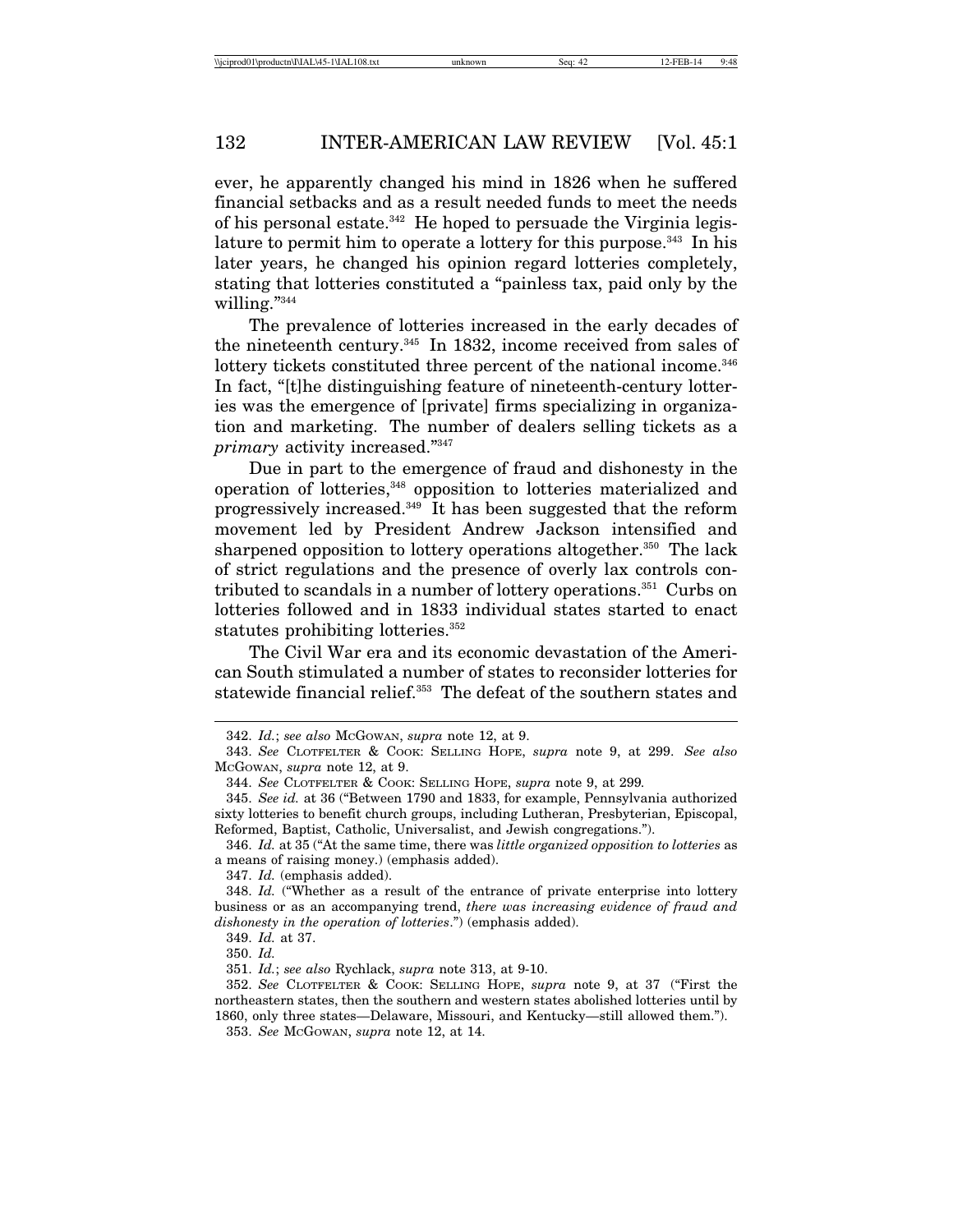the need for reconstruction played a major role in these difficult financial times.354 Some southern states therefore used lotteries to raise revenue during this period of depressed governmental revenues caused by the Civil War.<sup>355</sup> The Louisiana lottery became probably the largest of them all,356 until it too was later eliminated.<sup>357</sup>

#### [ii] The Fall of Legal Lotteries<sup>358</sup>

With regard to legally operated lotteries, the Louisiana experience is the most vivid example of the *fall* of legal lotteries. In this respect, discussion and analysis of lotteries in this section relates to the demise of lotteries in the U.S. until they were legally resurrected almost a century later.<sup>359</sup> It is acknowledged that after the fall discussed in this section, illegal lottery operations survived in many parts of the country during the almost seventy year period when lotteries were banned in the U.S.<sup>360</sup>

## *[a] Louisiana's Lottery Experience*

The regulation of gambling activity, including the operation of lotteries, is a species of *morality* policy,<sup>361</sup> and therefore falls under the individual states' "police powers under the 10th Amendment

358. *See* CLOTFELTER & COOK: SELLING HOPE, *supra* note 9, at 37 ("[T]he reformers prevailed, with states first and eventually the federal government stepping in to outlaw lotteries by the end of the nineteenth century.").

359. *See* MCGOWAN, *supra* note 12, at 15 ("In 1964, New Hampshire became the first state to operate a [legal] lottery in almost seventy years.").

360. *Id*; *see also* CLOTFELTER & COOK: SELLING HOPE, *supra* note 9, at 39 ("Illegal lotteries existed alongside official lotteries from at least the nineteenth century . . . In the United States the two dominant illegal games have been *policy* and *numbers*.") (emphasis added). *See also* SWEENY, *supra* note 114, at 66.

361. *See* Stone v. State of Mississippi, 101 U.S. 814, 818 (U.S.,1879); *see also* HERRMANN, *supra* note 77, at 17 ("[G]ambling is among the various *morality policies* placed within the [individual states'] jurisdiction by the police powers under the 10th Amendment to the U.S. Constitution.") (emphasis added).

<sup>354.</sup> *Id.*; *see also* Rychlack, *supra* note 313, at 10 ("There was a brief revival of state-run lotteries in the 1860s. Expenses stemming from the Civil War and Reconstruction created a great need for funds to finance government projects primarily in Southern and Western states.").

<sup>355.</sup> *See* Rychlack, *supra* note 313, at 10*.*

<sup>356.</sup> *See* MCGOWAN, *supra* note 12, at 14; *see also* CLOTFELTER & COOK: SELLING HOPE, *supra* note 9, at 38 ("[O]ver 90 percent of its revenue [came] from out of state."). *See also* SWEENY, *supra* note 114, at 55 ("By some estimates. . . the Octopus brought in as much as \$30 million a year from customers, more than 90 percent of whom lived in other states.").

<sup>357.</sup> *See* NIBERT, *supra* note 107, at 30 ("By the end of the [nineteenth] century the Louisiana lottery was effectively ended, as was virtually all lottery activity in the [U.S.]").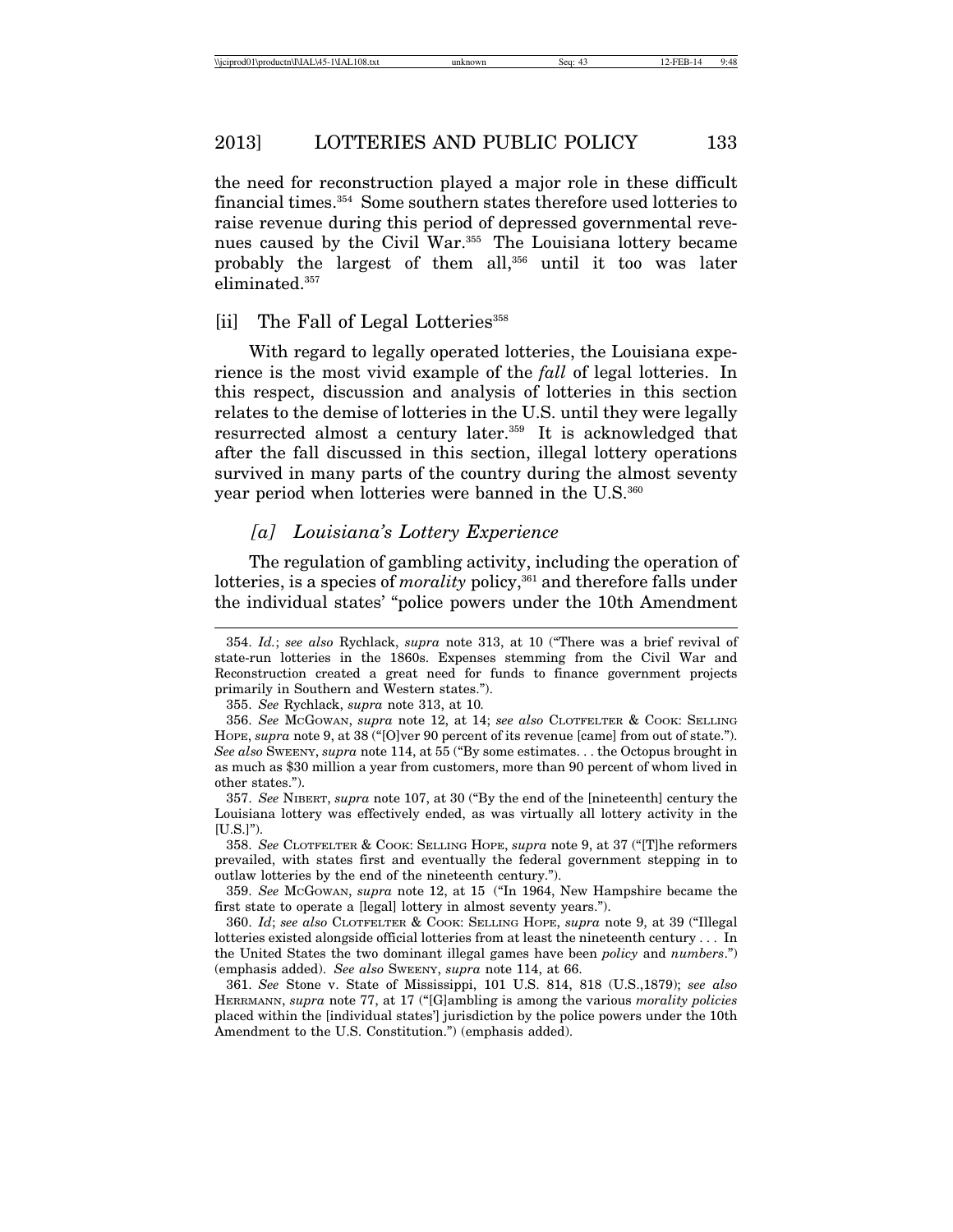to the U.S. Constitution."362 In the 1860s, the federal government began to consider legislation to bar lotteries from using the federal mail system as a result of growing national opposition to lotteries because the federal government has no express or implied constitutional power to regulate gambling.<sup>363</sup> As the efforts opposing lotteries intensified, Louisiana lawmakers decided to charter a private company to run its lottery in 1868.364 The individual states have legal power generally to regulate lotteries within the borders of each state.<sup>365</sup> Nevertheless, the efforts by States other than Louisiana to bolster state revenues from lotteries were less than stellar and by the end of the Civil War era, only the Louisiana Lottery legally survived<sup>366</sup> into the  $1890s$ .<sup>367</sup> This development left the Louisiana lottery with a very profitable monopoly position in the  $\rm U.S.^{\rm 368}$ 

The Louisiana lottery survived because two private brokers acquired the charter for the lottery from the State of Louisiana.<sup>369</sup> These two private brokers then hired two retired Confederate generals to oversee the lottery drawings and to promote a nationwide campaign to popularize drawings.<sup>370</sup> "[I]t was truly the first national lottery held on a weekly basis"371 and the mails were used to purchase and sell tickets.372 When the expiration date of the

364. *See* MCGOWAN, *supra* note 12, at 14.

366. *See* CLOTFELTER & COOK: SELLING HOPE, *supra* note 9, at 38; *see, e.g.*, SWEENEY *supra* note 114, at 47 ("Only the Louisiana Lottery, approved in 1868, would thrive."). 367. *See* HERRMANN, *supra* note 77, at 14–15.

368. *See* MCGOWAN, *supra* note 12, at 14; *see also* Rychlack, *supra* note 313, at 11 ("Because its books were kept secret . . . it has been estimated that at its height of popularity, the Louisiana lottery was a nationwide monopoly making annual profits of up to \$13 million.  $\ldots$ .") (citations omitted).

369. *See* MCGOWAN, *supra* note 12, at 14; *see also* Rychlack, *supra* note 313, at 11 ("From the beginning, the Louisiana Lottery was run by a New York gambling syndicate. *To lend an air of respectability*, two former confederate generals . . . were hired to oversee the drawings.") (citation omitted) (emphasis added).

370. *See* Rychlack, *supra* note 313, at 11*.*

371. *See* Rychlack, *supra* note 313, at 11; *see also* SWEENEY, *supra* note 114, at 54 ("The Louisiana Lottery was known as the Octopus because its arms reached into every state and city."); s*ee also* Rychlack, *supra* note 313, at 11 ("[T]he Louisiana Lottery [was] also known as "The Serpent.") (citation omitted). See also McGowAN, *supra* note 12, at 14 ("[T]he Louisiana lottery . . . [was] known as the Serpent . . . .").

372. *See* MCGOWAN, *supra* note 12, at 14*.* ("More than \$3 million was distributed to winners annually, while profits for the brokers averaged between \$3 and \$5 million.").

<sup>362.</sup> *See* HERRMANN, *supra* note 77, at 17.

<sup>363.</sup> *See* Stone v. State of Mississippi, 101 U.S. 814, 818 (U.S.,1879); *see also* HERRMANN, *supra* note 77, at 17; *see also* MCGOWAN, *supra* note 12, at 15.

<sup>365.</sup> *See* HERRMANN, *supra* note 77, at 4 ("Gambling policy is largely, *although not entirely*, state policy. . . . [M]ost gambling policy regulation falls within the rubric of the "police powers" clause of the 10th Amendment.") (emphasis added).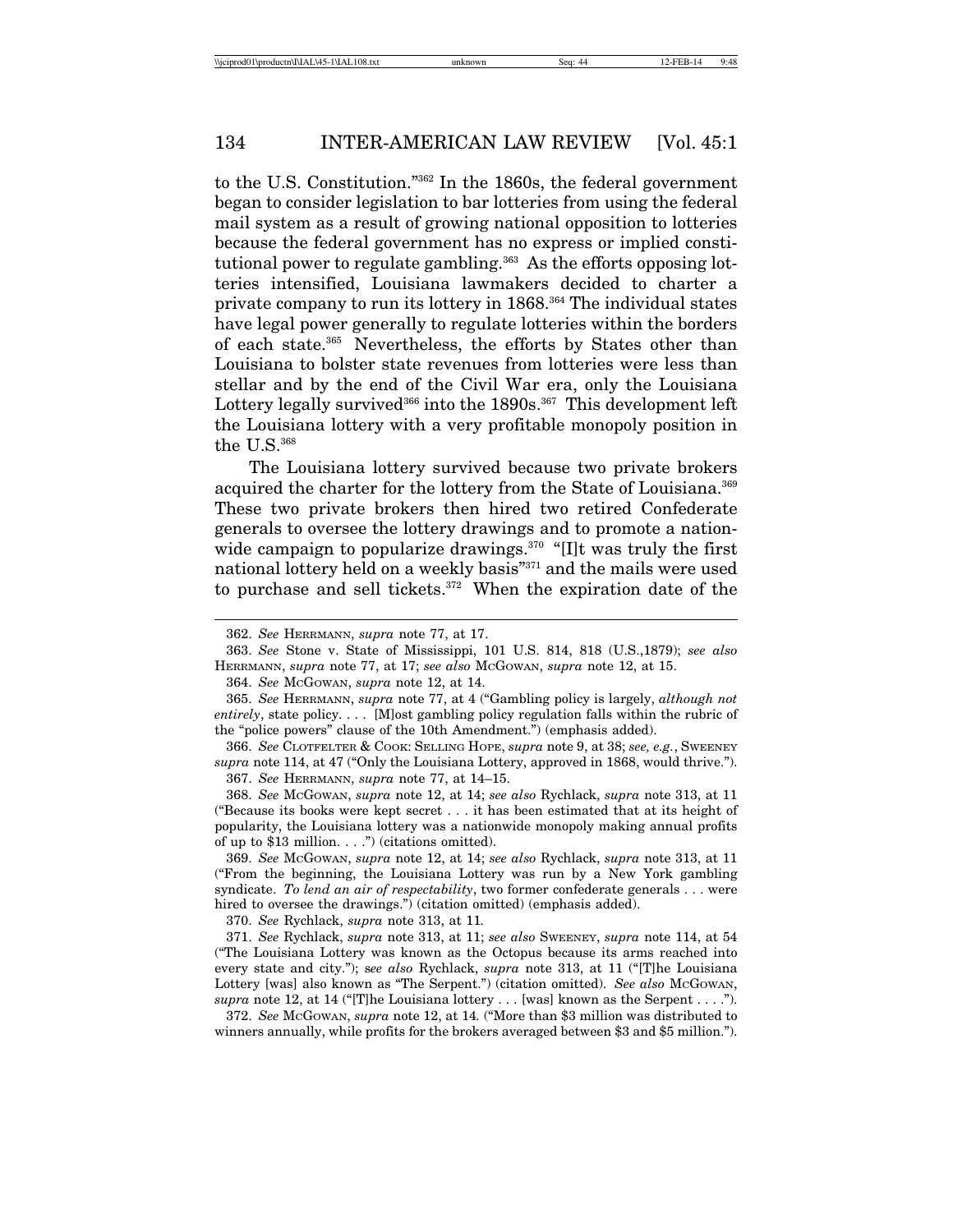lottery charter approached, one of the private brokers sought a renewal by offering the State of Louisiana a sum of \$1 million a year.373

This entrepreneurial approach was reported nationally throughout the U.S. and evidently backfired.374 The resulting national publicity generated—or contributed to the generation of—extensive national opposition to the Louisiana lottery and precipitated action by a number of state legislatures around the U.S. to pass resolutions urging Congress and the President to terminate Louisiana's lottery.375 In light of barriers presented by the Tenth Amendment of the U.S. Constitution,<sup>376</sup> the federal government responded by enacting a number of statutes calculated to block the use of the federal mails that had facilitated the sale of tickets outside the state of Louisiana.377 In actuality, these initial statutory provisions were too weak and therefore failed to accomplish their statutory goal;<sup>378</sup> however, a later federal statute enacted in 1890 provided the *coup de grace* to the Louisiana lottery by terminating its use of the federal mail system.<sup>379</sup> Subsequent Louisiana state efforts to renew the lottery failed as well.<sup>380</sup> Thus, in 1893, after some twenty-five years of operation,<sup>381</sup> Louisiana finally joined the rest of the U.S. in banning lotteries.<sup>382</sup>

Thereupon, the lottery syndicate moved its operations to Hon-

<sup>373.</sup> *See* MCGOWAN, *supra* note 12, at 15.

<sup>374.</sup> *Id.* (The Governor of Louisiana had denounced the first offer, presented by one of the founders of the lottery—ostensibly made to be used to assist in funding the construction of levees along the banks of the Mississippi river—as a bribe and the founder had then doubled the offer to \$1 million a year).

<sup>375.</sup> *See* MCGOWAN, *supra* note 12, at 15 (The Louisiana lottery was certainly a drain on the financial resources of other states by siphoning up to \$5 million per year from other states into Louisiana). *See e.g.* SWEENEY, *supra* note 114, at 47 ("New York [had] banned lotteries in 1833. The Pennsylvania legislature soon followed, prohibiting lotteries after December 31, 1834. . . . Nine states had stopped holding lotteries by 1835. The rest would follow suit over the next several decades. . . . *By the start of the Civil War nearly every state in the country had repudiated the lottery*.") (emphasis added).

<sup>376.</sup> *See* Stone v. State of Mississippi, 101 U.S. 814, 818 (U.S.,1879); *see also* HERRMANN, *supra* note 77, at 17.

<sup>377.</sup> *See* U.S. v. Edge Broad. Co., 509 U.S. 418, 421-422 (1993); *see* MCGOWAN, *supra* note 12, at 15.

<sup>378.</sup> *See Edge Broad. Co.*, 509 U.S. at 421-22.

<sup>379.</sup> *Id*.

<sup>380.</sup> *See* SWEENEY *supra* note 114, at 59 ("The Louisiana Lottery['s] . . . dream of another twenty-five year run was dashed by a popular vote that went against it, 157,422 to 4,225. The voters of Louisiana exiled the Octopus.")

<sup>381.</sup> *Id.* at 55

<sup>382.</sup> *Id.* at 59.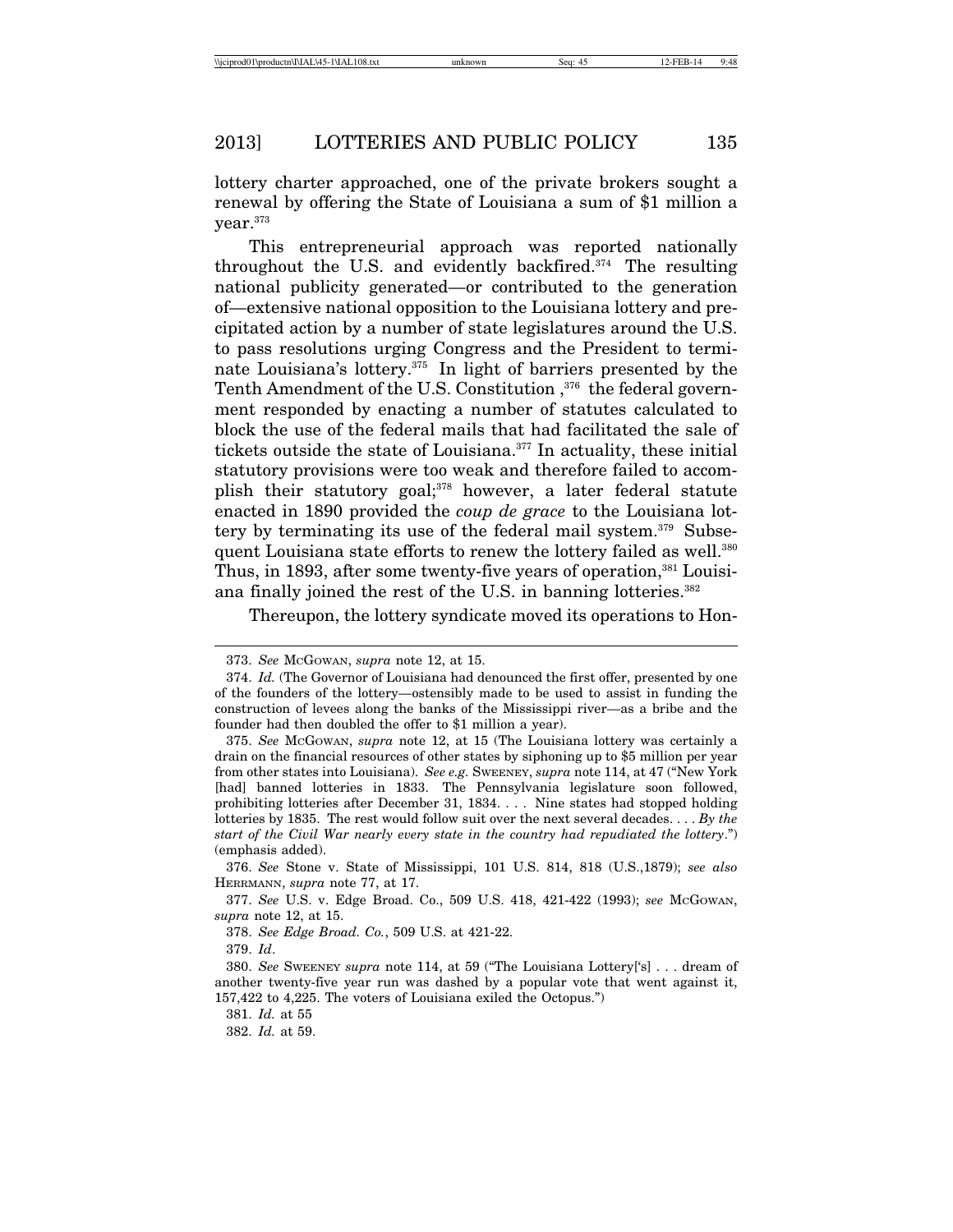duras383 and began "printing and distributing tickets in the United States, using private mail couriers."384 However, in 1895 Congress responded by deftly closing this loophole in the law<sup>385</sup> and this federal legislation finally ended the Louisiana Lottery in 1895.<sup>386</sup>

## *[b] North Dakota's Lottery Experience*

North Dakota's experience relating to the former Louisiana lottery is intriguing.<sup>387</sup> Subsequent to its ouster from Louisiana, the then defunct Louisiana lottery company sought to relocate to the state of North Dakota.<sup>388</sup> However, unhelpful practices<sup>389</sup> tainted by corruption were employed in North Dakota in an attempt to successfully relocate the lottery there.<sup>390</sup> These practices included making payments to some legislators in an effort to garner legislative support for relocating the lottery there.<sup>391</sup> Unfortunately, these practices were discovered and publicized by the Pinkerton Detective Agency, privately hired by the North Dakota Governor.<sup>392</sup>

Therefore, although a bill supporting the relocation of the lottery in North Dakota was successfully passed in the State Senate, it was *indefinitely postponed* in the House on publication of the corrupt practices that were used by the lottery supporters.<sup>393</sup> The disclosures of corruption led to political upheaval in North Dakota, triggering the enactment of an amendment to the North Dakota Constitution prohibiting lotteries there.<sup>394</sup> The aftershocks

386. *See* CLOTFELTER & COOK: SELLING HOPE, *supra* note 9, at 38.

388. *Id*.

<sup>383.</sup> *Id.* ("The company pulled stakes for Honduras, renaming itself the Honduras National Lottery.")

<sup>384.</sup> *Id.*

<sup>385.</sup> *See* NGISC: FINAL REPORT, *supra* note 24, at 2-1 ("The federal government outlawed the use of the mail for lotteries in 1890 and, in 1895, invoked the Commerce Clause to forbid shipments of lottery tickets or advertisements across state lines, effectively ending all lotteries in the United States."); *see also* NGISC: *Lotteries*, *supra* note 8, at 2; *see also* SWEENEY, *supra* note 114, at 59 ("Congress responded in 1895 by making the interstate trafficking of lottery materials a crime."); *see also* NIBERT, *supra* note 107, at 30.

<sup>387.</sup> *See* Meyer v. Hawkinson*,* 626 N.W.2d 262, 272 (N.D. 2001) (Sandstrom, J., dissenting).

<sup>389.</sup> Somewhat similar to those used earlier in Louisiana. *See, e.g.,* SWEENEY *supra* note 114, at 59 ("The Louisiana Lottery's barely concealed bribery and corruption of government and courts made lotteries a pariah in most state legislatures.").

<sup>390.</sup> *See, e.g., Meyer,* 626 N.W.2d at 272 (Sandstrom, J., dissenting).

<sup>392.</sup> *Id*.

<sup>393.</sup> *Id*.

<sup>394.</sup> *Id*.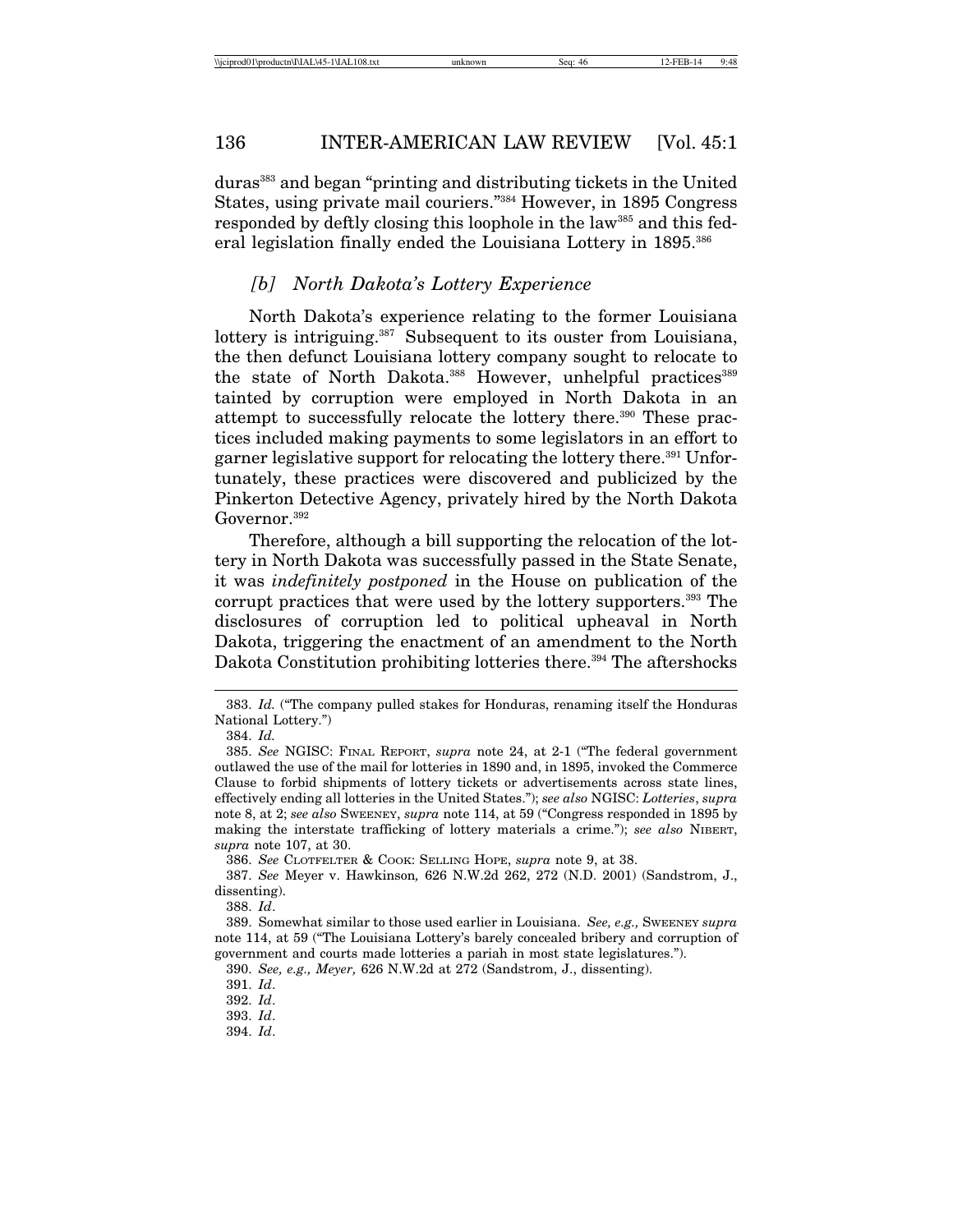of this traumatic political revulsion still reverberate in North Dakota today.395 In the aftermath of that historical upheaval, the prohibition on lotteries remains embedded in the North Dakota Constitution<sup>396</sup> and in the State's statutory enactments.<sup>397</sup> In fact, in the modern era, "in only one state—North Dakota—has the public consistently voted against a lottery."398

Statewide political opposition persists to the present day.399 Indeed, a recently proposed amendment to the North Dakota constitution—purporting to authorize a state lottery predicated on alleviating the tax burden on the citizens of North Dakota<sup>400</sup>—was defeated in the 1986 general election.<sup> $401$ </sup>

In contrast, North Dakota has repealed an earlier ban on lottery advertising, provided that such advertisements relate to lotteries that are legal in the particular states in which they operate.402 This legislative measure was recently cited—in addition to other factors—by a dissenting Justice in the North Dakota Supreme Court as evidence of a purported statewide political change of heart.403 The Justice argued that "North Dakota's legalization of advertising of out-of-state lotteries *cannot be reconciled* with the majority's claimed public policy against [lotteries]."404

#### [iii] The Rise Again

Legal lotteries returned to the U.S. with the passage of New Hampshire legislation in 1964.<sup>405</sup> However, once they returned,

404. *Id.* (emphasis added).

<sup>395.</sup> *Id.*

<sup>396.</sup> *See Meyer,* 626 N.W.2d at 266 ("[The North Dakota] state constitution expressly forbids lotteries and games of chance unless the entire net proceeds are devoted to public-spirited uses statutorily specified as educational, charitable, patriotic, fraternal, and religious. N.D. Const. art. XI, § 25 . . . .").

<sup>397.</sup> *Id*. at 267 ("N.D. C.C. § 12.1-28-02(2) . . . criminalizes sales, purchases, receipt, or transfer of lottery chances, comprehensively forbids such activities whether the lottery is in state or out of state. By express terms, the statute prohibits these activities even if the lottery is legal in the other state or country.").

<sup>398.</sup> *See* NGISC: *Lotteries*, *supra* note 8, at 3; *see also* CLOTFELTER & COOK: SELLING HOPE, *supra* note 9, at 146 ("The only state to turn down a state-run lottery is North Dakota, where voters said no in 1986 and again in 1988.").

<sup>399.</sup> *See* NGISC: *Lotteries*, *supra* note 8, at 3; *see also* CLOTFELTER & COOK: SELLING HOPE, *supra* note 9, at 146 ("The only state to turn down a state-run lottery is North Dakota, where voters said no in 1986 and again in 1988.").

<sup>400.</sup> Meyer v. Hawkinson, 626 N.W.2d 262, 268 (N.D. 2001).

<sup>401.</sup> *Id*.

<sup>402.</sup> *Id.* at 273 (Sandstrom, J., dissenting).

<sup>403.</sup> *Id*.

<sup>405.</sup> *See* NGISC: *Lotteries*, *supra* note 8, at 2; *see also* CLOTFELTER & COOK: SELLING HOPE, *supra* note 9, at 22 ("Beginning in New Hampshire in 1964, the lottery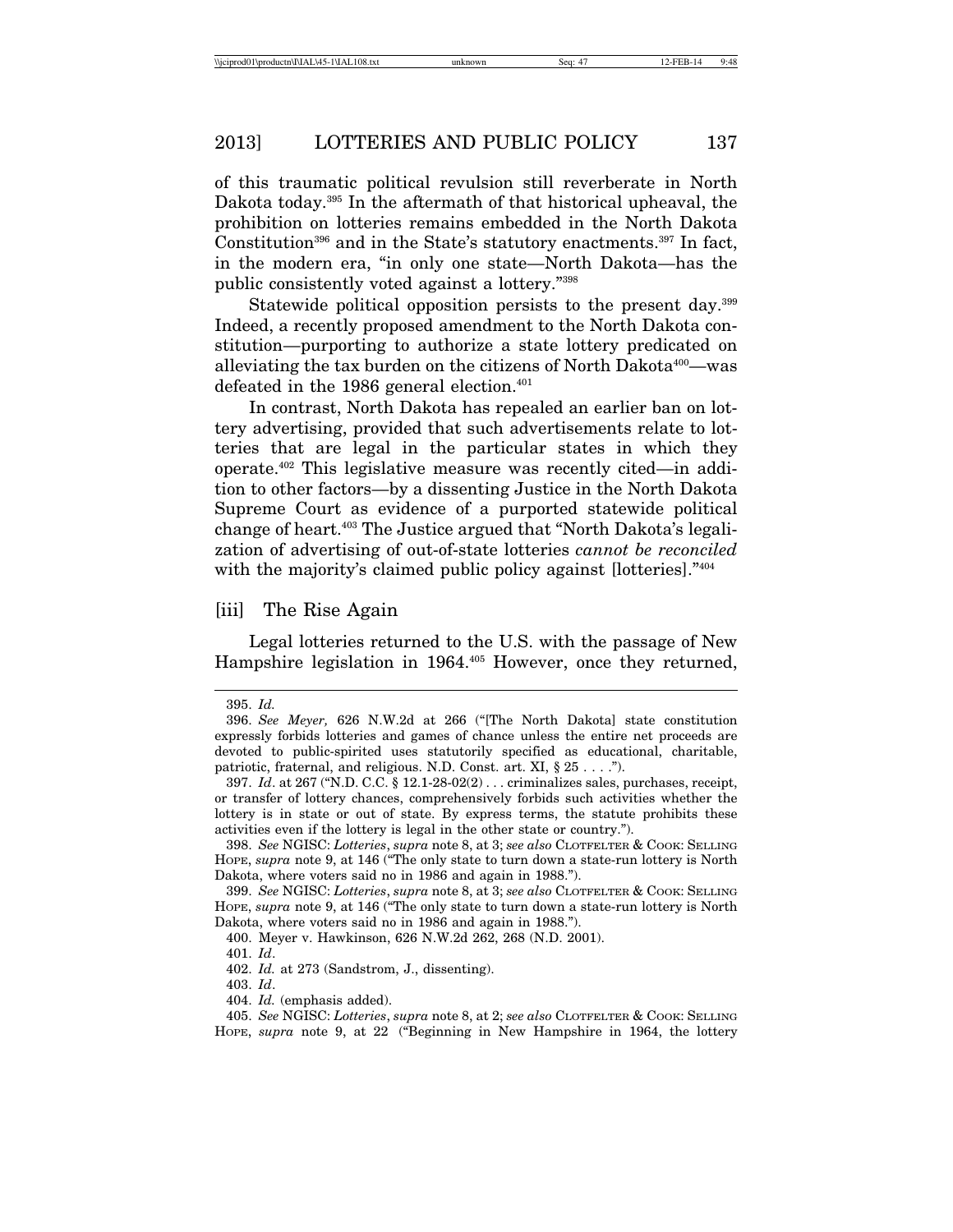legal lotteries proliferated with a vengeance and by the end of 1988 they had spread to thirty-three states plus the District of Columbia.406 In order to accomplish legalization, "[v]irtually every state has required approval by *both* the legislature and the public in a referendum. . . ."407 Of all the fifty American states, North Dakota alone has repeatedly rejected the enactment of lottery legislation.<sup>408</sup>

In this modern era, both state and provincial governments have come to rely very heavily on lottery revenue for a number of purposes.409 Supporters of legal lotteries emphasize the general public welfare as the most significant beneficiary.410 Dissenters tend to question the validity of such claims.411 Nevertheless, over the past multiple decades, lotteries have provided a steady flow of revenue into public coffers with some states purporting to earmark a percentage of lottery proceeds for specific educational uses.412

In the context of public policy, some dissenters lament about "public policy being made piecemeal and incrementally, with little or no general overview."413 Of course, the question that may be asked—in this context—is: Well, what's wrong with such an approach?414 One answer may be that the National Gambling Impact Study Commission does not seem to be convinced that the approach of incremental and piecemeal development with little or no general overview is the optimal one.<sup>415</sup> The Commission per-

410. *Id.*

411. *Id.*

movement spread to New York and other northeastern states before jumping to the West and Midwest. By 1989 lotteries were operating in every section of the country.").

<sup>406.</sup> CLOTFELTER & COOK: SELLING HOPE, *supra* note 9, at 23. As of 2011, this number had risen to 40. *See* RICHARD A. LEITER, 0020 SURVEYS 21, at 1 (West 2011) ("Forty states permit lotteries.").

<sup>407.</sup> *See* NGISC: *Lotteries*, *supra* note 8, at 3 (emphasis added).

<sup>408.</sup> *See* NGISC: *Lotteries*, *supra* note 8, at 3; *see also* The North Dakota Experience *supra* Section VI [ii][b].

<sup>409.</sup> *See* NGISC: *Lotteries*, *supra* note 8, at 5.

<sup>412.</sup> *Id.* at 6 ("One state which has recently addressed this problem is Georgia. In establishing its lottery in 1994 . . . the sole designated recipients are programs for college scholarships, pre-kindergarten classes, and technology for classrooms; it is illegal to use the funds for any other purpose.").

<sup>414.</sup> One commentator has perceived certain consequences as a result of this incremental development. *See* HERRMANN, *supra* note 77, at 121 ("Gambling policies have developed incrementally; once made legal, most forms of gambling have been quietly *expanded*, and regulations that could limit growth have been *loosened*.") (Emphasis added).

<sup>415.</sup> *See* NGISC: *Lotteries*, *supra* note 8, at 13.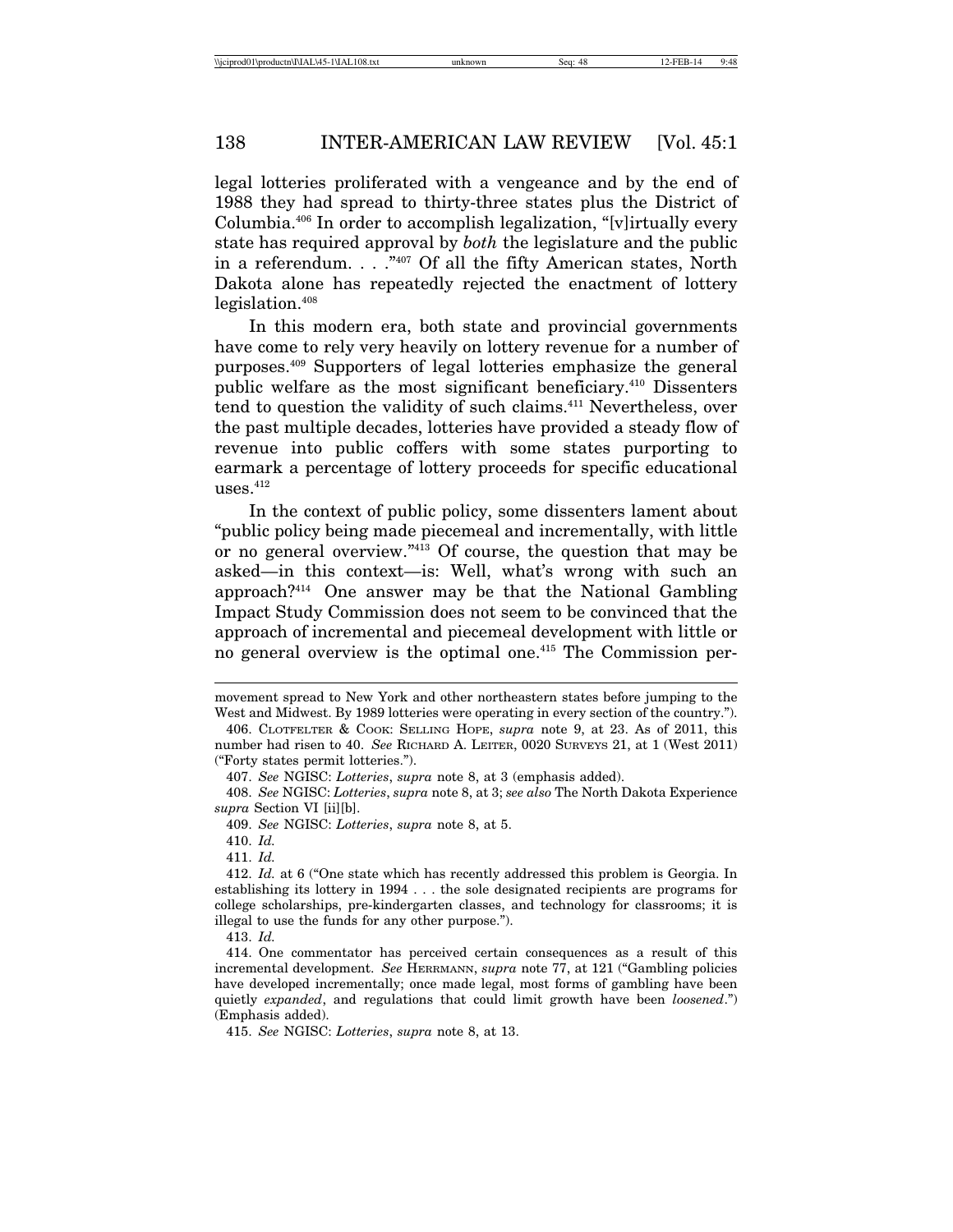ceives a piecemeal approach as one that places "pressures on the lottery officials" for a number of reasons articulated in the Commission's Final Report.<sup>416</sup>

In the opinion of the Commission, inevitably, these factors have had an unavoidably significant impact on the public policy of every state that has so ardently embraced lotteries.<sup>417</sup> Moreover, two nationally prominent lottery commentators seem to share this viewpoint.418 However, apparently, the two commentators have not finally concluded that the absence of a coherent overall gambling policy is fatally flawed.<sup>419</sup> Nor does it seem that, in their opinion, the absence of a *specific* lottery policy is necessarily the most significant factor that should control or impact lottery approval.420

One may propose that this widespread governmental financial dependence upon lottery revenue is not an ideal societal equilibrium. It is, arguably, not an equilibrium at all. It continues to be evolutionary but it is certainly of unknown permanence. Instead, it may even constitute an *imbalance* by virtue of its allocation of too much power to the lottery industry. The balance of societal power is probably healthier where a more appropriate impact of the opinions of elected officials is present. This configuration of power in decision-making could be more healthy for the public policy of any common law democratic society overall. This would arguably be healthier than the presence of an industrydriven policy juggernaut. Such an aggregation of power when leveraged against elected officials can reach a tipping point<sup>421</sup>

<sup>416.</sup> *Id.* ("Authority . . . is divided between the legislature and executive branches and further fragmented within each, with the result that the general public welfare is taken into consideration *only intermittently, if at all*.") (emphasis added).

<sup>417.</sup> *Id.* ("Few, if any states, have a coherent 'gambling policy' or even a 'lottery policy.' Policy decisions taken in the establishment of a lottery are soon overcome by the ongoing evolution of the industry. It is often the case that public officials inherit policies and a dependency on revenues that they can do little or nothing about.").

<sup>418.</sup> *See* CLOTFELTER & COOK: SELLING HOPE, *supra* note 9, at 43 ("One reason to believe that *familiarity itself may* mollify opposition is the apparent rise in approval of lotteries in states following adoption.") (emphasis added).

<sup>419.</sup> *Id.* ("[T]he major share of the increasing acceptance of lotteries in the United States must surely be due to . . . factors, which might be contained under the rubric of the general liberalization of attitudes on social and moral questions in society. The 'erosion of traditional (i.e., small-town) American values' is frequently referred to in analyses of social change, and there is in fact evidence of significant change on a number of fronts.") (citations omitted).

<sup>421.</sup> *See, e.g*., MALCOLM GLADWELL, THE TIPPING POINT 247 (2000) ("The theory of Tipping Points requires . . . that we *reframe the way we think about the world*.") (emphasis added).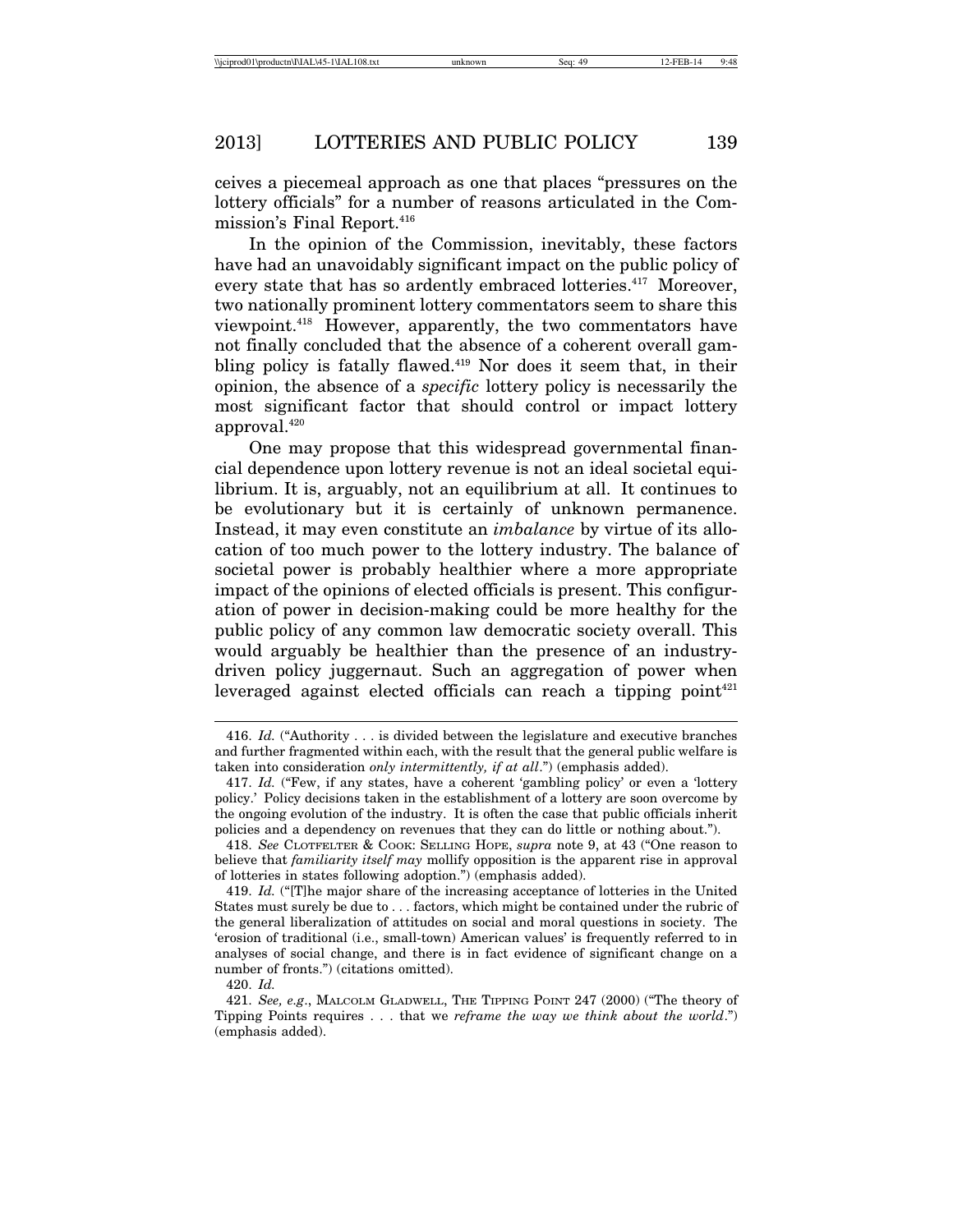relating to significant decision-making in the context of public policy.

There is also a more recent development where a number of individual states in the U.S. cooperate by banding together in order to offer bigger overall jackpot prizes.422 This development can also assist states with small populations, essentially those States with populations that acting alone may be too small to support an in-state lottery. By banding together, such states can share in lottery-generated funds along with other U.S. states with larger population sizes.423 In fact, the first multistate lottery included New Hampshire, Maine, and Vermont.<sup>424</sup> This turned out to be a precursor to the largest modern-day American multi-state lottery games of Powerball<sup>425</sup> and Mega Millions.<sup>426</sup>

## VII. THE IMPACT OF FEDERAL LAW ON LOTTERIES

Gambling policy is the prerogative of state governments because of the fundamental structure of delegated powers under the U.S. Constitution.<sup>427</sup> Moreover, the legislative powers delegated to Congress in Article I, Section  $8,428$  do not expressly include the regulation of gambling activity. Furthermore, the Tenth Amendment of the U.S. Constitution has specifically mandated that the "powers not delegated to the United States . . . nor prohibited . . . to the states, are reserved to the States respectively, or to the people."429 Accordingly, the federal government refrained from efforts to regulate gambling for nearly a century.<sup>430</sup>

426. A multi-state lottery operated by Multi-State Lottery Association (MUSL) that includes forty-three states, U.S. Virgin Islands and Washington D.C. *See* History of the Game*,* MEGAMILLIONS, *available at* http://www.megamillions.com/about-us

427. *See* Nw. Austin Mun. Util. Dist. No. One v. Holder, 557 U.S. 193, 206 (2009) ("The government of the United States is one of delegated powers *alone*. Its authority is *defined and limited* by the Constitution. All powers not granted to it by that instrument are reserved to the States or the people.") (citation omitted) (emphasis added).

429. *See* U.S. CONST. amend. X.

430. In 1988, acting under U.S. CONST. art. I, § 8 cl. 3, the Indian Commerce Clause, Congress enacted the federal Indian Gaming Regulatory Act (IGRA) imposing on the several States a federal statutory obligation to negotiate compacts in good faith

<sup>422.</sup> *See* NGISC: *Lotteries*, *supra* note 8, at 17 ("In recent years, the figures for the top prize have continued to increase as multi-state consortia have been formed with a joint jackpot.").

<sup>423.</sup> *See* SWEENEY *supra* note 114, at 98.

<sup>424.</sup> *See* CLOTFELTER & COOK: SELLING HOPE, *supra* note 9, at 113.

<sup>425.</sup> A multi-state lottery operated by Multi-State Lottery Association (MUSL) that includes thirty-two states and Washington D.C. *See* FAQ & History, POWERBALL*,* http://www.powerball.com/pb\_info.asp (last visited Nov. 27, 2013).

<sup>428.</sup> *See* U.S. CONST. art. I, § 8.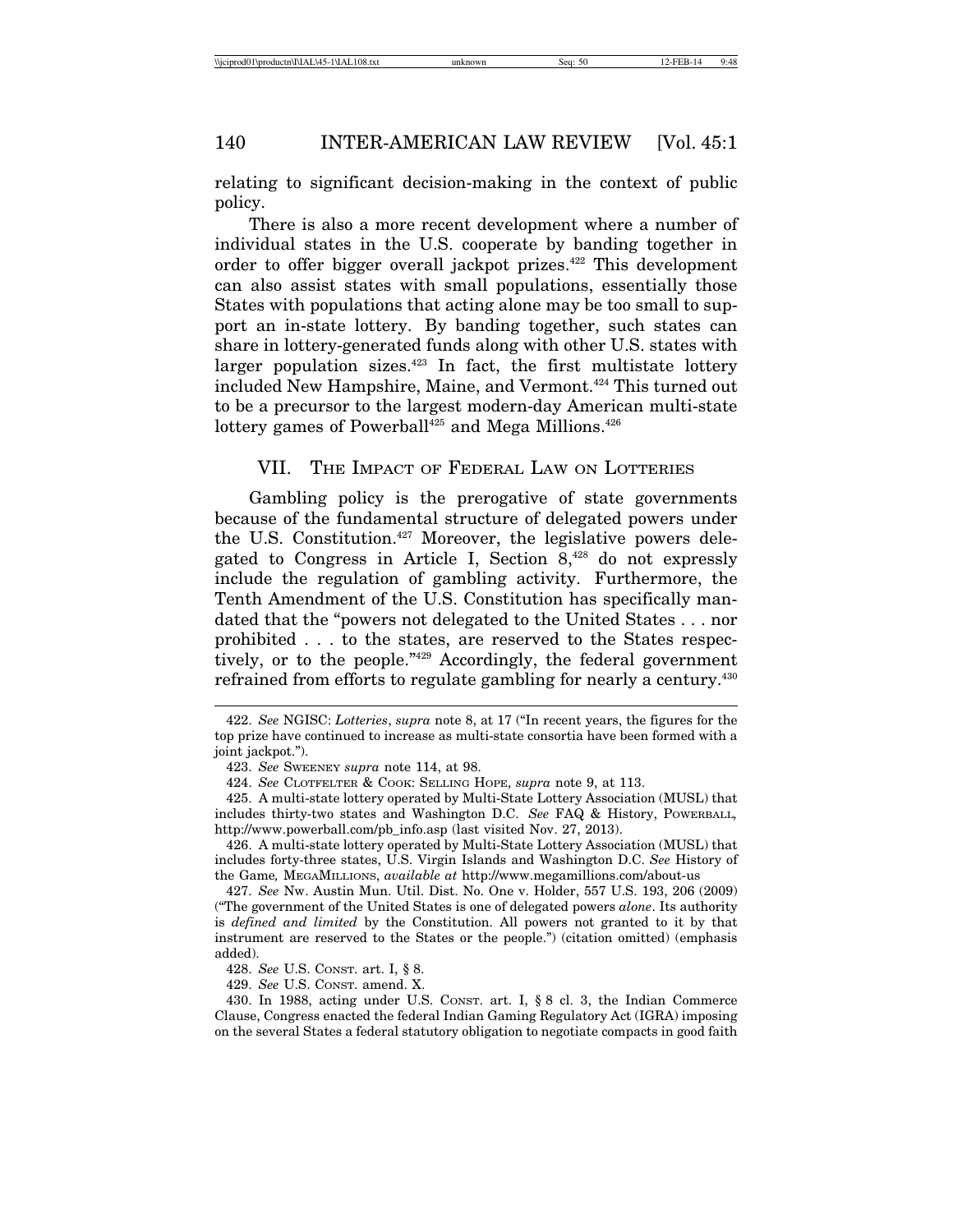This self-imposed congressional restraint was apparently a function of a particular interpretation of the Commerce Clause. In this era, Congress did not seem to perceive the Commerce Clause as an enabling constitutional source of legal regulatory power. A small number of exceptions did indeed exist.<sup>431</sup>

Congress has certainly been assigned the constitutional power to "establish post offices"432 and under the Commerce Clause to "regulate commerce . . . among the several States"433 So, ultimately, Congress' perception of the potential constitutional regulatory power embedded in those expressly enumerated powers changed over time. This change was significantly influenced by concerns emanating from potentially illegal lotteries. The Louisiana Lottery served as a catalyst for implementing these federal legislative powers. As a result, the use of the mails for lottery facilitation was the chosen mechanism to legally eliminate the interstate activities of the Louisiana Lottery.434

In 1876, President Grant signed into law an act imposing legal sanctions upon persons using the mails to circulate advertising for lotteries through the mails.<sup>435</sup> Then in 1890, an act was passed proscribing publication—in newspapers—of advertisements for lotteries.436 At this time, managers of the Louisiana Lottery may have tried to find lacuna in the law that they could legally utilize and probably finding none, the Louisiana Lottery managers moved lottery operations outside the U.S. to Hondu-

- 433. U.S. CONST. art. I, § 8 cl. 3.
- 434. *See supra* note 432.

435. WILLIAM NORMAN THOMPSON, GAMBLING IN AMERICA: AN ENCYCLOPEDIA OF HISTORY, ISSUES, AND SOCIETY 120 (2001).

with the Indian Tribes relating to gaming activities. Congress also created a federal cause of action empowering Indian Tribes to compel States by action brought in the federal courts to perform those duties. However, in *Seminole Tribe v. Florida*, 517 U.S. 44 (1996) the U.S. Supreme Court struck down this grant of jurisdiction to sue a State without its consent. The U.S. Supreme Court also made it abundantly clear that these provisions of IGRA could not be validly used to enforce certain statutory provisions of IGRA against a state official. *See, e.g.,* Steven Andrew Light, Kathryn R.L. Rand, & Alan P. Meister, *Spreading the Wealth: Indian Gaming and Revenue-Sharing Agreements*, 80 N.D.L. REV. 657, 665 (2004) ("In effect, the Court invalidated Congress's carefully crafted compromise between state interests and tribal and federal interests.").

<sup>431.</sup> *See* CLOTFELTER & COOK: SELLING HOPE, *supra* note 9, at 36 ("The only exceptions . . . were a lottery to support the Continental Army in 1776 and a series of lotteries approved by the federal government between 1792 and 1842 to fund projects in the District of Columbia.") (citation omitted).

<sup>432.</sup> U.S. CONST. art. I, § 8 cl. 7.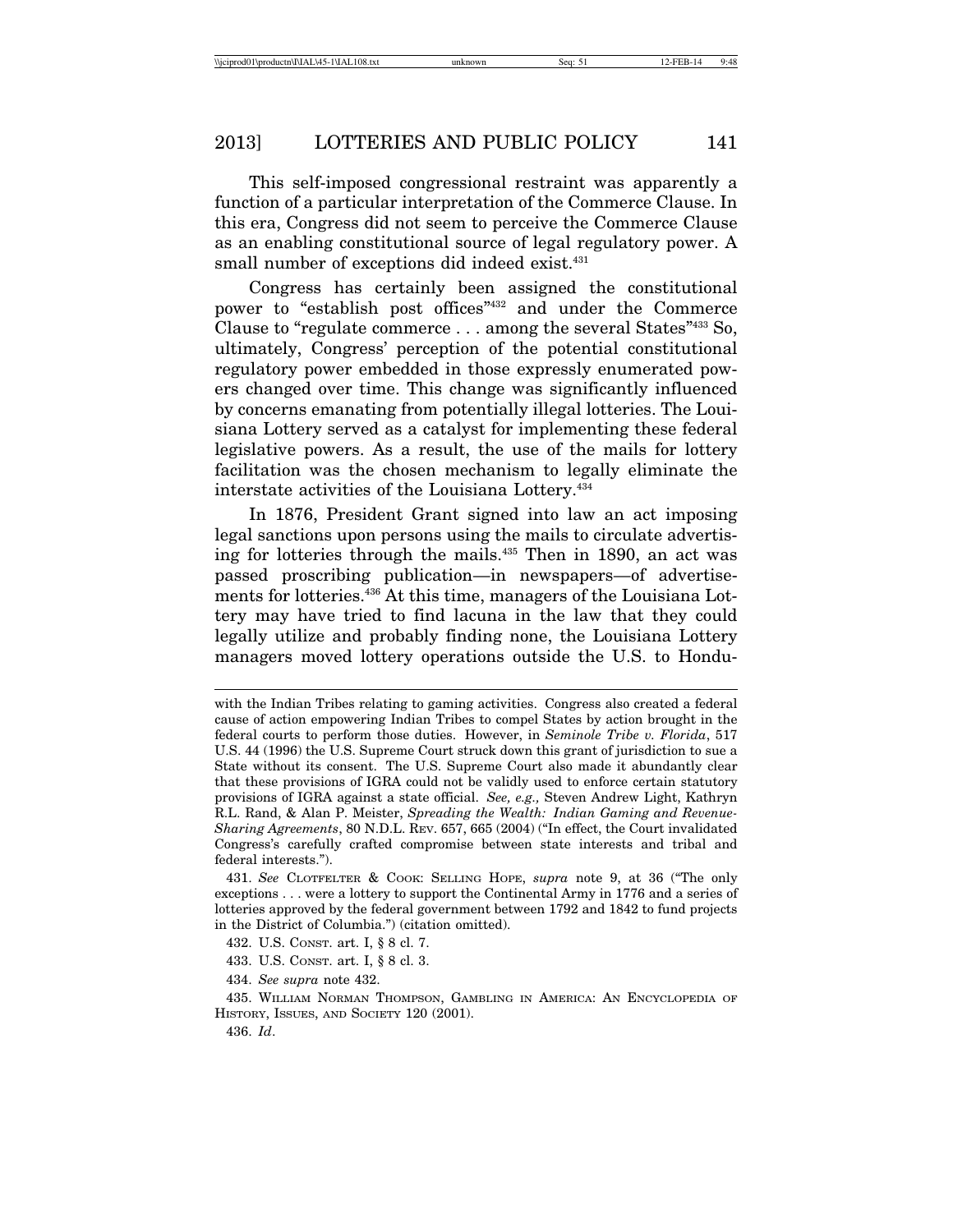ras.<sup>437</sup> Congress responded in 1894,<sup>438</sup> by enacting legislation that prohibited the importation "into the United States from any foreign country . . . [of] any lottery ticket or any advertisement of any lottery."439

Seizure and forfeiture of all such articles was statutorily commanded.440 Additionally, penalties of fines with a maximum of \$5,000 and imprisonment up to ten years, or both, were statutorily empowered against violators.<sup>441</sup> Then, in  $1895,442$  Congress enacted an additional statute empowering the suppression of all lottery traffic through national and interstate commerce.<sup>443</sup> Use of the mails was expressly prohibited in this act.<sup>444</sup>

The cumulative effect of these federal laws was ultimately decisive as a result of the severity of the restrictions imposed upon the operators of the Louisiana Lottery. Additionally, Louisiana citizens had apparently become aware of the bribing of state political leaders and the extraction of exorbitant profits from operation of the lottery.445 In contrast, state beneficiaries were apparently less fortunate financially.446 Finally, in 1905, as a result of statewide pressure from citizens, the Louisiana legislature terminated state sponsorship of the lottery.<sup>447</sup>

Two U.S. Supreme Court decisions played a significant role in this regard as well.448 The constitutionality of the congressional enactments was sustained.<sup>449</sup> The judiciary ruled that the perti-

438. *See* THOMPSON, *supra* note 435.

441. *Id.*

443. 53rd Cong. Ch. 191.

445. *See* NGISC: FINAL REPORT, *supra* note 24, Ch. 2 at 2-1; *see also* Sweeney *supra* note 114, at 59.

446. *See* NGISC: FINAL REPORT, *supra* note 24, Ch. 2 at 2-1; *see also* Sweeney *supra* note 114, at 59.

447. *See* SWEENEY, *supra* note 114, at 59 ("For a number of years the company operated outside the law, until raids on these operations finally killed the Octopus in 1907."); *see also id.* ("[A] popular vote . . . went against it, 157,422 to 4,225.").

448. *See* THOMPSON, *supra* note 435, at 121(citing *Ex parte Rapier*, 143 U.S. 110 (1892); Champion v. Ames, 188 U.S. 321 (1903)).

449. *See* Ex parte Rapier, 143 U.S. 110 (1892); Champion v. Ames, 188 U.S. 321 (1903).

<sup>437.</sup> *See, e.g.,* SWEENEY, *supra* note 114, at 59 ("When the [Louisiana Lottery] company's charter expired in 1894 . . . [t]he company pulled stakes for Honduras, renaming itself the Honduras National Lottery. The business continued printing and distributing tickets in the [U.S.] using private mail couriers.").

<sup>439.</sup> *Id.*

<sup>440.</sup> *Id.*

<sup>442.</sup> *See e.g.* SWEENEY, *supra* note 114, at 59 ("Congress responded in 1895 by making the interstate trafficking of lottery materials a crime.").

<sup>444.</sup> *Id.*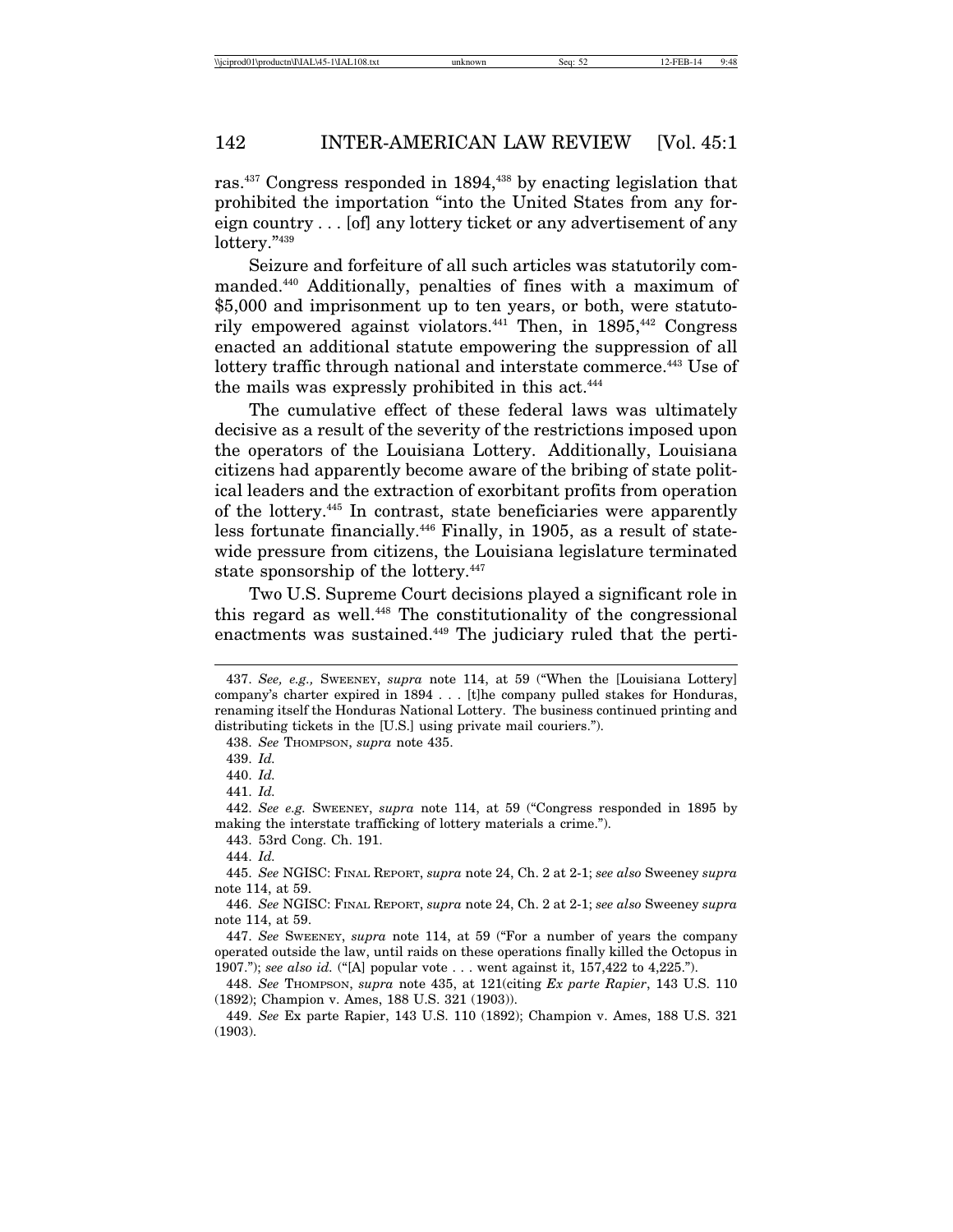nent acts of Congress were within the scope of the powers assigned to Congress under the provisions of the U.S. Constitution.450 First, in 1892, the U.S. Supreme Court ruled in *In re Rapier*, 451 that the 1872 prohibition was a valid exercise of congressional power to regulate the use of the mails.452 Then, in 1903, the U.S. Supreme Court decided in *Champion v. Ames*<sup>453</sup> that Congress had the power to regulate a "species of interstate commerce" that "has grown into disrepute and has become offensive to the entire people of the nation."454 These decisions were perhaps the straws that finally and completely broke the back of the Louisiana lottery.<sup>455</sup>

Although there were no other legal state-authorized or stateoperated lotteries until New Hampshire began its sweepstakes in 1964, there were other lotteries that sought markets in the United States.456 In addition to illegal numbers games in all major American cities,457 the Irish Sweepstakes—created by the Irish Parliament in 1930—had significant participants in the United States as well.458 At first, the mails were used to promote and sell tickets to customers in the United States;<sup>459</sup> however, the 1895 federal law<sup>460</sup> empowered the U.S. Post Office to intervene with legal action to combat this use of the mails. Ultimately, any residual success of the Irish Sweepstakes met with competition when American states began to launch their own lotteries.

## VIII. THE EVOLUTION OF PUBLIC POLICY APPLICABLE TO LOTTERIES IN THE COMMONWEALTH CARIBBEAN AND THE U.S.

#### [i] Commonwealth Caribbean

With respect to the judicial philosophy of judges in the Commonwealth Caribbean, two points of view may be mentioned.

<sup>450.</sup> *See* Ex parte Rapier, 143 U.S. 110 (1892); Champion v. Ames, 188 U.S. 321 (1903).

<sup>451.</sup> Ex parte Rapier, 143 U.S. 110 (1892).

<sup>452.</sup> *Id.*

<sup>453.</sup> Champion v. Ames, 188 U.S. 321 (1903).

<sup>454.</sup> *Id*. at 328.

<sup>455.</sup> *See* SWEENEY, *supra* note 114, at 59.

<sup>456.</sup> *See* CLOTFELTER & COOK: SELLING HOPE, *supra* note 9, at 39.

<sup>457.</sup> *See* SWEENEY, *supra* note 114, at 59.

<sup>458.</sup> CLOTFELTER & COOK: SELLING HOPE, *supra* note 9, at 38; *see also* SWEENEY *supra* note 114, at 71.

<sup>459.</sup> *See* SWEENEY, *supra* note 114, at 59. CLOTFELTER & COOK: SELLING HOPE, *supra* note 9, at 38; *see also* SWEENEY, *supra* note 114, at 71.

<sup>460.</sup> *See* THOMPSON, *supra* note 435.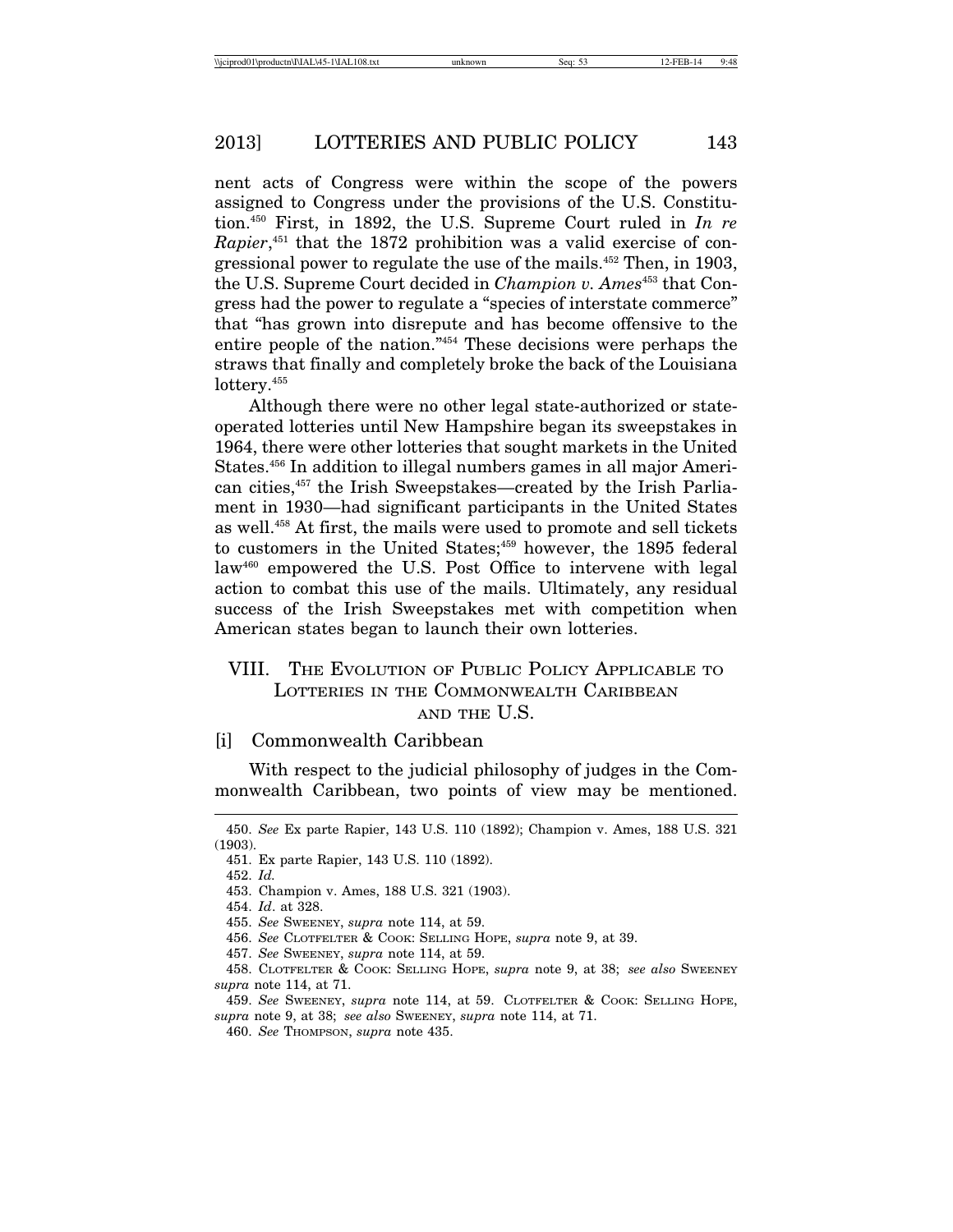First, there is the point of view that "[t]he commonplace adherence of courts in the countries of the Commonwealth Caribbean to the decisions of the English courts is rooted in profound psychological and jurisprudential considerations of colonial domination."461 Secondly, this point of view resonates harmoniously with one commentator's view of the judiciary's approach to precedent in the Commonwealth Caribbean, where he observes that: "[t]he judicial approach to the operation of precedent in the West Indies has been rather assuming and mechanical . . . [and] closely associated with a colonial tendency to assume that if it is English it is right, irrespective of the theoretical or analytical implications."462

Yet, the same commentator has expressed the opinion that there is "the pervasive and persistent search for a West Indian identity among West Indians [that] imbues decisions of courts in the region with a socio-psychological content which make them quite different from decisions of any other courts."<sup>463</sup> This commentator's apparently contradictory views may be reconciled by viewing his first comments as addressing the Commonwealth Caribbean judiciary's approach to the doctrine of precedent,  $464$ whereas his second comments<sup>465</sup> address the Commonwealth Caribbean judiciary's approach to respecting non-Commonwealth Caribbean court decisions as *persuasive authority*. The quest for helpful persuasive authority located in decisions of other common law court decisions is a substantive and autonomous one.

Moreover, acquisition by the Commonwealth Caribbean territories of independence from Great Britain dates from the 1960s.<sup>466</sup> This has arguably empowered the judiciary of the Commonwealth Caribbean territories to select the decisions of those common law jurisdictions—that meet the needs of the particular controversy for emulation.467 This therefore suggests that the extensive experi-

466. *See* sources cited *supra* note 36.

<sup>461.</sup> *See* Dr. Winston Anderson*, Double Renvoi and the Circulus Inextricabilis*, COMMONWEALTH CARIBBEAN LEGAL STUDIES: A VOLUME OF ESSAYS TO COMMEMORATE THE 21ST ANNIVERSARY OF THE FACULTY OF LAW OF THE UNIVERSITY OF THE WEST INDIES 313 (Butterworths 1992); *see also* Rose-Marie B. Antoine*, Opting out from the Optional Protocol – Is this Humane?* 3 CARIB. L. B. 37 (1998) ("The excessive *and voluntary* reliance of Commonwealth Caribbean judges on English precedent . . .has been well documented in Commonwealth Caribbean jurisprudence.").

<sup>462.</sup> *See* A.D. Burgess, *Judicial Precedent in the West Indies*, 7 ANGLO-AM. L. R. 113, 135 (1978).

<sup>463.</sup> *Id.* at 114.

<sup>464.</sup> *See id*. at 135.

<sup>465.</sup> *See id*. at 114.

<sup>467.</sup> *See, e.g.,* Honorable Sir David Simmons*, The Caribbean Court of Justice: A Unique Institution of Caribbean Creativity*, 29 NOVA L. REV. 171, 182 (2005)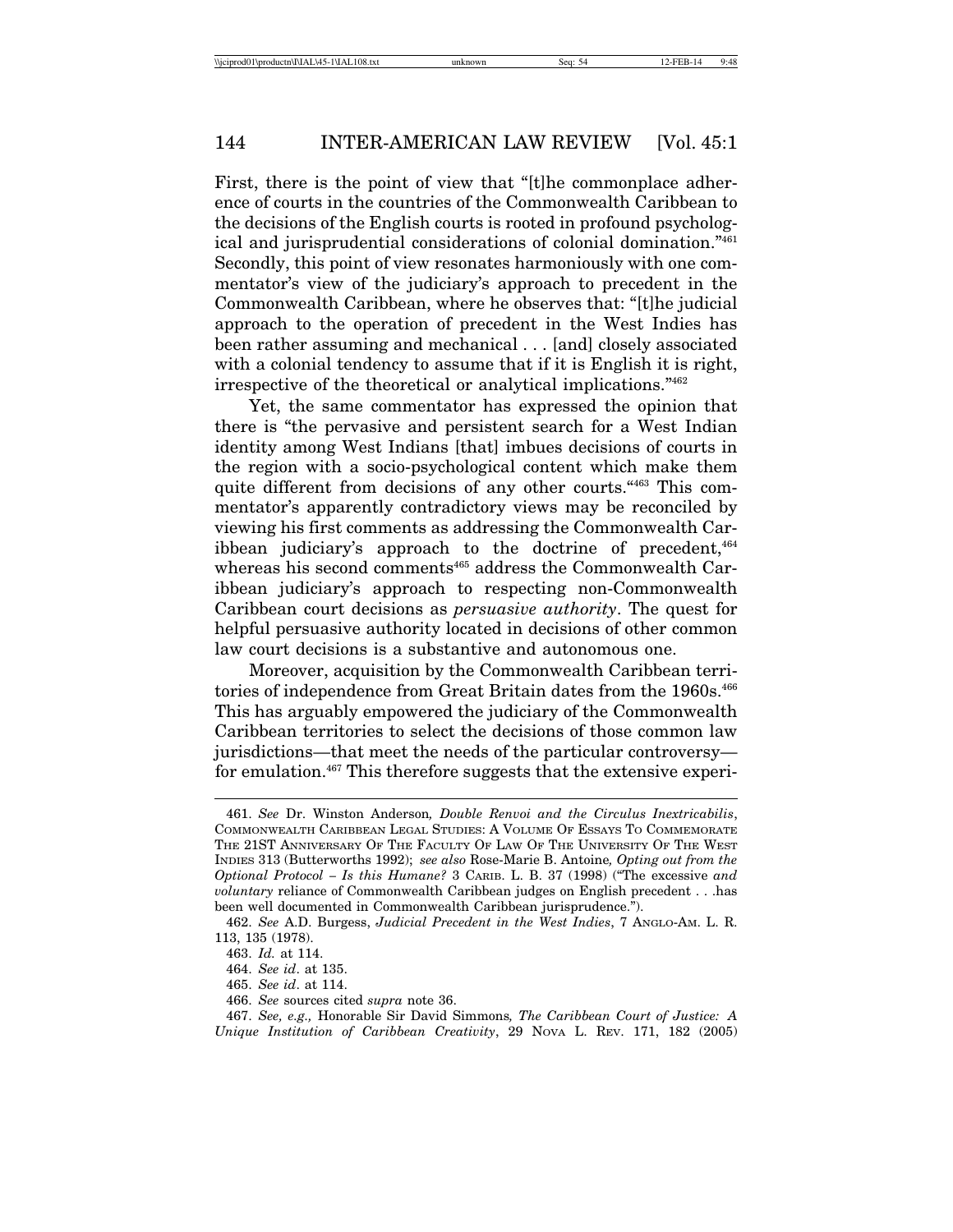ence of the U.S. judiciary—particularly the rich sources of state court decisions in relation to the adjudication of lottery controversies—would be a ready and likely *rich* source of assistance when needed.468

## [ii] U.S.

In states where lotteries are *expressly* prohibited, constitutional or statutory definitions of lotteries may not have been included in the state's constitution or its statutes.<sup>469</sup> Nevertheless, the definition of a lottery is a *substantive* rather than a procedural determination.470 Moreover, the presence of sufficient considera-

470. For a definition of "lottery," *see supra* note 9. *See also, e.g.,* People v. Hecht, 3 P.2d 399 (Cal. 1931) (holding that where the winners of a lottery are determined, not by chance, but at the will of the promoter, the enterprise is, nevertheless, a lottery); People v. Wassmus, 182 N.W. 66 (Mich. 1921); Knight v. State ex rel. Moore, 574 So.2d 662 (Miss. 1990) (refusing to define the term "lottery" so broadly as to include all transactions where chance, a prize, and a consideration exist, where to do so would embrace numerous games which, while classifiable as gambling, are not popularly thought of as lotteries; therefore, bingo was not a lottery, and a statute passed by the legislature authorizing certain games of bingo did not unconstitutionally violate the Mississippi constitutional provision banning lotteries); Harris v. Mo. Gaming Comm'n, 869 S.W.2d 58 (Mo. 1994) (holding that lottery consists of "consideration, chance and prize," the court detailed the extent to which skill plays a part in various games authorized by legislation challenged as coming within the constitutional prohibition against lotteries, ruling that several games constitute lotteries, that poker and blackjack or 21 do not, and remanding for factual determinations with respect to the skill - if any - required for several other games; and, as to those games deemed to be lotteries, ruling that legislature could not authorize their playing on riverboats in violation of constitutional prohibition of lotteries); State v. Emerson, 1 S.W.2d 109 (Mo. 1927); Contact, Inc. v. State, 324 N.W.2d 804 (Neb. 1982) (holding that certain "pickle cards" constituted lotteries within meaning of state statute permitting certain sponsors to hold lotteries, in that element of chance existed when winning tickets were drawn from a tub, despite fact that winning numbers were predetermined); Harris v. Econ. Opportunity Comm'n of Nassau Cnty., Inc*.*, 575 N.Y.S.2d 672 (N.Y. App. Div. 1991) (raffle was illegal lottery, hence charitable organization could not be compelled to award prize); Cole v. Hughes, 442 S.E.2d 86 (Ga. 1994) (the court, in

<sup>(&</sup>quot;[H]aving regard to [the Commonwealth Caribbean's] colonial past, considerations of sovereignty and independence (independence that is both legal and psychological) are

<sup>. . .</sup> central to the self-respect, self-confidence, and self-definition of Commonwealth Caribbean people."); *see also* SIR ROY MARSHALL, *supra* note 130, at 18 ("[T]he benefits which the individual gets from judicial review are shared by society as a whole  $\dots$ .").

<sup>468.</sup> *See* LEACOCK, *supra* note 37.

<sup>469.</sup> *See, e.g.,* Troy Amusement Co. v. Attenweiler, 28 N.E.2d 207, 211 (Ohio 1940) ("[N]either the Constitution nor the statutes attempt to describe in detail the devices or schemes that are prohibited. The Constitution prohibits 'lotteries' but gives no definition of what a lottery is. The sections . . . make it an offense to dispose of a ticket or device representing an interest in a lottery . . . or to promote such . . . or advertise a lottery or scheme of chance or give publicity to such lottery or scheme of chance by whatever name, style or title denominated or known.").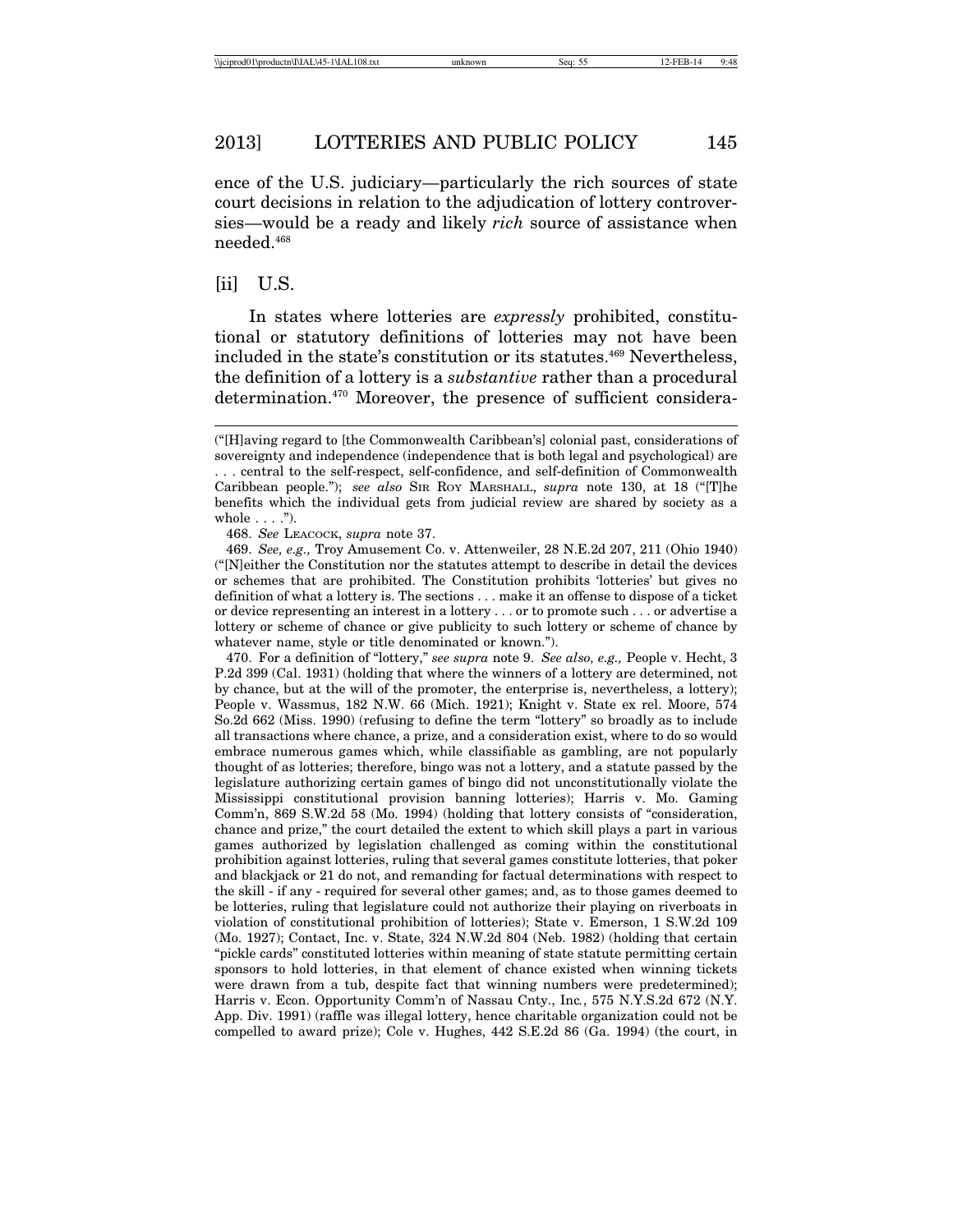tion, required for the formation of a valid contract, does not *per se* nullify the conclusion that a wager was the legal outcome of a particular transaction.<sup>471</sup> The determinative characteristics of a lottery require that one party pays a definable sum in exchange for a promise to transfer a greater sum or value than that actually paid, triggered by an agreed contingency.472 Finally, although a lottery is a function of a wager or bet, not every wager is necessarily a lottery.<sup>473</sup>

A lottery requires three indispensable elements.<sup>474</sup> First, there must be a distribution of gain.<sup>475</sup> Second, the prize must be *awarded* by lot or chance.<sup>476</sup> Third, the participants must have provided consideration for a chance of winning the prize.477 In the absence of all three elements, lottery law is inapplicable.<sup>478</sup>

471. *See supra* note 470, all of the sources cited therein.

472. Chenard v. Marcel Motors, 387 A.2d 596 (Me. 1978).

474. *See* FCC v. ABC, 347 U.S. 284, 291 (1954) ("[T]here are three essential elements of a 'lottery, gift enterprise, or similar scheme': (1) the distribution of prizes; (2) according to chance; (3) for a consideration.") (citations omitted); *see also* sources cited *supra* note 9.

475. *See* sources cited *supra* note 9.

476. *Id.*; *see also* Stoddart v. Sagar, 2 QB 474, 18 Cox 165 (D.C.); People v. Reilly, 15 N.W. 520 (Mich. 1883); Harris v. Mo. Gaming Comm'n, 869 S.W.2d 58 (Mo. 1994) (those games authorized by legislation that involved no skill, but only chance, such as bingo, keno, and pull-tabs, fell within the definition of a lottery for purposes of the Missouri constitutional prohibition against lotteries, while other games involving skill, such as poker and blackjack or 21, did not, the court remanding to determine whether skill played a party in several other games so as to insulate them from the prohibition); Cole v. Hughes, 442 S.E.2d 86 (Ga. 1994); Williams v. Weber Mesa Ditch Extension Co., 572 P.2d 412 (Wyo. 1977) (A lottery must depend upon a purely *fortuitous* event).

477. *FCC,* 347 U.S. at 291.

478. *See* State ex rel. Stephan v. Parrish, 887 P.2d 127 (Kan. 1994) (Kansas constitutional provision banning lotteries, as amended to permit bingo, did not authorize legislature to define bingo to include instant bingo pull-tab game, and legislation enacted by Kansas legislature was therefore unconstitutional); Knight v. State ex rel. Moore, 574 So.2d 662 (Miss. 1990) (the court refusing to define the term "lottery" so broadly as to include all transactions where chance, a prize, and a consideration exist, where to do so would embrace numerous games which, while classifiable as gambling are not popularly thought of as lotteries; therefore, bingo was not a lottery, and a statute passed by the legislature authorizing certain games of

affirming a decision dismissing a counterclaim based upon a joint venture to purchase lottery tickets, stated: "The parties to the case at hand paid money and entered into an agreement, the outcome of which was dependent upon the Virginia Lotto, a contingent event, a chance, a lot, however 'high tech.'"); Williams v. Weber Mesa Ditch Extension Co., Inc*.*, 572 P.2d 412 (Wyo. 1977) (raffle held to be lottery, illegal and void).

<sup>473.</sup> Stone v. Mississippi, 101 U.S. 814 (1879); Yellow-Stone Kit v. State, 7 So. 338 (Ala. 1890); Grove Mfg. Co. v. Jacobs, 103 A. 14 (Me. 1918); Roselle v. McAuliffe, 39 S.W. 274 (Mo. 1897); Wilkinson v. Gill, 1878 WL 12627 (N.Y. 1878); Ex parte Kameta, 60 P. 394 (Or. 1900).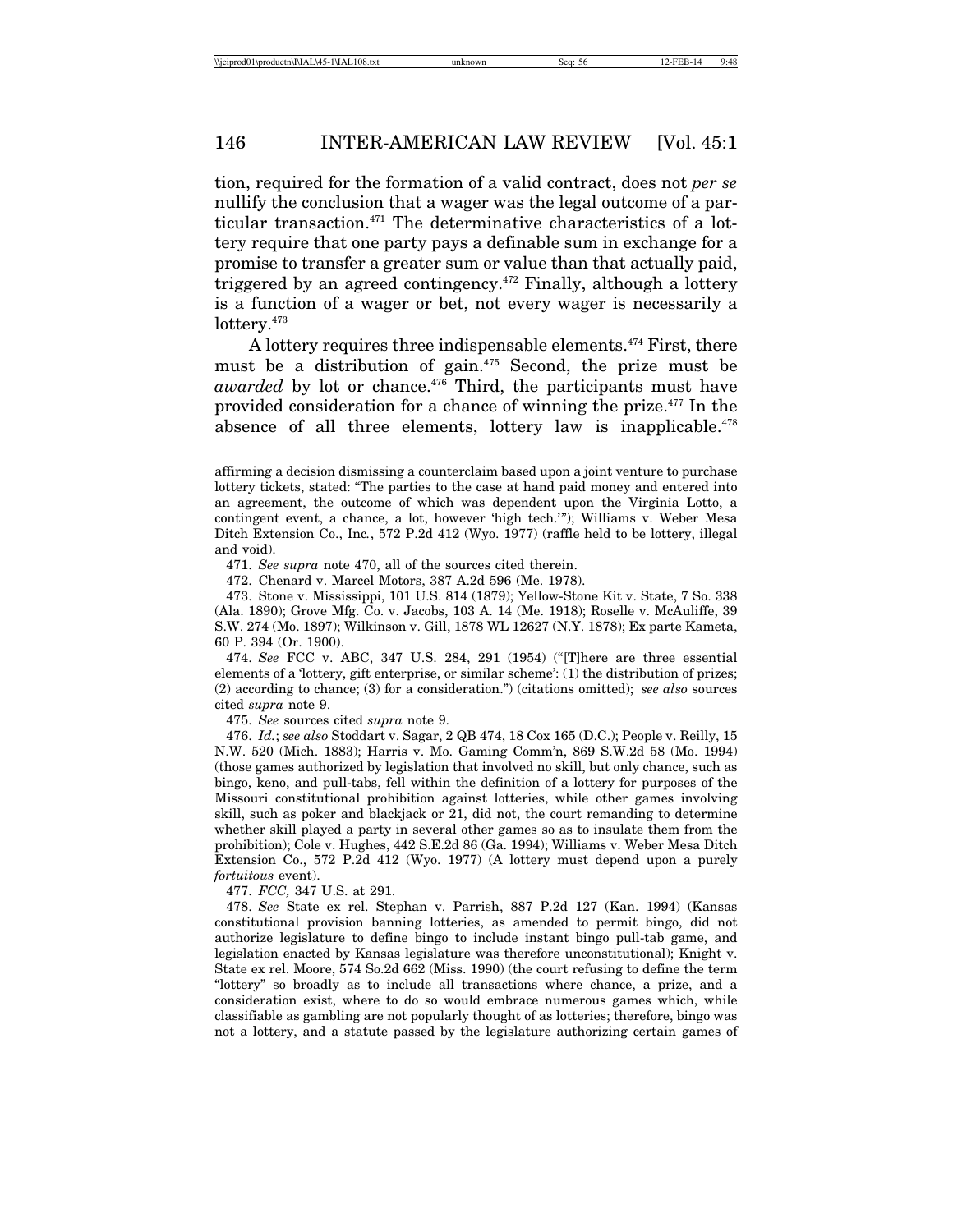Indeed, even if elements of skill—in addition to chance—exist in an event or game, the event or game nevertheless constitutes a lottery if the elements of chance predominate.<sup>479</sup> Furthermore, to constitute a lottery, the prize need not be exclusively money.480 Instead, wherever the distribution mechanism is the payment of a prize that is quantifiable in monetary terms, a lottery is proven, even though the prize may be payable in forms of property other than money, such as land or goods.<sup>481</sup>

For example, where a purchaser is required to pay a fixed sum in return for a promise to convey a number of items—determined by the drawing of lots—an illegal lottery is proven.<sup>482</sup> Also,

479. Commonwealth v. Plissner, 4 N.E.2d 241 (Mass. 1936); *Harris*, 869 S.W.2d at 58.

480. The term "money" is used here to refer to the coin of the realm, or the legal money of a particular country.

481. *See* People v. Psallis, 12 N.Y.S.2d 796 (N.Y. Magis. Ct. 1939); *see also* Nelson v. Bryant, 220 S.E.2d 647 (S.C. 1975) (holding where appellant and respondent, relatives by marriage, agreed independently that if respondent won an automobile at a drawing held in conjunction with a fair, they would make a particular disposition of it, it was unnecessary to determine whether the drawing constituted an illegal lottery, since the transaction between the parties was separate from the drawing, and did not depend upon any illegality); *Williams*, 572 P.2d at 412.

482. Willis v. Paul, 3 P.2d 39 (Cal. Dist. Ct. App. 1931); Glennville Inv. Co. v. Grace, 68 S.E. 301 (Ga. 1910); Lynch v. Rosenthal, 42 N.E. 1103 (Ind. 1896); Guenther v. Dewien, 11 Iowa 133 (1860); Commonwealth v. Ward, 183 N.E. 271 (Mass. 1932) (holding that a miniature shovel, purportedly to be used for the customer's amusement, which permits the one paying for the privilege of picking up and retaining valuable objects, where the objects seldom are obtained, offends a statute against lotteries); Glover v. Malloska, 213 N.W. 107 (Mich. 1927); State v. Powell, 212 N.W. 169 (Minn. 1927); State v. Emerson, 1 S.W.2d 109 (Mo. 1927); Retail Section of Chamber of Commerce of Plattsmouth v. Kieck, 257 N.W. 493 (Neb. 1934); Market Plumbing & Heating Supply Co. v. Spangenberger, 169 A. 660 (N.J. 1934); People v. Miller, 2 N.E.2d 38 (N.Y. 1936); Harris v. Econ. Opportunity Comm'n of Nassau Cnty., 575 N.Y.S.2d 672 (N.Y. App. Div. 1991) (holding that raffle was an illegal lottery and thus the sponsor could not be compelled to award prize); Allebach v.

bingo did not unconstitutionally run afoul of Mississippi constitutional provision banning lotteries); *Harris*, 869 S.W.2d at 58 (holding that lottery consists of "consideration, chance and prize," declaring unconstitutional so much of legislation as purported to authorize certain gambling found to be lotteries within meaning of Missouri constitution); Contact, Inc. v. State, 324 N.W.2d 804 (Neb. 1982) (holding that certain "pickle cards" constituted lotteries within the meaning of state statute permitting certain sponsors to hold lotteries, the court focusing principally on whether the element of chance was met, holding that it was); McFadden v. Bain, 91 P.2d 292 (Or. 1939) (the essence of a lottery is a chance for a prize for a price); Commonwealth v. Irwin, 636 A.2d 1106 (Pa. 1993) (video blackjack, poker, and other games were not gambling machines *per se* where they lacked the element of reward; gambling requires consideration, chance, and reward, and if machine has these three elements it is intrinsically related to gambling; but where player could never win more than he played, since tokens earned were carefully calculated by computer to require more to be spent playing than the value of prizes which could be redeemed, aspect of reward was absent).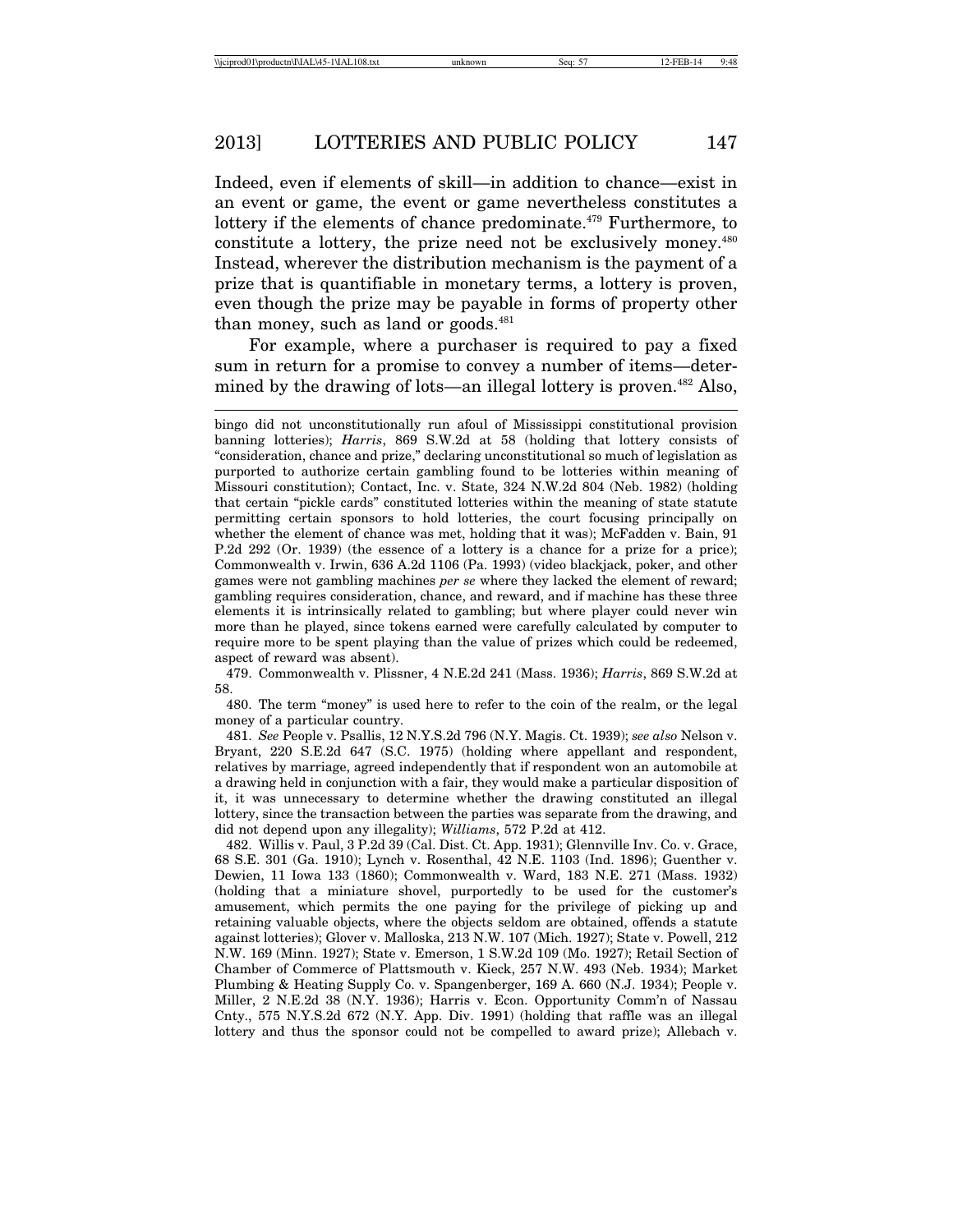a raffle that entitled the plaintiff to buy (for a price of five dollars) a chance to win a forty acre plot of land was ruled to be a void gaming transaction.483 This transaction disabled plaintiff from successful recovery when defendant drew plaintiff's stub and then subsequently, upon receiving late entries, conducted an entirely new drawing that led to plaintiff's loss of the designated prize.<sup>484</sup>

Moreover, the gift of a ticket for the drawing of prizes has been held illegal where the ticket was a gift accompanying either the purchase of goods,<sup>485</sup> the purchase of an admission ticket,<sup>486</sup> or simply attending an auction.<sup>487</sup> Actually, slot machine video or computer games are generally held to violate anti-lottery statutes or constitutional provisions where they do not involve a sufficient element of skill, but instead are based solely or predominantly on luck.488

In contrast, the receipt of "Lady Luck" coupons by customers—*after* eating their lunch-wagon meal—has been held to be

483. *Williams,* 572 P.2d at 412.

484. *Id.*

485. *See, e.g.*, Holmes v. Saunders, 250 P.2d 269 (Cal. Dist. Ct. App. 1952); Bloodworth v. Gay, 96 S.E.2d 602 (Ga. 1957); *Glover*, 213 N.W. at 107; *Powell*, 212 N.W. at 169; *Emerson*, 1 S.W.2d at 109; *Kieck*, 257 N.W. at 493; *Spangenberger*, 169 A. at 660; *Miller*, 2 N.E.2d at 38; *Featherstone* ,10 S.W.2d at 124.

486. *See Blair*, 276 P. at 292; *Danz*, 250 P. at 37.

487. *Maughs*, 161 S.E. at 242.

488. Loiseau v. State, 22 So. 138 (Ala. 1897); Lee v. City of Miami, 164 So. 486 (Fla. 1935); Thompson v. Ledbetter, 39 S.E.2d 720 (Ga. Ct. App. 1946); State v. Vill. of Garden City, 265 P.2d 328 (Idaho 1953); State v. Brown, 244 P.2d 1190 (Kan. 1952); State v. Barbee, 175 So. 50 (La. 1937); Commonwealth v. McClintock, 154 N.E. 264 (Mass. 1926); *Harris*, 869 S.W.2d at 58 (collecting cases declaring that slow machines are lotteries, and ruling that record evidence was unclear respecting newer video games as to whether they constituted pure games of chance, and were thus lotteries, or games of skill, and hence not within the constitutional prohibition against lotteries); MPH Co. v. Imagineering, Inc., 792 P.2d 1081 (Mont. 1990) (holding that electronic poker/keno game was slot machine, not within various statutory exceptions permitting certain machines, and contract between manufacturer and purchaser of such machines, because it was for purchase of illegal machine, was void; thus, buyer of such machines could have no recovery for breach of warranty); State ex rel. Harrison v. Deniff, 245 P.2d 140 (Mont. 1952); State v. Marck, 220 P.2d 1017 (Mont. 1950); Ex parte Pierotti, 184 P. 209 (Nev. 1919); State v. Lowe, 101 S.E. 385 (N.C. 1919); Hendrix v. McKee, 575 P.2d 134 (Or. 1978) (holding that employment agreement was unenforceable where employee was hired to make devices knowing them to be illegal); State v. Coats, 74 P.2d 1120 (Or. 1938); Queen v. State, 246 S.W. 384 (Tex. Crim. App. 1922); Callison v. State, 146 S.W.2d 468 (Tex. Civ. App. 1940); State ex rel. Evans v. Bhd. of Friends, 247 P.2d 787 (Wash. 1952); State v. Hudson, 37 S.E.2d 553 (W. Va. 1946).

Godshalk, 9 A. 444 (Pa. 1887); Campbell v. Beaman, 68 Pa. Super. 30 (1917); Featherstone v. Indep. Serv. Station Ass'n of Tex., 10 S.W.2d 124 (Tex. Civ. App. 1928); Blair v. Lowham, 276 P. 292 (Utah 1929); Maughs v. Porter, 161 S.E. 242 (Va. 1931); State v. Danz, 250 P. 37 (Wash. 1926).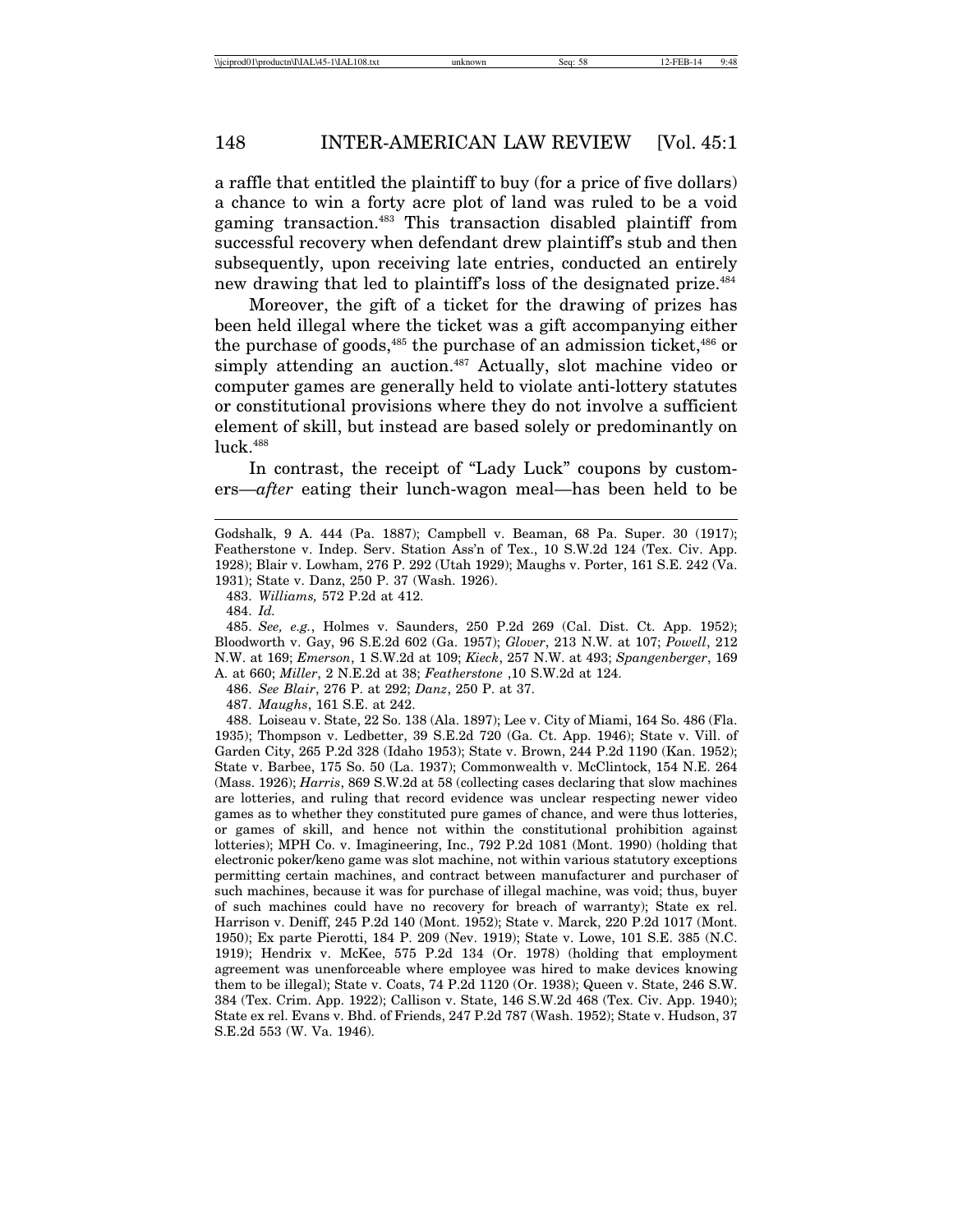legally different.<sup>489</sup> The receipt of the "Lady Luck" coupons, entitling the diners to draw for prizes, was *subsequent* to the meal.<sup>490</sup> As a matter of law, therefore, the participation by diners in the drawing was entirely *gratuitous*. 491 The absence of contractual consideration disqualified the behavior from constituting a lottery.<sup>492</sup>

Irrefutably, the courts are constitutionally obligated to determine what does and does not constitute a lottery.493 Therefore, when courts interpret either constitutional or statutory definitions of a lottery, the outcomes can be disparate and unpredictable. This is compounded by the fact that principles of statutory interpretation apply *both* to the definitions themselves as well as to any constitutional exceptions to the express prohibitions of lotteries.

In recent times, a number of states have legalized state-run lotteries,<sup>494</sup> and declared such lotteries consonant with the particular state's public policy in favor of generating funds for worthwhile pursuits, such as educational programs,<sup>495</sup> or other public pur-

495. *See, e.g.*, CAL. GOV'T CODE § 8880.1 (West 2013) (education); DEL. CODE ANN. tit. 29, § 4815 (West 2013) (Division of Alcoholism, Drug Abuse and Mental Health of the Department of Health and Social Services for funding programs for the treatment, education, and assistance of compulsive gamblers and their families); FLA. STAT. ANN. § 24.102 (West 2013) (improvements in public education, proceeds are not to be used as a substitute for existing resources for public education); GA. CODE ANN. (West 2013) § 50-27-32 (educational programs and purposes); IDAHO CODE ANN. § 33-905 (West 2013) (education); IOWA CODE ANN. § 99E.10 (repealed 2003) (gamblers assistance program, and funds directed to Clan Fund for benefit of Iowa's environment); MO. CONST. art. III, § 39(b) (education); NEB. REV. STAT. ANN. § 9-812 (West 2012) (amended 2013) (education, gambling assistance, and environment); N.H. CONST. pt. 2, art. 6-b (education); N.J. STAT. ANN. § 5:9-2 (West 2013) (education); N.Y. TAX LAW § 1601 (Consol. 2013) (education); OHIO CONST. art. XV, § 6 (education); OR. REV. STAT. ANN. § 461.540 (West 2013) (creating jobs, furthering the economic development of Oregon, and financing public education); W.VA. CODE § 29-22-18

<sup>489.</sup> *See* People v. Psallis, 12 N.Y.S.2d 796 (N.Y. Magis. Ct. 1939);

<sup>490.</sup> *Id.*

<sup>491.</sup> *Id.*

<sup>492.</sup> *Id.*

<sup>493.</sup> *See, e.g.*, Lichter v. United States*,* 334 U.S. 742, 779 (1948) ("[I]t is essential that . . . the respective branches of the government keep within the powers assigned to each by the Constitution."); *see also supra* note 193.

<sup>494.</sup> United States v. Edge Broad. Co., 509 U.S. 418 (1993); N.Y. State Broadcasters Ass'n v. U.S., 414 F.2d 990 (1969); Della Croce v. Ports, 550 A.2d 533 (N.J. Super. Ct. Law Div. 1988) (although New Jersey has legalized lotteries as well as numerous other forms of gambling, activity falling outside the statutes' scope, such as an agreement to sell an interest in a lottery ticket at more than the ticket's purchase price, remains illegal); Hughes v. Cole, 465 S.E.2d 820 (Va. 1996) (holding that the legality of the state lottery itself did not legalize an arrangement to split the winnings).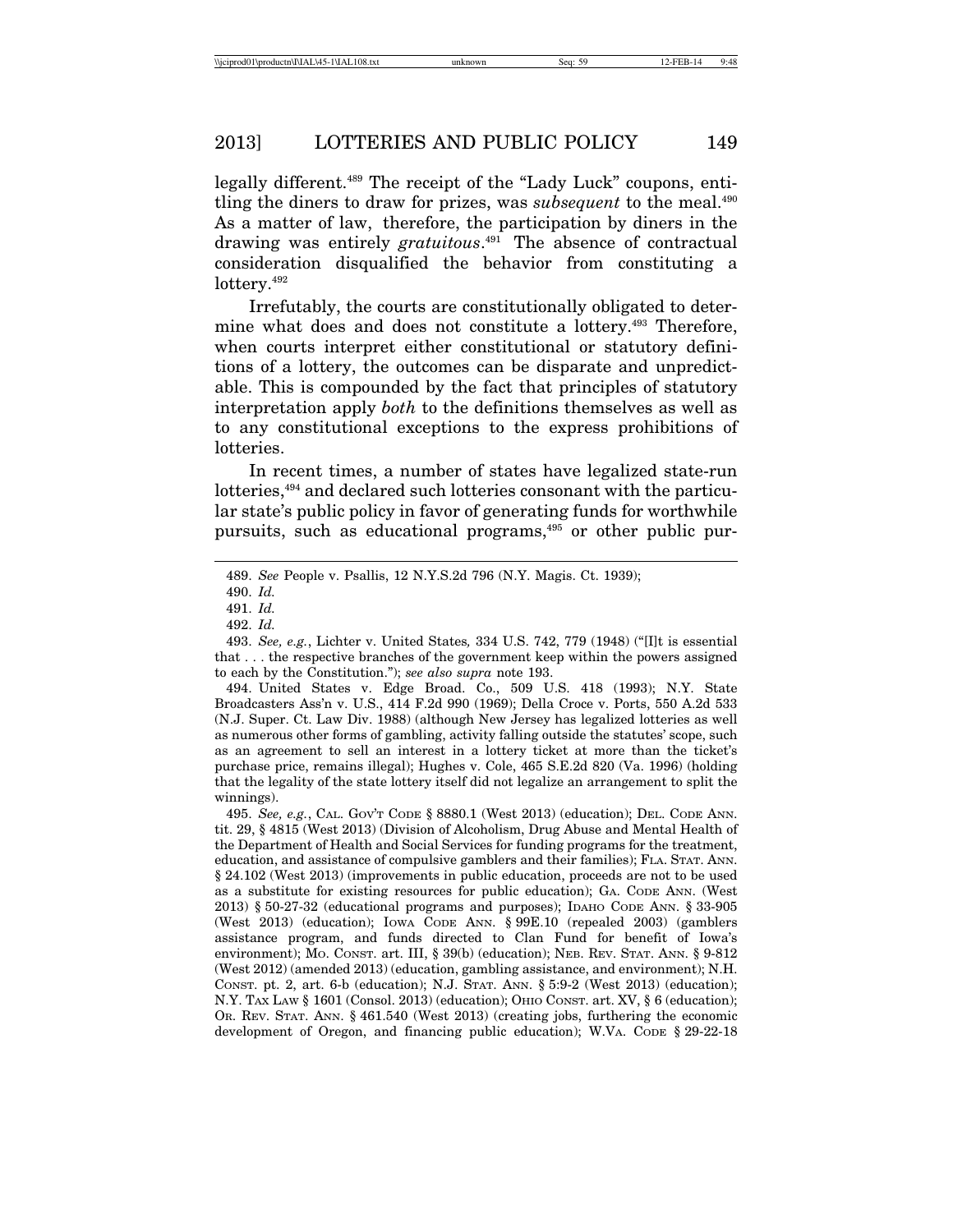poses.496 Nevertheless, such provisions are strictly construed by the judiciary; and, lotteries, or factors related to them, that fall outside the express legalizing parameters of the statutes $497$  remain illegal.498

In substance, the judiciary has made it clear that the elimination of opprobrium with respect to *one* aspect of gambling—including lotteries—is *not* an automatic legalization of *all* factors applicable to the particular type of gambling.499 Indeed, although a lottery may have been made legal in Virginia, other aspects of gambling, including those relating to lotteries, are not automati-

496. *See also* NGISC: *Lotteries*, *supra* note 8, at 5 ("[M]ore common is the "earmarking" of lottery money for identified programs.").

498. *See, e.g.*, Miller v. Radikopf, 228 N.W.2d 386 (1975); Harris v. Econ. Opportunity Comm'n of Nassau Cnty., 575 N.Y.S.2d 672 (N.Y. App. Div. 1991) (holding that raffle, sponsored by charitable organization, was illegal lottery, and sponsor could not be compelled to award prize; rather, plaintiff was limited to statutory recovery of twice his wager, or twenty dollars); Keene Convenient Mart, Inc. v. SSS Band Backers, 427 S.E.2d 322 (N.C. Ct. App. 1993) (holding invalid a raffle where, during drawing, an error caused the randomness of the raffle to be compromised, because once the randomness was compromised, the raffle was no longer a valid activity, and hence fell within the general prohibition against gambling); *see also Hughes*, 465 S.E.2d at 820.

499. *See Hughes*, 465 S.E.2d at 828 (discussing *Kennedy*, 272 S.E.2d at 38, and observing that "[b]y statute, the [legislature] removed the taint of illegality from the *operation* of a bingo game by certain organizations and under certain conditions, and the taint of illegality from participating in and playing bingo, and in giving and receiving prizes and consideration incident thereto . . . . While [the legislature's] action may be construed as *legalizing* bingo . . . it nevertheless did *not* render valid and enforceable the contract between the operators of the game and those who play.") (emphasis added) (citations omitted); *see also* Szadolci v. Hollywood Park Operating Co., 17 Cal. Rptr. 2d 356 (1993) (holding illegal the plaintiffs' purchase of shares in a ticket, even though the bettor lawfully obtained the ticket, because when the underlying bet that gave rise to the ticket was later cancelled, the purchase of the shares in the ticket was considered outside the scope of statutorily authorized parimutual betting).

<sup>(</sup>West 2013) (school building debts, state ten year bonds, education); Brown v. Cal. State Lottery Comm'n, 284 Cal. Rptr. 108 (1991) (In an action against the California State Lottery Commission and a store whose malfunctioning terminal would not allow plaintiff to pick his own lottery numbers, plaintiff had no cause of action as a third-party beneficiary of the contract between the commission and the store, since the purpose of the California State Lottery Act of 1984, §§ 8880.1–.14, was to benefit the state's public education system, not those who wished to engage in a capricious fling with fortune; plaintiff was not a creditor beneficiary, since the state did not contract with the store to discharge any legal duty that it owed to him; nor was he a done beneficiary, since the state neither intended to bestow a gift ton him nor did it seek to assign an enforceable right against the store).

<sup>497.</sup> Extrapolation is severely circumscribed, if not entirely excluded by the judiciary altogether. *See* Kennedy v. Annandale Boys Club, Inc., 272 S.E.2d 38, 39 (Va. 1980) ("[The legislature] did not see fit to make available the state's legal machinery necessary to enforce gaming contracts. On the contrary, it expressly withheld the right to enforce a gaming contract by a civil action.") (citation omitted).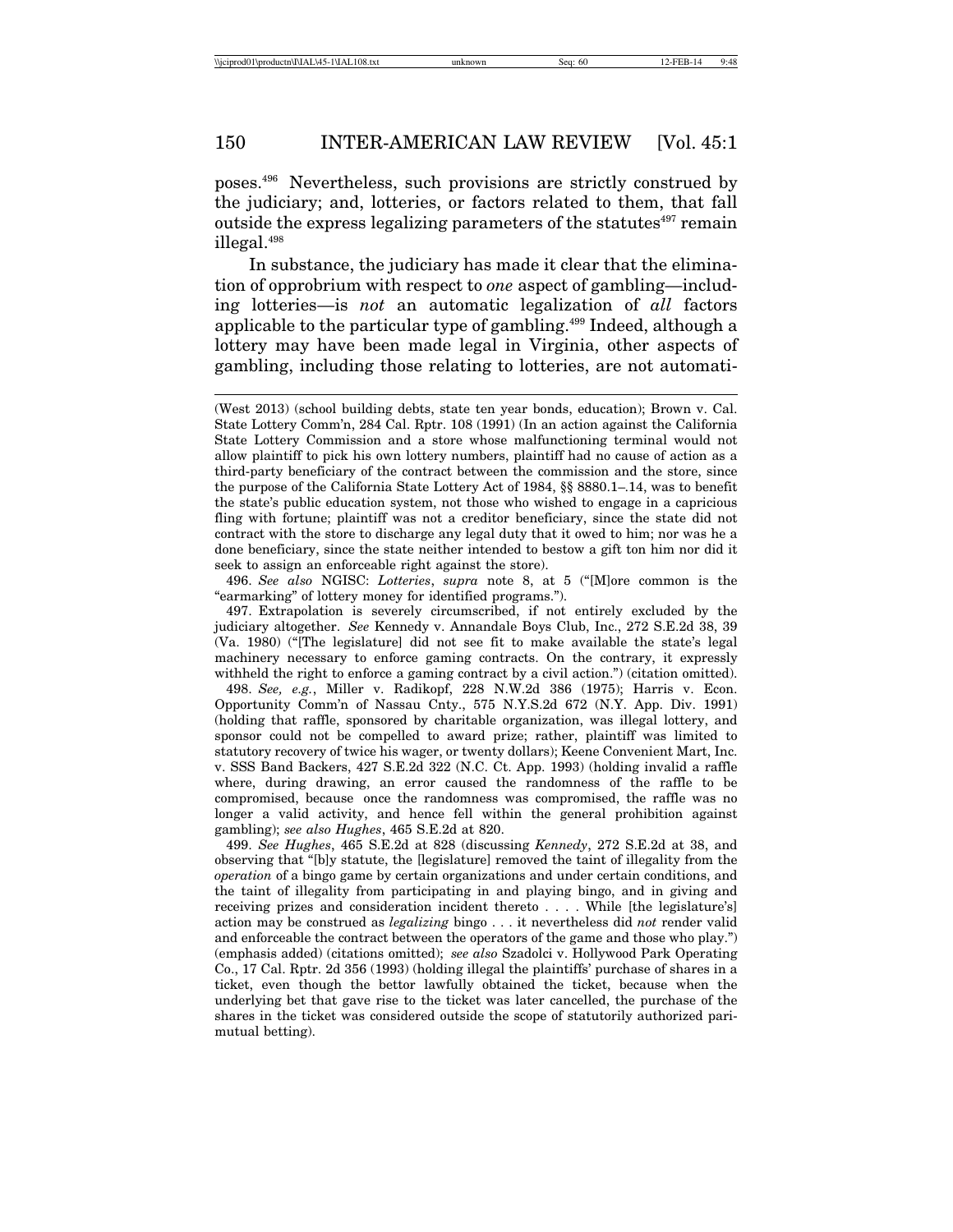cally legalized, unless the specific language of the statute so provides.500 Moreover, the legal validity of lotteries in one state does not transfer legal validity to the sale of lottery tickets in a jurisdiction that forbids such sales, because this would be an outright violation of state sovereignty.<sup>501</sup>

However, with regard to the identification of a *federal* public policy embedded in the case law, caution is the watchword.502 At the federal level, the judiciary treats lottery and non-lottery states evenhandedly and scrupulously respects the public policy of each individual state to ban or empower lotteries as the individual state sees fit.<sup>503</sup> Therefore, even federal statutes and their implementing regulations are strictly construed.<sup>504</sup> Under this approach, such bans must simultaneously respect non-lottery states' power to prohibit lotteries<sup>505</sup> and lottery states' power to legalize lotteries.506 This even-handedness must also acknowledge that both lottery and non-lottery states' power ends at each particular state's borders. As a result, federal anti-lottery statutes that ban lottery advertising work to conserve and reinforce state public policy banning lotteries,507 while respecting a state's power to legalize lotteries within its own borders.<sup>508</sup> Such judicial evenhandedness ensures a narrow application of any federal legisla-

502. *See* United States v. Edge Broad. Co., 509 U.S. 418 (1993); Red Lion Broad. Co. v. FCC, 395 U.S. 367 (1969); Lamont v. Postmaster General of U.S., 381 U.S. 301 (1965); Champion v. Ames, 188 U.S. 321 (1903).

503. *See* United States v. Edge Broad. Co., 509 U.S. 418 (1993); Red Lion Broad. Co. v. FCC, 395 U.S. 367 (1969); Lamont v. Postmaster General of U.S., 381 U.S. 301 (1965); Champion v. Ames, 188 U.S. 321 (1903).

504. *See* United States v. Edge Broad. Co., 509 U.S. 418 (1993); Red Lion Broad. Co. v. FCC, 395 U.S. 367 (1969); Lamont v. Postmaster General of U.S., 381 U.S. 301 (1965); Champion v. Ames, 188 U.S. 321 (1903); *See also* 18 U.S.C.A. § 1304 (West 2013), *recognized as unconstitutional by* Utah Licensed Beverage Ass'n v. Leavitt (10th Cir. 2001); 18 U.S.C.A. § 1307 (West 2013) (exempts state lotteries).

505. *See Edge Broad. Co.*, 509 U.S. at 421 ("Congress has, since the early 19th century, *sought to assist the States* in controlling lotteries.") (emphasis added).

506. *Id.* ("[L]otteries have existed in this country since its founding.").

507. *See* United States v. Edge Broad. Co., 509 U.S. 418 (1993); Red Lion Broad. Co. v. FCC, 395 U.S. 367 (1969); Lamont v. Postmaster General of U.S., 381 U.S. 301 (1965); Champion v. Ames, 188 U.S. 321 (1903); *See also* FCC v. ABC, 347 U.S. 284, 291 (1954).

508. *See* United States v. Edge Broad. Co., 509 U.S. 418 (1993); Red Lion Broad. Co. v. FCC, 395 U.S. 367 (1969); Lamont v. Postmaster General of U.S., 381 U.S. 301 (1965); Champion v. Ames, 188 U.S. 321 (1903); *See also* 18 U.S.C.A. § 1304 (West 2013), *recognized as unconstitutional by* Utah Licensed Beverage Ass'n v. Leavitt (10th Cir. 2001); 18 U.S.C.A. § 1307 (West 2013) (exempts state lotteries).

<sup>500.</sup> *Hughes*, 465 S.E.2d at 827 ("[The Virginia statutory language voids] *any* contract where the whole or any part of the consideration is money won at any game . . . .").

<sup>501. 38</sup> AM. JUR. 2D *Gambling* §60 (2013).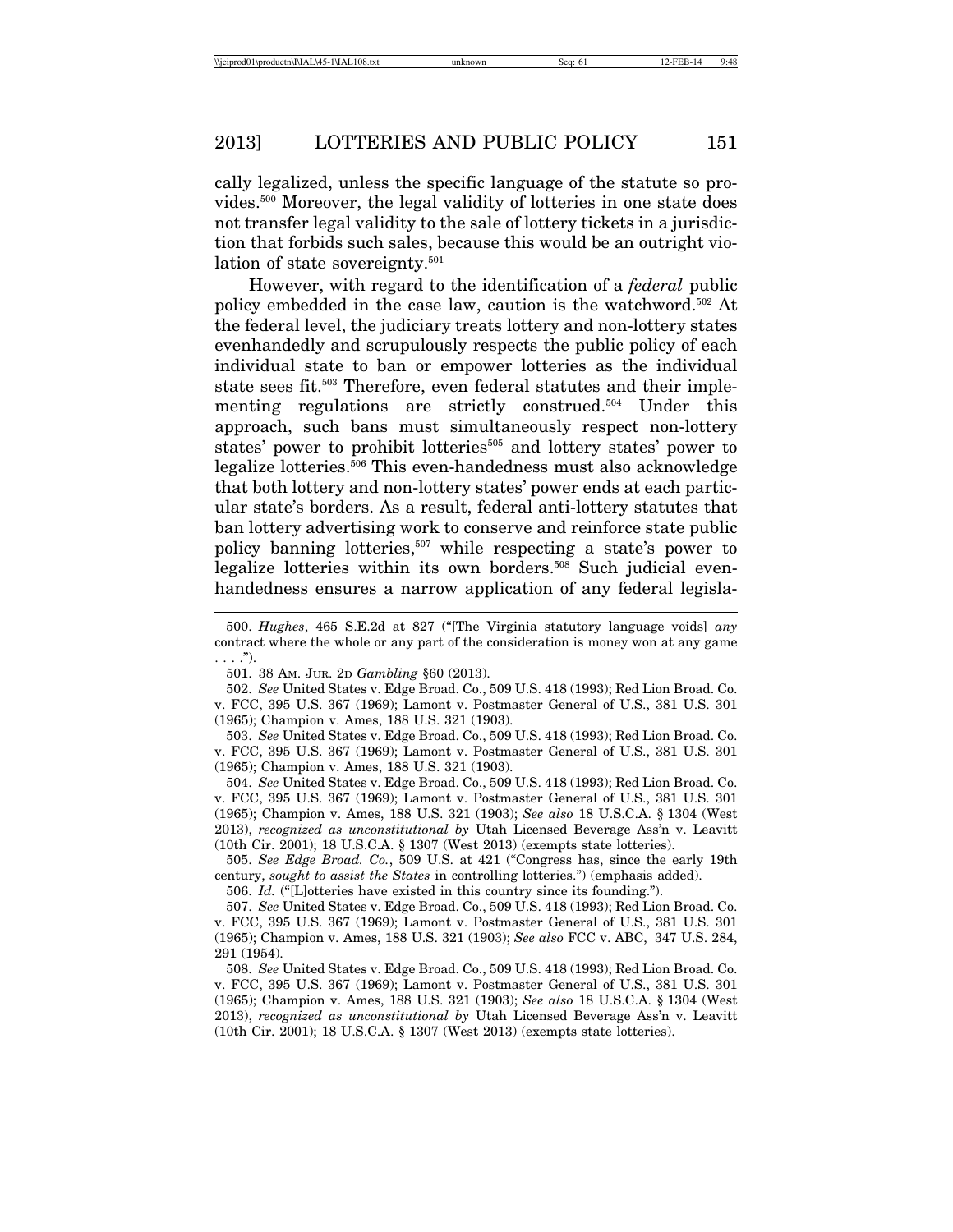tion banning lottery-related advertising.<sup>509</sup>

Today, lotteries retain the legal status of a gambling bargain.510 Thus, even though legal in the majority of states in the U.S, a lottery remains illegal unless specifically authorized by legislation.511 This requirement endures because of the perception that gambling exacerbates an unrealistic tendency that, supposedly, too many poor people seem to display.512 It is also supported by a potent criticism.513 Furthermore, since the prospect of gain is so remote, the risk of losing the money spent on lotteries is not counterbalanced by a sufficient prospect of a substantial benefit. Gambling has been banned historically because it tends to impose unacceptably high risks of serious financial injury upon certain vulnerable classes of the community.514 Certainly, the NGISC did not detect evidence supporting the existence of specific counterbalancing community benefits derived from lotteries.<sup>515</sup>

However, "[t]here is much *anecdotal* evidence to support the notion that gambling . . . provides economic benefits for the com-

<sup>509.</sup> *Id.*

<sup>510.</sup> *See* Williams v. Weber Mesa Ditch Extension Co., 572 P.2d 412, 415 (Wyo. 1977) ("[It is] the duty of the trial court *to determine the character of a contract*, even though its illegality or its validity, as being in violation of law, was not raised by the pleading in the absence of a statute requiring such a defense to be pleaded.") (emphasis added) (citations omitted).

<sup>511.</sup> *Id.*

<sup>512.</sup> Supposedly, too many poor people seem to be willing to venture their money in the face of a significantly high probability that they will lose it. *Cf.* Jack Ludwig, *Charge That Gambling Industry Preys on the Poor Not Borne Out in Gallup Survey*, *High-income and high-education Americans play heavily*, GALLUP NEWS SERV. (July 8, 1999), http://www.gallup.com/poll/3733/charge-gambling-industry-preys-poor-bornegallup-survey.aspx.

<sup>513.</sup> *See* NGISC: *Lotteries*, *supra* note 8, at 9 ("The image of the state promoting a highly regressive scheme *among its poorest citizens by playing on their unrealistic hopes* is a highly evocative one.") (emphasis added). Indeed, the NAACP chapter in Dallas has claimed that "the [lottery] drains the finances of low-income ticket-buyers who can least afford it, especially minorities" and the chapter has conducted an ongoing lobbying campaign in an attempt to persuade the Texas legislature to eliminate the Texas lottery. *See* Dugald McConnell & Brian Todd, *Dallas NAACP seeks end to Texas lottery*, CNN (June 30, 2012, 12:06 PM), http://www.cnn.com/2012/ 06/29/us/texas-naacp-lottery/index.html.

<sup>514.</sup> *See* Harris v. Mo. Gaming Comm'n, 869 S.W.2d 58 (Mo. 1994) (holding that legislature cannot constitutionally permit certain forms of legalized gambling because it constituted lottery in violation of state constitution); People v. Psallis, 12 N.Y.S.2d 796 (N.Y. Magis. Ct. 1939); *Williams*, 572 P.2d at 412 (holding that wagers are against human welfare).

<sup>515.</sup> *See* NGISC: *Lotteries*, *supra* note 8, at 17 ("[I]t appears that the public's approval of lotteries rests more on the *idea* of lotteries reducing the potential tax burden on the general public than it is on any specific instance of relief.").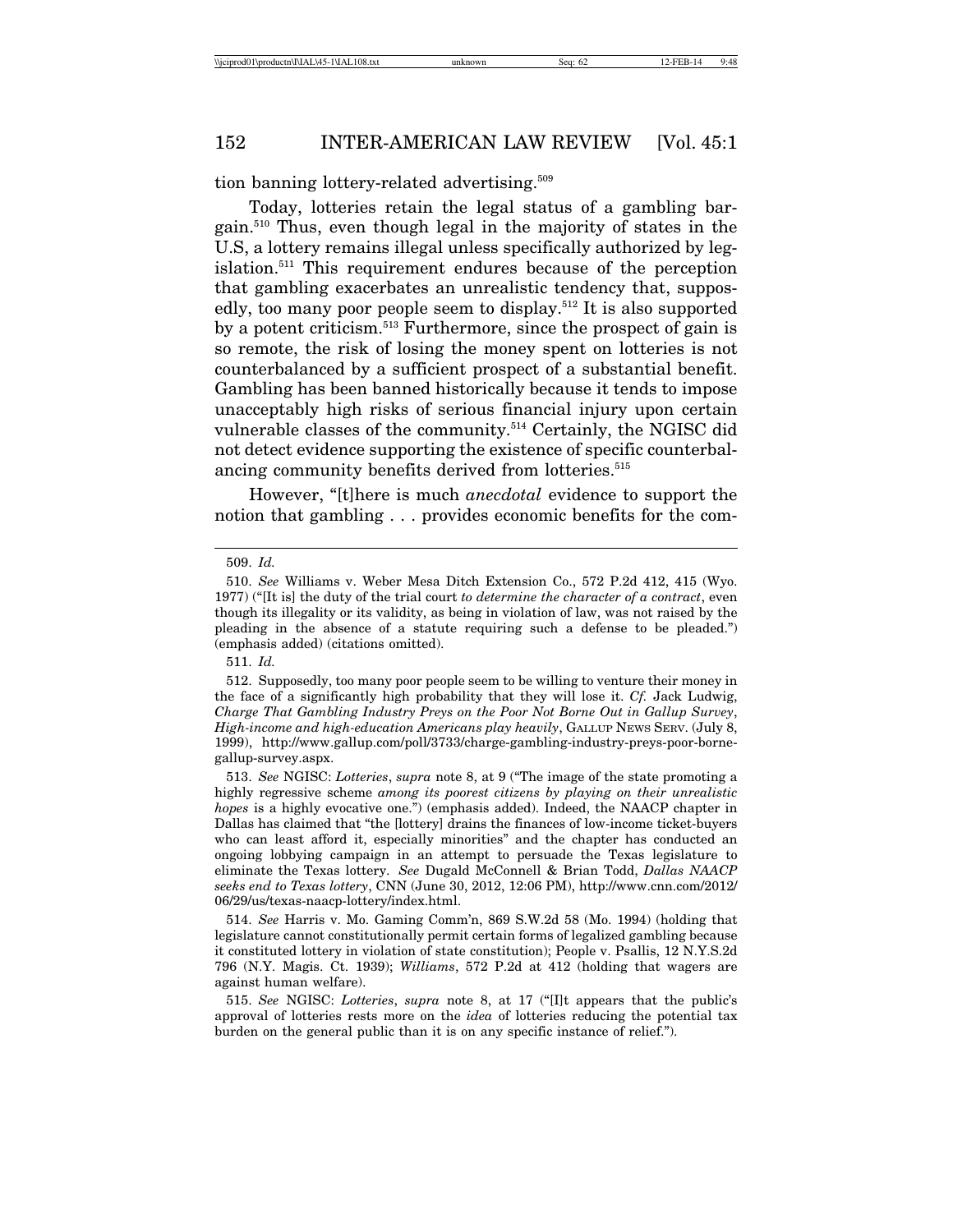munities that allow it."516 This anecdotal evidence has apparently not been confirmed by scientifically evaluated data.<sup>517</sup> Certainly, the modern trend towards more and more extensive state-creation of lotteries has not changed the general societal reprobation towards lotteries.518 This is exemplified by the fact that, in recent years, lotteries have been resoundingly prohibited in many states as a form of gambling.<sup>519</sup> Because of this societal norm of reprobation in the U.S., courts treat laws that legalize lotteries as *exceptions* to the general policy against gambling. As a result, such lottery-enabling laws will continue to be very strictly construed.<sup>520</sup> The unabated strength of the state public policy against gambling demands that statutes and regulations that impact legalized gambling be strictly and narrowly construed.<sup>521</sup> The judiciary's goal is to limit the powers and rights claimed under such legislative authority to the narrowest possible legislative boundaries.

In this regard, statutorily authorized gaming entities are the intended beneficiaries of statutes requiring the fair and equitable dissemination of gambling information to the public.<sup>522</sup> Statutes legalizing gambling have the purpose of authorizing, licensing, and controlling gaming activities in order to stimulate and promote the growth of the particular state's economy.<sup>523</sup> The legislative intent is ultimately to foster and assure that honest wagering takes place, $524$  and to create and maintain the public's confidence in perceiving that such is the case.<sup>525</sup> The overall intention is to

517. *See* HERRMANN, *supra* note 77, at 88.

518. *See* United States v. Edge Broad. Co., 509 U.S. 418 (1993) ("While lotteries have existed in this country since its founding, States have long viewed them as *a hazard to their citizens and to the public interes*t . . . .") (emphasis added).

519. *See* 38 AM. JUR. 2D *Gambling* §§ 5, 10 (2013).

520. *See* 38 AM. JUR. 2D *Gambling* §§ 17, 18 (2013).

521. *See* Citation Bingo, Ltd. v. Otten, 910 P.2d 281, 287 (N.M. 1995) ("[W]hen considering whether the legislature has authorized use of Power Bingo devices, we must, in light of New Mexico's strong public policy against gambling, construe the terms of the Act narrowly."); *see also* Ramesar v. State, 224 A.D.2d 757, 759 (N.Y. App. Div. 1996) (citation omitted) ("Public policy continues to disfavor gambling; thus, the regulations pertaining thereto are to be strictly construed.").

522. Sports Form, Inc. v. Leroy's Horse and Sports Place, 823 P.2d 901 (Nev. 1992). 523. St. Charles Gaming Co. v. Riverboat Gaming Comm'n, 648 So. 2d 1310 (La. 1995).

<sup>516.</sup> *See* HERRMANN, *supra* note 77, at 87 (emphasis added); *see also* Jonah Lehrer*, Cracking the Scratch Lottery Code*, WIRED (Jan. 31, 2011, 12:00 PM), http:// www.wired.com/magazine/2011/01/ff\_lottery/all/1 ("Since 1964, when New Hampshire introduced the first modern state lottery, governments have come to rely on gaming revenue . . . . In some states, the lottery accounts for more than 5 percent of education funding.").

<sup>525.</sup> Moya v. Colo. Ltd. Gaming Control Comm'n, 870 P.2d 620 (Colo. App. 1994).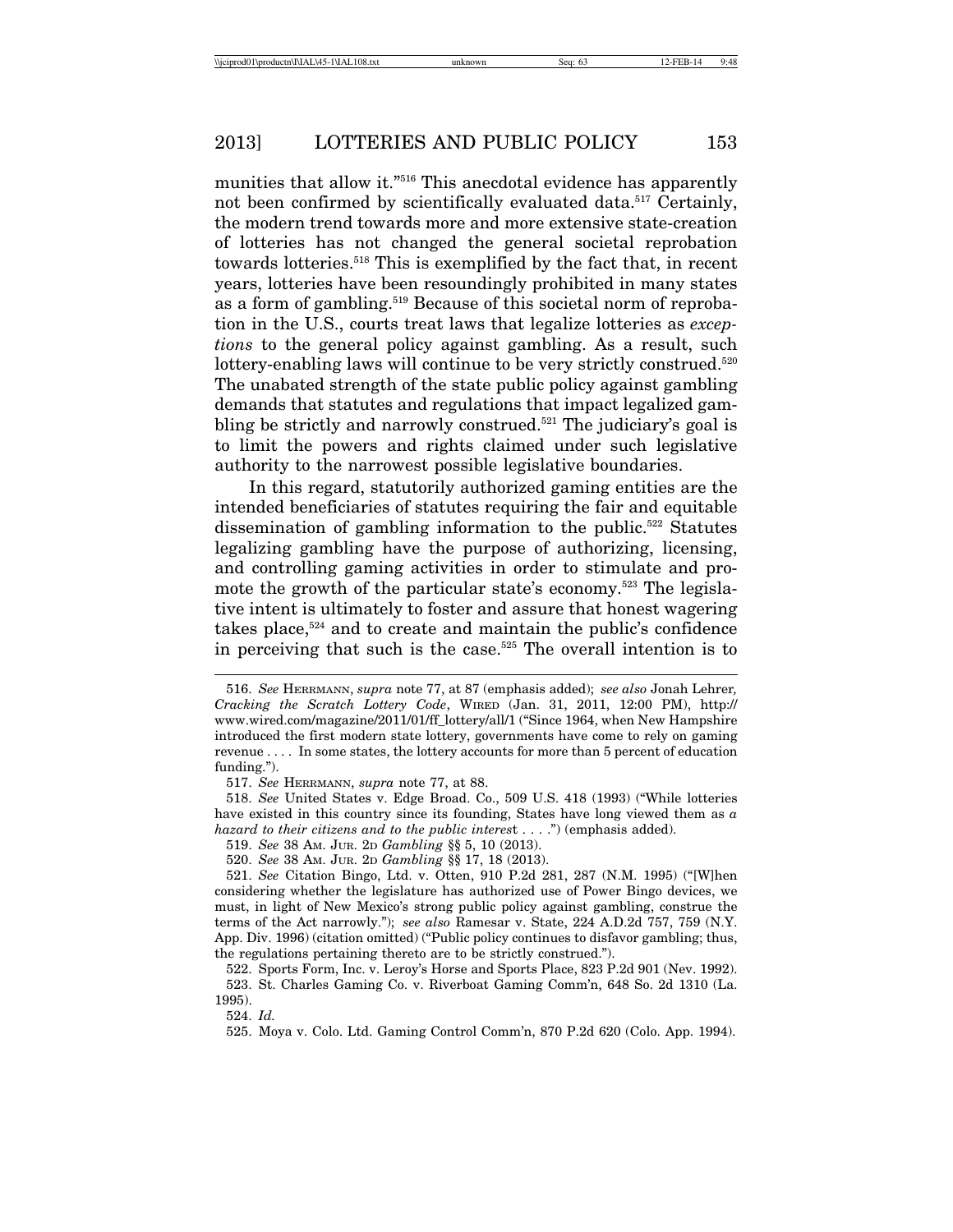strictly regulate all parties involved in gaming operations in order to preserve the integrity and credibility of these operations where states have made them legal to pursue.<sup>526</sup>

#### IX. FEDERAL LAW, PUBLIC POLICY, AND LOTTERIES

The U.S. Constitution includes neither express nor implied provisions relating to lotteries or lottery law. Furthermore, because lottery laws implicate moral fundamentals, it is generally a function of state law.<sup>527</sup> Of course, where constitutional dimensions such as freedom of speech are implicated, substantive, orthodox constitutional law applies.<sup>528</sup> This means that, for example, federal legislative enactments applicable to lottery advertising cannot infringe upon fundamental constitutional rights such as the right to free speech under the U.S. Constitution.<sup>529</sup> Therefore, although lottery advertising regulation falls squarely under federal communications law, constitutional free speech rights cannot be unlawfully infringed upon by such measures.<sup>530</sup>

In this federal law context, the federal judiciary is not legally empowered to favor or disfavor the public policy of any one state over that of any other state.<sup>531</sup> The public policy of each state is equally viable under the U.S. Constitution and the federal judiciary must be disinterested and neutral in its evaluation of the legal impact of lottery advertising upon the right to free speech under the U.S. Constitution.532

# X. THE LEGAL IMPACT OF TAX-SUBSTITUTION GOALS ON LEGISLATIVE CHANGES IN STATE LOTTERY LAWS AND PUBLIC POLICY

The tax-substitution fiscal objectives, which may motivate changes in state-lottery laws, do not necessarily dissolve the pub-

<sup>526.</sup> Mastro v. Ill. Dep't of Revenue, 667 N.E.2d 594 (Ill. App. Ct. 1996).

<sup>527.</sup> *See Rosemary*, 500 S.E.2d at 179 ("The government is imbued with the power to legislate for the protection of the public health, welfare and morals."). Stone v. Mississippi, 101 U.S. 814, 818 (1879) ("[The police power] *extends to all matters affecting* the public health or *the public morals*.") (emphasis added) (citation omitted).

<sup>528.</sup> *See* United States v. Edge Broad. Co., 509 U.S. 418 (1993).

<sup>529.</sup> *Id.*

<sup>530.</sup> *Id.*

<sup>531.</sup> *Id.*

<sup>532.</sup> *See id.* at 434 ("[Congress can enact statutes that] accommodate non-lottery States' interest in discouraging public participation in lotteries, even as they accommodate the countervailing interests of lottery States . . . [w]ithin the bounds of the general protection provided by the Constitution to commercial speech  $\dots$ .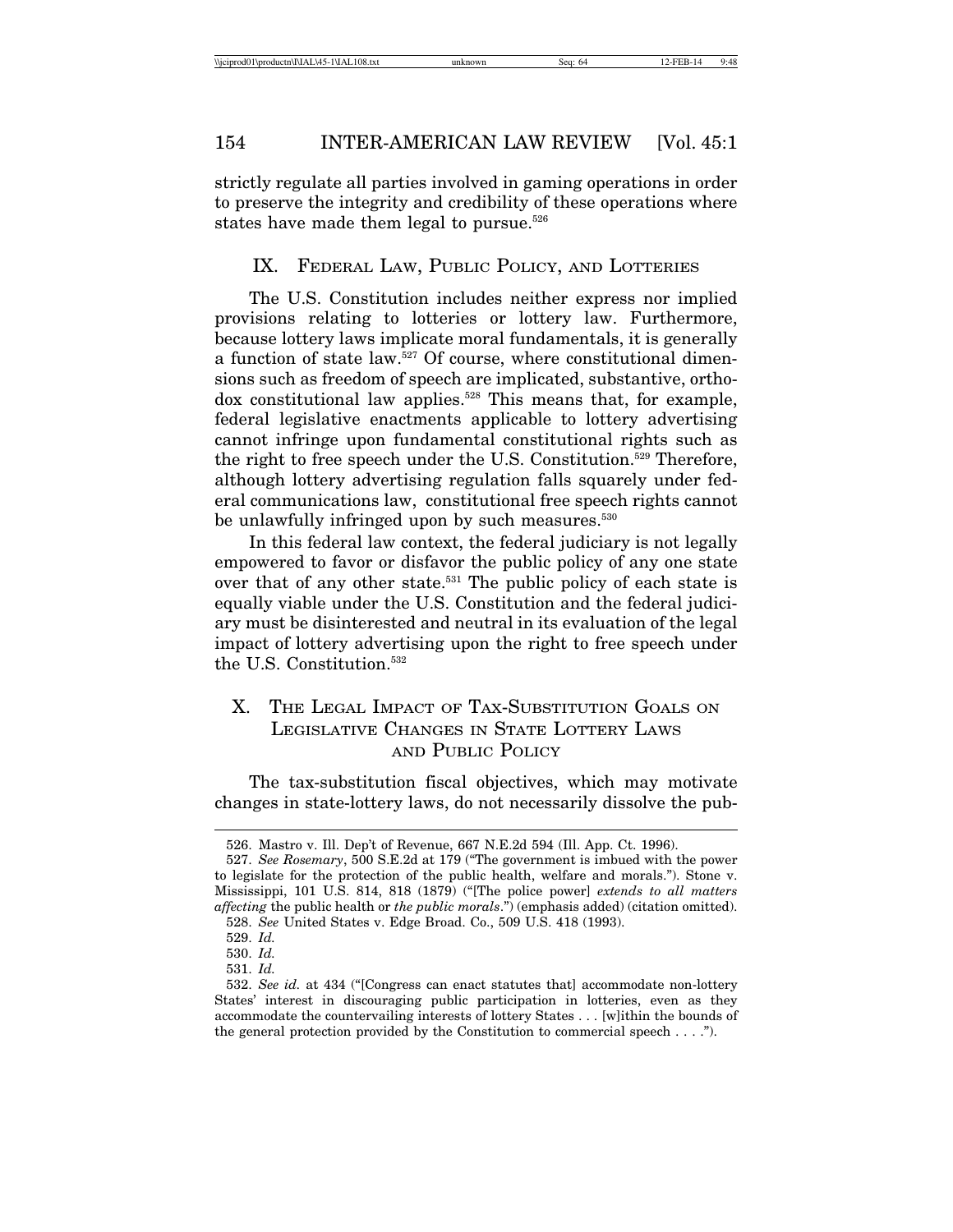lic-policy reprobation of lotteries at all.<sup>533</sup> Therefore, the argument can be made that public policy regarding lotteries has not been fundamentally changed by recent legislative changes in state lottery law.534 In fact, the precision of each state's legislation in turn circumscribes the legal reach of each statutory enactment.535 For example, principles of state sovereignty dictate that state legislatures may enact measures governing the operation of lotteries *only within the particular state*. 536 This is used to create a state monopoly in each one of the individual states that have legalized and regulated lotteries.<sup>537</sup> Restrictions or empowerment are legally valid and tenable in the operation of lotteries in the particular state alone.<sup>538</sup>

First, the fundamental and unanimous individual state motivation for the legalization of lotteries has been the substitution of a *voluntary* tax to take the place of *involuntary taxation*. 539 "Voters want states to spend more, and politicians look at lotteries as a way to get tax money for free."<sup>540</sup> Modern political pressures caused mainly by government financial needs in order to finance its policy goals—have created almost intolerable economic stress.541 Politicians inevitably navigate a passage similar to the mythical passage between Scylla and Charybdis.542 It consists of

537. *See* CLOTFELTER & COOK: SELLING HOPE, *supra* note 9, at 3 ("[F]or the most part [states adhere] to single model for the lottery's operation and financing. In each state the government has . . . made itself the sole provider, and used the profits from the operation as a new source of revenue.").

538. *See* sources cited *supra* note 48.

539. *See* NGISC: *Lotteries*, *supra* note 8, at 2 ("The principal argument in *every* state to promote the adoption of a lottery has focused on its value as a source of "painless" revenue: players *voluntarily* spending their money (as opposed to the general public being taxed) for the benefit of the public good.") (emphasis added); *see also* GOLDWATER, *supra* note 7, at 49 ("The size of the government's rightful claim that is, the total amount it may take in taxes—will be determined by how we define the 'legitimate functions of government.'").

540. *See* NGISC: *Lotteries*, *supra* note 8, at 2 (citation omitted).

542. *See* HAMILTON: MYTHOLOGY, *supra* note 10, at 222 ("[In mythology this was a perilous sea passage between] the whirlpool of implacable Charybdis and the black cavern into which Scylla sucked whole ships."). This is also referred to as being "between a rock and a hard place," or in Barbados in the Caribbean, where it is referred to as being "between the devil and the deep blue sea."

<sup>533.</sup> *See* Ramesar v. State, 224 A.D.2d 757, 759 (N.Y. App. Div. 1996) ("Public policy *continues to disfavor* gambling; thus, the regulations pertaining thereto are to be strictly construed . . ..") (emphasis added) (citations omitted); *see also* Kelly, *supra* note 66.

<sup>534.</sup> *Id.*

<sup>535.</sup> *Id.*

<sup>536.</sup> *See* sources cited *supra* note 48.

<sup>541.</sup> *Id*.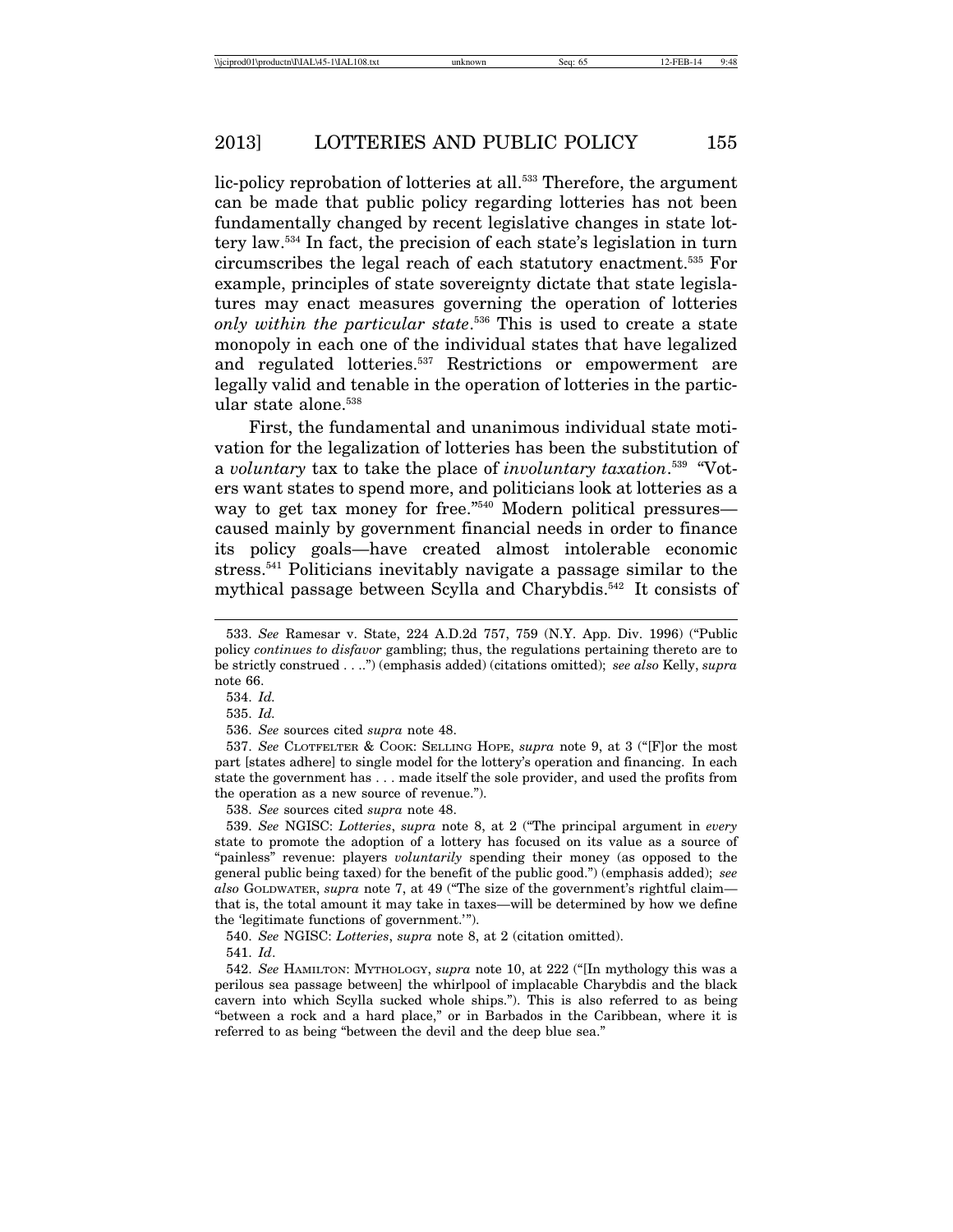political pressures on states to either increase taxation in order to maintain public programs at current levels of funding, or cut them.543 Quite predictably, politicians tend to select the alternative of the "free" mechanism,<sup>544</sup> rather than take the political risks of losing their office that accompany raising taxes.

Moreover, the NGISC's Report on Lotteries refers to an argument by lottery promoters that "because illegal gambling already exists, a state-run lottery is an effective device both for capturing money for public purposes that otherwise would disappear into criminal hands and also for suppressing illegal gambling."545 In this sense, legislative enactments legalizing state-run lotteries represent a *legislative* policy to opt for the lesser of two evils.<sup>546</sup> This may make the embracement of lotteries by the forty or so states that have adopted them a less reprehensible administrative-law policy than it might have appeared to be at first blush.<sup>547</sup> Making lotteries a part of the state's administrative-agency structure rescues this form of gambling from the grasp of local and national criminal elements, and transforms it safely and legally into a segment of the state's executive branch of government.<sup>548</sup> However, state lottery authorities, as administrative agencies of the state that created them, are certainly subject to pertinent provisions of the United States Constitution.549

The scope of the embrace of lotteries by states $550$  implicates issues pertaining to substantive common law public policy.

547. *See* CLOTFELTER, COOK, EDELL & MOORE, *supra* note 62, at 19 ("Owing to its structure and management orientation, the typical state lottery authority has evolved into *a new breed of governmental agency*. Virtually all state lotteries conform to a single basic model. . . . ") (emphasis added).

548. These state administrative agencies do not *expressly* function under the authority of the Government of the United States and are therefore not *expressly* subject to the Federal Administrative Procedure Act. *See* 5 U.S.C. § 551 (West 2011) (defining "agency" to mean each authority of the Government of the United States). However, similar administrative law principles are applied to them. *See* WALTER GELLHORN & CLARK BYSE, ADMINISTRATIVE LAW; CASES AND COMMENTS 11 (2011) ("Administrative law comprises the body of general rules and principles governing administrative agencies . . . . It exists at *all levels of government* – federal, *state and local*. . . .") (emphasis added).

549. *E.g.,* U.S. CONST. amend. XIV*.*

550. *See* CLOTHFELTER, COOK, EDELL & MOORE, *supra* note 62, at 1 ("[Lotteries] are also a worldwide phenomenon: there are 100 countries where lotteries are legal.").

<sup>543.</sup> *See* NGISC: *Lotteries*, *supra* note 8, at 5.

<sup>544.</sup> *Id.* at 2.

<sup>545.</sup> *Id.* at 3.

<sup>546.</sup> *Id*. ("New York's lottery, for example, reports that as a result [of the New York state-run lottery], illegal numbers activities have been eliminated for the most part in most areas of the State with the exception of New York City.") (citations omitted).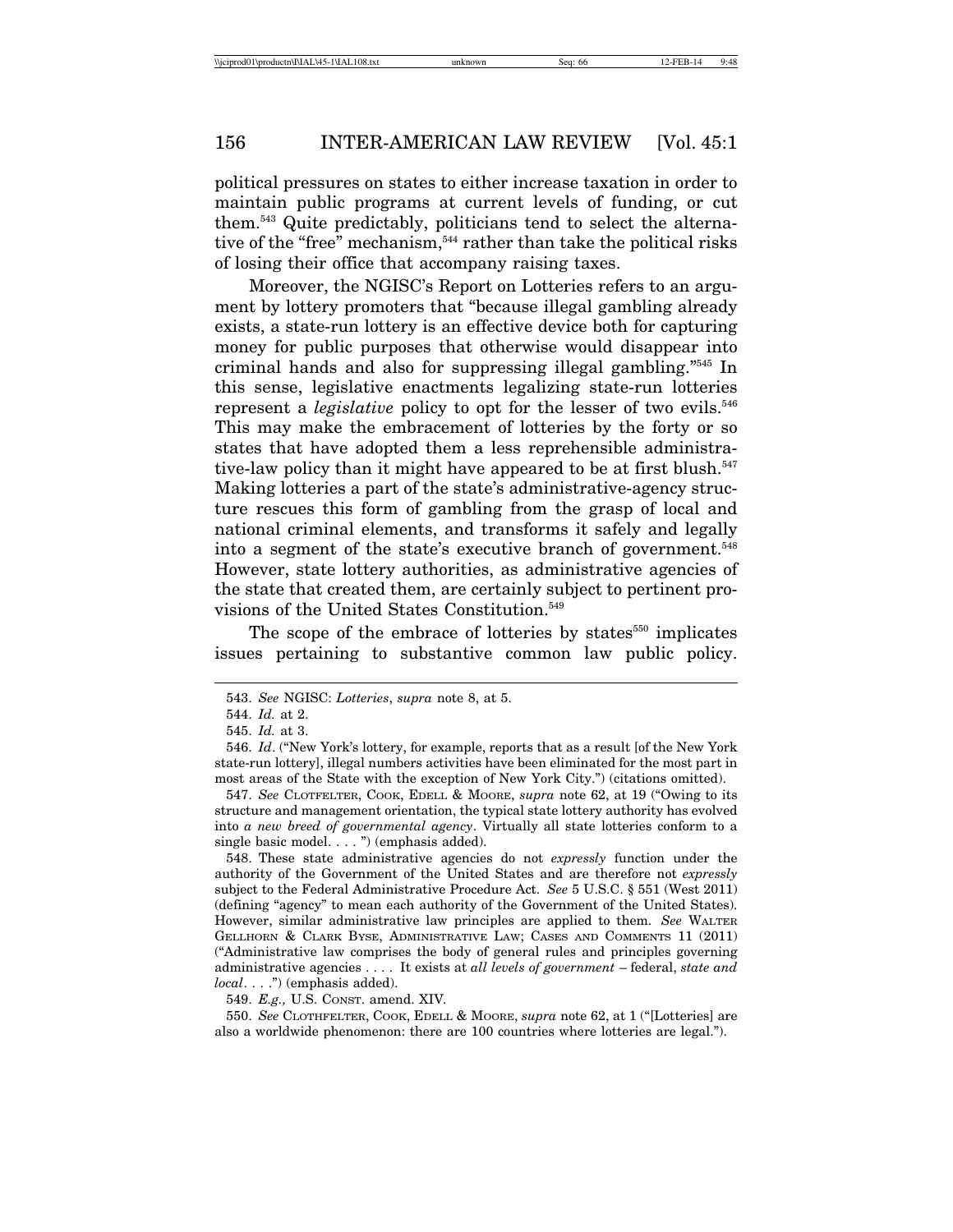Whether, for example, a state's embrace of the *lesser of two evils* transform the evil embraced into a non-evil.<sup>551</sup> Another question is whether "lotteries [are] a more or less harmless form of recreation[?]"552 Yet another would be whether "lottery play is a benign activity[?]"553 Or, whether legislative legalization of lotteries justify "taxing lottery products [no] more heavily than liquor or tobacco. . . ."554 The judiciary's answer seems to be that these questions are beside the point with respect to the analytical application of public policy to cases implicating lotteries.555

Thus, the judiciary has concluded that the lesser of two evils does not at all denote a substantive transformation.556 But the lesser of two evils remains an evil nonetheless.557 Its status of being lesser than a greater evil does not per se transform its fundamentally evil legal status.<sup>558</sup> Inevitably, therefore, the presentday, widespread creation of lottery-operation monopolies by legislatures in a majority of states in the U.S. has not necessarily transformed public policy in any universally substantive way.559 Instead, the present day creation of lotteries by states coexists side-by-side with the prior, fundamental, judicially-enunciated public policy applicable to gambling.560 The widespread embrace of lotteries by state legislatures has not wholly transformed public policy in the judiciary's evaluation.561 Rather, the prior public policy disfavoring gambling in general and lotteries in particular

557. *Id.*

558. *Id.* 559. *Id.*

561. *See id*. (explaining that each legislative enactment must be strictly construed by the judiciary within the common law's analytical framework of public policy).

<sup>551.</sup> *Id.* at 19 ("The lottery is in a sense the state governments' biggest business venture, and *a rather problematic one given widespread ethical and pragmatic concerns about gambling*.") (emphasis added).

<sup>552.</sup> *Id.* at 21.

<sup>553.</sup> *Id*. at 22.

<sup>554.</sup> *Id*.

<sup>555.</sup> *See* Ramesar v. State, 224 A.D.2d 757, 759 (N.Y. App. Div. 1996) ("Gambling in this State in general is prohibited . . . . The Lottery is authorized because it is operated with the specific purpose of raising funds for education . . . . [Nevertheless] [p]ublic policy *continues to disfavor gambling*; thus, the regulations pertaining thereto are to be strictly construed . . . .") (emphasis added) (citations omitted).

<sup>556.</sup> *Id.*

<sup>560.</sup> *See* Citation Bingo, Ltd. v. Otten, 910 P.2d 281, 287 (N.M. 1995) ("[W]e presume that the legislature was aware of existing statutory and *common law* and *did not intend to enact a law inconsistent with existing law* . . . . [W]hen considering whether the legislature has authorized use of Power Bingo devices, we must, in light of New Mexico's *strong public policy against gambling*, construe the terms of the Act narrowly.") (emphasis added) (citations omitted).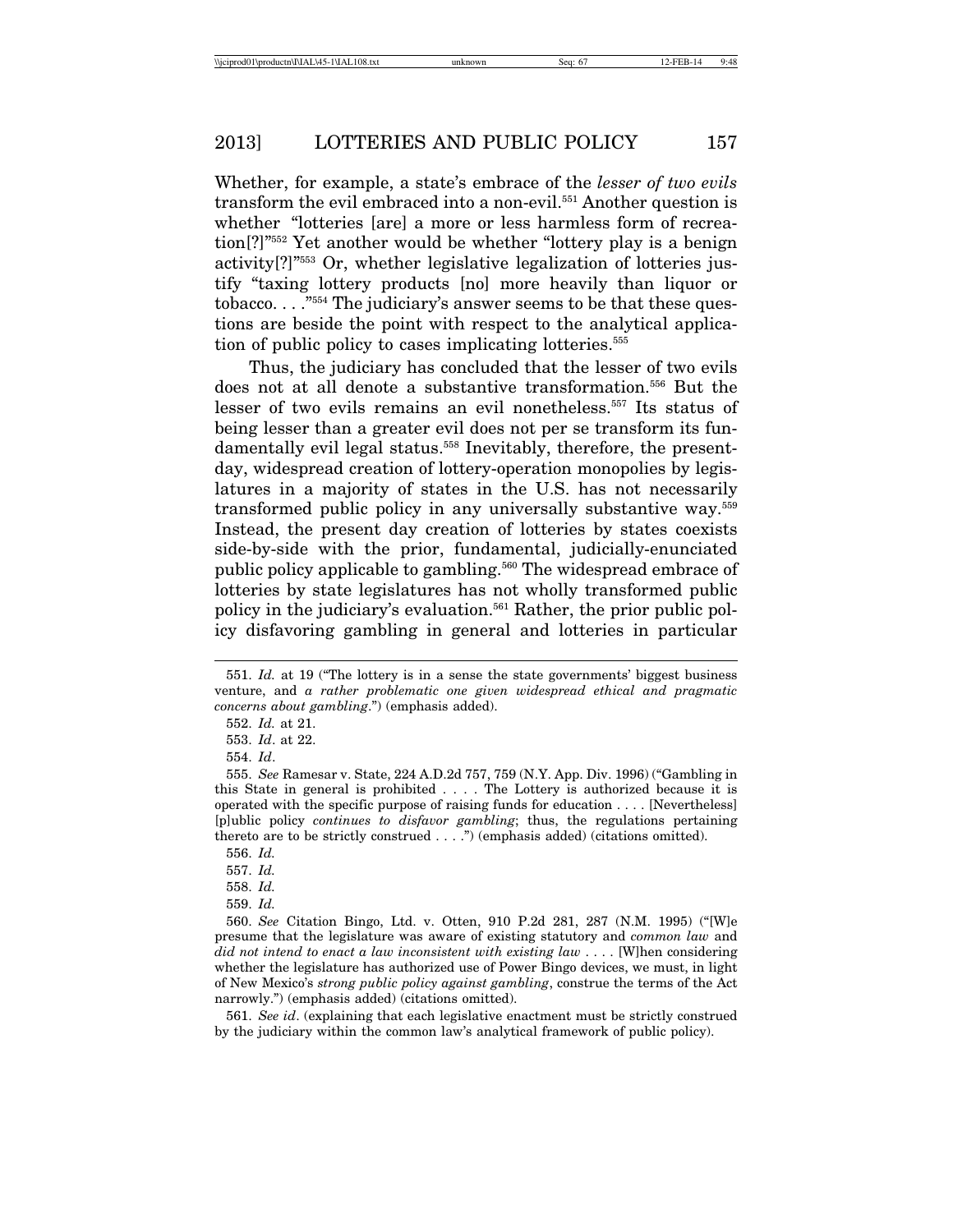remains intact.562 It is an American legal phenomenon that the Commonwealth Caribbean is highly likely to emulate in each deserving case.<sup>563</sup>

## XI. TAX FACTORS IN THE CURRENT AND FUTURE PUBLIC POLICY LANDSCAPE

Condemnation of gambling generally, and of lotteries in particular, has arguably remained the dominant fundamental of public policy in the modern era.<sup>564</sup> Indeed, the opinion of one commentator is that perhaps the NGISC $565$  may have over emphasized state economic needs.<sup>566</sup> Counterbalancing arguments relating to the regressive nature of lotteries may not have been presented with sufficient tenacity.567 Moreover, the potentially unfair use of lotteries as tax-substitutes may have been underemphasized.568 The commentator expressed a number of laments.569 Nevertheless, the commentator did acknowledge that "the Commission asserted that individual states *best knew how to regulate themselves* . . . ."570

This is probably inevitable in light of the Tenth Amendment to the U.S. Constitution.571 Thus, the regulation of *lotteries* remains vested in the Several States,<sup>572</sup> although, some other

565. *See supra* note 8.

570. *Id.* (emphasis added).

571. *See* sources cited *supra* note 378 and accompanying discussion.

<sup>562.</sup> *Id*.

<sup>563.</sup> *See* sources cited *supra* note 37.

<sup>564.</sup> *See* sources cited *supra* note 69; *see also* NIBERT, *supra* note 107, at 114 ("[T]raditional religious condemnation of gambling and lotteries ostensibly was supported by a conservative, Republican-controlled Congress, which, in 1996, created the National Gambling Impact Study Commission . . . to examine the social implications of gambling.").

<sup>566.</sup> *See* NIBERT, *supra* note 107, at 115 ("The Commission submitted a number of recommendations to the President and Congress for consideration but . . . economic exigencies largely eclipsed moral appeals for fairness and justice.").

<sup>567.</sup> *Id.* ("Notably, criticism . . . especially about the regressive nature of lotteries, did not figure prominently in the debates in the . . . U.S.").

<sup>568.</sup> *Id.* ("In the future, it will be particularly important . . . to articulate [the regressive nature of lotteries] if true consideration of the public interest is to be brought into discussions about the future of state lotteries, [and] the entire system of unfair taxation . . . .").

<sup>569.</sup> *Id.* ("[T]he [Commission's] report made no mention of the tumultuous economic and political events of the last quarter century that prompted the emergence of lotteries and other forms of gambling as forms of revenue creation and economic development . . . . [T]he Commission muted its critique by lauding the wonders of gambling as a form of economic development . . . .").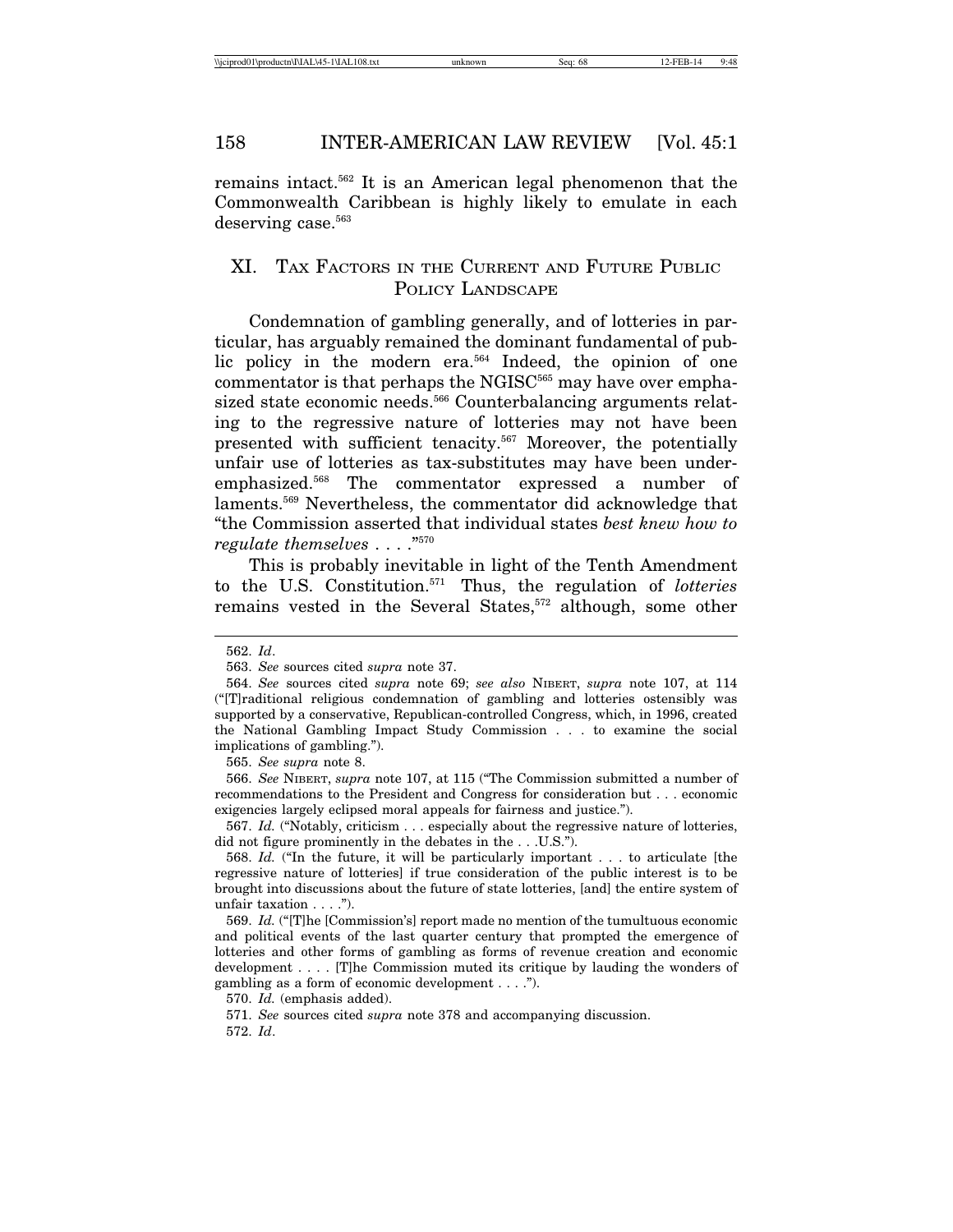forms of gambling may be somewhat different.573 Congress has acknowledged the constitutional power of the Tenth Amendment to the U.S. Constitution in enacting the Indian Gaming Regulatory Act of 1988 (IGRA) "which recognizes tribal sovereignty while giving states a significant role in setting the parameters of *gaming within their borders*."574 This therefore makes competition with state lotteries<sup> $575$ </sup> from Indian gaming an unlikely prospect.<sup> $576$ </sup>

## [i] Future Prospects

The Commission seems to anticipate that the public policy tension<sup> $577$ </sup> in the state law of each of the individual states—that legalized lotteries—will remain unchanged.578 This public policy tension is inevitable because of continuing lottery-legalization by state legislatures on the one hand and the judiciary's continuing reprobation of gambling generally and lotteries in particular.<sup>579</sup> This means that the well-established common law principles categorizing lottery contracts as illegal agreements will remain intact and such agreements will also remain legally null and void.<sup>580</sup>

This also means that each court will continue to leave parties—that are equal participants in the illegality—where it finds them.581 A number of states still have constitutional or statutory provisions prohibiting the promotion or conduct of lotteries or the sale of lottery tickets.<sup>582</sup> In some states, such prohibitions are then

576. *Id.*

- 577. *See supra* notes 84–91, and accompanying discussions.
- 578. *See* NGISC: FINAL REPORT, *supra* note 24, at 3–1.

580. *See* sources cited *supra* note 83.

581. *See* sources cited *supra* note 73; *see also* 17 AM. JUR. 2D *Contracts* § 216 (2013). 582. *See, e.g.*, Cole v. Hughes, 442 S.E.2d 86 (N.C. Ct. App. 1994).

<sup>573.</sup> *E.g.,* Orthodox taxation of Indian gaming would probably swell state tax coffers significantly in addition to lottery-derived revenues, however, with respect to the regulation of Indian gaming. *See* Kathryn R. L. Rand, *Caught in the Middle: How State Politics, State Law, and State Courts Constrain Tribal Influence over Indian Gaming*, 90 MARQ. L. REV. 971 (2007) ("A basic tenet of federal Indian law is that, as sovereign nations, tribes *ordinarily* are not subject to the strictures of state law.") (emphasis added) (citation omitted).

<sup>574.</sup> *Id.* ("Under IGRA, tribes may conduct gaming only in those states that "permit[ ] such gaming for any purpose by any person." As a result, *state law in the first place* dictates the permissible scope of Indian gaming.") (emphasis added) (citation omitted).

<sup>575.</sup> Without state input.

<sup>579.</sup> *See, e.g.*, CLOTFELTER & COOK, SELLING HOPE, *supra* note 9, at 11 ("There exists, in short, an undeniable Jekyll-and-Hyde quality to state lotteries. It arises from our ambivalence toward gambling itself. On the one side is the traditional view of gambling as a vice and the opprobrium directed toward those who overindulge. On the other is the wide acceptance of gambling in moderation as an innocent form of amusement.").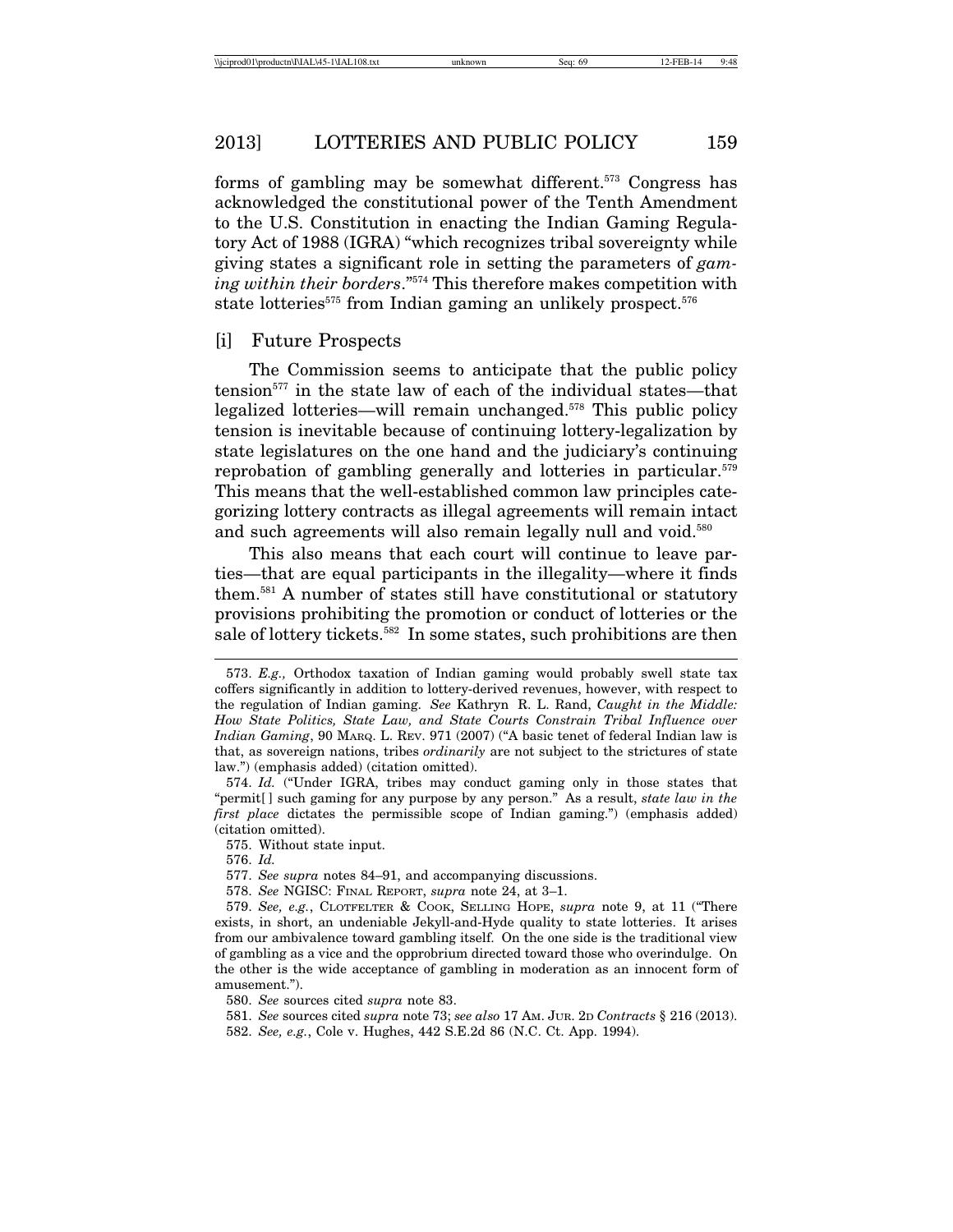subjected to enacted exceptions empowering state monopolies to conduct these otherwise prohibited operations.583 States that have authorized lotteries have done so for specifically identified purposes, such as charitable, educational, or religious purposes.584 Now, the widespread legalization of lotteries throughout the U.S. has created other tensions between lottery states, where lotteries are lawful and non-lottery states where lotteries remain prohibited.585

One example of these other tensions is a recent practice that has developed when large prizes are offered by lottery-jackpots in various lottery-states.<sup>586</sup> This practice may consist of agreements between friends, relatives, or co-workers to pool resources and purchase lottery tickets subject to terms that winnings will be distributed among them.587 The validity and legality of such agreements have been subjected to legal challenge and courts that have decided such cases have reached differing conclusions.<sup>588</sup>

One group of courts has refused to enforce such agreements if *made* in a non-lottery state—on the ground that such agreements violate the public policy of the state where the parties to the joint venture reside.<sup>589</sup> The fact that playing the lottery in

<sup>583.</sup> The existence and legality of the dichotomy of lottery and non-lottery states is acknowledged by the U.S. Supreme Court in interpreting and applying federal statutory enactments in light of fundamental rights mandated by the U.S. Constitution. *See, e.g.*, U.S. v. Edge Broadcasting Co., 509 U.S. 418, 428 (1993) ("Instead of favoring either the lottery or the nonlottery State, Congress opted to *support the anti-gambling policy of a State* like North Carolina by forbidding stations in such a State from airing lottery advertising. At the same time it sought *not to unduly interfere with the policy of a lottery sponsoring State* such as Virginia.") (emphasis added).

<sup>584. 38</sup> AM. JUR. 2D *Gambling* §§ 57–60 (2013).

<sup>585.</sup> *See, e.g.*, *Edge Broadcasting Co.*, 509 U.S. at 433-34 (upholding against constitutional attack the federal anti-lottery statute which prohibits broadcasting of lottery advertising by licensee licenses in state which does not allow lotteries even though licensee licenses in state which does allow lotteries may so broadcast); FCC v. ABC, 347 U.S. 284 (1954).

<sup>586.</sup> *See, e.g.*, Pearsall v. Alexander, 572 A.2d 113, 118 (D.C. Cir. 1990) ("News accounts and personal observations reveal that it is common practice for friends, relatives, and coworkers to pool their resources and purchase large blocks of tickets on those occasions when various state lotteries present exceptionally large prizes."); *see also Cole*, 442 S.E.2d at 86; Talley v. Mathis, 453 S.E.2d 704 (Ga. 1995). These agreements to jointly participate in particular lotteries and share the winnings may be informal and oral.

<sup>587.</sup> *Pearsall*, 572 A.2d at 113, 118.

<sup>589.</sup> *See* Hughes v. Cole, 465 S.E.2d 820 (Va. 1996) (holding void—since it was violative of North Carolina anti-gaming laws—joint venture agreement entered into in North Carolina by North Carolina residents in spite of the legality of gambling on the lottery in Virginia).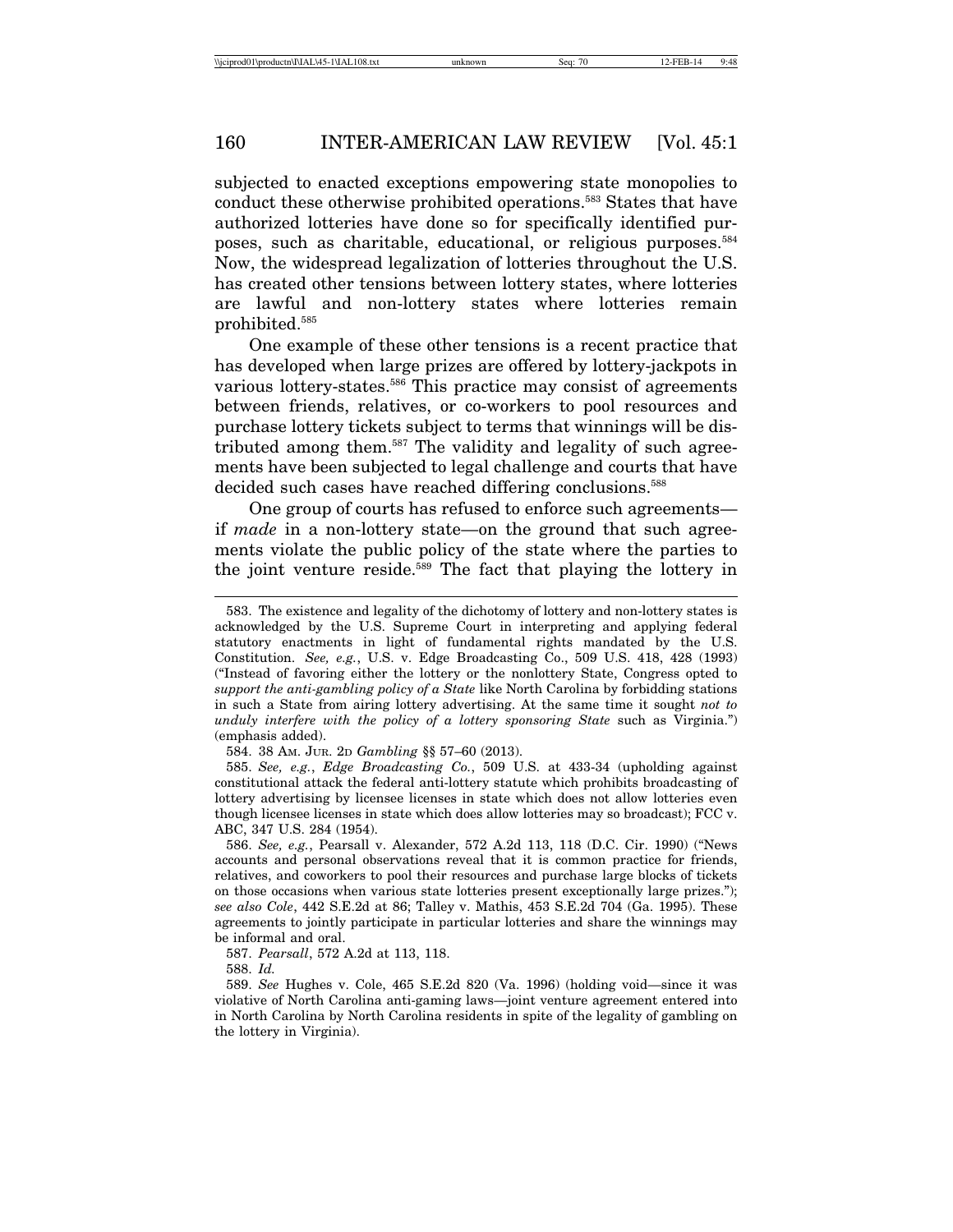issue is lawful in the state where the *purchase* was made has not necessarily saved the agreement from legal nullification.<sup>590</sup>

### [ii] Courts that Refuse Enforcement

For example, in *Cole v. Hughes*, <sup>591</sup> the Court of Appeals of North Carolina declined to exercise in rem jurisdiction over the lottery ticket in issue.<sup>592</sup> This made sense because common law courts will not reach decisions that the court itself is legally incapable of enforcing.593 Similarly, the Court of Appeals of North Carolina ruled that it was legally precluded from enforcing any in rem adjudication over legal or equitable title to the lottery ticket because the ticket was located outside the jurisdiction of the North Carolina courts in Virginia.<sup>594</sup> Unavoidably, therefore, a decision by the Court of Appeals of North Carolina declaring ownership of the ticket would be nullified if the Virginia courts disagreed with the North Carolina court's decision.595

The counterclaim by the defendants sought adjudication of "the rights of the parties under the alleged joint venture agreement."596 The Court of Appeals of North Carolina clearly had jurisdiction over *this issue* for the following reasons. First, at the time of the litigation "all parties to the agreement [were] North Carolina residents, and they entered into the venture in North Carolina."597 The Court therefore applied North Carolina public policy to the joint venture at issue and declared it "illegal."598

This determination invoked North Carolina's anti-gambling and anti-lottery public policies.<sup>599</sup> The Court made it clear in no uncertain terms that "North Carolina public policy is against gambling and lotteries."600 Inevitably, therefore, the Court of Appeals of North Carolina affirmed the trial court's dismiss of the defendants' counterclaim "because it sought to enforce a contract or joint

<sup>590.</sup> *Id.*

<sup>591. 442</sup> S.E.2d at 86.

<sup>592.</sup> *Id*. at 89 ("It is indisputable that [the lottery ticket in issue] had been presented to the lottery authorities in Virginia, and that it is there now.").

<sup>593.</sup> *Id*. ("We do not have the jurisdiction to assert, or the power to enforce . . . a decision [of the North Carolina courts] in Virginia.").

<sup>594.</sup> *Id*. at 88 ("In rem jurisdiction may not be invoked over property located outside this state.") (citations omitted).

<sup>595.</sup> *Id.*

<sup>596.</sup> *Cole*, 442 S.E.2d at 89.

<sup>597.</sup> *Id*.

<sup>598.</sup> *Id*.

<sup>599.</sup> *Id.*

<sup>600.</sup> *Id.* (citations omitted).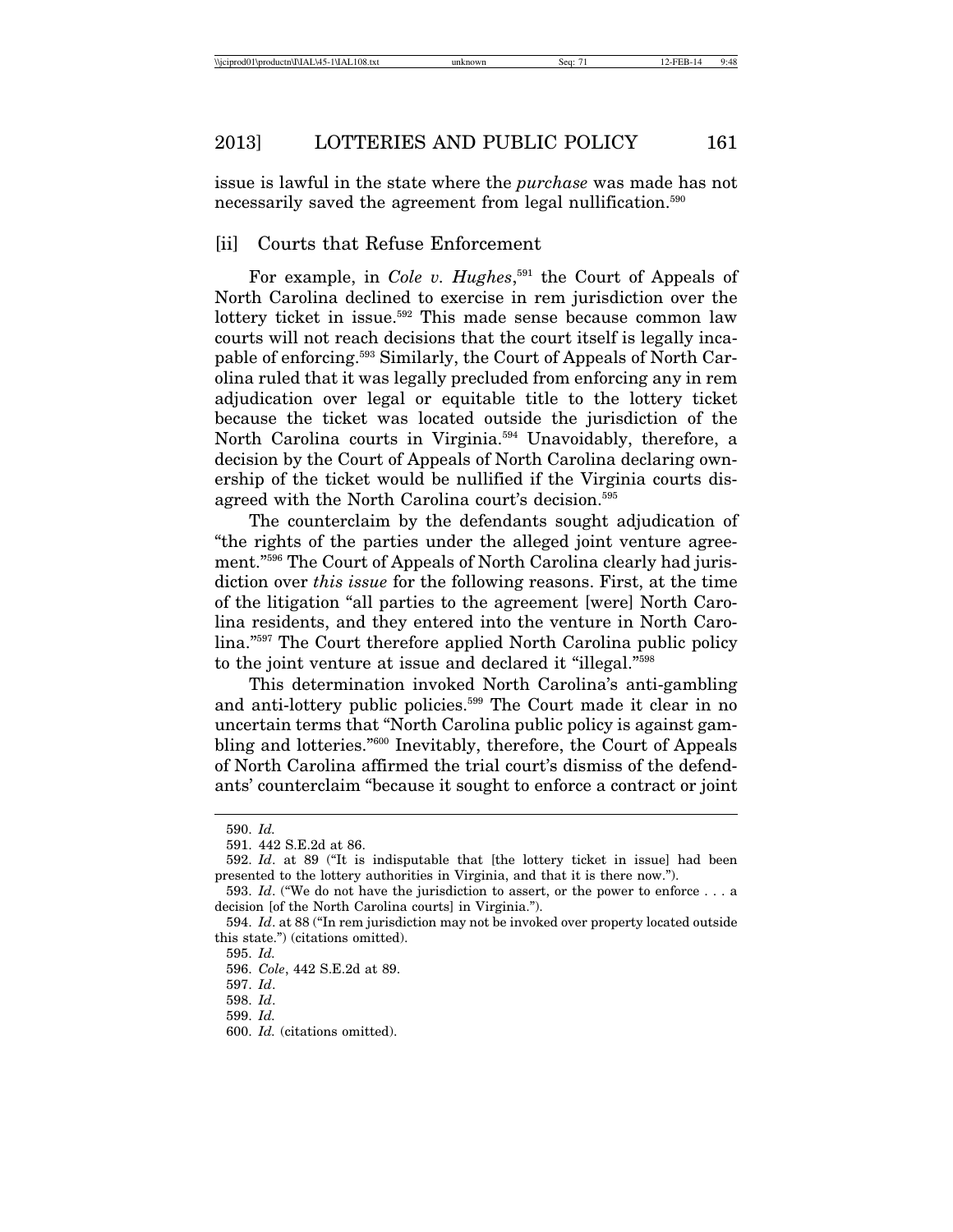venture which is illegal and against the public policy of North Carolina."601

After staying its resolution until final adjudication in North Carolina was complete, $602$  the Virginia courts dealt with the agreement in controversy that was made in North Carolina and nullified it.603 In final resolution of the case, the Virginia Supreme Court affirmed both the primary decision of the Virginia trial court,  $604$  as well as the trial court's alternative ground for nullifying the agreement made in North Carolina.<sup>605</sup>

## [iii] Courts that Permit Enforcement in Judicially Tolerable Circumstances

The shroud of uncertainty as to whether courts will enforce agreements relating to 'pooling" funds to buy lottery tickets and share in the winnings, if any, makes such agreements perilous. Court-refusal on public policy grounds to enforce such agreements in spite of the fact that such lottery tickets are purchased in the context of a state-promoted lottery is problematic. In fact, the courts in some states have permitted enforcement of similar agreements between comparable parties, reasoning that the parties to such agreements are really not engaged in gambling between or among each other.<sup>606</sup> Because it is lawful to purchase

605. *Id.* ("Alternatively, the trial court ruled that if North Carolina law did not apply, the agreement was void and unenforceable under Virginia law.") This was the case because any modification of Virginia gambling law by the Virginia legislature was precisely circumscribed in the modifying legislation and did not include the legalization of agreements such as the one entered into by the pertinent parties embroiled in the case before the Virginia courts.

606. *See* Talley v. Mathis, 453 D.E.2d 704, 704 (Ga. 1995); *see also* Kaszuba v. Zientara, 506 N.E.2d 1 (Ind. 1987) (upholding as lawful an agreement between two Indiana residents that one would travel to Illinois and, using money given him by the other, would purchase lottery tickets for the latter; although participating in a lottery in Indiana would be unlawful under both statutory and constitutional provisions, the majority of the court found nothing unlawful or violative of public policy in one person agreeing to purchase tickets for another in Illinois, where lottery was legal; the case is

<sup>601.</sup> *Cole*, 442 S.E.2d at 89.

<sup>602.</sup> Hughes v. Cole, 465 S.E.2d 820, 825 (Va. 1996) ("In the meantime, the [Virginia] trial court had stayed proceedings in the Virginia case pending the outcome of the North Carolina litigation.").

<sup>603.</sup> *Id.*

<sup>604.</sup> *Id.* at 835 (discussing Virginia trial court's ruling that "under Virginia's choice of law doctrine, the law of the place of making governs the determination of a contract's validity, [and] that "the law of North Carolina shall govern the validity of the agreement and the obligation between the parties . . . ." and holding that, because, the "North Carolina courts having decided that the agreement is illegal and against the public policy of North Carolina [it] is accordingly void and unenforceable in [North Carolina and] there exists no agreement which may be enforced in Virginia").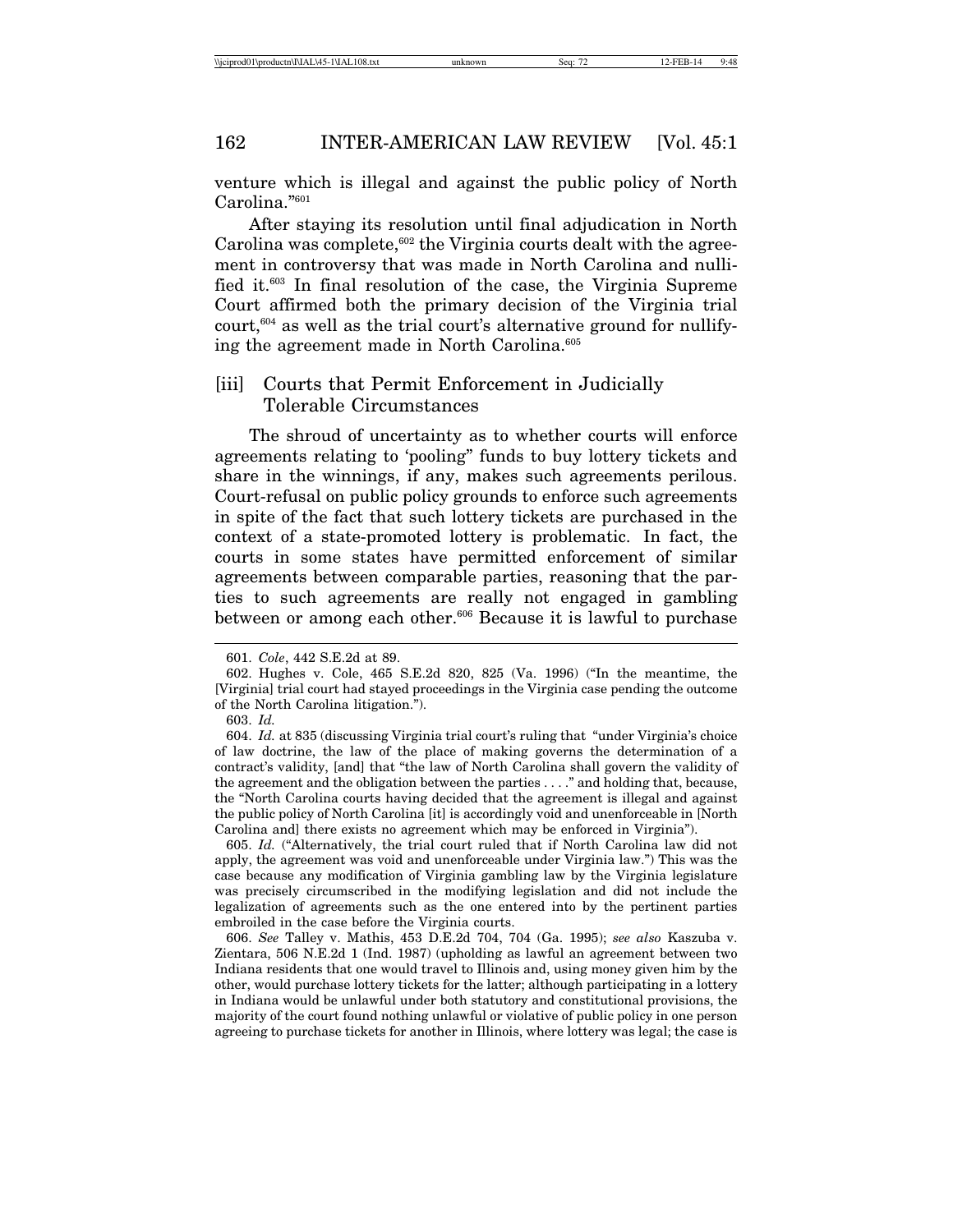lottery tickets *in* the state where the lottery tickets are sold, the courts in some states have concluded that no public policy of the state in which the joint venturers reside is substantively violated.607 Instead, such courts have been persuaded that the parties are merely agreeing to participate jointly in a specific enterprise that is legal in the state where performance is to be consummated under the agreement.<sup>608</sup>

607. *See, e.g.*, *Castilleja*, 414 S.W.2d at 426 (focusing on legality in the state of *performance* of the agreement rather than focusing *exclusively* on the state where the agreement may have been *made*).

608. *See id.*

obviously different; refusal to sanction such an agreement would, as the court put it, "reward people who convert the property of others to their own use," since the defendant had merely agreed to use the plaintiff's money to purchase a lawful item for the plaintiff, and then refused to give the item to him); Miller v. Radikopf, 228 N.W.2d 386 (Mich. 1975) (where plaintiff alleged that he and defendant had agreed to sell Irish Sweepstakes tickets in Michigan, which was illegal, and for which they were given two free tickets for every twenty they sold, with the understanding that they would share the prize if one of the free tickets won; when it did, defendant refused to split the prize and plaintiff sued; the court enforced the agreement, stating the issue to be whether public policy would be offended by enforcing an agreement to share money legally paid to the holder of a ticket legally possessed; the court noted that while it was illegal for the parties to sell sweepstakes tickets, it was not illegal under Irish law to pay the proceeds to the holders of tickets or illegal under Michigan law to be paid the proceeds voluntarily, though no action to compel payment could be brought; that being so, an agreement to share amounts so paid would not violate public policy either; this, of course, ignores the fact that the manner of the ticket's acquisition depend on illegality though the court pointed out that it need not have done so; the court also noted that to hold otherwise would reward "promissory default;" it buttressed its view on the position of some courts permitting enforcement, though gambling is illegal where the action is brought, of a gambling debt incurred where gambling is legal; the analogy is at best imperfect, since the "debt" involved in the instant case was incurred in Michigan where gambling was illegal; it is worth noting too that Michigan, as pointed out by the dissenting opinion, sponsors a state run lottery, suggesting that the public policy against lotteries may not be as strong as in such jurisdiction as North Carolina where lotteries remain prohibited); Pineiro v. Nieves, 259 A.2d 920 (N.J. App. Div. 1969) (by statute, permitting New Jersey residents to possess lottery tickets lawfully bought in lottery states, noting also that New Jersey had recently adopted lottery legislation, and holding that public policy was not offended by agreement to share proceeds of lottery ticket); Castilleja v. Camero, 414 S.W.2d 424 (Tex. 1967) (Texas residents, allegedly agreed that one would go to Mexico and purchase Mexican lottery tickets, and that they would split the winnings, which were to be collected in Mexico; the court ruled that the contract was a Mexican contract, valid there, and that no Texas public policy was violated; distinguishing an earlier decision where the parties had illegally purchased a Honduran lottery ticket in Texas; the money in the instant case was located in a Mexican bank, having been paid in Mexico to the defendant, and the court viewed the transaction as simply one to enforce a right that arose extra-territorially; the dissent argued that the agreement being enforced was not a Mexico agreement at all, but a Texas bargain performable wholly in Texas, to split the proceeds of a lottery, and therefore unenforceable in Texas).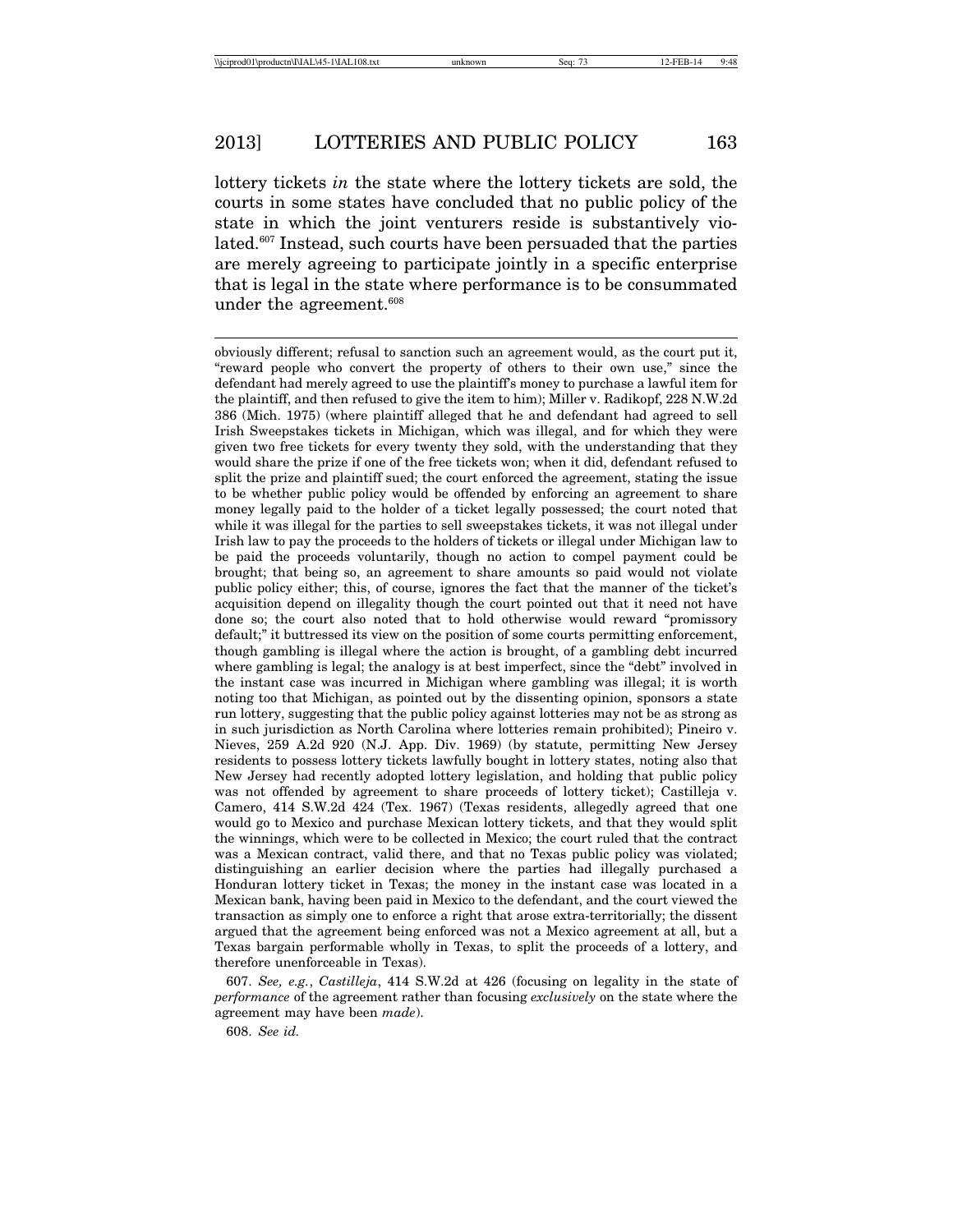#### 164 INTER-AMERICAN LAW REVIEW [Vol. 45:1

Motivating theses courts is the concern that permitting holders of winning tickets to renege on their agreements in such instances should not be overlooked or ignored because it is unscrupulous conduct.609 Arguably, unscrupulous conduct is immoral and merits attention and evaluation by the judiciary.<sup>610</sup> In these circumstances, allowing unscrupulous actors to escape enforcement of an agreement into which all parties freely entered is itself a public policy concern.611 The question thus becomes whether the failure to enforce these agreements confers any public policy benefit on the non-enforcing state.<sup>612</sup>

Depending upon the facts and circumstances presented to courts, these agreements may be characterized as a joint venture613 to participate in and divide the *profits* from lottery ticket purchases.614 Arguably, an agreement to divide the proceeds aris-

613. The term "joint venture" is used here to refer to an informal partnership agreement.

614. *See Pearsall*, 572 A.2d at 117 (affirming lower court's holding that oral agreement existed between two friends to share equally in the proceeds from a winning District of Columbia lottery ticket based on their conduct on the evening that the ticket was purchased); *see also* Fitchie v. Yurko, 570 N.E.2d 892 (Ill. App. Ct. 1991) (affirming lower court's finding of an informal partnership agreement between the claimants and the ticket holder to entitle them to an equal share in the winnings); Pando v. Fernandez, 499 N.Y.S. 2d 950 (N.Y. App. Div. 1986) (reversing lower court's grant of summary judgment for the recipient of the proceeds from a winning stateoperated lottery ticket on the ground of the impossibility of the proof of a condition precedent, saintly intervention, where one version of the terms of an oral partnership agreement advanced by the minor could be proven in a court of law); Yates v. Tisdale, 3 Edw. Ch. 71 (N.Y. Ch. 1838) (holding that there was sufficient evidence presented of a clear, positive, and unconditional agreement to sell a share of the lottery ticket, and that the purchaser was entitled to the same share of the prize); Hamilton v. Long, 588 N.E.2d 942, 943 (Ohio Ct. App. 1990) (affirming lower court's finding of an enforceable oral contract between the recipient of the value of an automobile won during her appearance on a "Cash Explosion" television show and two employees who had purchased the "entry" lottery ticket which entitled the holder to appear on the show); King v. Thomas, 566 N.E.2d 173 (Ohio 1991) (affirming without opinion lower court's conclusion that the parties had agreed to jointly purchase and share equally in the proceeds from both Super Lotto and kicker lottery tickets); Johnson v. Spence, 730 N.Y.S.2d 334 (N.Y. App. Div. 2001) (holding that live-in girlfriend stated cause of action for breach of oral argument by alleging that she and her partner had agreed to purchase lottery tickets jointly and to share proceeds of any winning lottery ticket); Johnson v. Johnson, 594 N.Y.S.2d 259 (N.Y. App. Div. 1993) (holding that signed and witnessed agreement clearly established intent of parties to share joint ownership of proceeds from winning lottery ticket and agreement was supported by consideration, that is, forbearance and mutual promises made by parties to surrender their respective rights to claim entire prize as their own due to lottery's "sole claimant" rule, and their agreement to share equally the related tax liabilities); Stepp v.

<sup>609.</sup> *Id.*

<sup>610.</sup> *Id.*

<sup>611.</sup> *Id.*

<sup>612.</sup> *See* Pearsall v. Alexander, 572 A.2d 113, 116–17 (D.C. Cir. 1990).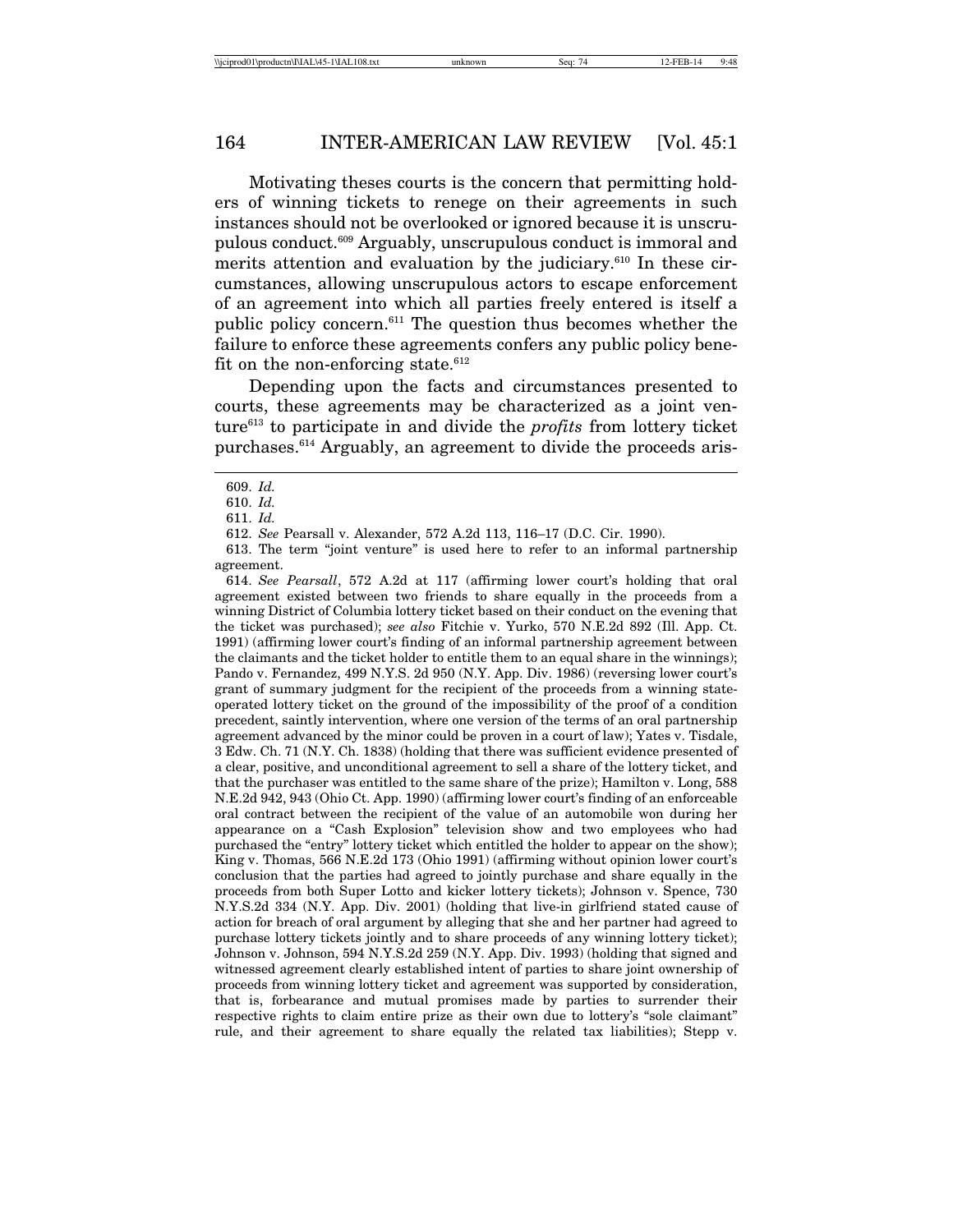ing from the legal purchase of a lottery ticket creates an enforceable oral $615$  contract, as many courts have held.<sup>616</sup> For example, where there is sufficient evidence proving the existence of an enforceable contract to divide lottery winnings, a court may validly affirm a motion for summary judgment in favor of parties who alleged and proved such a contract.<sup>617</sup> Moreover, courts are free to conclude that pooling resources to purchase lottery tickets legally in a lottery state presumes the existence of an agreement to distribute the proceeds from a winning, legal lottery ticket between such parties.<sup>618</sup>

A Georgia Supreme Court case, *Talley v. Mathis*, 619 is helpful in this regard. In *Talley*, two Georgia residents agreed that the defendant's daughter, who lived in Kentucky, would buy lottery tickets for the two Georgia residents with money provided by each

615. In circumstances where parties choose instead to put their agreement in writing, such agreements arguably qualify as enforceable written contracts as well. 616. *See* cases discussed in note 614.

617. *See, e.g.*, Maffea v. Ippolito, 247 A.D.2d 366, 367 (N.Y. App. Div. 1998) (holding enforceable alleged oral agreement made at informal family gathering to share grand prize in state lottery if either party won despite absence of evidence that party who eventually did win lottery assented to agreement at time of gathering or any time subsequent thereto); Meyer v. Hawkinson, 626 N.W.2d 262, 270 (N.D. 2001) (holding that couple who won Canadian lottery did not convert the property of former friends who alleged they had contract with winters to share in lottery proceeds, where parties did not pool their money to purchase winning lottery ticket jointly, but allegedly exchanged promises to share any winnings from their individually owned lottery tickets).

618. *See* Cahn v. Kensler, 34 F. 472, 473 (C.C.W.D. Mo. 1888) (holding that a joint purchase of two lottery tickets with funds equally contributed by both parties was determinative of the claimant's recovery of a one-half share of the proceeds delivered by the lottery company to the recipient, thus arguably presuming that an agreement to equally divide the winnings was formed under such circumstances); *see also* Lomberk v. Lenox, 1989 WL 817148 (Pa. Com. Pl. 1989) (holding that in any situation where the purchaser of lottery tickets is given a sum of money by another, and several tickets are purchased with both of the parties' money, the proceeds from any winning ticket must be divided in the same proportion as the contribution by each party to the total amount spent on the tickets by the purchaser on that date, unless there is an express contract or agreement that all winnings are to be retained by the purchaser). 619. 453 S.E.2d 704 (Ga. 1995).

Freeman, 694 N.E.2d 510, 514 (Ohio Ct. App. 1997) (holding that an informal group in which coworkers pooled their resources to purchase lottery tickets when jackpot reached \$8 million had entered implied contract that member would not be dropped from group unless he expressed intent to leave group to organizer or organizer dropped him from group for failure to pay, which was breached when organizer unilaterally dropped coworker from group after they had unrelated personal dispute); Domingo v. Mitchell, 257 S.W.3d 34 (Tex. Ct. App. 2008) (holding that coworker's agreement to advance another coworker's share of a group payment for lottery tickets, and the coworker's agreement to reimburse her, was an exchange of promises that was sufficient for consideration to create a binding contract).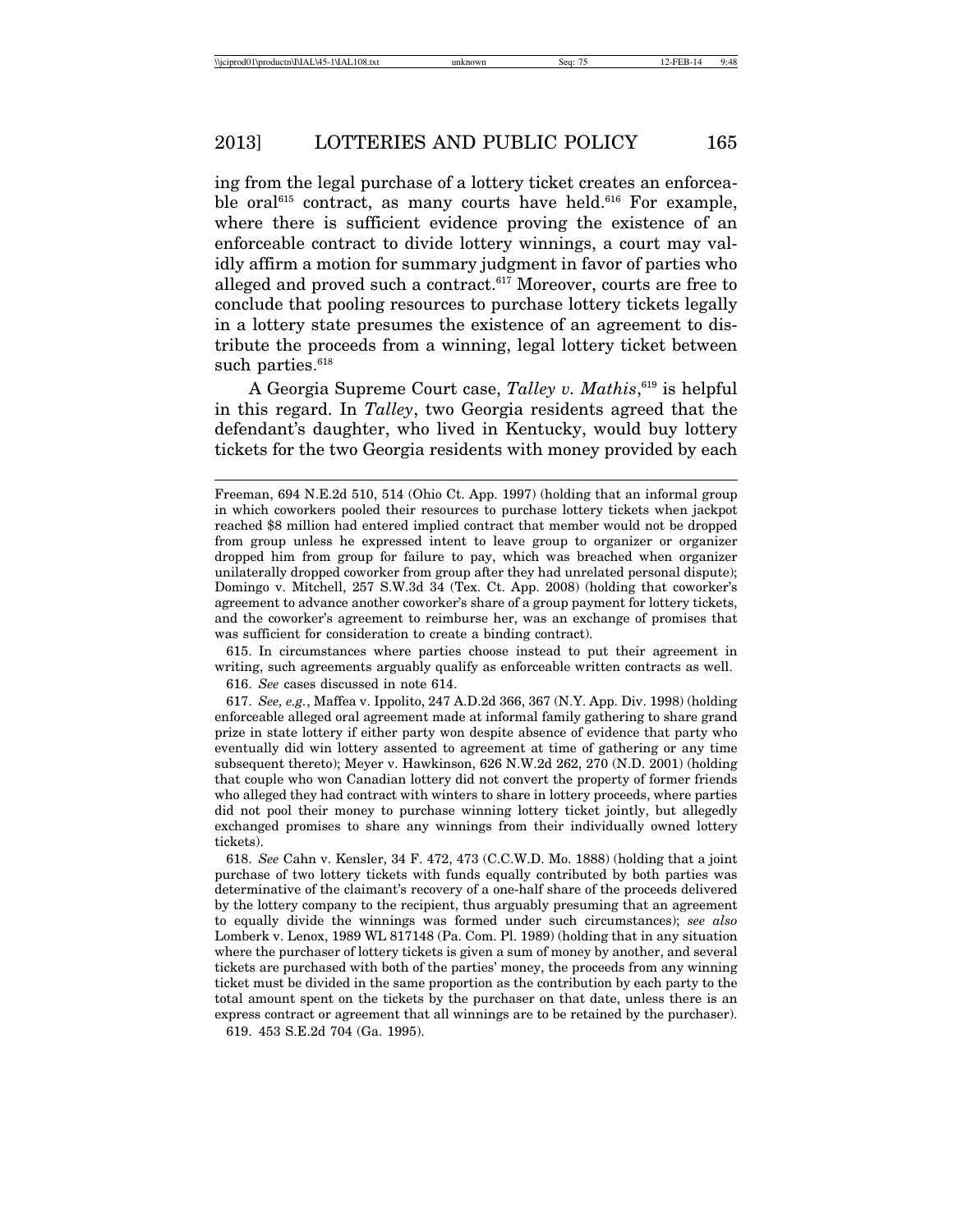## 166 INTER-AMERICAN LAW REVIEW [Vol. 45:1

of them.620 When a ticket the defendant's daughter purchased won a six million dollar prize in the Kentucky lottery, the defendant told the plaintiff that the ticket belonged to his daughter and others, not to the plaintiff.621 Plaintiff filed suit against the other Georgia resident, the Georgia resident's daughter, and others.<sup>622</sup>

The superior court held that the agreement between the parties violated Georgia's public policy and granted the defendants' motion to dismiss.623 Although the decision was affirmed on appeal, $624$  the Georgia Supreme Court ultimately reversed. $625$ 

Concluding that a contract to purchase the winning ticket was validly made in Kentucky, the court enforced the agreement at issue.626 The court declared that a contract was made between the actual purchaser on the one hand and the State of Kentucky on the other.627 Moreover, the court ruled that the contract was perfectly legal in Kentucky<sup>628</sup> because such contracts were perfectly legal for persons to enter into in the State of Kentucky.<sup>629</sup>

In its analysis, the court first quoted the Georgia anti-gambling statute, which made gambling agreements void.<sup>630</sup> However, the court noted that the parties' bargain did not involve a situation where one of the parties had to lose—a hallmark of gambling agreements.631 The only gambling contract that conceivably existed, the court concluded, was between the state of Kentucky and the holder of the winning ticket.<sup>632</sup> Because the state of Ken-

<sup>620.</sup> *Id*. at 705–706.

<sup>621.</sup> *Id.*

<sup>622.</sup> *Id*.

<sup>623.</sup> *See* Talley v. Mathis, 441 S.E.2d 854, 855 (Ga. Ct. App. 1994), *vacated*, 457 S.E.2d 715 (Ga. App. Ct. 1995). Since the agreement in controversy was allegedly made in 1991 and the pertinent lottery tickets were purchased in March 1992, the court of appeals rebuffed plaintiff's argument that a constitutional amendment authorizing a Georgia state lottery and passed in 1992, had indicated a modification of Georgia's public policy. *Id.* The court of appeals did not find plaintiff's argument persuasive because the constitutional amendment was enacted *subsequent* to the lottery-ticket purchase and the amendment did not specifically mandate any retroactive effect. *Id.* The court of appeals therefore concluded that the constitutional amendment was *prospective only*. The Supreme Court of Georgia did not discuss the legal impact of the Georgia lottery-authorization amendment.

<sup>624.</sup> *Talley*, 441 S.E.2d at 856.

<sup>625.</sup> *Talley*, 453 S.E.2d at 706.

<sup>626.</sup> *Id*. ("Under those circumstances, appellant was merely using appellees as his agents for engaging in the lawful act of gambling in Kentucky.").

<sup>627.</sup> *Id*. at 705.

<sup>628.</sup> *Id*.

<sup>629.</sup> *Id*.

<sup>630.</sup> *Id.*

<sup>631.</sup> *Talley*, 453 S.E.2d at 705.

<sup>632.</sup> *Id*.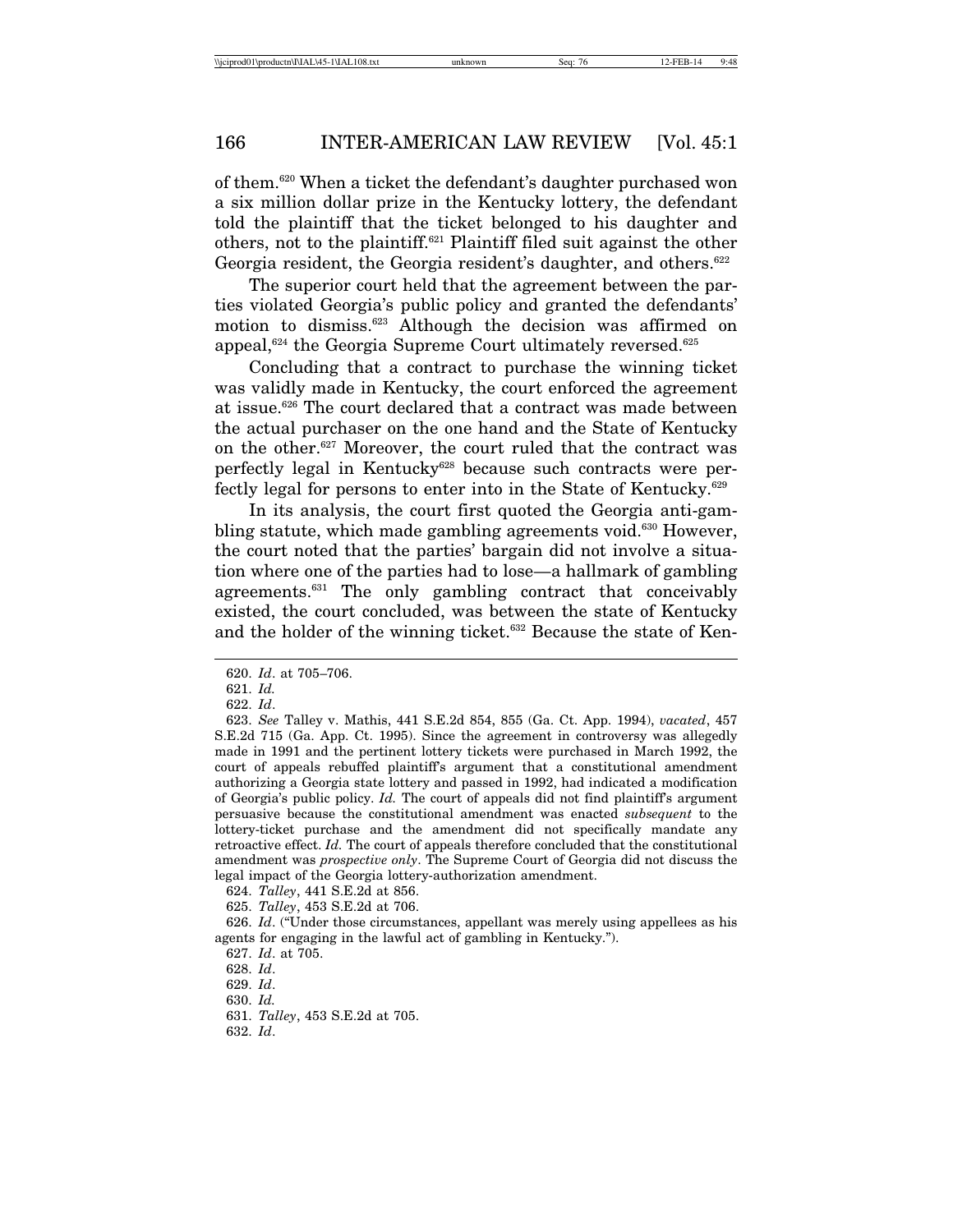tucky was not a party to the suit, and because the state agreed to pay the holder of the winning ticket, the agreement was enforceable in Kentucky.633 This meant that both lower courts erred in relying on the Georgia anti-gambling statute to nullify the parties' agreement.634

Secondly, the court acknowledged that the agreement was indeed legally vulnerable to nullification if it were immoral, illegal, or otherwise in violation of the public policy of Georgia.635 However, the Supreme Court concluded that the parties had *not* made any illegal agreement or agreements in Georgia to purchase a Kentucky lottery ticket.636 On the contrary, playing the Kentucky lottery by purchasing lottery tickets in Kentucky was entirely lawful and there was no proof that there was any conduct or facts that violated Georgia law or public policy.<sup>637</sup>

Rather, there was proof that the ticket had been lawfully purchased in Kentucky.638 On the facts presented, the two Georgia residents had simply arranged for a Kentucky resident, as an agent, to do an act that was entirely lawful under the laws of Kentucky.639 The Supreme Court of Georgia reasoned that there would have been nothing illegal for a Georgia resident to personally travel to Kentucky and buy a lottery ticket there.<sup>640</sup> The Supreme Court of Georgia therefore concluded that the two Georgia residents had merely pooled money for the joint purchase $641$  of a Kentucky lottery ticket, by a third party who lived in Kentucky.<sup>642</sup>

The Supreme Court of Georgia cited a similar Indiana case where the Indiana courts had upheld the legality of a factually similar agreement.<sup>643</sup> In the Indiana case, two Indiana residents agreed that one of them would travel to Illinois and purchase lottery tickets in Illinois for the first party.<sup>644</sup> Since the purchase of lottery tickets in Illinois was legal, the Indiana courts ruled that

642. *Id*.

<sup>633.</sup> *Id*.

<sup>634.</sup> *Id*.

<sup>635.</sup> *Id.*

<sup>636.</sup> *Id*. ("[Plaintiff] did not contract with [defendants] for the illegal purchase in Georgia of the Kentucky lottery ticket.").

<sup>637.</sup> *Talley*, 453 S.E.2d at 705.

<sup>638.</sup> *Id*.

<sup>639.</sup> *Id*.

<sup>640.</sup> *Id.*

<sup>641.</sup> *Id.* The court also found that this happened in Kentucky.

<sup>643.</sup> *See* Kaszuba v. Zientara, 506 N.E.2d 1 (Ind. 1987).

<sup>644.</sup> *Id*.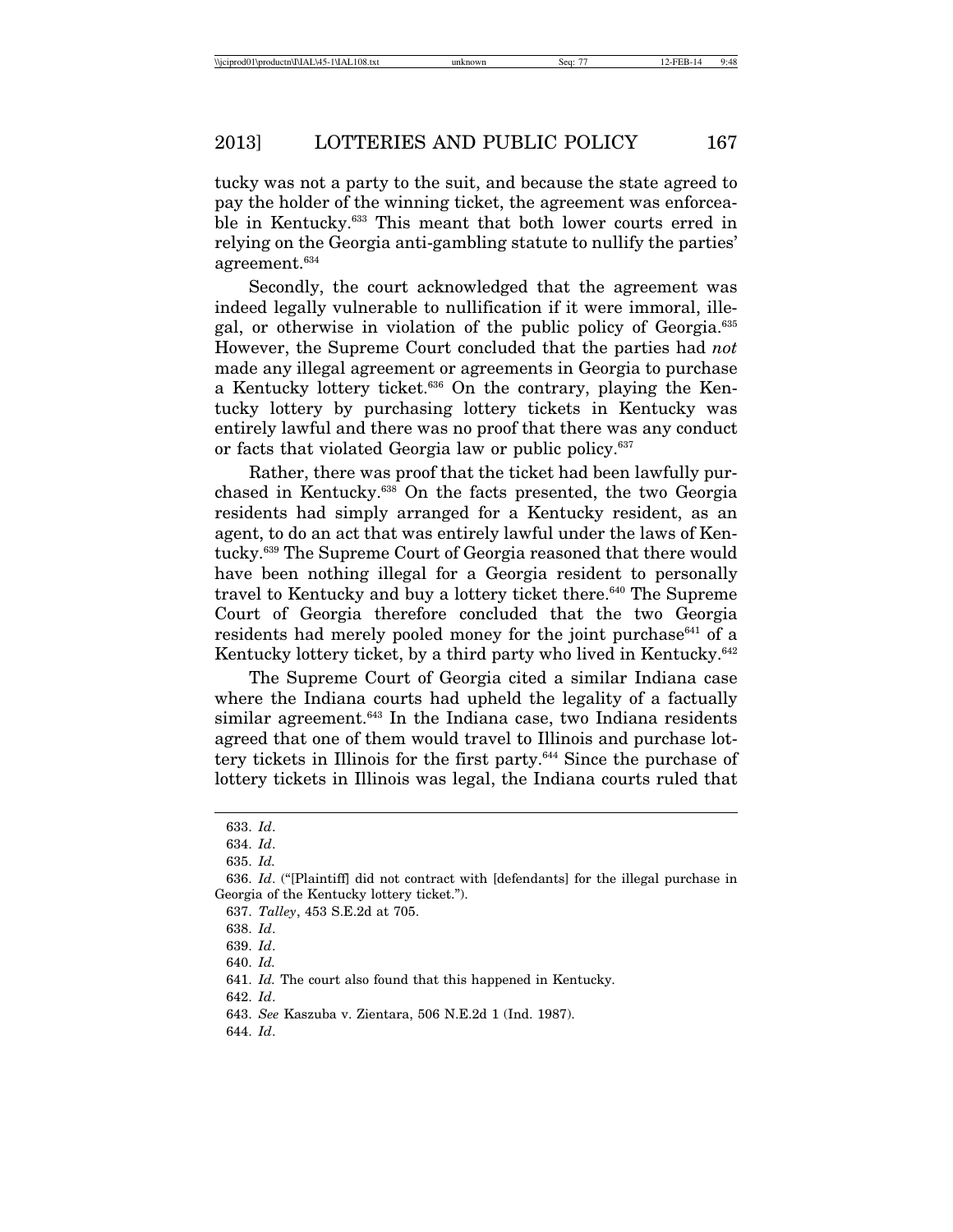# 168 INTER-AMERICAN LAW REVIEW [Vol. 45:1]

the agreement was not unlawful.<sup>645</sup>

The Supreme Court of Georgia emphasized the point that a refusal to permit suit to enforce the agreement would not benefit the citizens of Georgia.646 On the contrary, a refusal by the Supreme Court of Georgia to reverse dismissal of the suit to enforce the agreement would irrefutably reward duplicitous conduct on the part of the alleged bargain-violator.647 Therefore court interpretation of breach of the agreement as lawful behavior would unquestionably violate Georgia's public policy.<sup>648</sup> In reversing the decision of the Court of Appeals, the Supreme Court of Georgia permitted plaintiff to lawfully seek recovery of a share of the proceeds of the winning ticket in a lottery sponsored by the State of Kentucky.649

[iv] Future of the Lottery-Proliferation Phenomenon as a Voluntary and "Painless Tax"

In both the Commonwealth Caribbean and the U.S., lotteries have proliferated in the last half a century or so. Moreover, they have proven to be genuinely successful as a tax-substitute mechanism. They are certainly voluntary, although being "painless" may be a matter of individual opinion. Nevertheless, notwithstanding the apparent perception<sup>650</sup> of lotteries as a "voluntary and painless" tax," they will continue to be subjected to the relentless judicial scrutiny that the courts have conducted as the need has arisen in the past. Moreover, the individual state sovereignty, of lottery states on the one hand and of non-lottery states on the other, will continue to propel antithetical decisions by state courts in lotterycontroversies arising in the individual states in the U.S.

The growing governmental reliance on lottery revenue in lieu of involuntary taxes may not be a panacea at all. The current financial prosperity and widespread state embrace of lotteries in the U.S. and the Commonwealth Caribbean may lull both the electorate and its political representatives into overlooking the invisible hand of subconscious and potentially treacherous

<sup>645.</sup> *Id*.

<sup>646.</sup> *Talley*, 453 S.E.2d at 705.

<sup>647.</sup> *Id*.

<sup>648.</sup> *Id*.

<sup>649.</sup> *Id*.

<sup>650.</sup> The term "perception" is used here to refer generally to state legislatures throughout the United States and also by legislatures throughout the Commonwealth Caribbean territories.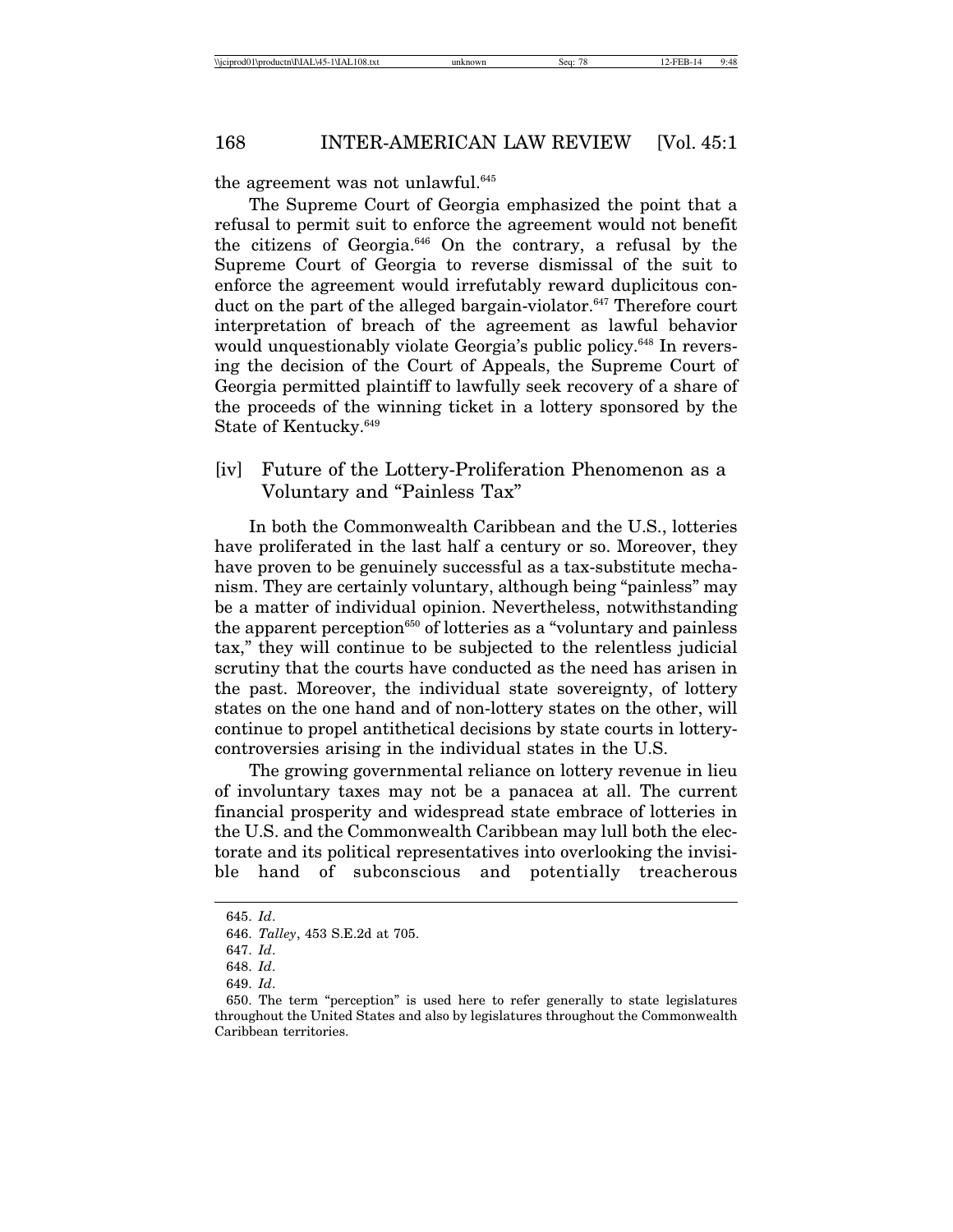psychological undercurrents.651 The future may be exhilarating or ominous and every state needs to remember the pendulum nature of lotteries in U.S. legal history.652 The public view of gambling and lotteries in particular can reverse itself, so, states must remain wary and remember that it is often calm just before a storm.<sup>653</sup>

#### XII. CONCLUSION

Resignation to the purpose of lotteries as tax-substitute vehicles seems widespread and enduring in both the Commonwealth Caribbean and the U.S. Indeed, governmental revenue needs—in both instances—are colossal and will fuel perpetuation and expansion of lotteries in both for the foreseeable future. In this regard, the insuperable uncertainty of the future may be good reason to pause and reflect.<sup>654</sup> Of course, in the U.S., the NGISC report noted that, with two exceptions<sup>655</sup> "[t]he Commission recommends to state governments and the federal government that *states* are best equipped to regulate gambling within their own borders  $\ldots$ ."<sup>656</sup>

This conclusion may reflect the Commission's acknowledgment of the legal supremacy of the Tenth Amendment of the U.S. Constitution in the context of each state's exercise of its "police powers."657 The Commission's conclusion may also be based upon its confidence and faith in the resilience and genius of the common law and in particular the judiciary's effective management of each state's public policy.<sup>658</sup>

657. *See, e.g.*, sources cited *supra* note 180.

<sup>651.</sup> *See* HERRMANN, *supra* note 77, at 121 ("The expectations and beliefs of the participants in gambling policy are *continually* shaped by both the history and the evolution of gambling. Gambling continues to experience the consequences of its nineteenth and early twentieth century history of corruption and scandal.") (emphasis added).

<sup>652.</sup> *See supra* Section VI. A; *see, e.g.*, HERRMANN, *supra* note 77, at 121 ("Gambling policy can be seen as responsive to mass public opinion, when one defines responsiveness in terms of policy adoption in which a majority expresses support. As the public's view of gambling has softened, the prevalence and availability of gambling have increased.").

<sup>653.</sup> *See* MACHIAVELLI, *supra* note 2, at 129 ("[W]hen times [are] quiet . . . they could change.").

<sup>654.</sup> *See id.* ("[It] is a common failing of mankind, never to anticipate a storm when the sea is calm.").

<sup>655.</sup> *See* NGISC: FINAL REPORT, *supra* note 24, at Ch. 3, 3–1 (The two exceptions are tribal gambling and internet gambling.).

<sup>656.</sup> *Id*. (emphasis added).

<sup>658.</sup> *See, e.g.*, Meyer v. Hawkinson, 626 N.W.2d 262 (N.D. 2001) (granting summary judgment to defendants and dismissing plaintiffs' claim for enforcement of